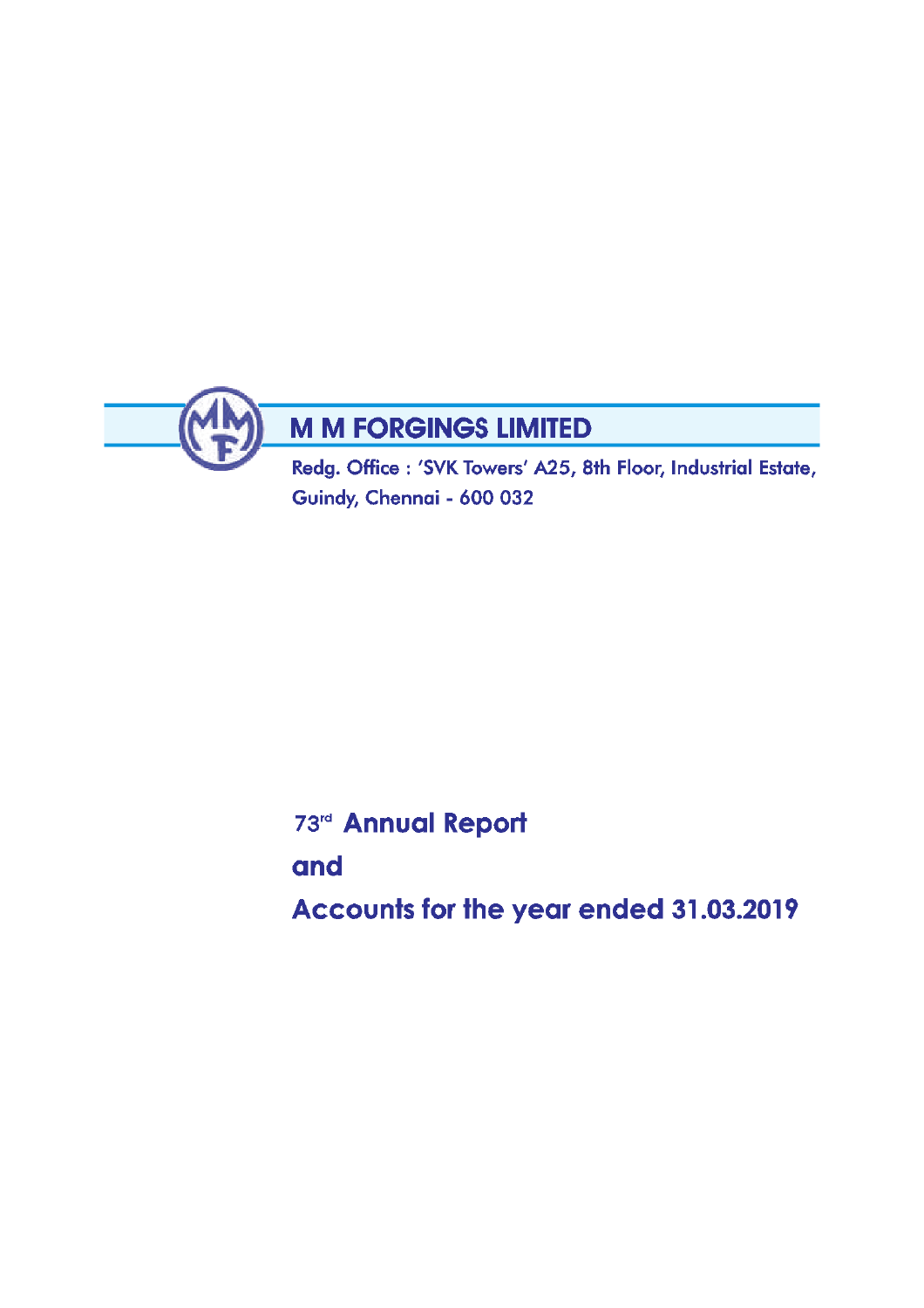# **Notice To Shareholder**

**NOTICE** IS HEREBY GIVEN THAT THE **SEVENTY THIRD** ANNUAL GENERAL MEETING OF MM FORGINGS LIMITED will be held at Music Academy, (Mini Hall), Old No. 306, New No. 168,TTK Road, Royapettah, Chennai – 600014 on Thursday, 29 August 2019 at 11.30 A.M to transact the following business:

### **ORDINARY BUSINESS:**

- 1. To receive, consider and adopt the Financial Statements of the Company for the year ended 31 March, 2019 including Audited Balance Sheet as at 31 March, 2019 and the Statement of Profit and Loss for the year ended on that date and the Reports of the Board of Directors and Auditors thereon.
- 2. To appoint a director in place of Shri. Vidyashankar Krishnan, (holding DIN No.00081441) who retires by rotation and being eligible offers himself for re-appointment.

### **SPECIAL BUSINESS**

### **3. REAPPOINTMENT OF SMT. KAVITHA VIJAY AS AN INDEPENDENT DIRECTOR**

To consider and if thought fit, to pass with or without modification(s), the following resolution as a **SPECIAL RESOLUTION**

"RESOLVED that pursuant to the provisions of Sections 149, 150, 152 and any other applicable provisions of the Companies Act, 2013 and the rules made thereunder (including any statutory modification(s) or re-enactment thereof for the time being in force) read with Schedule IV to the Companies Act, 2013, Smt. Kavitha Vijay (holding DIN 01047261), Director of the Company whose period of office expires by 31 March 2020 shall be reappointed as an Independent Director of the Company and shall hold office for five consecutive years from 01 April 2020 and the provisions of Sec.152 (6)and (7) in respect of retirement of directors by rotation shall not be applicable to appointment of Smt. Kavitha Vijay as an Independent Director."

"RESOLVED FURTHER subject to the approval of shareholders and subject to the provisions of Companies Act, 2013, and other applicable provisions, if any (including any amendment thereto), Smt. Kavitha Vijay, be paid, in addition to the sitting fees for attending the meetings of Board or Committee thereof, a Commission from the net profit of the Company, for a period of five years commencing from 01 April 2020 as may be decided by the Board from time to time."

### **4. RATIFICATION OF REMUNERATION PAID TO THE COST AUDITOR**

To consider and if thought fit, to pass with or without modification(s), the following resolution as an **ORDINARY RESOLUTION**:

**"RESOLVED THAT,** subject to the provisions of Section 148 and all other applicable provisions of the Companies Act, 2013 and Companies (Audit and Auditors) Rules 2014 (including any amendment therein) the reappointment of Shri. S. Hariharan, (CP No. 20864) Cost Accountant, Tiruchirappalli, as Cost Auditor to audit the cost records maintained by the Company for the Financial Year 2019-20 on a remuneration of  $\bar{\tau}$  60,000 plus Out of pocket expenses of ₹ 15,000, totaling ₹ 15,000 and future remuneration as may be decided by the Board be and is hereby ratified."

"RESOLVED FURTHER THAT the Board of Directors of the Company be and is hereby authorised to do all acts and take all such steps as may be necessary, proper or expedient to give effect to this resolution"

> By Order of the Board For **MM FORGINGS LIMITED**

Place : Chennai **J.SUMATHI** Date : 28 May 2019 **Company Secretary** 

Membership No. 8621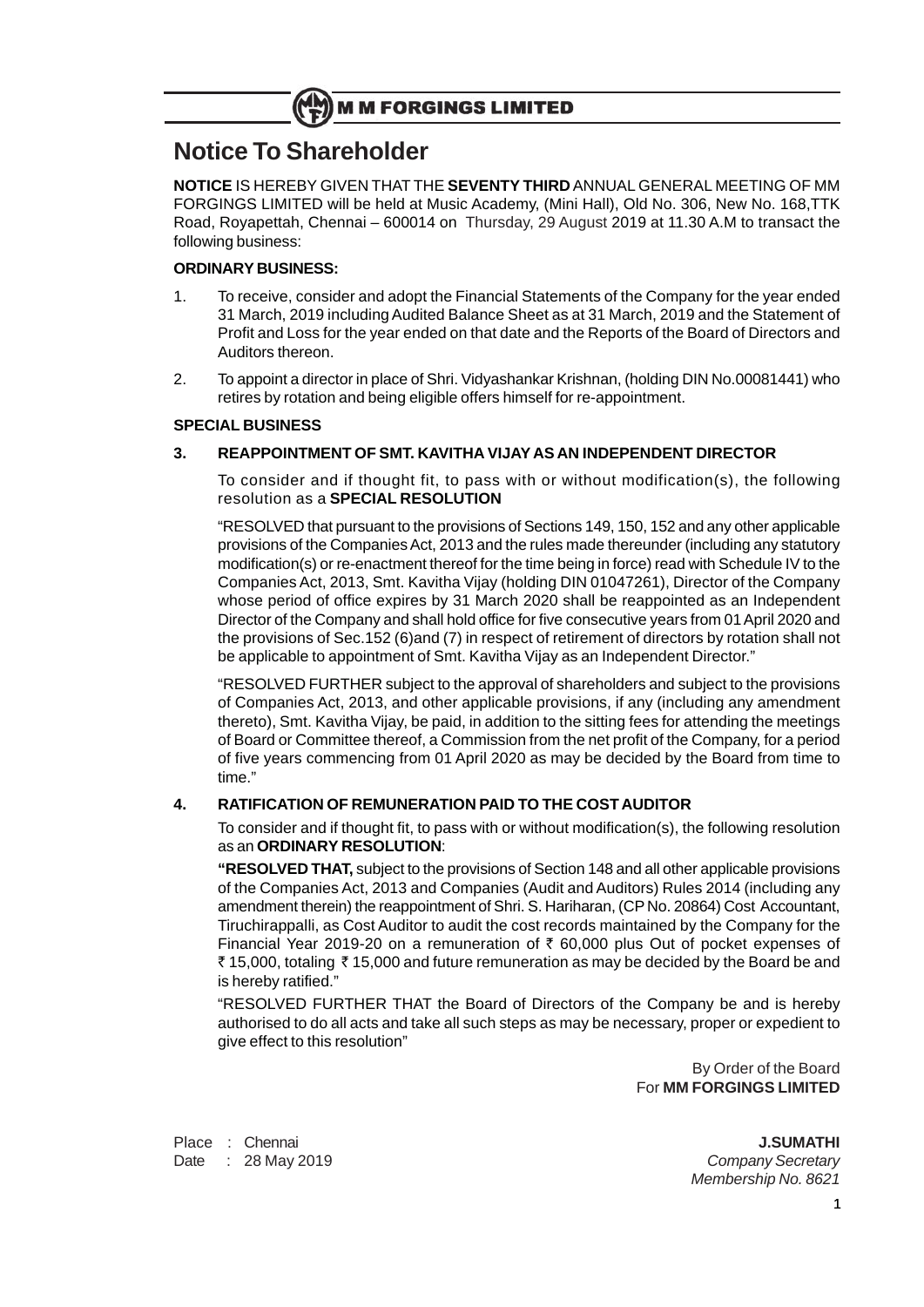#### **EXPLANATORY STATEMENT IN RESPECT OF THE SPECIAL BUSINESS PURSUANT TO SECTION 102 OF THE COMPANIES ACT 2013**

#### **Item No. 3**

As per the provisions of Section 149, Section 152 and Schedule IV of the Companies Act, 2013 read with rules there under, the Company had appointed Smt. Kavitha Vijay, as an Independent Director as per the requirement of the Companies Act, 2013 at the 69th Annual General Meeting of the Company held on 26 August 2015 for a term of 5 years, with effect from 01 April 2015 to 31 March 2020. Since, the Director has completed one term, she is further eligible for re-appointment for one more term. The Performance evaluation of the Independent Director was conducted by the entire Board (excluding the Director being evaluated) on the basis of criteria such as Transparency, Analytical Capabilities, Performance, Leadership, Ethics and ability to take balanced decisions regarding stakeholders, etc. Accordingly, based on the performance evaluation of the Independent Director, the Nomination & Remuneration Committee and Board of Directors of the Company at their meeting held on 28 May 2019, have approved and recommended the reappointment of the aforesaid Independent Director, for a second term as provided in the resolutions, and she shall not be liable to retire by rotation at the Annual General Meeting as provided under Section 152(6) of the Companies Act, 2013.

The Company has received declaration from Smt. Kavitha Vijay, confirming that she meet with the criteria of Independence as prescribed under sub-section (6) of Section 149 of the Companies Act, 2013 and as per SEBI (Listing Obligations and Disclosure Requirements) Regulations, 2015.

In the opinion of the Board, she fulfills the conditions specified in the said Act for re-appointment as an Independent Director. The Company has also received notice pursuant to Section 160 of the Companies Act, 2013 from member proposing the candidature for appointment of Smt. Kavitha Vijay.

**Smt. Kavitha Vijay** (DIN 01047261) has been in corporate law practice for about 14 years. She is presently the partner and Chennai head of M/s. Universal Legal, a distinguished and reputed firm of Advocates, affiliated to The Chugh Firm, USA (www.chugh.com). Prior to this, she was working at a reputed law firm in Mumbai, Crawford Bayley & Co. under the partner, Shri. Suresh. N. Talwar and has also interned with the retired Justice Smt. Prabha Sridevan during her practice as an attorney in the Tamil Nadu courts.

Her areas of expertise include corporate and commercial documentation, structuring mergers and acquisitions and amalgamations, advising on private equity deals, joint venture and technology transfer agreements in varied industry verticals including manufacturing sectors and automobile companies, software development agreements and negotiations for companies in information technology sector. She has advised various Indian companies, multinational corporations and companies of international repute on company formations and investment strategies in India, structuring of foreign corporations entering India, cross border jurisdiction decisions and has clients from India and overseas. She is enrolled with the Tamil Nadu Bar Council since 1998 and holds B.Sc. from the Women's Christian College and her LL.B. (a Bachelors Degree in Law) from the prestigious Dr. Ambedkar Government Law College, Chennai.

She is also on the Board of following Indian companies representing the firm's foreign clients.

- 1. A V Thomas and Co. Ltd
- 2. Wolters Kluwer ELM Solutions Private Ltd
- 3. Madura Micro Finance Limited.

Smt. Kavitha Vijay does not hold any shares in this company.

The Board recommends the Resolution as set out in item 3 of the Notice for approval of the Members as a Special Resolution

None of the Directors or Key Managerial Personnel of the Company and their relatives, other than Smt. Kavitha Vijay, are in any way concerned or interested in the Resolutions, as set out in item no.3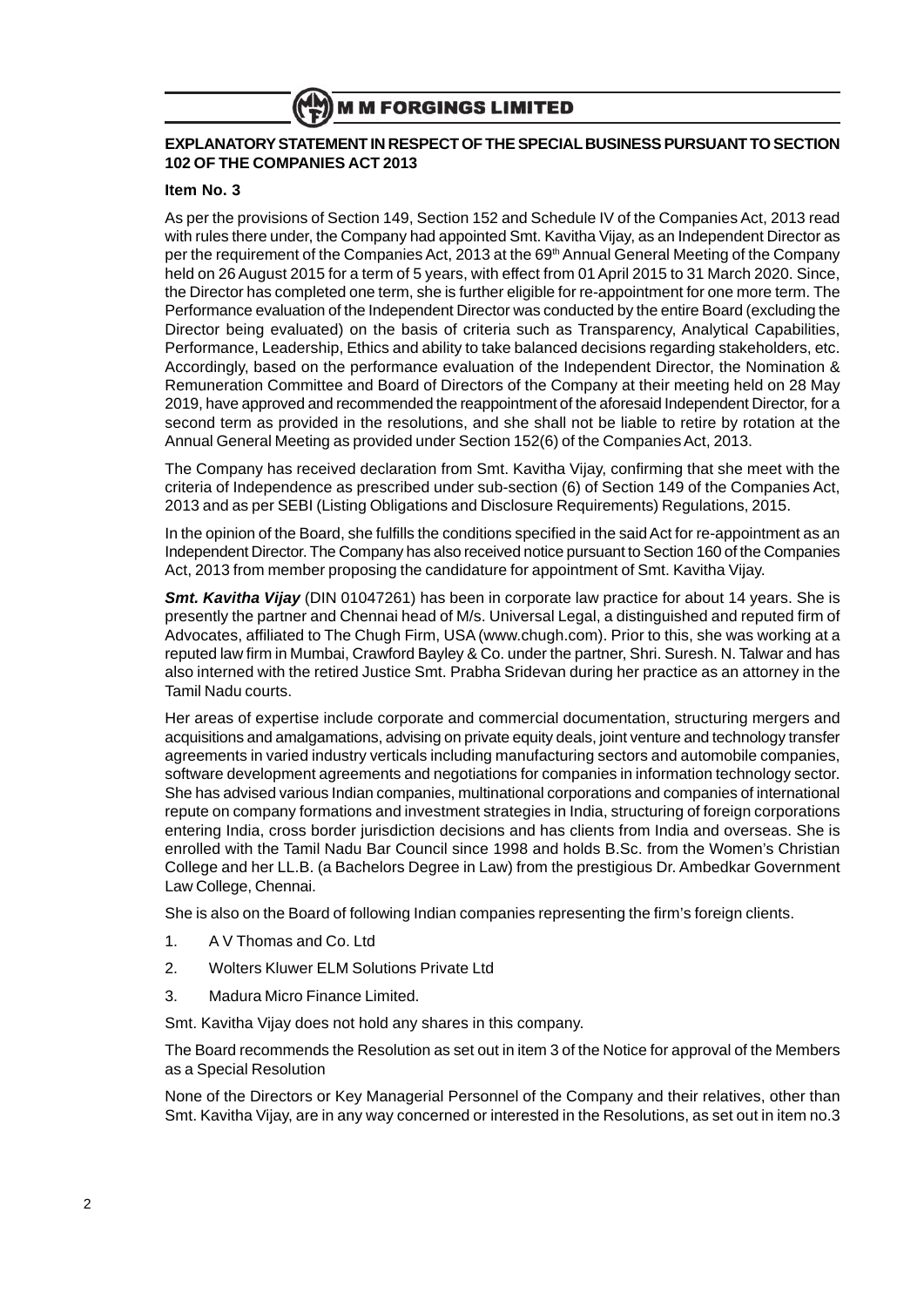

#### **Item No. 4**

Pursuant to the provisions contained in Rule 14 of the Companies (Audit and Auditors) Rules 2014, the appointment and remuneration paid to Shri. S. Hariharan, cost auditor appointed at the Board meeting dated 28 May 2019, ought to be ratified by the shareholders subsequently.

Accordingly, consent of the members is sought for passing the resolution as set out in the Notice for ratification for the financial year ending 31 March 2020.

The Board recommends the Resolutions as set out in item no. 4 of the Notice for approval of the Members as an Ordinary Resolution.

None of the Directors and Key Managerial Personnel of the Company and their relatives are concerned or interested, financial or otherwise, in the resolution set out at Item No.4

The above resolution does not affect any other company.

#### **IMPORTANT NOTES:**

- 1. The Explanatory Statement pursuant to Section 102 of the Companies Act, 2013, which sets out details relating to Special Business at the meeting, is annexed hereto.
- 2. **PURSUANT TO SECTION 105 OF THE COMPANIES ACT, 2013, A MEMBER ENTITLED TO ATTEND AND VOTE AT THE MEETING IS ENTITLED TO APPOINT A PROXY/ PROXIES TO ATTEND AND VOTE INSTEAD OF HIMSELF/HERSELF. SUCH A PROXY/ PROXIES NEED NOT BE A MEMBER OF THE COMPANY.**

A person can act as proxy on behalf of members not exceeding fifty (50) and holding in the aggregate not more than ten percent of the total share capital of the Company. The instrument of Proxy in order to be effective, should be deposited at the Registered Office of the Company, duly completed and signed, not less than 48 hours before the commencement of the meeting. A Proxy form is sent herewith. Proxies submitted on behalf of the companies, societies etc., must be supported by an appropriate resolution/authority, as applicable.

- 3. Members holding shares in electronic form are hereby informed that bank particulars registered against their respective depository accounts will be used by the Company for payment of dividend. The Company or its Registrars cannot act on any request received directly from the Members holding shares in electronic form for any change of bank particulars or bank mandates. Such changes are to be advised only to the Depository Participant of the Members. Members holding shares in physical form and desirous of either registering bank particulars or changing bank particulars already registered against their respective folios for payment of dividend are requested to write to the Company.
- 4 Date of Book closure for the purpose of Annual Closing : Friday, 23 August 2019 to Thursday 29 August 2019 (Both days inclusive)
- 5. Under Section 124 of the Companies Act, 2013 and the Rules therein, the amount of dividend remaining unpaid or unclaimed for a period of seven years from the due date is required to be transferred to the Investor Education and Protection Fund (IEPF), constituted by the Central Government. The Company had, accordingly, transferred  $\bar{\tau}$  595,787/- pertaining to the interim dividend for the year 2010-11 on 04 May 2018, to the Investor Education and Protection Fund of the Central Government. Those shareholders who have not claimed, can claim from the Government.

The Company has uploaded the information in respect of the Unclaimed Dividends in respect of the financial years from 2012-2018, as on the date of the 72<sup>nd</sup> Annual General Meeting (AGM) held on 11 July 2018 on the website of the IEPF viz. www.iepf.gov.in and on the Website of the Company, www.mmforgings.com. Members who have not encashed their dividend, are advised to write to the Company immediately claiming dividends declared by the Company.

Shares transferred under IEPF account of the government (taken the basis of 2012 dividend unclaimed) :

There were no common shareholders to those who had not encashed the Dividend for Seven consecutive years. Hence, no shares were transferred to IEPF account. However, 300 bonus shares issued for the IEPF shares were credited to the IEPF account on 20 July 2018.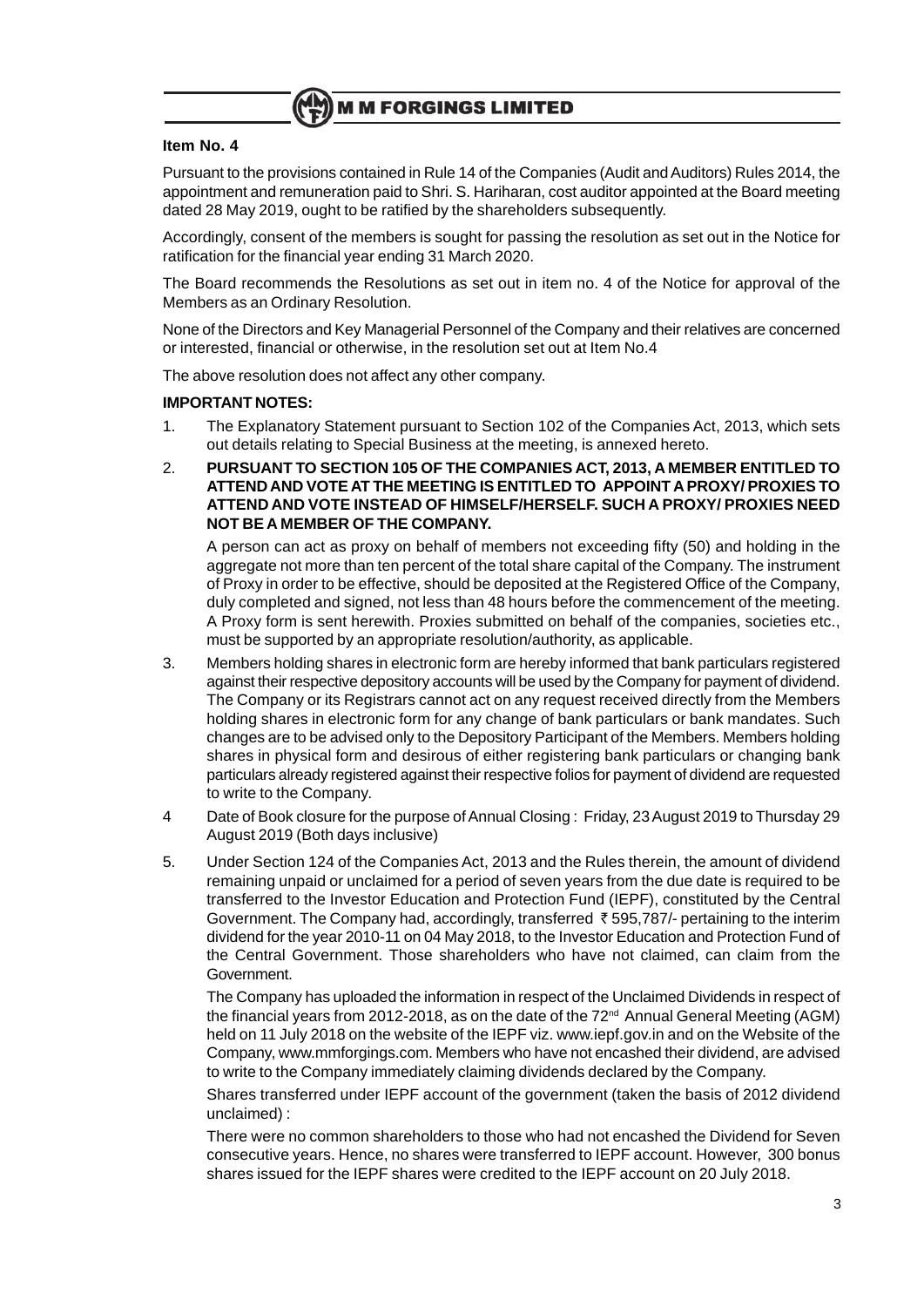- 6. To prevent fraudulent transactions, members are advised to exercise due diligence and notify the Company of any change in address or demise of any member as soon as possible. Members are also advised not to leave their demat account(s) dormant for long. Periodic statement of holdings should be obtained from the concerned Depository Participant and holdings should be verified.
- 7. The Securities and Exchange Board of India (SEBI) has mandated the submission of Permanent Account Number (PAN) by every participant in securities market. Members holding shares in electronic form are, therefore, requested to submit the PAN to their Depository Participants with whom they are maintaining their demat accounts. Members holding shares in physical form can submit their PAN details to the Company.
- 8. With effect from 01 April 2019, transfer of securities would be carried out only in dematerialized form, except in case of transmission or transposition of securities. Hence, the company will not entertain any requests of transfer of equity shares, if they are in physical form
- 9. Details under SEBI (LODR), in respect of the Directors seeking appointment/re-appointment at the Annual General Meeting, forms integral part of the notice. The Directors have furnished the requisite declarations for their appointment/re-appointment.
- 10. Electronic copy of the Annual Report for 2019 will be sent to all the members whose email IDs are registered with the Company/Depository Participants(s) for communication purposes unless any member has requested for a hard copy of the same. For members who have not registered their email address, physical copies of the Annual Report for 2019 is being sent in the permitted mode.
- 11. Electronic copy of the Notice of the  $73<sup>rd</sup>$  Annual General Meeting of the Company inter alia indicating the process and manner of e-voting along with Attendance Slip and Proxy Form is being sent to all the members whose email IDs are registered with the Company/ Depository Participants(s) for communication purposes unless any member has requested for a hard copy of the same. For members who have not registered their email address, physical copies of the Notice of the 73<sup>rd</sup> Annual General Meeting of the Company *inter alia* indicating the process and manner of e-voting along with Attendance Slip and Proxy Form is being sent in the permitted mode.
- 12. Shareholders seeking any information with regard to accounts are request to send their queries at least 7 days before the meeting so as to enable the company to keep the information ready.
- 13. Member / Proxy holder should fill in the attendance slip for attending the meeting and bring their Attendance Slip to the meeting.

#### 14. **Re-appointment of Directors:**

Pursuant to Regulations 36(3) of SEBI (LODR) and Secretarial Standard 2 issued by ICSI, following information is furnished:

#### **14.1 Profile of Non Executive Director :**

As per the provisions of Section 149, Section 152 and Schedule IV of the Companies Act, 2013 read with rules thereunder, the Company had appointed Smt Kavitha Vijay, as an Independent Director as per the requirement of the Companies Act, 2013 at the 69<sup>th</sup> Annual General Meeting of the Company held on 26 August 2015 for a term of 5 years, with effect from 01 April 2015 to 31 March 2020. Since, the Independent Director of the Company has completed one term, she is further eligible for re-appointment for one more term.

Hence, her reappointment will be made for a period of 5 years wef., 01 April 2020.

#### **14.1.1Smt. Kavitha Vijay** :

- A brief resume and nature of expertise:
	- Smt. Kavitha Vijay (DIN 01047261), has been on the Board of MM Forgings Limited with effect from 01 April 2015.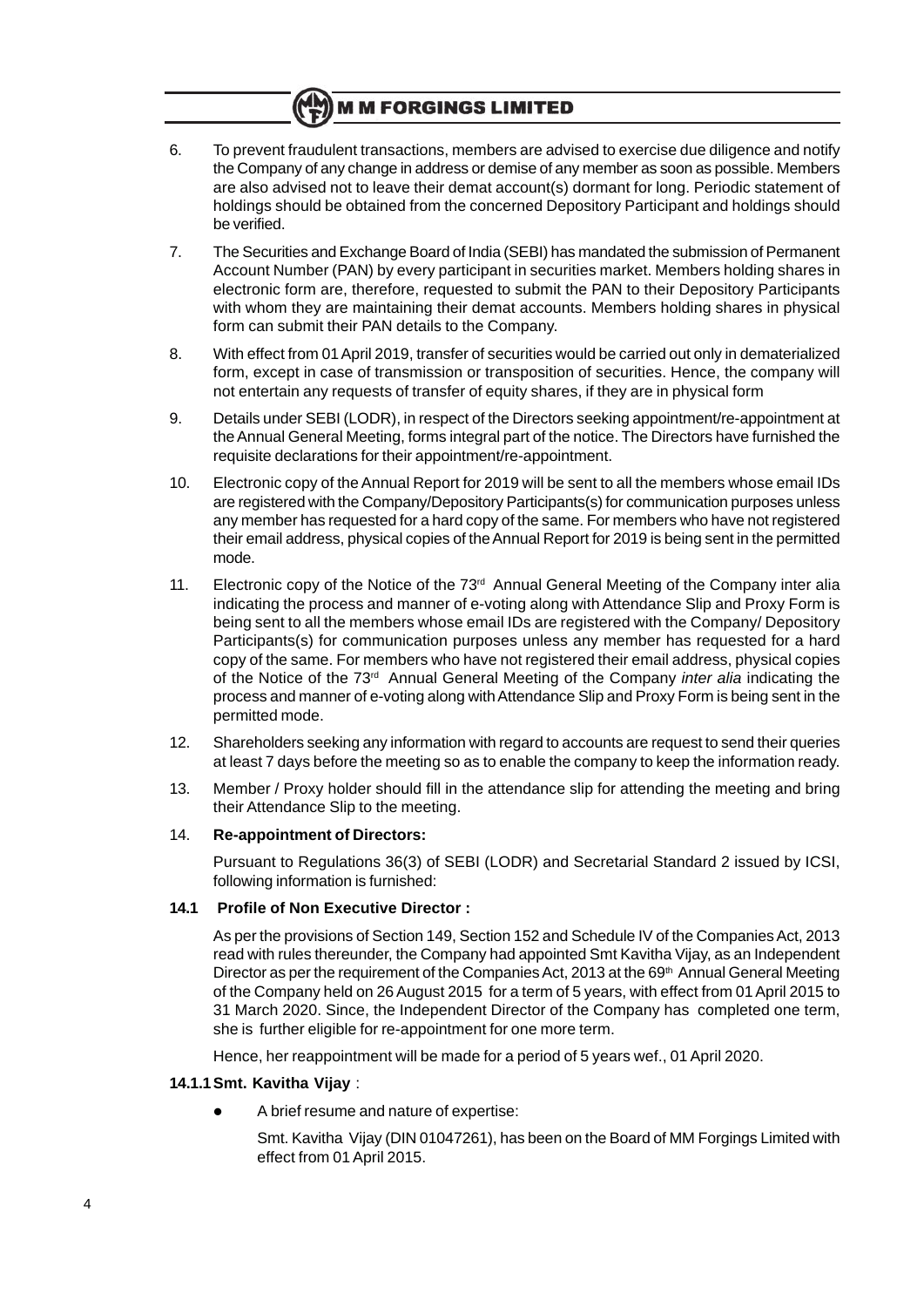Smt. Kavitha Vijay holds a Bachelor Degree in Science and a Bachelor Degree in Law. She has been in corporate law practice for about 14 years. She is presently the partner and Chennai head of M/s. Universal Legal, a distinguished and reputed firm of Advocates, affiliated to The Chugh Firm, USA (www.chugh.com).

Her areas of expertise include corporate and commercial documentation, structuring mergers and acquisitions and amalgamations, advising on private equity deals, joint venture and technology transfer agreements in varied industry verticals including manufacturing sectors and automobile companies, software development agreements and negotiations for companies in information technology sector.

- Disclosure of Relationship between Directors, Managers and KMP of the Company: Nil.
- Other Directorship : Refer Note 29 of Notes on accounts.
- No. of shares in the Company : Nil
- Smt. Kavitha Vijay is the member of Audit Committee, Stakeholders Relationship Committee and Nomination and Remuneration Committee of the Company.
- l The Board considers that her continued association would be of immense benefit to the Company and it is desirable to continue to avail services of Smt. Kavitha Vijay as an Independent Director. Accordingly, the Board recommends the resolution in relation to appointment of Smt. Kavitha Vijay as an Independent Director, for the approval by the shareholders of the Company.

### **14.2 Profile of Executive Director**

### **14.2.1Shri. Vidyashankar Krishnan:**

A brief resume and nature of expertise :

Shri. Vidyashankar Krishnan ( DIN 00081441) is a Post Graduate in Engineering from I.I.T, Chennai. He has 31 years of experience. He has served in the Board since April 1997. In February 1999 he became the Managing Director. His accomplishments include major expansion at Viralimalai Plant, setting up of a new Plant near Chennai, setting up of Wind farm and also Company's foray into machined components. The Company has posted considerable growth under his stewardship. He has got vast experience in Manufacturing of Forgings, Finance Accounts, legal etc.

- Disclosure of Relationship between Directors, Managers and KMP of the Company: Shri .Vidyashankar Krishnan is brother of Shri. K. Venkatramanan, Joint Managing Director.
- Other Directorship : Refer Note 29 of Notes on accounts.
- No. of shares held in the Company : 27,20,240 shares.
- 15. **The instructions for shareholders voting electronically are as under:**
	- 1. **The voting period begins on Monday 26 August 2019 at 10 a.m. and ends on Wednesday 28 August 2019 at 5.00 p.m.**

**During this period shareholders' of the Company, holding shares either in physical form or in dematerialized form, as on the cut-off date 22 August 2019 may cast their vote electronically. The e-voting module shall be disabled by CDSL for voting thereafter.**

Details of Scrutinizer : Shri. N. Damodaran, Practicing Company Secretary (Membership No. 5837, C P No. 5081).

- 2. Shareholders who have already voted prior to the meeting date would not be entitled to vote at the meeting venue.
- 3. The shareholders should log on to the e-voting website www.evotingindia.com.
- 4. Click on Shareholders.
- 5. Now Enter your User ID
	- a. For CDSL: 16 digits beneficiary ID,
	- b. For NSDL: 8 Character DP ID followed by 8 Digits Client ID,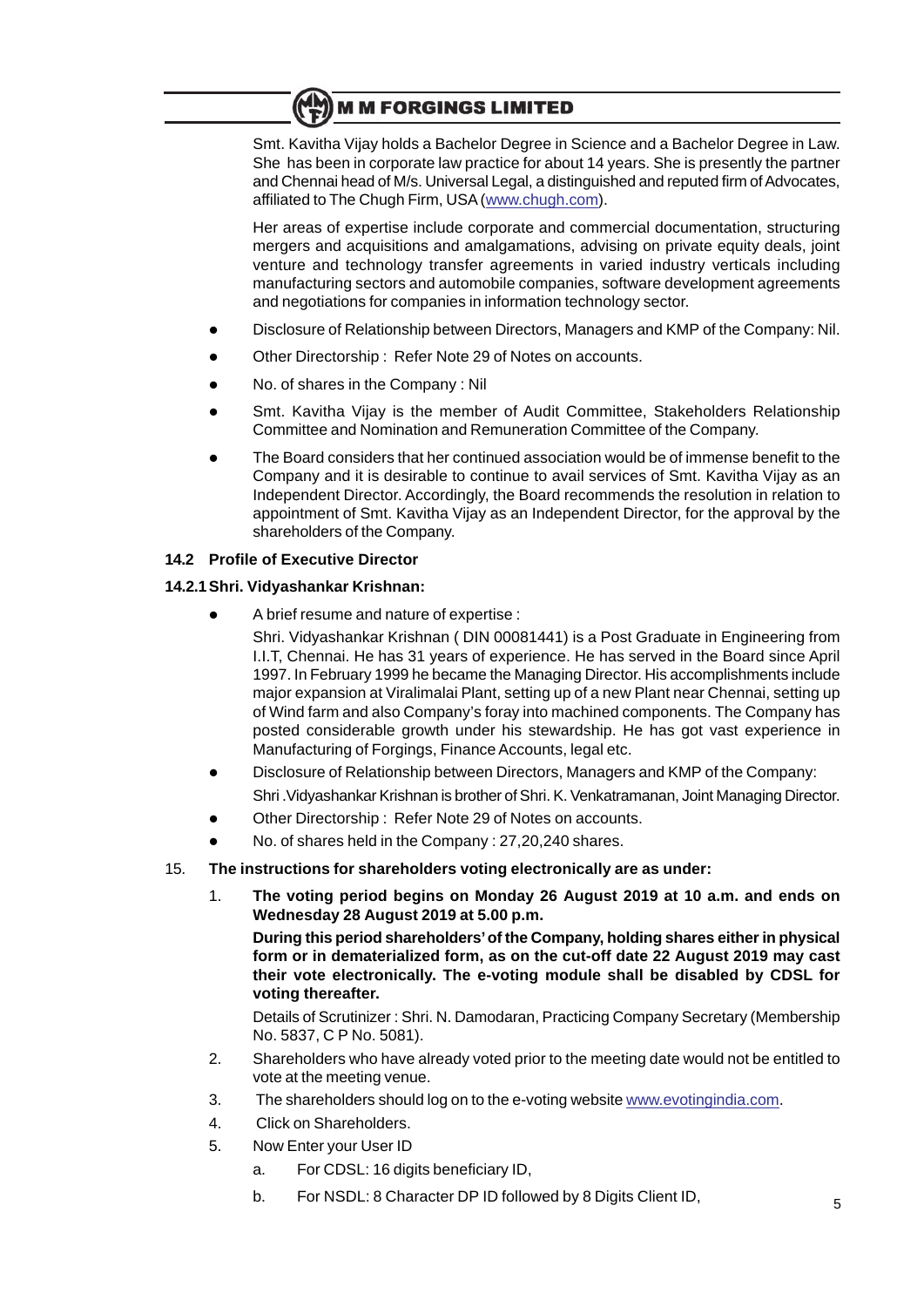- c. Members holding shares in Physical Form should enter Folio Number registered with the Company.
- 6. Next enter the Image Verification as displayed and Click on Login.
- 7. If you are holding shares in demat form and had logged on to www.evotingindia.com and voted on an earlier voting of any company, then your existing password is to be used.

#### **8. If you are a first time user follow the steps given below:**

|                                    | For Members holding shares in Demat Form and Physical Form                                                                                                                                                                                                                                  |  |  |  |  |
|------------------------------------|---------------------------------------------------------------------------------------------------------------------------------------------------------------------------------------------------------------------------------------------------------------------------------------------|--|--|--|--|
| <b>PAN</b>                         | Enter your 10 digit alpha-numeric PAN issued by Income Tax Department<br>(Applicable for both demat shareholders as well as physical shareholders)                                                                                                                                          |  |  |  |  |
|                                    | Members who have not updated their PAN with the Company/ Depository<br>Participant are requested to use the first two letters of their name and<br>the 8 digits of the sequence number in the PAN field.                                                                                    |  |  |  |  |
|                                    | In case the sequence number is less than 8 digits enter the applicable<br>$\bullet$<br>number of 0's before the number after the first two characters of the<br>name in CAPITAL letters. Eg. If your name is Ramesh Kumar with<br>sequence number 1 then enter RA00000001 in the PAN field. |  |  |  |  |
| Dividend Bank<br>Details <b>OR</b> | Enter the Dividend Bank Details or Date of Birth (in dd/mm/yyyy format) as<br>recorded in your demat account or in the company records in order to login.                                                                                                                                   |  |  |  |  |
| Date of Birth<br>(DOB)             | If both the details are not recorded with the depository or company please<br>٠<br>enter the member id / folio number in the Dividend Bank details field as<br>mentioned in instruction (v).                                                                                                |  |  |  |  |

#### 9. After entering these details appropriately, click on "SUBMIT" tab.

- 10. Members holding shares in physical form will then directly reach the Company selection screen. However, members holding shares in demat form will now reach 'Password Creation' menu wherein they are required to mandatorily enter their login password in the new password field. Kindly note that this password is to be also used by the demat holders for voting for resolutions of any other company on which they are eligible to vote, provided that company opts for e-voting through CDSL platform. It is strongly recommended not to share your password with any other person and take utmost care to keep your password confidential.
- 11. For Members holding shares in physical form, the details can be used only for e- voting on the resolutions contained in this Notice.
- 12. Click on the EVSN for the relevant <Company Name> on which you choose to vote.
- 13. On the voting page, you will see "RESOLUTION DESCRIPTION" and against the same the option "YES/NO" for voting. Select the option YES or NO as desired. The option YES implies that you assent to the Resolution and option NO implies that you dissent to the Resolution.
- 14. Click on the "RESOLUTIONS FILE LINK" if you wish to view the entire Resolution details.
- 15. After selecting the resolution you have decided to vote on, click on "SUBMIT". A confirmation box will be displayed. If you wish to confirm your vote, click on "OK", else to change your vote, click on "CANCEL" and accordingly modify your vote.
- 16. Once you "CONFIRM" your vote on the resolution, you will not be allowed to modify your vote.
- 17. You can also take a print of the votes cast by clicking on "Click here to print" option on the Voting page.
- 18. If a demat account holder has forgotten the login password then Enter the User ID and the image verification code and click on Forgot Password & enter the details as prompted by the system.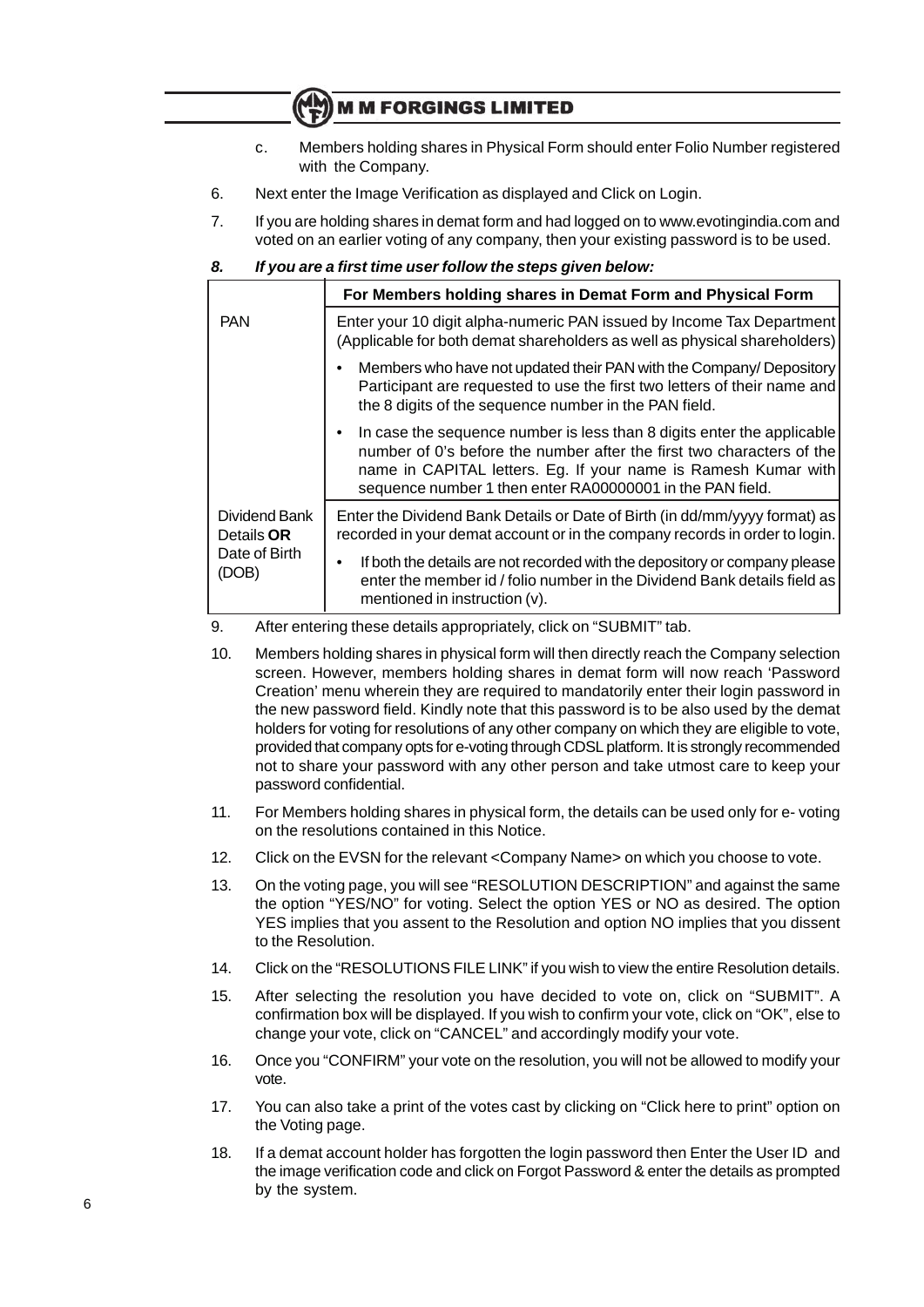19. **Shareholders can also cast their vote using CDSL's mobile app m-Voting available for android based mobiles. The m-Voting app can be downloaded from Google Play Store. iPhone and Windows phone users can download the app from the App Store and the Windows Phone Store respectively. Please follow the instructions as prompted by the mobile app while voting on your mobile.**

#### 20. **Note for Non – Individual Shareholders and Custodians**

- l Non-Individual shareholders (i.e. other than Individuals, HUF, NRI etc.) and Custodians are required to log on to www.evotingindia.com and register themselves as Corporates.
- l A scanned copy of the Registration Form bearing the stamp and sign of the entity should be emailed to helpdesk.evoting@cdslindia.com.
- After receiving the login details a Compliance User should be created using the admin login and password. The Compliance User would be able to link the account(s) for which they wish to vote on.
- The list of accounts linked in the login should be emailed to helpdesk.evoting@cdslindia.com and on approval of the accounts they would be able to cast their vote.
- <sup>l</sup> A scanned copy of the Board Resolution and Power of Attorney (POA) which they have issued in favour of the Custodian, if any, should be uploaded in PDF format in the system for the scrutinizer to verify the same.
- In case you have any queries or issues regarding e-voting, you may refer the Frequently Asked Questions ("FAQs") and e-voting manual available at www.evotingindia.com, under help section or write an email to helpdesk.evoting@cdslindia.com.
- 16. All documents referred to in the accompanying Notice and the Explanatory Statement shall be open for inspection at the Registered Office of the Company during normal business hours (9.00 am to 5.00 pm) on all working days except Saturdays, up to and including the date of the Annual General Meeting of the Company.
- 17. Corporate Members intending to send their authorized representative to attend the Meeting are requested to send to the Company a certified copy of the board resolution authorizing their representative to attend and vote on their behalf at the meeting.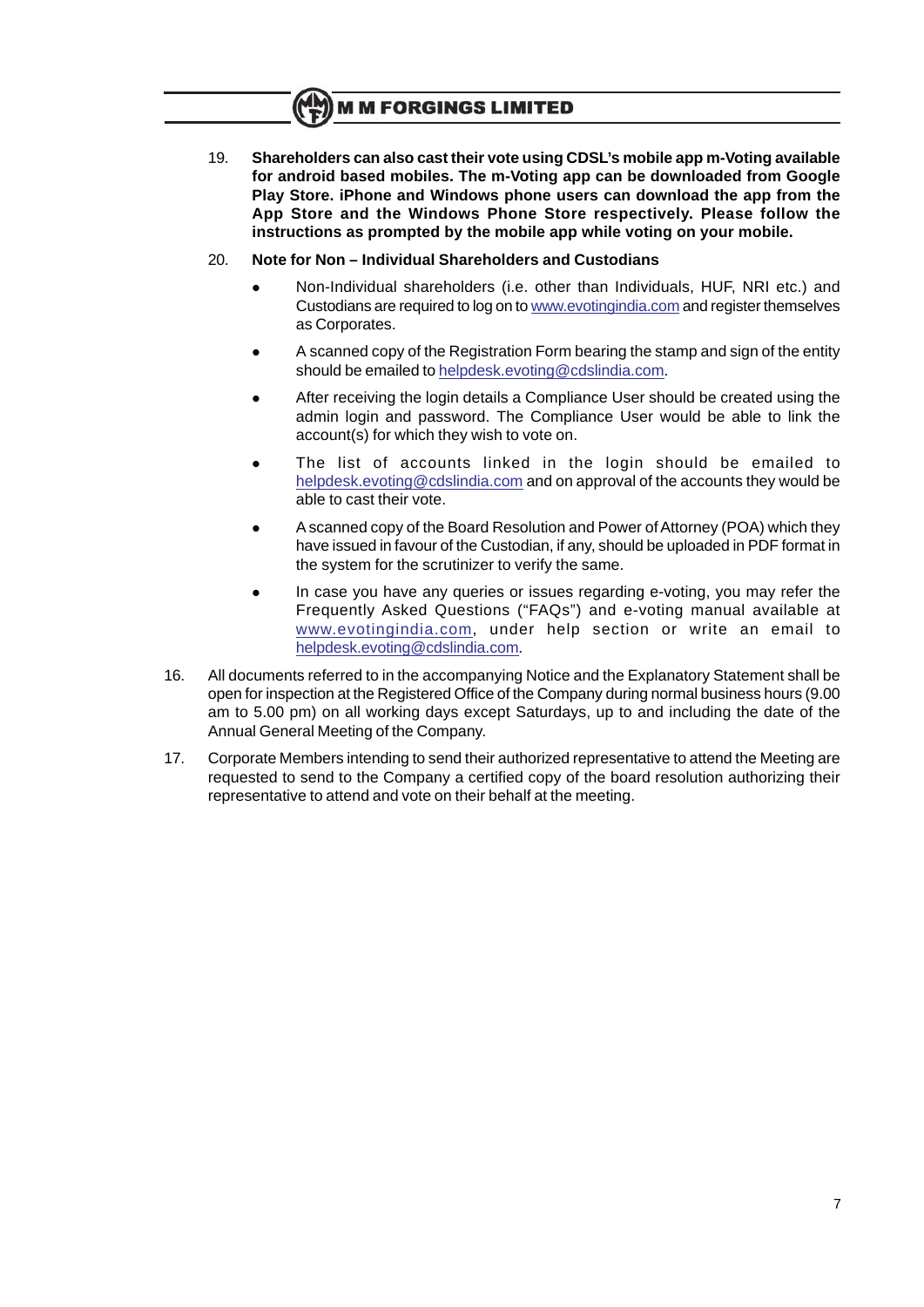# Contents

### Page No.

| $\mathbf{1}$ . |                                                                                                   |  |
|----------------|---------------------------------------------------------------------------------------------------|--|
| 2.             |                                                                                                   |  |
| 3.             |                                                                                                   |  |
| 4.             |                                                                                                   |  |
| 5.             |                                                                                                   |  |
| 6.             |                                                                                                   |  |
| 7.             |                                                                                                   |  |
| 8.             |                                                                                                   |  |
| 9.             |                                                                                                   |  |
|                |                                                                                                   |  |
|                |                                                                                                   |  |
|                |                                                                                                   |  |
|                | 13. Statement containing salient features of the financial statement of  95<br>Subsidiary Company |  |
|                |                                                                                                   |  |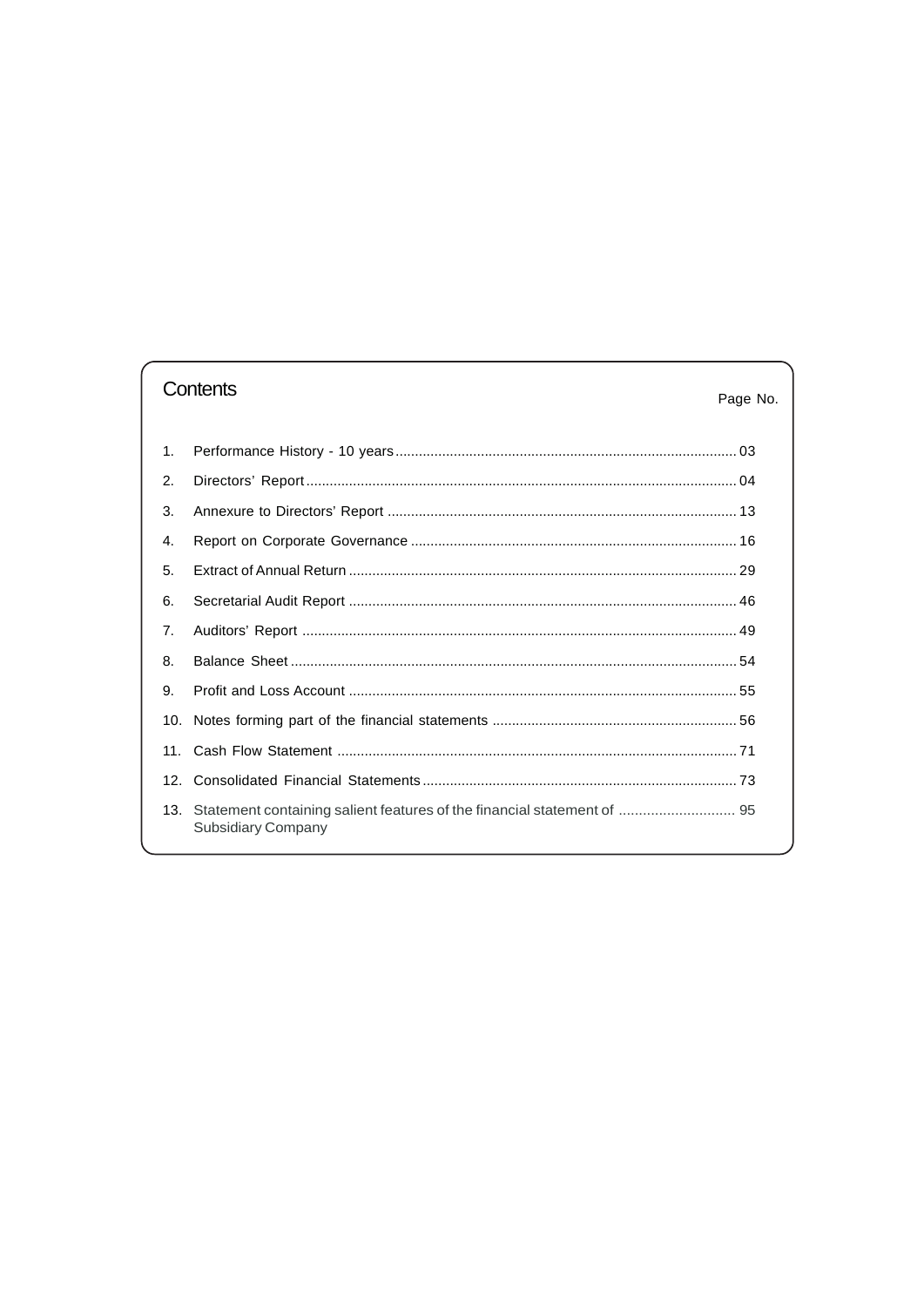### Board of Directors

**Chairman Directors**

#### **Vice Chairman and Managing Director Jt. Managing Director**

Shri. Vidyashankar Krishnan Shri. K. Venkatramanan

# **Company Secretary and Statutory Auditors**<br>
Statutory Auditors<br>
Shri, G. R. Naresh K

### **Registered Office Internal Auditor**

'SVK Towers' Shri. Balaji Gopal A25, 8th Floor, Industrial Estate, Guindy, Chennai - 600 032 Phone : 044 -71601000 **Cost Auditor** Fax No. 044- 71601010 Shri. S. Hariharan E-mail : mmforge@mmforgings.com Sri Sapthagiri Homes

- Plant 1 Singampunari 630 502, Tamil Nadu
- Plant 2 Viralimalai 621 316, Tamil Nadu **Secretarial Auditor**
- 
- Plant 7 Industrial Automation Division 600 058, TN
- Plant 8 Rudrapur 263 153 Uttarkand (DVS Industries Pvt Ltd, Subsidary Company)

#### **Plant 5 - Windfarms**

W1 - Panakudi - 627109 Tamil Nadu **Share Transfer Agents** W2 - Theni District - 625 531 Tamil Nadu **Cameo Corporate Services Limited** W3 - Tenkasi - 627 811 Tamil Nadu

#### **Plant 6 - Solar sites**

S1 - Aruppukottai - 626105 Tamil Nadu S2 - Viralimalai - 621 316 Tamil Nadu

#### **Bankers**

**State Bank of India DBS Bank** FB,155, Anna Salai, Chennai – 600 002 806, Anna Salai, Chennai - 600002

**Citibank N.A HDFC Bank Ltd** 163, Anna Salai, Chennai - 600002 No. 115, Dr. Radhakrishna Salai,

**ICICI Bank Federal Bank**

Shri. N. Srinivasan Shri. V. Vaidyanathan Shri. A. Gopalakrishnan Smt. Kavitha Vijay

Shri. G. R. Naresh Kumar Membership No. 215577 GRNK & Co. 26/5, Akila Lands, Ganapathy Colony (South) **Chief Financial Officer** Thiruvanaikoil Post, Tiruchirapalli – 620 005 Shri. R.Venkatakrishnan **Phone No. 0431 4012931** Firm Registration No.: 016847S

S.S. IInd Floor, Pulimandapam Road, **Factories State Exercise State Exercise State State State State State State State State State State State State State State State State State State State State State State State State State State State State State State** 

Shri. V Shankar Plant 4 - Mathur Post – 602 105 Tamil Nadu<br>
2-1-2 B Block First Floor<br>
Plant 7 - Industrial Automation Division - 600 058, TN Greata Pearl Apartments, 174/206, Choolaimedu High Road, Chennai - 600 094 Ph : 044 23728925 C P No. 12974

No. 1, Club House Road, Chennai – 600 002 W4 - Kallapalayam 641 201 Tamil Nadu Phone : 044 - 28460390—94

Mylapore, Chennai – 600 004

# No.1 Cenotaph Road, Chennai - 600018 No. 61, Anna Salai, Chennai - 600002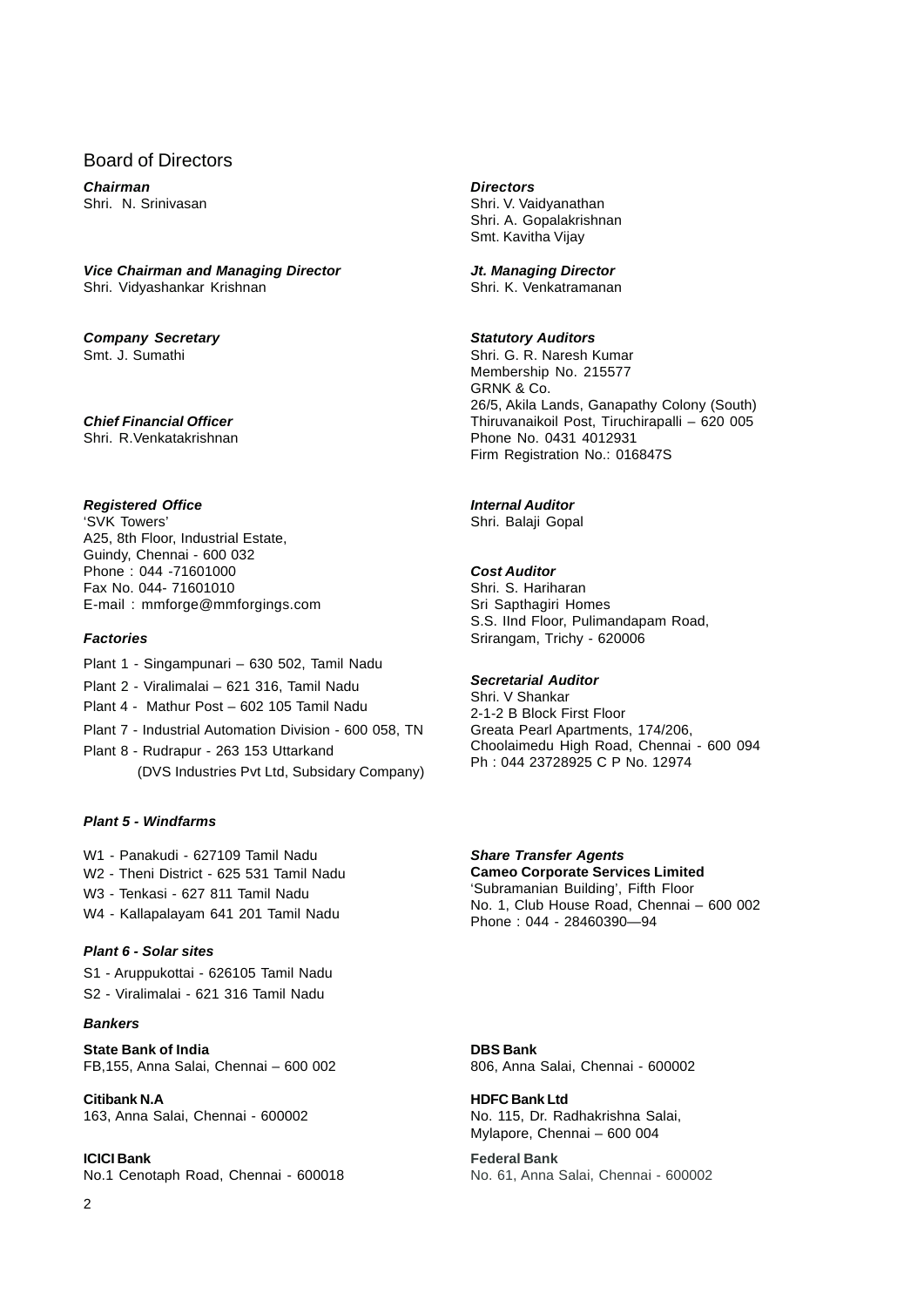# **PERFORMANCE HISTORY**

 $(\bar{\bar{\mathbf{\tau}}}$  in lakhs)

| <b>DESCRIPTION/YEAR</b>     | <b>FY19</b> | <b>FY18</b> | <b>FY17</b> | <b>FY16</b> | <b>FY15</b> | <b>FY14</b> | <b>FY13</b> | <b>FY12</b> | <b>FY11</b> | <b>FY10</b> |
|-----------------------------|-------------|-------------|-------------|-------------|-------------|-------------|-------------|-------------|-------------|-------------|
| <b>INCOME</b>               |             |             |             |             |             |             |             |             |             |             |
| Sales - Exports             | 46,355.03   | 35,559.47   | 29,314.40   | 33,743.07   | 35,059.10   | 29,112.09   | 25,396.52   | 23,905.35   | 18,294.07   | 10,417.74   |
| - Domestic                  | 42,381.88   | 24,531.62   | 16,728.26   | 15,162.74   | 13,891.22   | 10,961.82   | 9,627.13    | 10,476.61   | 8,295.11    | 5,426.22    |
| - Total                     | 88,736.91   | 60,091.09   | 46,042.66   | 48,905.81   | 48,950.32   | 40,073.91   | 35,023.65   | 34,381.96   | 26,589.18   | 15,843.96   |
| Other Operating Income      | 1,655.29    | 1,970.63    | 1,797.02    | 1,320.07    | 1,303.08    | 1,069.56    | 1,088.14    | 641.29      | 622.89      | 598.47      |
| Other Income                | 1,586.71    | 1,229.28    | 1,126.77    | 541.24      | 241.28      | 315.88      | 51.29       | 735.93      | 985.88      | 114.15      |
| <b>TOTAL INCOME</b>         | 91,978.91   | 63,291.00   | 48,966.45   | 50,767.12   | 50,494.68   | 41,459.35   | 36,163.08   | 35,759.18   | 28,197.95   | 16,556.58   |
| <b>Operating Profit</b>     | 18,911.64   | 13,673.40   | 10,401.98   | 11,343.00   | 11,318.14   | 8,209.96    | 5,829.22    | 6,781.57    | 6,346.99    | 2,958.76    |
| <b>Profit After Tax</b>     | 8,135.04    | 6,850.73    | 4,342.22    | 5,008.84    | 5,054.82    | 2,931.90    | 2,444.96    | 2,675.46    | 2,971.09    | 1,041.66    |
| Earnings per share          | 33.70       | 56.76       | 35.97       | 41.50       | 41.88       | 24.29       | 20.26       | 22.17       | 24.61       | 8.63        |
| Dividend Payout             | 50%         | 100%        | 60%         | 60%         | 60%         | 40%         | 30%         | 30%         | 30%         | 15%         |
| Dividend including tax paid | 1,410.40    | 1,402.86    | 841.72      | 841.72      | 841.72      | 561.14      | 420.85      | 420.85      | 422.25      | 211.83      |
| Dividend as a % to PAT      | 17.3%       | 20.5%       | 19.4%       | 16.8%       | 16.7%       | 19.1%       | 17.2%       | 15.7%       | 14.2%       | 20.3%       |
| Share Capital               | 2,414.08    | 1,207.04    | 1,207.04    | 1,207.04    | 1,207.04    | 1,207.04    | 1,207.04    | 1,207.04    | 1,207.04    | 1,207.04    |
| Reserves & Surplus          | 41,210.66   | 35,700.59   | 30,252.69   | 26,752.19   | 22,585.00   | 18,371.91   | 16,001.18   | 13,977.08   | 11,722.53   | 9,177.11    |
| Return on Capital Employed  | 15.7%       | 16.9%       | 17.1%       | 22.7%       | 25.8%       | 22.5%       | 17.8%       | 19.3%       | 20.2%       | 14.0%       |
| Return on Net Worth         | 19.0%       | 17.1%       | 14.0%       | 17.6%       | 20.5%       | 14.5%       | 13.7%       | 17.7%       | 22.4%       | 9.3%        |
| <b>Working Capital</b>      | 23,429.06   | 17,258.64   | 7,444.49    | 9,213.43    | 9,178.08    | 10,251.78   | 7,434.43    | 7,299.61    | 7,344.89    | 4,314.15    |
| W C as a % to sales         | 25.5%       | 27.3%       | 15.2%       | 18.1%       | 18.2%       | 24.7%       | 20.6%       | 20.4%       | 26.0%       | 26.1%       |
| <b>Current Ratio</b>        | 1.85        | 1.74        | 2.36        | 2.00        | 1.92        | 1.41        | 1.50        | 1.54        | 1.47        | 1.50        |
| TOL/NW                      | 1.76        | 1.25        | 0.82        | 0.87        | 0.93        | 0.87        | 1.05        | 1.17        | 1.19        | 1.26        |
| Debt / Equity               | 1.04        | 0.57        | 0.47        | 0.43        | 0.41        | 0.25        | 0.41        | 0.53        | 0.43        | 0.69        |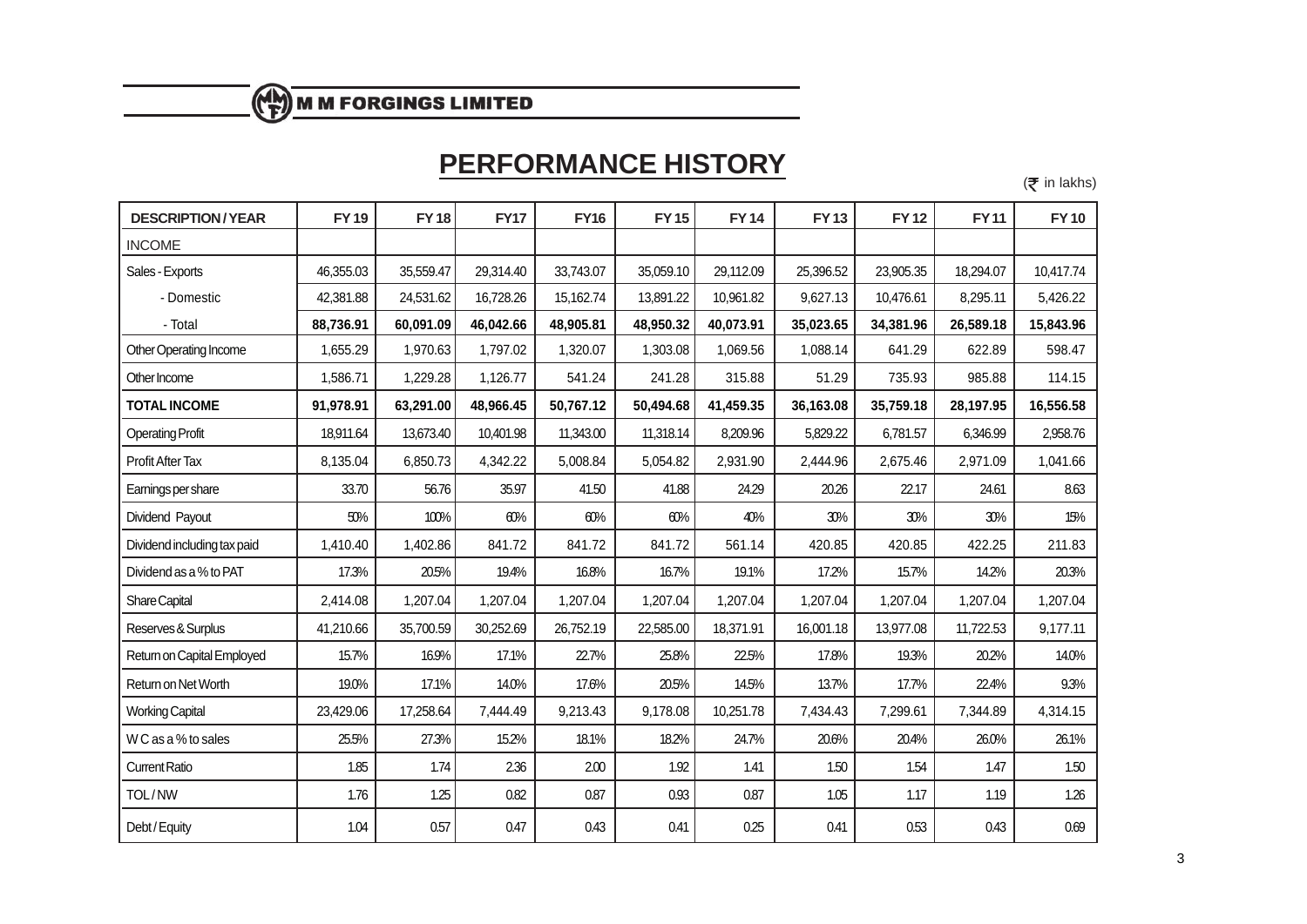# Director's Report

#### **1. FINANCIAL RESULTS FOR THE YEAR ENDED 31 MARCH 2019**

|     |                                                                  |          |           |          | $(5 \in \mathsf{Lakhs})$ |
|-----|------------------------------------------------------------------|----------|-----------|----------|--------------------------|
|     |                                                                  |          | 2018-19   |          | 2017-18                  |
|     | 1.1. Forging Sales                                               |          | 88,736.91 |          | 60,091.09                |
|     | 1.2. Profit before exceptional items/extraordinary items and Tax |          | 10,854.10 |          | 8,191.36                 |
| 1.3 | Exceptional/Extraordinary Items                                  |          | 2.41      |          | 17.21                    |
| 1.4 | <b>Profit Before Tax</b>                                         |          | 10,856.51 |          | 8,208.57                 |
| 1.5 | Tax                                                              |          |           |          |                          |
|     | For current year                                                 | 2,192.49 |           | 1,500.00 |                          |
|     | Relating to previous years                                       |          |           |          |                          |
|     | Deferred Tax                                                     | 522.03   |           | (323.35) |                          |
|     | MAT credit entitlement                                           | 6.95     | 2,721.47  | 181.19   | 1,357.84                 |
|     | <b>Profit After Tax</b>                                          |          | 8,135.04  |          | 6,850.73                 |

The Directors commend the employees for their commitment and contribution.

#### 2. **DIVIDEND AND FINANCIAL RESULTS**:

|                                         |          | R in Lakns) |
|-----------------------------------------|----------|-------------|
|                                         | 2018-19  | 2017-18     |
| 2.1. Profit After Tax                   | 8,135.04 | 6,850.56    |
| 2.2. Balance in P & L Account           | 292.62   | 244.72      |
| 2.3. Profit available for appropriation | 8,427.66 | 7,095.48    |
| 2.4. Transfer to General Reserve        | 6,700.00 | 5,400.00    |
| 2.5. Interim Dividend paid              | 708.97   | 701.43      |
| 2.6 Proposed Dividend                   | 708.97   | 701.43      |
| 2.7. Balance carried forward            | 309.72   | 292.62      |
|                                         |          |             |

 $\lambda = 1$  in Lakhsberg (

On 28 May 2019 the Directors declared a second interim dividend of 25 %,  $\bar{\tau}$  2.5/ per share of face value of ₹ 10/- each. The Directors earlier declared first interim dividend of 25% - ₹ 2.5/- per share of face value of ` 10/- each and was paid on 05 March 2019. The Directors do not recommend any final dividend for the year 2018-19.

#### 3. **SHARE CAPITAL**

Your Company has increased its authorised share capital from  $\bar{\tau}$  15 Crores to  $\bar{\tau}$  30 Crores. The paid up capital has doubled from ₹12.07 Crores to ₹24.14 Crores, due to issue of fully paid Bonus Shares in the ratio of 1:1.

#### 4. **HIGHLIGHTS OF THE COMPANY'S OPERATIONAL PERFORMANCE**

- 4.1 The Company has recorded overall Revenue, which crosses  $\bar{\tau}$  900 crores.
- 4.2 For the first time in the history of the Company. PBT crossed the significant milestone of  $\bar{\tau}$  100 crores.
- 4.3 The Company has recorded PAT which stands at  $\bar{z}$  81 crores.
- 4.4 The Company continues to be a net foreign exchange earner. The net foreign exchange earnings during the current year were  $\bar{\tau}$  277.30 crores.
- 4.5 The Company has retained its ISO 9001 and TS 16949 Certification for its Quality Management.
- 4.6 The increase in domestic sales was 73% and increase in export sales was 30%.
- 4.7 Overall sales has marked a growth rate of 48%
- 4.8 The capital expenditure during the year was  $\bar{\tau}$  289.17 crores. Forgings and machining capacity has been substantially increased in line with customer demand. The company also produces green energy in its solar and wind farms.
- 4.9 The Company has acquired 100 % stake in DVS Industries (Private) Ltd and hence, DVS Industries has become a wholly owned subsidiary company.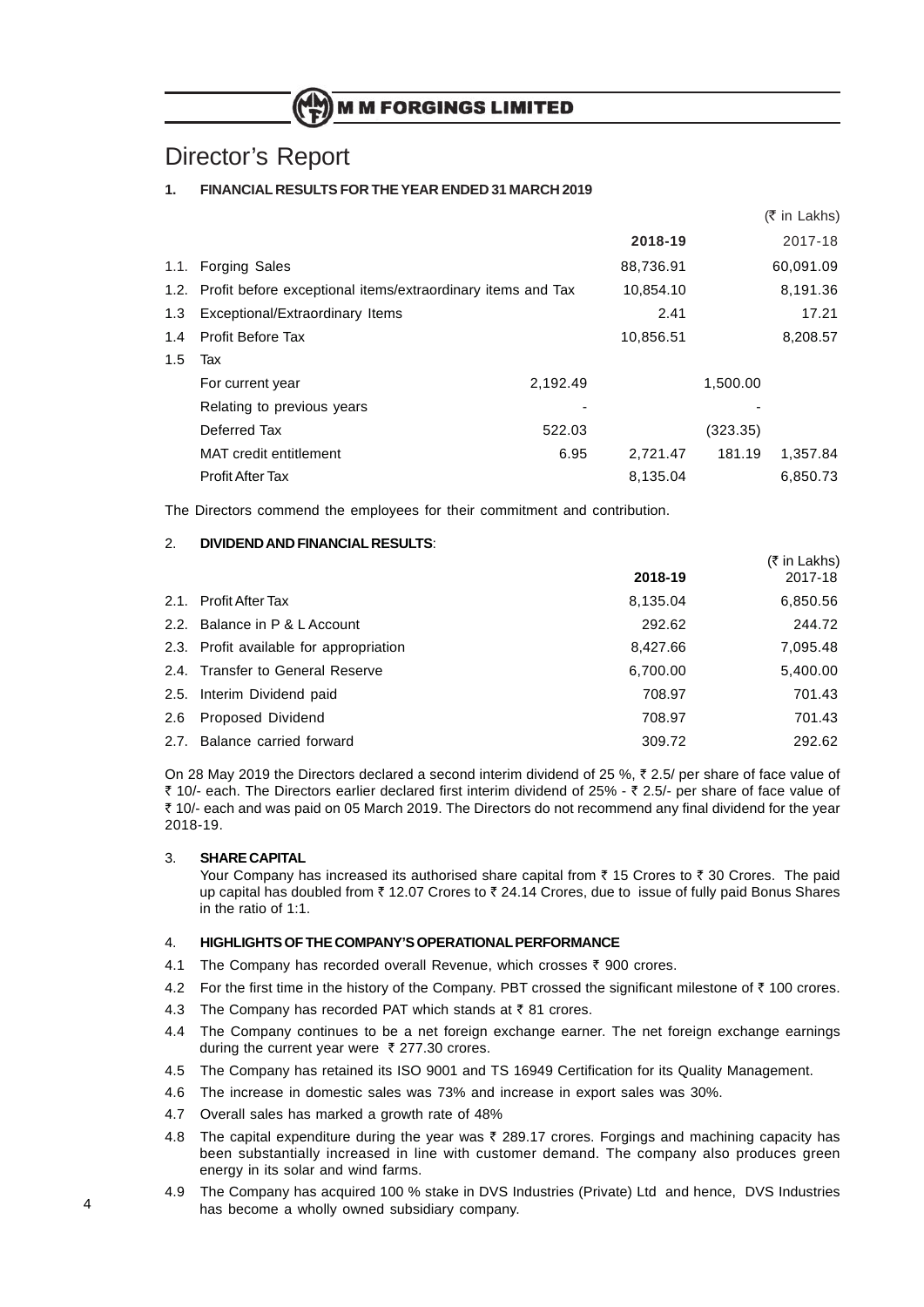#### 5. **INDIAN ACCOUNTING STANDARD ( IND AS) IFRS CONVERGED STANDARDS**

Pursuant to the notification of the Companies ( Indian Accounting Standard) Rules, 2015 by the Ministry of Corporate Affairs ( MCA) on 16 February 2015, the company has adopted Indian Accounting standards ( IND AS ).

#### 6. **EXPENSES MADE MORE THAN 10 % OF THE TURNOVER**

| Raw Material |   | ₹ 442.89 Crores (48.15%) |
|--------------|---|--------------------------|
| Personnel    | - | ₹ 87.49 Crores (9.51%)   |

#### 7. **MANAGEMENT DISCUSSION AND ANALYSIS :**

#### **GLOBAL SCENE**

- 1. After strong growth in 2017 and early 2018, global economic activity slowed notably in the second half of last year, reflecting a confluence of factors affecting major economics. China's growth declined following a combination of needed regulatory tightening to rein in shadow banking and an increase in trade tensions with the United States. The euro area aconomy lost more momentum than expected as consumer and business confidence weakened and car production in Geramany was disrupted by the introduction of new emission standards; investment dropped in Italy as soverign spreads widened; and external demand, especially from emerging Asia, softened. Elsewhere, natural disasters hurt activity in Japan.
- 2. Conditions have eased in 2019 as the US Federal Reserve signaled a more accommodative monetary policy stance and markets became more optimistic about a US-China trade deal, but they remain slightly more restrictive than in the fall.
- 3. Global growth in 2019 is expected to slow to 2.6%, reflecting weaker-than-expected trade and investment at the start of the year. Growth is projected to gradually rise to 2.8% by 2021, predicated on continued benign global financing conditions and a modest recovery in emerging market and developing economies.
- 4. In the United States, growth is expected to decline to 2.3% in 2019 and soften further to 1.9% in 2020 with the unwinding of fiscal stimulus.
- 5. Growth in the Euro area is set to moderate from 1.8% in 2018 to 1.3%% in 2019 and recover to1.5% in 2020. Although growth is expected to recover in the first half of 2019 as some of the temporary factors that held activity back dissipate, carryover from the weakness in the second half of 2018 is expected to hold the 2019 growth rate down.
- 6. Japan's economy is set to grow by 1% in 2019. This revision mainly reflects additional fiscal support this year, including measures to mitigate the effects of the planned consumption of tax rate increase in October 2019. Growth is projected to moderate to 0.5% in 2020.
- 7. Economic growth in China, despite fiscal stimulus and no further increase in tariffs from the United States relative to those in force as of September 2018, is projected to slow on an annualized basis in 2019 and 2020. This reflects weaker underlying growth in 2018, especially in the second half and the impact of lingering trade tensions with the United States. The projection for 2019 is slightly stronger reflecting the revised assumption on United States tariffs on Chinese exports while the projection for 2020 is slightly weaker, as the underlying momentum in activity is more subdued.
- 8. In India, growth is projected to pick up to 7.3% in 2019 and 7.5% in 2020, supported by the continued recovery of investment and robust consumption amid a more expansionary stance of monetary policy and some expected impetus from fiscal policy. Nevertheless, reflecting the recent revision to the national account statistics that indicated somewhat softer underlying momentum, growth forecasts have been revised downward compared with the October 2018 World Economic Outlook by 0.1% point for 2019 and 0.2% point for 2020, respectively.
- 9. The Dow Jones Industrial Average (DJIA) has increased by approximately 7 because US stock markets are seen as a haven for investment in a sea of gloom.
- 10. Commodities The Dow Jones Commodity Index (DJCI) has come down 2%.
- 11. As a result of these developments, global growth is now projected to be 2.6% in 2019 before gradually rising to 2.8 – 3% thereafter. The slowdown reflects weaker-than-expected trade and investments at the start of the year. Growth in 2020 and beyond is predicted on continued benign global financing conditions and a modest recovery in emerging market and developing economies.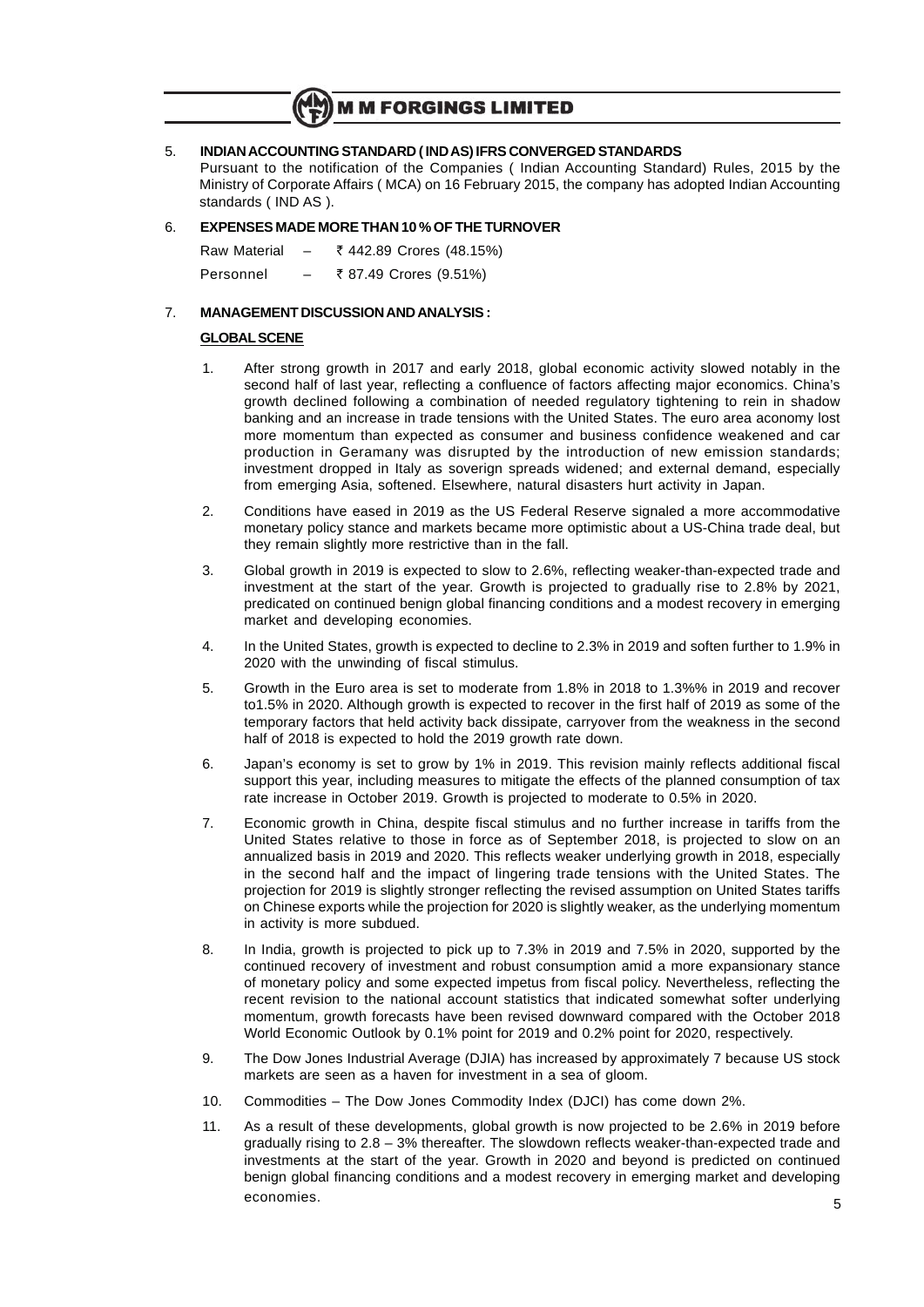#### **INDIA**

- 12. ndia's GDP is estimated to have increased 7.2% in F18 and 7% in F19. India's economy is projected to grow at 7.1% in F20 on the back of strong domestic consumption and investment.
- 13. During F18 the automotive industry posted growth rates of approximately 0.5% in the car segment and 16% in the CV segment.
- 14. Steel prices have increased by about 4% compared to the lows in the previous year.
- 15. The INR ended the year higher by approximately 5.75%, ending the year at a level of  $\bar{\tau}$  69.66 per USD. Please refer graph below. Further weakening of the INR is anticipated. However, if FDI inflows are moderate, the pressure on the INR will be relieved.



#### **M M FORGINGS – Achievements**

- 16. The following were important developments witnessed during the year :
	- $\div$  Domestic sales crossed record  $\bar{\tau}$  420 crore mark!
	- $\div$  Export sales crossed record  $\overline{\zeta}$  460 crore mark!
	- $\div$  Total forging sales crossed record  $\bar{\tau}$  880 crore mark!
	- ◆ Overall sales reached record of  $\bar{z}$  919 crore mark!
	- ❖ Record production to 64,000 Tons!<br>❖ Adding to the volume of existing par
	- Adding to the volume of existing parts, were the new parts which were developed in the last 2 years.
	- $\div$  The company has posted a huge growth of 73% in domestic sales by the development of new parts.
	- $\div$  Export sales also grew by 30%.
	- $\div$  Changes in steel prices which are in line with international markets are generally being passed on to customers as is the industry practice.
	- \* We are focusing on capacity utilisation, to take advantage of the production capacities created in the last 3 years.

| ٠ | Key financial ratios:       |         |
|---|-----------------------------|---------|
|   | <b>Debtors Turnover</b>     | 82 days |
|   | <b>Inventory Turnover</b>   | 4.52    |
|   | Interest Coverage Ratio     | 6.63    |
|   | <b>Current Ratio</b>        | 1.85    |
|   | Debt Equity Ratio           | 1.04    |
|   | Operating Profit Margin (%) | 11.80%  |
|   | Net Profit Margin (%)       | 8.84%   |

17. As highlighted in the Directors' Report, Return On Net Worth is 19.03% and Return On Capital Employed is 15.70% . Total Outside Liabilities to Net Worth stands at 1.76.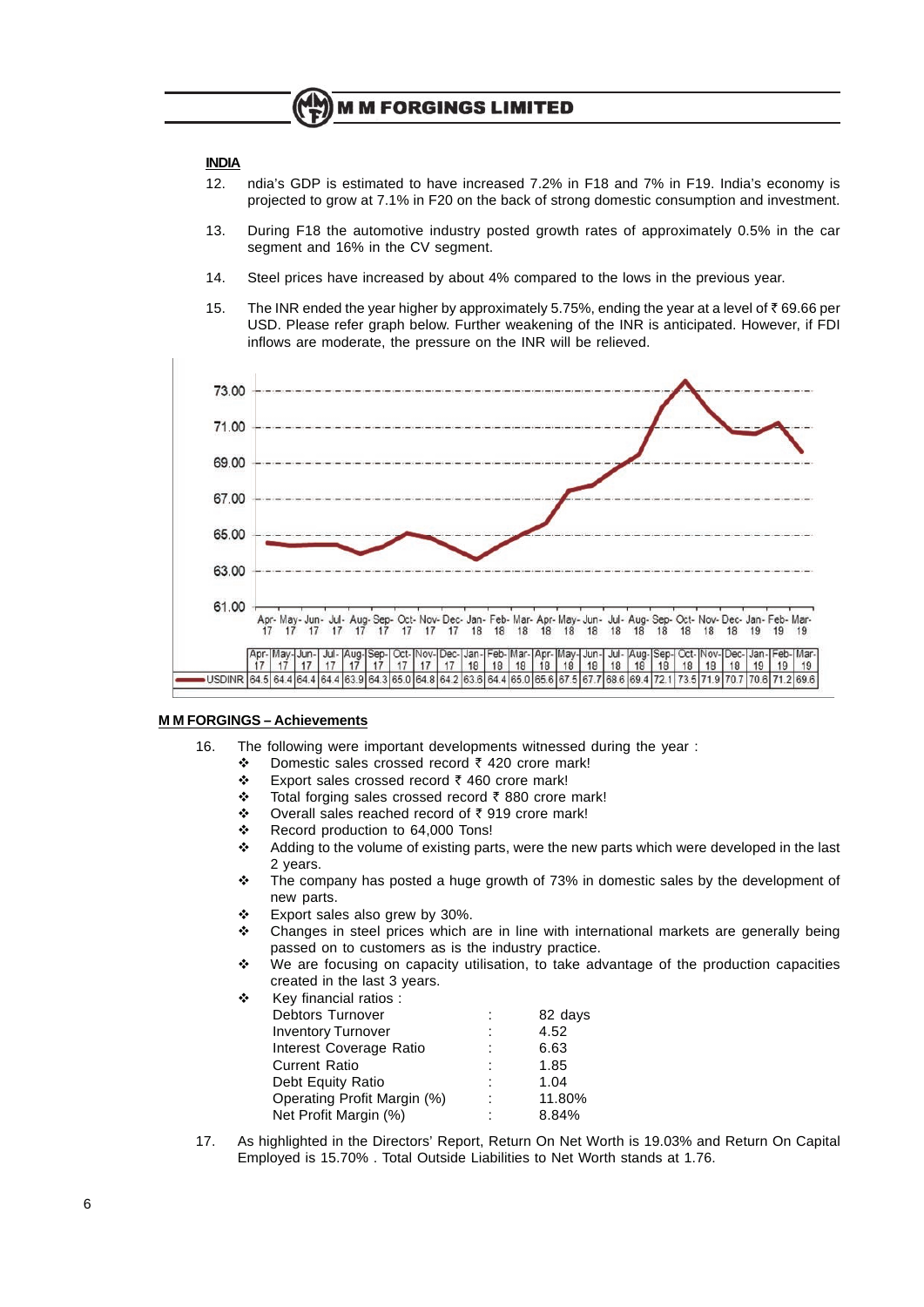

18. The details of segment-wise sales distribution are provided below:

**M M FORGINGS LIMITED** 

#### **Human Resources and Industrial Relations**

- 19. Your company continues to focus on the development of its human resources to improve its performance. The company currently has approximately 2064 employees. It is their invaluable contribution that has primarily resulted in your company's position of strength in the industry.
- 20. Focus on a safe working atmosphere, constantly evolving systems for recognition and reward, consistent communication and imparting skills and training – all these focused on meeting customer needs, characterise the HR development of the Company.
- 21. Every year, each plant of the Company celebrates 'Founder's Day' in a family atmosphere with all employees and their household members.

#### **Health, Safety and Environment**

- 22. The Company follows a policy of zero tolerance towards accidents. Wherever possible, visible controls and fail-safe systems are provided to ensure prevention of accidents. Regular communication, periodic reviews of practices and training play a vital role in maintaining safety standards.
- 23. The Company ensures compliance with all pollution control regulations. Adequate pollution control equipments have been installed to treat effluents and to control air pollution.

#### **Risk Management**

- 24. The Company is a leading manufacturer of automotive components. Automotive industry is subjected to cyclical variations in performance and is very sensitive to policy changes. The market is very competitive. Prices of raw materials change based on supply and demand. Margins remain under constant pressure. Any steep reduction in off-take exposes the Company to high fixed costs.
- 25. A considerable portion of the customers of the Company are situated outside of India. Hence, demand for the Company's product is subject to the health of the global economy.
- 26. The Company has spread its risks by increasing the geographic spread of its customer base. The Company proposes to improve capacity utilization in its existing facilities. Working capital management will receive high priority.

#### **M M FORGINGS – forging ahead**

- 27. Our goals in the coming months:
	- $\div$  Focus on improving sales in keeping with market conditions.
	- $\div$  Increase the production capacity to 1,10,000 Tons.
	- v Focus on cost reduction continuously particularly on reducing energy consumption and improving productivity.
	- $\div$  Enhance IT systems with the continued development of the ERP system in place.
	- $\div$  Reduce the impact on the environment.

Sources :

- 1. IMF World Economic Output
- 2. The Economist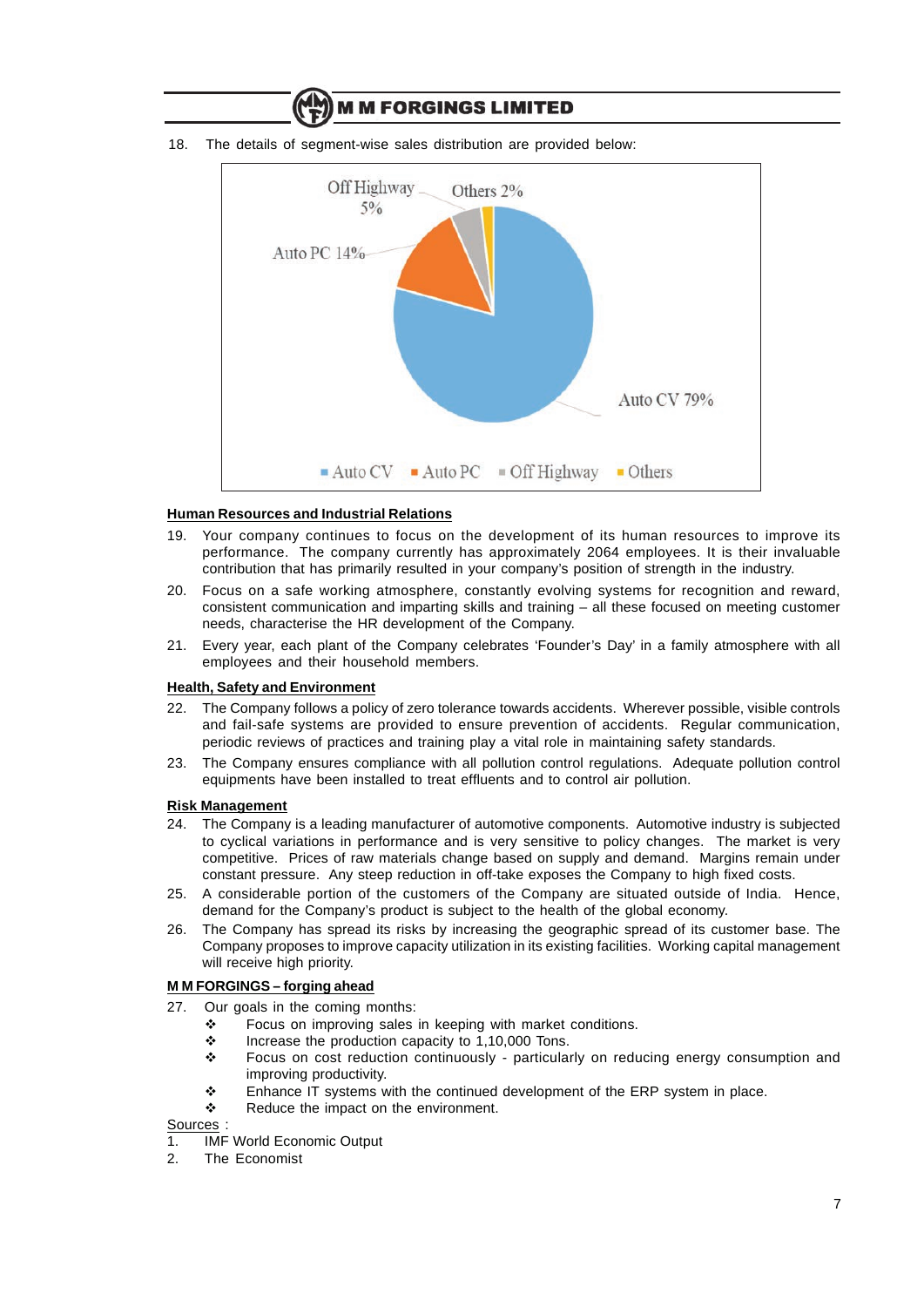

#### 8. **TRANSFER TO RESERVE**

Transfer to General Reserve - ₹67 Crores

#### 9. **PARTICULARS OF LOANS, GUARANTEES OR INVESTMENTS:**

The company has made advance to the tune of  $\bar{\tau}$  84.05 Crores to its Subsidiary Company, DVS Industries Private Limited, repayable at prevailing rates.

The details of the investments made by the company are given in the notes to the financial statements.

#### 10. **DIRECTORS**

There has been no change in the constitution of Board of Directors during the year under review - the structure of the Board remains the same.

Both Shri. Vidyashankar Krishnan, Vice Chairman and Managing Director and Shri. K Venkatramanan, Jt. Managing Director were re-appointed for a period of five years with effect from 1 September 2018. Shri. N Srinivasan, Shri. V Vaidyanathan and Shri. A. Gopalakrishnan, were re appointed for a period of 5 years with effect from 01 April 2019.

#### 11. **RETIRE BY ROTATION**

Shri. Vidyashankar Krishnan will retire by rotation and being eligible has offered himself for re-appointment.

#### 12. **DETAILS OF DIRECTORS OR KMP RESIGNED DURING THE YEAR** – NIL

#### 13. **BOARD AND COMMITTEE MEETING DATES**

Details are provided in Annexure III of this Report.

#### 14. **DETAILS OF RECOMMENDATIONS OF AUDIT COMMITTEE WHICH WERE NOT ACCEPTED BY THE BOARD ALONG WITH REASONS –** None

#### **13. RISK MANAGEMENT**

Your Company has implemented a mechanism for risk management and has formulated a Risk Management Policy. The Policy provides for identification of risks and mitigation measures. The Audit Committee is informed on the risk assessment and minimizations mechanism adopted by the Company.

#### **14. RELATED PARTY TRANSACTION**

The Company has formulated a policy on related party transactions and the same is uploaded on the Company's website, http://www.mmforgings.com/financials

All Related Party transactions that were entered into by the Company during the financial year 2018- 19, were in compliance of Section 188 of the Companies Act, 2013 and the Rules framed thereunder. There are no "Material" contracts or arrangement or transactions at arm's length basis.

All Related Party transactions were placed before the Audit Committee for their prior approval in accordance with the requirements of the SEBI LODR. The transactions entered into pursuant to such approval are placed periodically before the Audit Committee for its review.

There are no materially significant Related Party transactions made by the Company with Promoters, Directors, and Key Managerial Personnel which may have a potential conflict with the interest of the Company at large.

For related party transactions, refer Annexure 3, under the head 'Disclosures'

#### **15. CORPORATE SOCIAL RESPONSIBILITY**

A Board Level Committee of CSR has been constituted and the Board has adopted a CSR Policy as recommended by the Committee. The thrust areas of CSR Policy are Eradicating Hunger and Poverty, Education, Combating Diseases and Social Business Projects.

Your Company has fulfilled its obligation towards CSR, by spending a sum of  $\bar{z}$  137.59 Lakhs during the year.

Annual report on CSR has been provided in Annexure III of this Report.

#### **16. POLICY ON DIRECTORS'APPOINTMENT AND REMUNERATION**

In terms of provision of section 178 of the Companies Act, 2013 read with Rules prescribed, a policy for the Directors, KMP and other employees has been adopted by the Board of Directors of the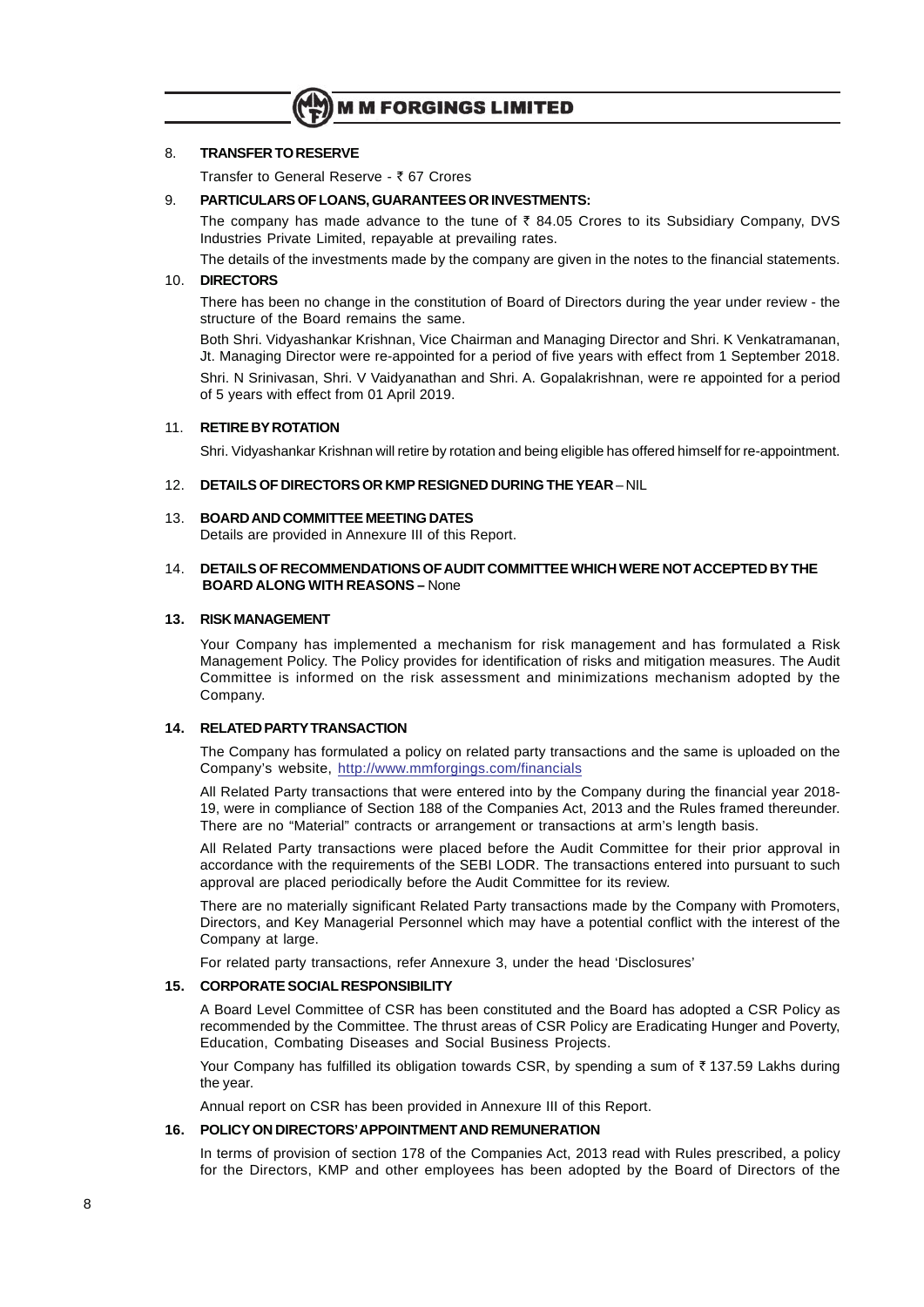Company analyzing the criteria for determining qualifications, positive attributes and independence of a Director. The said Policy is provided in Company's website link http://www.mmforgings.com/financials.

#### **17. PARTICULARS OF EMPLOYEES**

The information required under the rules prescribed, has been given in the annexure appended hereto and forms part of this Report.

#### **18. PARTICULARS PURSUANT TO SECTION 197(12) AND THE RELEVANT RULES :**

18.1 The ratio of remuneration of each Director to the median remuneration of the employees:

| Name                        | Ratio      |
|-----------------------------|------------|
| Shri, Sriniyasan, N         | 3.05:1     |
| Shri. Vaidyanathan. V       | 1.63:1     |
| Shri. A.Gopalakrishnan      | 1.22:1     |
| Ms. Kavitha Vijay           | 1.22:1     |
| Shri. Vidyashankar Krishnan | 234.00 : 1 |
| Shri. K. Venkatramanan      | 233.83:1   |

For this purpose, sitting fees paid to the Directors have not been considered as remuneration.

#### 18.2 Percentage increase in remuneration of each Director, KMP, in the financial year:

| Name                        | % Increase |
|-----------------------------|------------|
| Shri. Srinivasan. N         | 1.92%      |
| Shri. Vaidyanathan. V       | $-4.17%$   |
| Shri. A.Gopalakrishnan      |            |
| Ms. Kavitha Vijay           |            |
| Shri. Vidyashankar Krishnan | 34.45 %    |
| Shri. K.Venkatramanan       | 7.95 %     |
| Smt. J.Sumathi              | 7.95 %     |
| Shri R.Venkatakrishnan      | 1.98 %     |

18.3 Percentage increase in median remuneration of employees is 64.60% in the financial year 2018-19.

- 18.4 The number of permanent employees on the rolls of Company : 2,064
- 18.5 Explanation of relationship between average increase in remuneration and company performance : PAT - (last year) - ₹ 6,850.56 Lakhs; PAT - (this year) - ₹ 8,135.07 Lakhs. Increase 18.75% against which, the average increase in remuneration is 34%.
- 18.6 Comparison of remuneration of each KMP against performance of company

| <b>Name</b>           | <b>Designation</b> | <b>CTC</b><br>in ₹ |       | % Increase   PAT ₹ in Lakhs | $%$ in PAT $ $ |
|-----------------------|--------------------|--------------------|-------|-----------------------------|----------------|
| Vidyashankar Krishnan | CEO                | 57.509.798         | 31.08 |                             |                |
| J.Sumathi             | Company Secretary  | 1.134.894          | 7.95  | 8.135.04                    | 18.75          |
| R. Venkatakrishnan    | CFO                | 1.601.283          | 1.98  |                             |                |

#### 18.7 Variation in market cap/net worth of company:

| Date                                             | <b>Issued Capital</b><br>(Shares) | <b>Closing</b><br>market<br>Price per<br>share in $\bar{z}$ | <b>EPS</b> | <b>PE Ratio</b> | <b>Market</b><br><b>Capitalisation</b><br>₹ in Crores |
|--------------------------------------------------|-----------------------------------|-------------------------------------------------------------|------------|-----------------|-------------------------------------------------------|
| 31.03.2018                                       | 12,070,400                        | 1038                                                        | 56.76      | 18.29           | 1,252.90                                              |
| 31.03.2019                                       | 12,070,400                        | 1,038.00                                                    | 56.76      | 18.29           | 1,252.91                                              |
| 31.03.2019 (post bonus<br>issue)                 | 24.140.800                        | 544.00                                                      | 33.73      | 16.13           | 1,313.26                                              |
| Increase / (Decrease)<br>(post bonus issue)      | 12,070,400                        | $-494$                                                      | $-23.03$   | $-2.16$         | 60.35                                                 |
| % of Increase / (Decrease)<br>(post bonus issue) | $100\%$                           | $-47.59%$                                                   | $-40.57%$  | $-11.81%$       | 4.82%                                                 |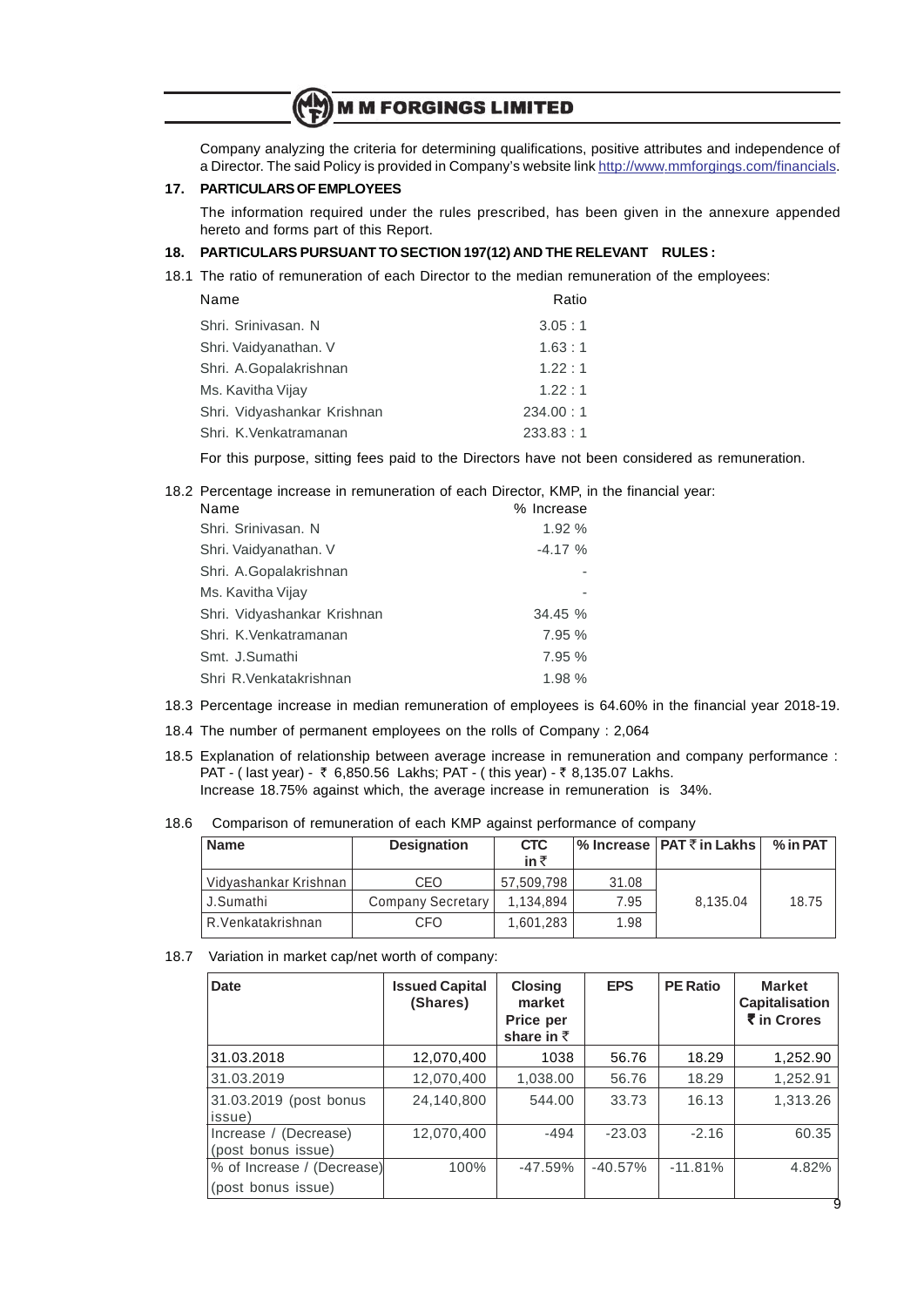18.8 Justification of increase in managerial remuneration with that of increase in remuneration of other employees.

Average Increase in Remuneration for employees other than Directors and KMP is 35.90%. Average Increase in Remuneration for KMP and Senior Management is 31.10%.

18.9 Key parameters for any variable remuneration of Directors:

Directors are paid Commission. However, the overall managerial remuneration payable is subject to the provisions of the Companies Act, 2013.

- 18.10 Ratio of remuneration of highest paid Director to other employees who gets remuneration more than highest paid Director. – NOT APPLICABLE.
- 18.11 Is remuneration is as per remuneration policy of the Company: YES.
- **19 SIGNIFICANT MATERIAL ORDERS PASSED BY THE REGULATIONS OR COURTS OR TRIBUNALS IMPACTING THE GOING CONCERN STATUS AND COMPANY'S OPERATIONS IN FUTURE**: Not applicable.
- **20 MATERIAL CHANGES AND COMMITMENTS, IF ANY, AFFECTING THE FINANCIAL POSITION OF THE COMPANY WHICH HAS OCCURRED SINCE 31.03.2019 TILL THE DATE OF THE REPORT:**

Not applicable

#### **21 DIRECTORS RESPONSIBILITY STATEMENT:**

The Directors have fulfilled their responsibility for the preparation of the accompanying financial statements by taking all reasonable steps to ensure that -

- 21.1 In the preparation of the annual accounts, the applicable accounting standards have been followed, along with proper explanation relating to material departures;
- 21.2 The Directors have selected such accounting policies and applied them consistently and made judgments and estimates that are reasonable and prudent so as to give a true and fair view of the state of affairs of the company as at 31 March 2019 and of the profit or loss of the company for that period ended on that date;
- 21.3 The Directors have taken proper and sufficient care for the maintenance of adequate accounting records in accordance with the provisions of the Companies Act for safeguarding the assets of the company and for preventing and detecting fraud and other irregularities;
- 21.4 The Directors had prepared the annual accounts on a going concern basis.
- 21.5 The Directors, had laid down internal financial controls to be followed by the Company and that such internal financial controls are adequate and were operating effectively.
- 21.6 The Directors had devised proper systems to ensure compliance with the provisions of all applicable laws and that such systems were adequate and operating effectively.

#### **22 ESTABLISHMENT OF VIGIL MECHANISM**

The Company has in place a vigil mechanism pursuant to which a Whistle Blower Policy has been in vogue. The Whistle Blower Policy covering all employees and Directors is hosted on the Company's web, http://www.mmforgings.com/financials.

A high level Committee has been constituted which looks into the complaints raised. The Committee reports to the Audit Committee and the Board.

#### **23 ADEQUACY OF INTERNAL FINANCIAL CONTROL**

The Company had laid down Internal Financial Controls and such internal financial controls are adequate with reference to the Financial Statements and were operating effectively.

It also ensures the orderly efficient conduct of its business, including adherence to Company's policies, the safe guarding of its assets, the prevention and detention of frauds and errors, the accuracy and completeness of the accounting records and the timely preparation of reliable financial information during the year, such controls were tested and bi-material weakness in the operations were observed.

#### **24 CORPORATE GOVERNANCE REPORT**

The guidelines evolved by SEBI were applicable to the company. The company is committed to ethical management and excellence in performance. Details are provided in Annexure III.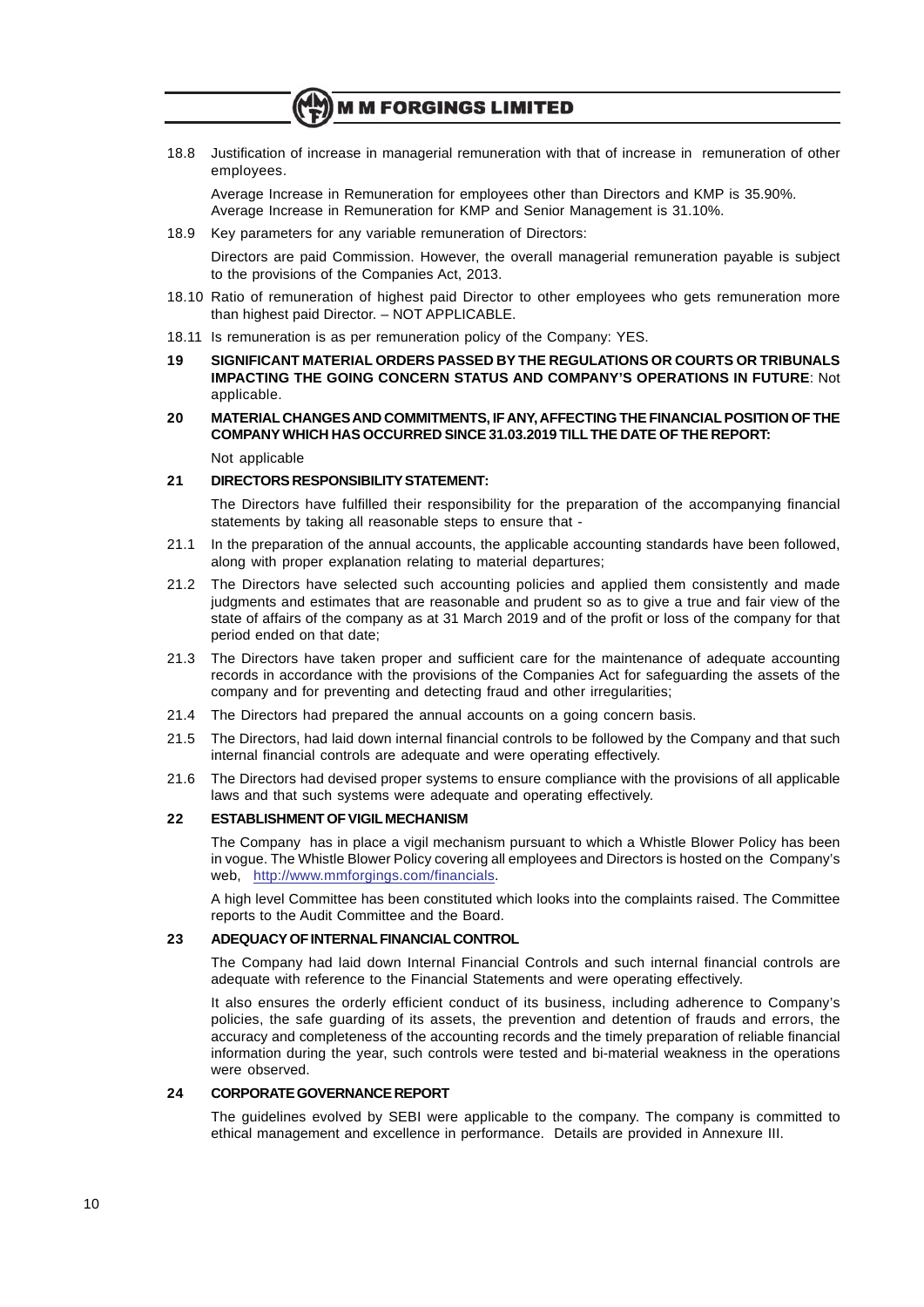#### **25 ANNUAL RETURN**

An extract of Annual Return as on 31 March 2019 pursuant to Section 92 (3) of the Companies Act, 2013 and forming part of the report is attached separately.

#### **26 A STATEMENT INDICATING THE MANNER IN WHICH FORMAL ANNUAL EVALUATION HAS BEEN MADE BY THE BOARD OF ITS OWN PERFORMANCE AND THAT OF ITS COMMITTEES AND INDIVIDUAL DIRECTORS;**

- 1. Nomination and Remuneration Committee of the Board had prepared and sent through its Chairman draft parameterized feed back forms for evaluation of the Board, Independent Directors and Chairman.
- 2. Independent Directors at a meeting without anyone from the non-independent Directors and management, considered/evaluated the Board's performance, performance of the Chairman and other non-independent Directors. Their meeting was held on 16 November 2018.
- 3. The Board subsequently evaluated performance of the Board, the Committees and Independent Directors (without participation of the relevant Director)
- 4. i) Observations of board evaluation carried out for the year:

The main inputs received from the Directors, covering various aspects of the Boards functioning was with regard to adequacy of the composition of the Board and its Committees, Board culture, execution and performance of specific duties, obligations and governance.

A separate exercise was carried out to evaluate the performance of individual Directors including the Chairman of the Board, who were evaluated on parameters such as level of engagement and contribution, independence of judgement, safeguarding the interest of the Company and its minority shareholders. The performance evaluation of the Independent Directors was carried out by the entire Board. The performance evaluation of the Non Independent Directors and Top Managerial Personnel were carried out by the Independent Directors. The Directors expressed their satisfaction with the evaluation process.

- ii) Previous year's observations and actions taken NIL
- iii) Proposed actions based on current year observations NIL

#### **27 FAMILIARISATION OF PROGRAMME ARRANGED FOR INDEPENDENT DIRECTORS**

- l M M Forgings Limited has put in place a system to familiarise the independent Directors about the company, its products, business and the on-going events relating to the company.
- l Independent Directors of the Company are made aware of their role, responsibilities and liabilities at the time of their appointment / re-appointment , through a formal letter of appointment, which also stipulates various terms and conditions of their engagement.
- l They are also made aware of Company's Board and Board Committee framework, policies and procedures.
- As part of Board Discussions, presentations on business of the Company are made to the Directors from time to time.
- Important announcements and press releases for various news related to the company are forwarded to the Directors from time to time.
- Each member of the Board, including the independent Directors, have been given complete access to any information relating to the Company.
- You may also view the company website http://www.mmforgings.com/financials in this regard.

#### **28 AUDITORS**:

G R N K & Co., Chartered Accountants (FRN 016847S) have been appointed as the Statutory Auditors of the Company in the 71<sup>st</sup> Annual General Meeting held on 26 September 2017. They will hold office for a period of five years.

There is no audit qualification, reservation or adverse remark for the year under review.

#### **29. SECRETARIAL AUDIT REPORT**

Pursuant to the requirements of the Companies Act, 2013, the Company has appointed V.Shankar, Practicing Company Secretary (C.P. No. 12974) as the Secretarial Auditor for the financial year 2018-19 whose report of 28 May 2019 is attached separately to this report.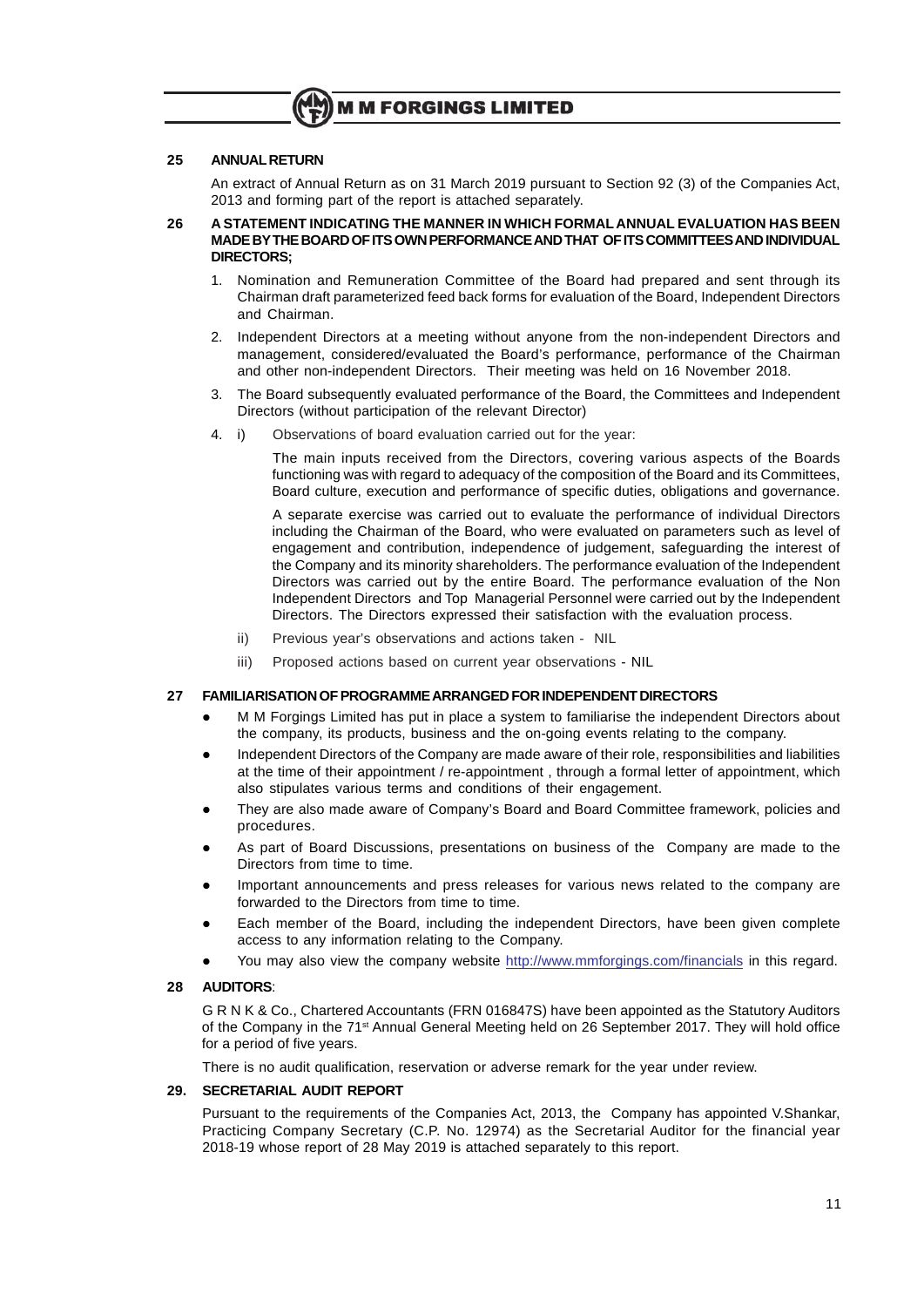

#### **30. COST AUDITOR**

Pursuant to the provisions contained in Rule 14 of the Companies ( Audit and Auditors) Rules, 2014, Shri. S. Hariharan ( CP No. 20864) has been appointed as Cost Auditor for the financial year 2019-20.

#### **31 SUBSIDIARY COMPANY - DVS INDUSTRIES PRIVATE LIMITED**

Your company has acquired 100 % majority stake in DVS Industries Private Limited for cash consideration, who is a leading manufacturer of crank shafts, automobile crank shafts and diesel engines.

With this acquisition, your company will enhance synergies between it's wide ranging capability in forgings and machining and DVS Industries' long standing expertise in machining of crankshafts.

Incorporated in 1992, DVS Industries (with the paid-up share capital currently being ₹ 1,59,29,900/ and turn-over of `18.06 Crores in FY 2018) is a North India based player with its manufacturing unit located in Pantnagar, Uttarakhand. DVS Industries is well equipped with robust manufacturing processes, precision equipment, in house tool room inspection facilities, well trained personnel etc.

#### **32 EXPLANATION TO AUDITOR'S REMARK**

There are no qualifications, reservations or adverse remarks or disclaimers made by the Statutory Auditors and Company Secretary in practice in their reports respectively. The Statutory Auditors have not reported any incident of fraud to the Audit Committee of the Company in the year under review.

#### **33 SAFETY**

Employees have been encouraged to adhere to safety in all their activities in and out of the Company premises. Safety training at all levels have been provided by the Company.

#### **34 DEPOSITS:**

The Company does not have any deposits. Fresh deposits are not being accepted by the Company.

#### **35 ENERGY, TECHNOLOGY & FOREIGN EXCHANGE**:

Disclosures as per requirements of Section 134 (3) of the Companies Act, 2013, read with the Companies (Accounts)) Rules, 2014 with respect to Energy Conservation, Technology Absorption, Research & Development and Foreign Exchange Earnings / Outgo are given in Annexure

#### **36 DECLARATION GIVEN BY INDEPENDENT DIRECTORS:**

All the Independent Directors have given the necessary declarations to the Company as required under sub section (6) of Section 149 of the Companies Act, 2013.

#### **37 PROHIBITION AND REDRESSAL OF SEXUAL HARRASSMENT OF WOMEN AT WORK PLACE**

During the year under review, pursuant to the new legislation, 'Prevention, Prohibition and Redressal of Sexual Harassment of Women at Workplace Act, 2013' introduced by the Government of India, which came into effect from 09 December 2013, the Company has framed a Policy on Prevention of Sexual Harassment at Workplace. There were no cases reported during the year under review under the said Policy.

Disclosures in relation to the Sexual Harassment of Women in work place :

No. of complaints filed during the year  $-0$ 

No of complaints disposed of during the year  $-0$ 

No of complaints pending as on the end of the financial year - 0

#### **38 ACKNOWLEDGEMENT**:

Your Directors would like to express their gratitude for the cooperation and continued assistance received from **Citibank N.A., DBS bank , HDFC Bank, State Bank of India, ICICI Bank and Federal Bank**

Your Directors wish to record their appreciation for the exemplary services rendered by the employees of the company. The results achieved would not have been possible but for their outstanding effort.

Above all the Directors thank the shareholders for their continued confidence in the management.

For and On behalf of the Board

Place : Chennai Vidyashankar Krishnan Date : 28 May 2019 Chairman of this meeting (DIN 00081441)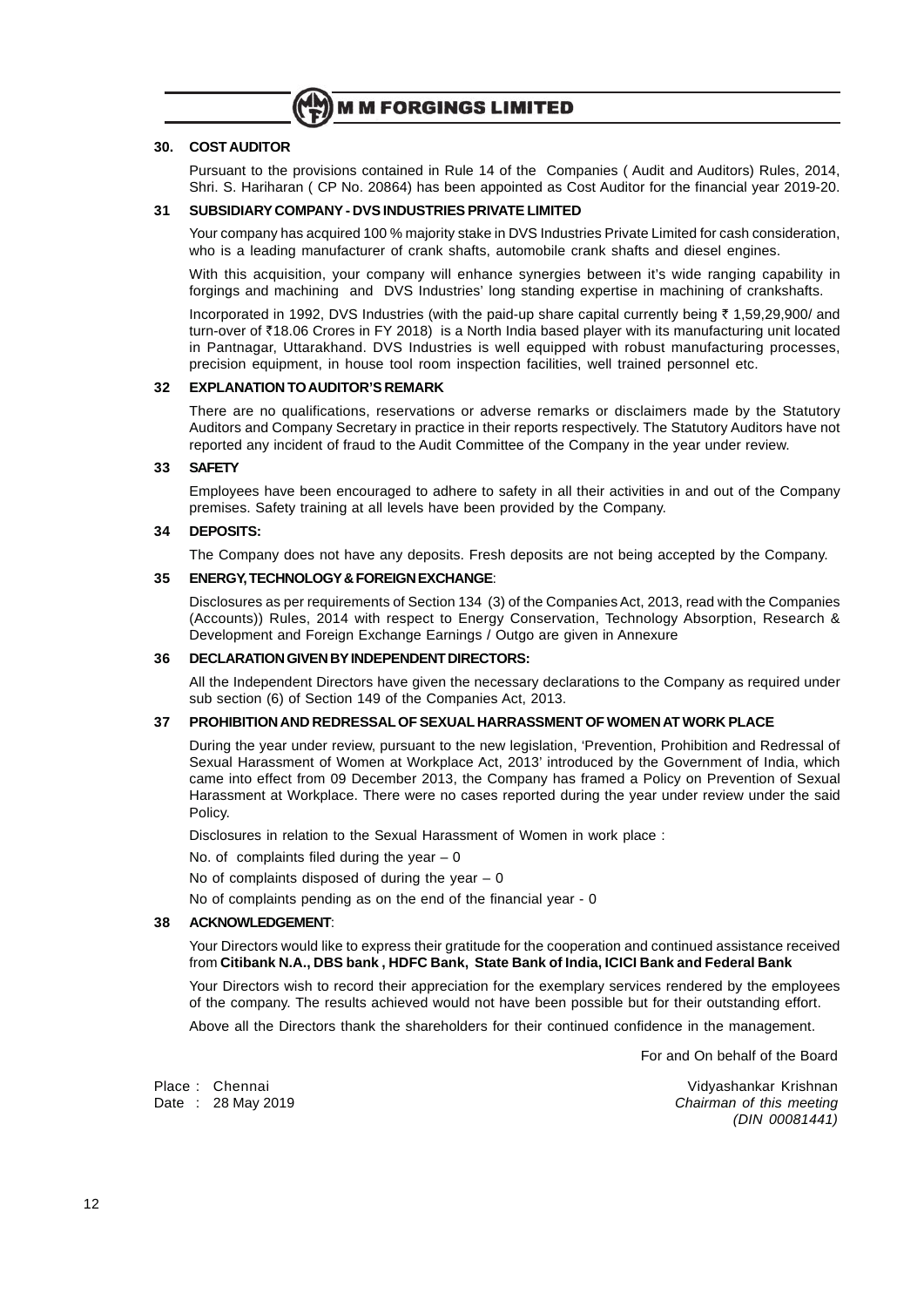# Annexure I – to the Directors' Report:

Information in accordance with Section 134 of the Companies Act, 2013 and as per (requirement of Rule 8(3) of The Companies (Accounts) Rules, 2014) and forming part of the report of the Directors for the year 31 March 2019.

#### **(A) CONSERVATION OF ENERGY**:

- 1. Energy conservation methods undertaken:
- 1.1 Conservation of energy is a continuous process. We have spent around  $\bar{\tau}$  50 lakhs to improve efficiency and saving on power consumption.
- 1.2 Buildings are set up with natural lighting and energy efficient LED lights.
- 1.3 Consumption of Light Diesel Oil and Furnace Oil is closely monitored to conserve energy.
- 1.4 Extracting waste heat from forgings to reduce energy consumption in Heat Treatment.
- 2. Additional investment and proposals, if any, being implemented for the reduction in consumption of energy: Optimising energy consumption. Close monitoring of Power Consumption of Induction Billet Heaters to reduce power consumption.
- 3. Green Power : The Company has generated 204.95 lakh units from its Wind and 28.01 lakh units from Solar farms equivalent to approximately 18915 tons of CO<sub>2</sub> from Wind and 2585 tons of CO<sub>2</sub> from Solar, totalling a saving of 21,500 tons of CO $_2$  in the year.
- 4. Impact of measures at 1, 2 & 3 for reduction of energy consumption and consequent impact on the cost of production of goods: It is not possible to determine the figure.

|              |    |                                    |        | 2018-19         | 2017-18        |
|--------------|----|------------------------------------|--------|-----------------|----------------|
| $\mathbf{1}$ |    | <b>ELECTRICITY</b>                 |        |                 |                |
|              | a. | Purchased:                         |        |                 |                |
|              |    | Units                              |        | 7,69,99,739     | 6, 17, 27, 144 |
|              |    | Total Amount. (₹)                  |        | 65,54,97,733    | 51,01,25,424   |
|              |    | Rate / Unit $(₹)$                  |        | 8.51            | 8.26           |
|              | b. | Own Generation:                    |        |                 |                |
|              |    | Units                              |        | 5,74,488        | 1,64,143       |
|              |    | Units per Itr.                     |        | 3.86            | 3.03           |
|              |    | Cost / Unit (₹)                    |        | 20.22           | 21.92          |
| 2.           |    | <b>FUEL OIL</b>                    |        |                 |                |
|              |    | Quantity (in Itrs)                 |        | 34,21,846       | 26,69,009      |
|              |    | Total amount $(3)$                 |        | 14, 18, 72, 470 | 7,86,38,729    |
|              |    | Average Rate (₹/ltr.)              |        | 41.46           | 29.46          |
| 3            |    | CONSUMPTION PER UNIT OF PRODUCTION |        |                 |                |
|              | a. | Electricity                        | Units  | 1215            | 1250           |
|              | b. | Fuel Oil                           | Litres | 54              | 54             |
|              |    |                                    |        |                 |                |

Note:No standards are available for comparison.

#### **(B) TECHNOLOGY ABSORPTION**:

#### **RESEARCH AND DEVELOPMENT (R &D)**

Specific areas in which R & D are carried out by the company:

- 1. R & D efforts in a manufacturing industry like ours, is an ongoing process. Continuous efforts have been taken in various areas of the manufacturing activity.
- 2. Benefits derived as a result of the above R & D: It has not been possible to determine the figure.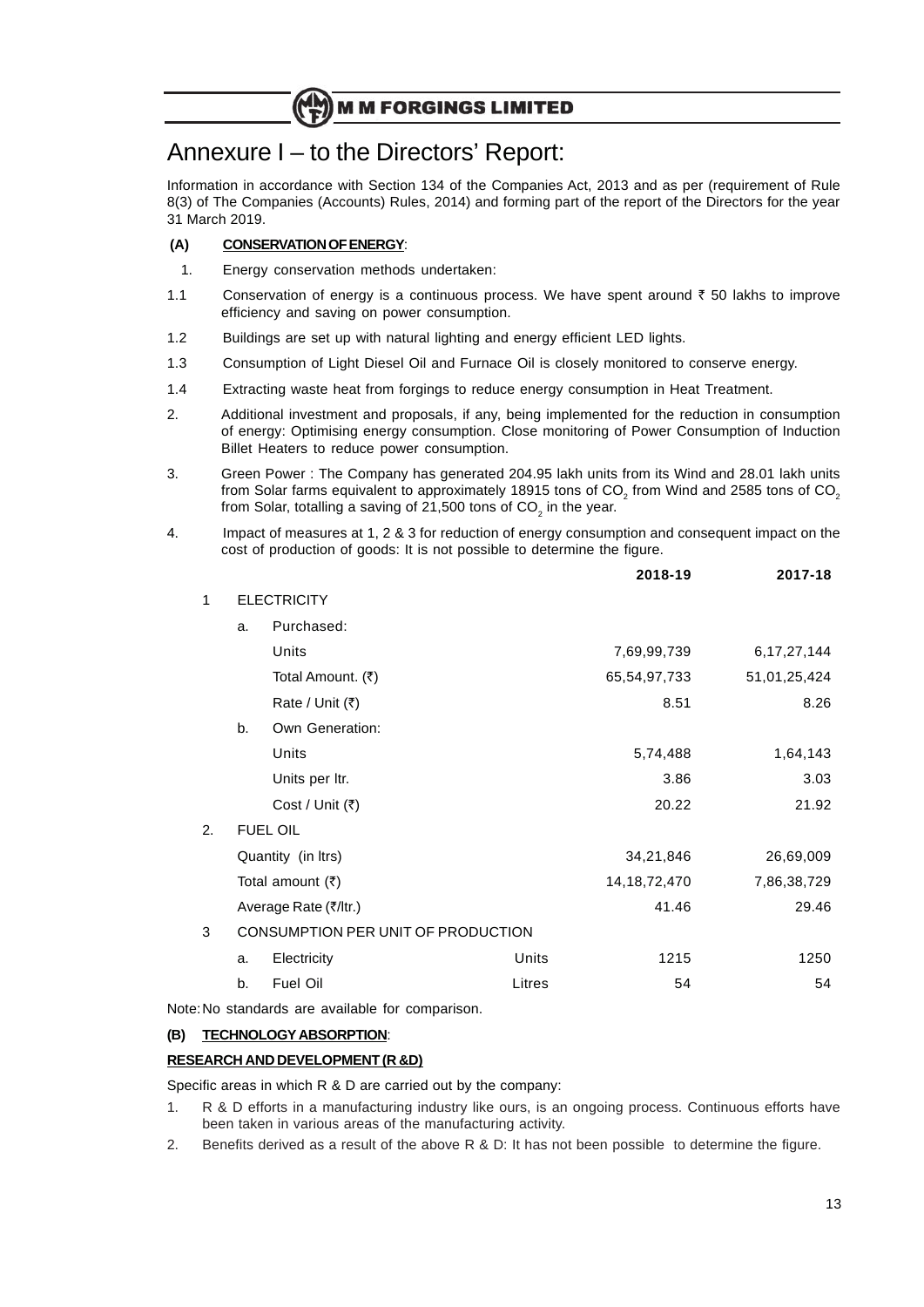

3. Future plan of action:

Continuous efforts are being put in by way of Research & Development in all the areas of manufacturing to reduce the cost of major inputs such as steel, fuel, power, etc.

4. Expenditure on R & D: Not less than  $\bar{z}$  100 lakhs though indirectly.

#### **TECHNOLOGYABSORPTION, ADAPTATION AND INNOVATION**:

- 1. Efforts, in brief, made towards technology absorption, adaptation and innovation:
- 1.1. Continuous efforts are made on conservation of raw material by improving design and layout of dies.
- 1.2. The Company has upgraded its Quality Management Systems to TS 16949
- 2. Benefits derived as a result of the above efforts:
- 2.1. Reduction in raw material consumption.
- 2.2. With the accreditation to TS 16949 many new export customers are being developed.
- 2.3. Technology imported during the last 5 years: Nil

#### **(C) FOREIGN EXCHANGE EARNINGS AND OUTGO**

|   | Activities relating                                                                                             | Exports at $\overline{\xi}$ 46,355.02 lakhs form a<br>significant part of the company's turnover<br>(₹ 35,559.47 lakhs in 2017-18)               |
|---|-----------------------------------------------------------------------------------------------------------------|--------------------------------------------------------------------------------------------------------------------------------------------------|
| 2 | Initiatives taken to increase development<br>of new export markets for products and<br>services and export plan | a. Vigorous efforts are taken by marketing<br>department to locate new multinational<br>customers in addition to the existing<br>multinationals. |
|   |                                                                                                                 | b. The Company has been consistently<br>retaining the TS 16949 certification for its<br><b>Quality Management system.</b>                        |
| 3 | Total Foreign Exchange<br>(₹ 3,45,46,26,005 IN 2017-18)                                                         | Earned: ₹ 4,91,14,62,532                                                                                                                         |
|   |                                                                                                                 | a. Used: ₹1,21,49,10,723<br>(₹ 68,15,92,660 IN 2017-18)                                                                                          |

For and On behalf of the Board

Place : Chennai Vidyashankar Krishnan Date : 28 May 2019 Chairman of this meeting (DIN 00081441)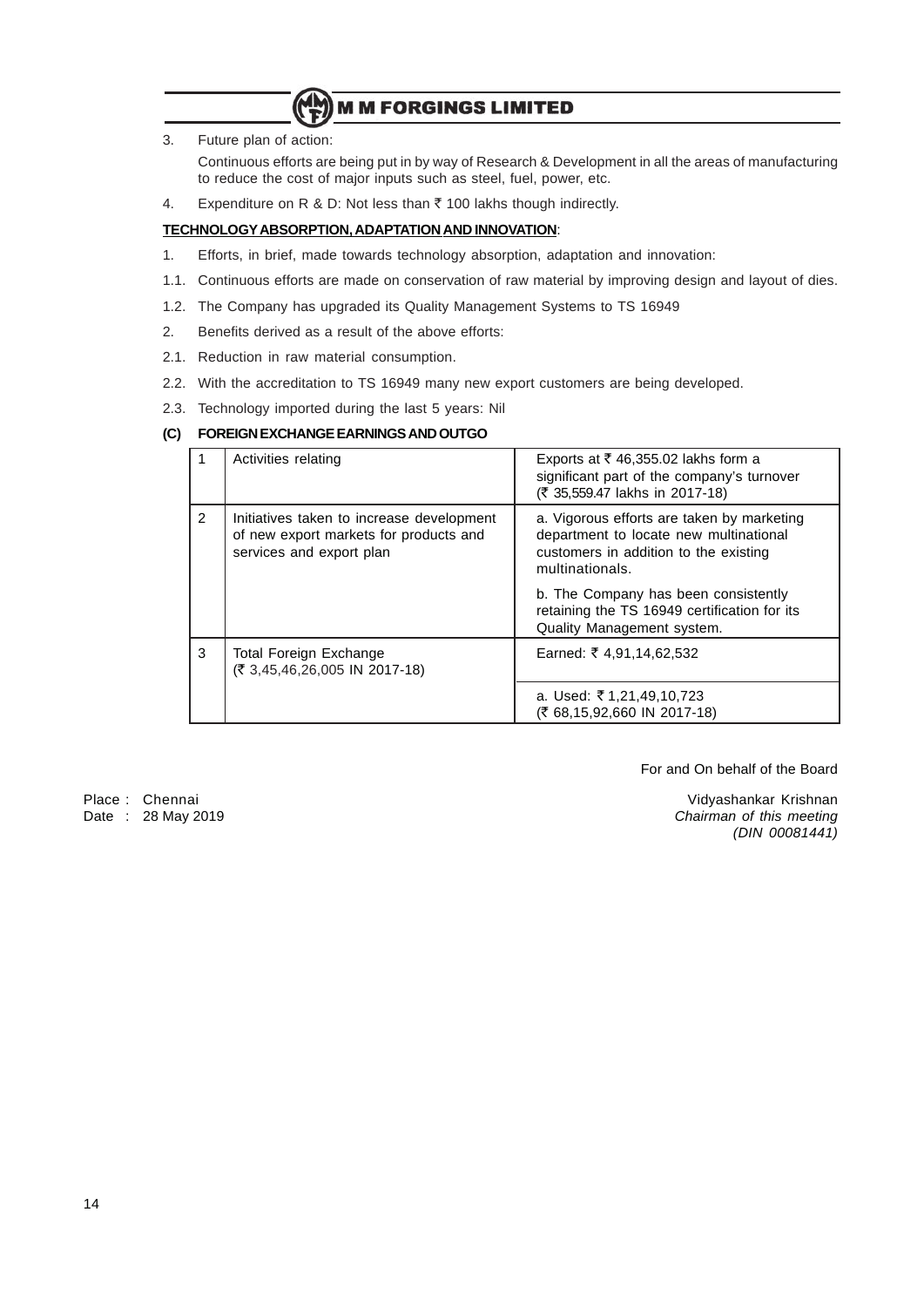## **ANNEXURE II FORMING PART OF THE REPORT OF THE DIRECTORS**

(Information as per Section 217(2A) of the Companies Act, 1956 read with Companies (Particulars of Employees) Rules,1975 and forming part ofthe Report of the Directors for the year ended 31.03.2019

| l No | SI. Name                                                                                                                        |                                           | Designation Remuneration<br>₹ | Qualification    | Experience<br>(years) | Date of<br>Joining | Age | Last<br>Employment | % of shares<br>held in the<br>Company |
|------|---------------------------------------------------------------------------------------------------------------------------------|-------------------------------------------|-------------------------------|------------------|-----------------------|--------------------|-----|--------------------|---------------------------------------|
|      | a) Employed throughout the year and were in receipt of remuneration at a rate of not less than $\bar{\tau}$ 24,00,000 per annum |                                           |                               |                  |                       |                    |     |                    |                                       |
|      | Shri Vidyashankar Krishnan<br>DIN: 00081441                                                                                     | Vice Chairman and<br>Managing<br>Director | 5,75,09,798                   | <b>B.E.,M.S.</b> | 29                    | 25.06.1990         | 53  | Nil                | 11.27%                                |
| 12.  | Shri. K.Venkatramanan<br>DIN: 00823317                                                                                          | Jt. Managing 5,74,67,437<br>Director      |                               | B.E.             | 27                    | 24.01.1992         | 49  | Nil                | 10.71%                                |
|      | b) Employed for a part of the year and were in receipt of remuneration at a rate of not less than ₹ 8,50,000 per month          |                                           |                               |                  |                       |                    |     |                    |                                       |
|      |                                                                                                                                 |                                           | None                          |                  |                       |                    |     |                    |                                       |

**Note:**

1. Remuneration as shown above includes salary,commission,employer's contribution to Provident Fund and value of perquisites together with otherallowances.

For and on behalf of the Board

Place: Chennai Date: 28 May 2019

Vidyashankar Krishnan Chairman of this meeting (DIN 00081441)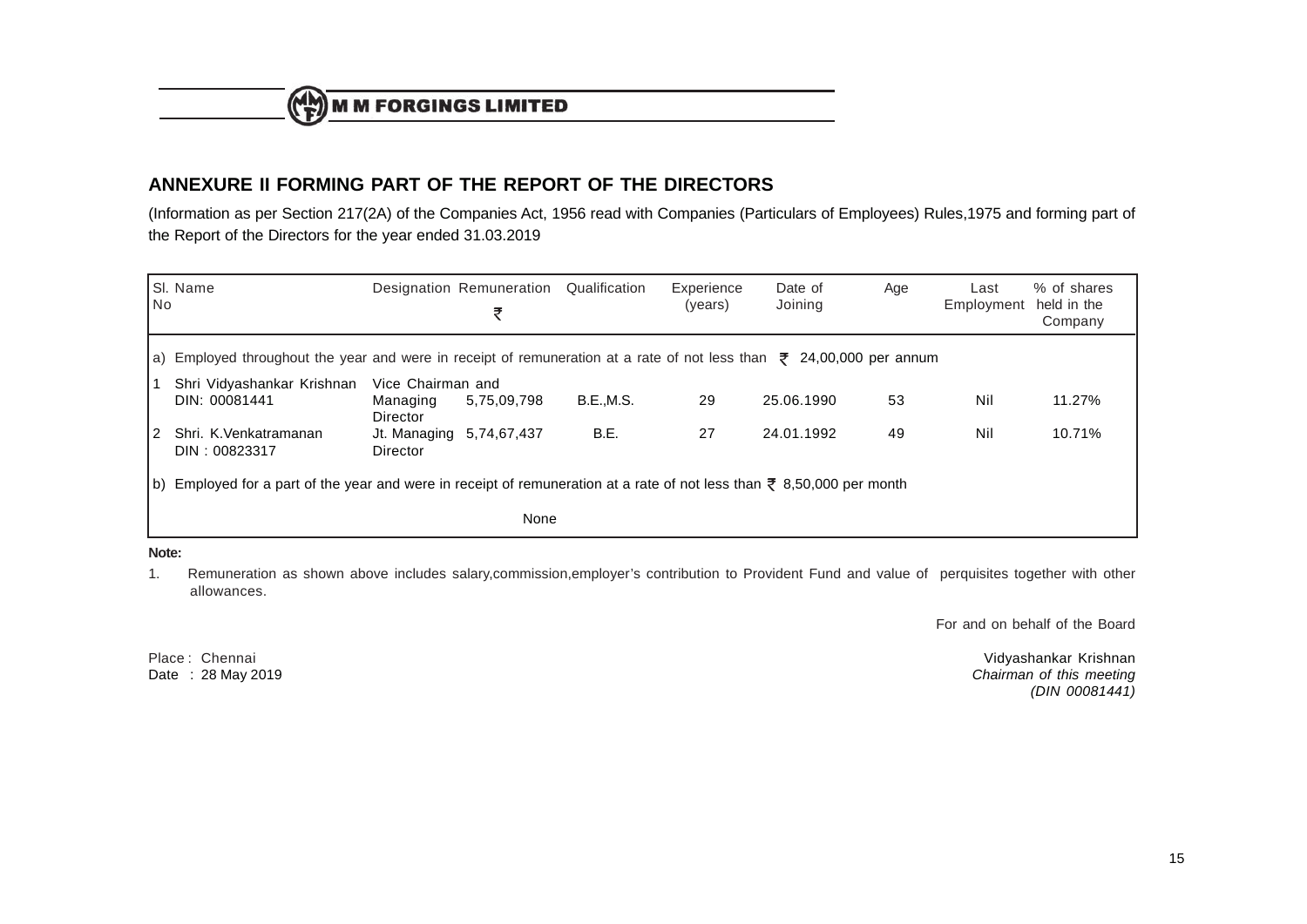# Annexure 3 - Report on Corporate Governance

#### **1. Company's Philosophy On Code of Governance:**

The Company is committed to good Corporate Governance, which to us means protection of shareholders' rights, enhancement of shareholder value and equitable treatment of all other stakeholders such as customers, suppliers and employees. The Company is committed to reporting financial information transparently, objectively and accurately. A judicious mix of empowerment based on trust and accountability forms the foundation of our management philosophy.

#### **2. Board of Directors:**

#### **2.1. Composition and category of Directors as on 31 March 2019 is as follows:**

| Category                             | <b>No. of Directors</b> | $\%$   |
|--------------------------------------|-------------------------|--------|
| <b>Executive Directors</b>           |                         | 33.33  |
| Non-executive, Independent Directors |                         | 66.67  |
| Total                                |                         | 100.00 |

#### **2.2. Attendance of each Director at the Board meetings and the last AGM:**

| <b>Name of the Director</b> | No. of Board<br><b>Meetings</b><br>(wherein he<br>was a director) | No. of Board<br><b>Meetings</b><br><b>Attended</b> | <b>Last AGM</b><br>attendance<br>(Yes/No) |
|-----------------------------|-------------------------------------------------------------------|----------------------------------------------------|-------------------------------------------|
| Shri N. Sriniyasan          |                                                                   | 3                                                  | No.                                       |
| Shri V. Vaidyanathan        |                                                                   | 3                                                  | No.                                       |
| Shri Vidyashankar Krishnan  |                                                                   | 4                                                  | Yes                                       |
| Shri K. Venkatramanan       |                                                                   |                                                    | No.                                       |
| Shri. A. Gopalakrishnan     |                                                                   | 3                                                  | Yes                                       |
| Smt. Kavitha Vijay          |                                                                   | 3                                                  | Yes                                       |

2.3. The names of the listed entities where the person is a director and the category of directorship: Please refer Note 29 of notes on accounts.

2.4. **No. of Board Meetings held, dates on which held**: Four Board Meetings were held during the year-

28 May 2018, 13 August 2018, 12 November 2018 and 12 February 2019.

2.5. **Number of other Boards or Board Committees in which the Directors are members or Chairman:** Refer Notes on Accounts**.**

#### 2.6. **Information placed before the Board of Directors, inter alia, include**:

The Board has complete access to any information within the company. The information regularly supplied to the Board of Directors includes:

- Annual operating plans and budgets and any updates.
- Capital Budgets and any updates.
- Annual Accounts, Directors' Report etc.
- Quarterly Results of the Company.
- Minutes of the meetings of Audit Committee and other Committees of the Board.
- The information on recruitment and promotion of Senior Officers to the level of Executive Director which is just below the Board level.
- Show cause, demand, prosecution notices and penalty notices, which are materially important.
- Fatal or serious accidents, dangerous occurrences etc.
- Operational highlights.
- Major investments.
- Award of large contracts.
- Disclosure of interest by Directors about Directorship and committee positions occupied by them in other companies.
- Sale of investments, subsidiaries, assets which are material in nature and not in normal course of business.
- Quarterly Report on foreign exchange exposures and the steps taken by management to limit the risks of adverse exchange rate movement
- Any significant development in Human Resources / Industrial Relations.
- l Non-Compliance of any regulatory, statutory or listing requirements and shareholders services such as non-payment of Dividend, delay in share transfer etc.
- Short term investments.
- Information relating to any legal disputes.
- Other materially important information.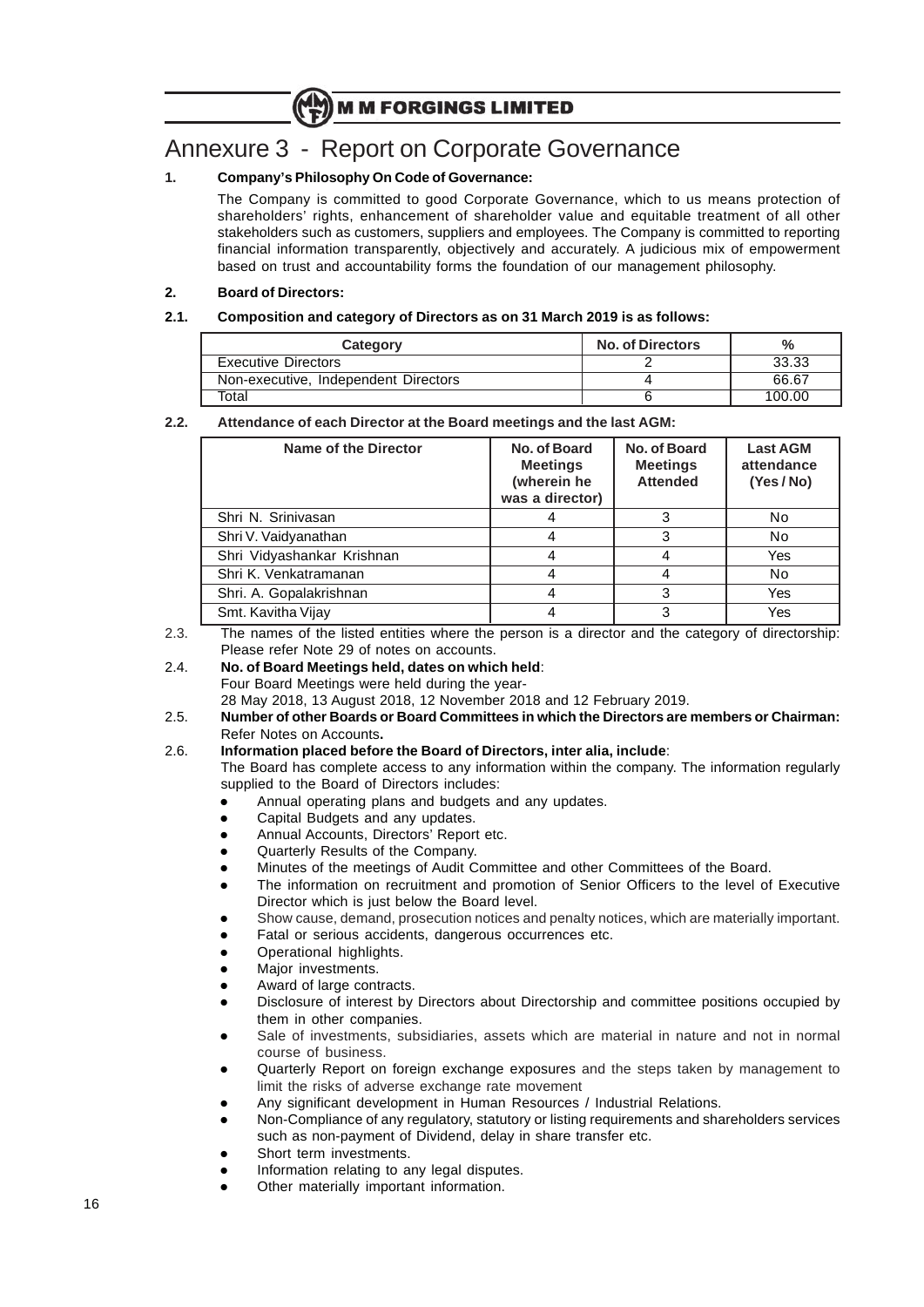

#### 2.7. **Code of Conduct**:

The Board of Directors have laid out a Code of Conduct which is applicable to each member of the Board of Directors and Senior Management of the company. The Company has received confirmation from all the Directors and Senior Management of the Company regarding compliance with the said Code for the year ended March 31, 2019. A certificate from Shri Vidyashankar Krishnan, Vice Chairman and Managing Director to this effect is given below. The said Code is also posted on the website of the Company 'http://www.mmforgings.com/financials

#### 2.8. **Prevention of Insider Trading**:

The Company has framed a code of Conduct for Prevention on trading based on SEBI (Insider Trading) Regulations. This Code is applicable to all Board Members / Officers / Designated Employees. This Code ensures the prevention of dealing in shares by persons having access to unpublished price sensitive information.

### 2.9. **Disclosure of relationship between Directors interse:**

Shri. Vidyashankar Krishnan, Vice Chairman and Managing Director and Shri. K. Venkatramanan, Joint Managing Director are brothers.

#### 2.10. **No. of shares held by Non- Executive Directors**: Shri. V. Vaidyanathan -10500 shares

Shri A.Gopalakrishnan – 1600 shares.

2.11. Weblink where details of familiarisation programmes imparted to Independent Directors is disclosed: http://www.mmforgings.com/financials

#### 2.12. The table showing the expertise of the Directors:

In the table below, specific areas of focus or expertise of individual Board Member, have been highlighted. However, the absence of a mark, against a member's name, does not necessarily mean the member does not possess the necessary qualification other skill.

|                       | Area of expertise |            |       |            |                                 |                        |  |
|-----------------------|-------------------|------------|-------|------------|---------------------------------|------------------------|--|
| Name of the Director  | <b>Financials</b> | Leadership | ∟egal | Technology | Board service<br>and Governance | Sales and<br>marketimg |  |
| N Srinivasan          | ves               | yes        |       | yes        | yes                             | yes                    |  |
| V Vaidyanathan        | ves               | yes        |       | yes        | yes                             | yes                    |  |
| Vidyashankar Krishnan | ves               | yes        | yes   | yes        | yes                             | yes                    |  |
| K Venkatramanan       |                   | yes        |       | yes        | yes                             | yes                    |  |
| A Gopalakrishnan      | ves               |            |       | yes        | yes                             | yes                    |  |
| Kavitha Vijay         | ves               |            | ves   |            | yes                             |                        |  |

2.13. Confirmation Certificate:

This is to affirm that all the independent directors fulfill the conditions specified in SEBI LODR and are independent of the management.

#### **3. Audit Committee (AC)**:

- 3.1. Terms of reference: The terms of reference of the AC are in accordance with Regulations 18 of SEBI (LODR) and the Committee deals with the following:
- 3.1.1. Reviewing the Company's internal control system, audit procedures, compliance with statutory and regulatory requirements, financial reporting process and the disclosure of its financial information to ensure that the financial statements are true and correct.
- 3.1.2. It reviews quarterly, half yearly and annual financial statements with the management before submission to the Board with special emphasis on accounting policies and practices and legal requirements concerning financial statements
- 3.1.3. Recommending to the Board, the appointment, remuneration and terms of appointment and removal of Statutory Auditors and fixing their fees.
- 3.1.4. Risk Management analysis
- 3.1.5. Reviewing the auditor's independence and performance and also the effectiveness of the audit process.
- 3.1.6. Management Discussion and Analysis of financial condition and results of operations;
- 3.1.7. Statement of significant related party transactions.
- 3.1.8. The appointment and terms of remuneration of the chief Internal Auditor.
- 3.1.9 Reviewing the functioning of the whistle blower mechanism.
- 3.1.10 Reviewing the utilization of loans and/ or advances from/investment by the holding company in the subsidiary.
- 3.1.11 Internal audit reports relating to internal control weaknesses.
- 3.1.12 Reviewing the utilization of loans and/ or advances from/investment by the holding company in the subsidiary exceeding  $\bar{\tau}$  100 crore or 10% of the asset size of the subsidiary, whichever is lower.
- 3.1.13 Any other terms of reference as may be included from time to time in accordance with SEBI ( LODR) 3.2 Date of Meetings:
- During the year under review, the Committee had 4 meetings held as follows: 28 May 2018, 13 August 2018, 12 November 2018 and 12 February 2019.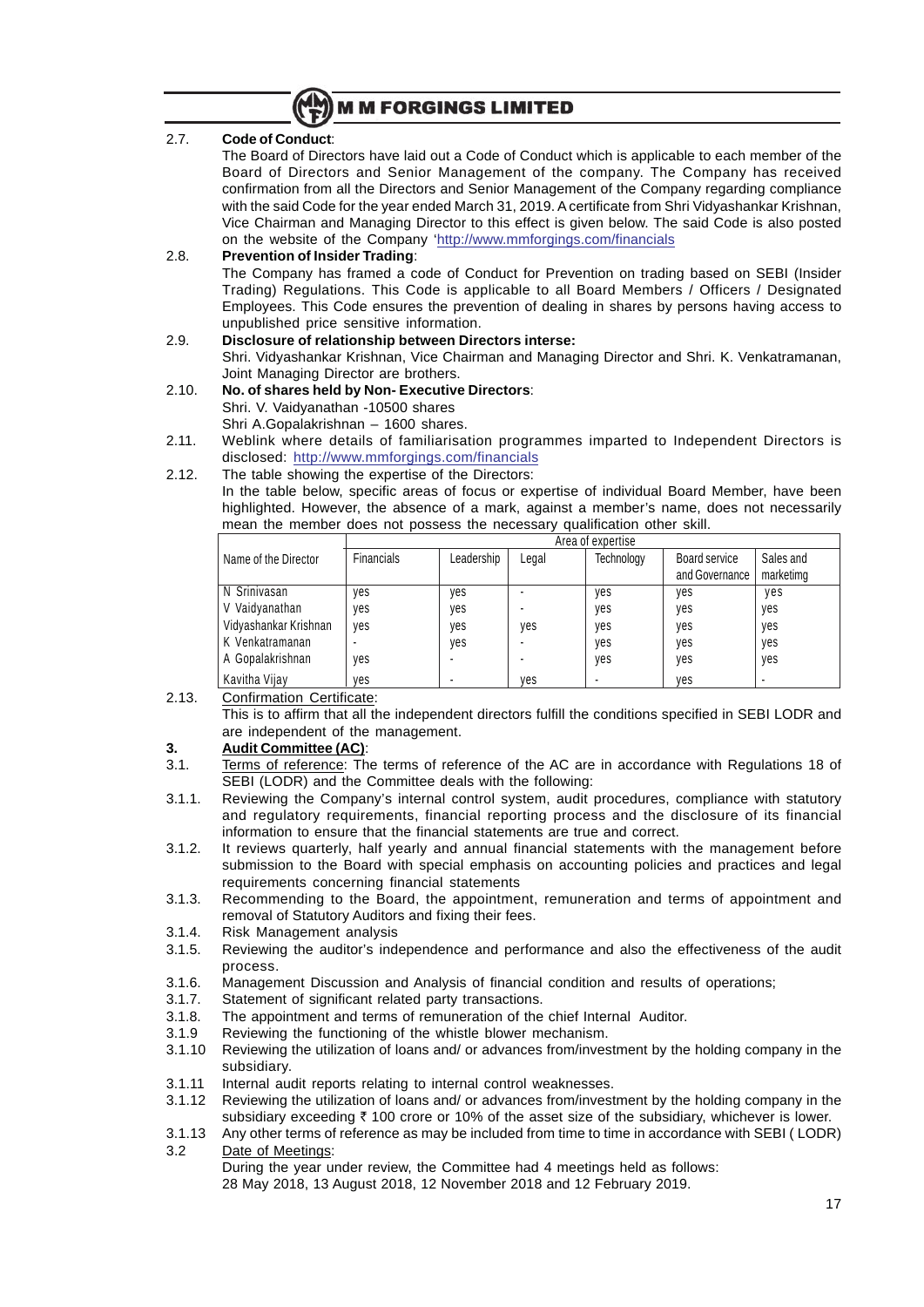- 3.3 Formation, Composition and attendance of AC Meetings:
- 3.3.1 The AC of the Board was formed on 16 June 2001. The Committee was reconstituted on 01 April 2015.
- 3.3.2 The Committee has Non Executive Chairman: Shri. N.Srinivasan. Other members of the Committee are Shri. V. Vaidyanathan, Shri. Vidyashankar Krishnan, Shri. A. Gopalakrishnan and Smt. Kavitha Vijay
- 3.3. Attendance

| Name                           | No. of AC Meetings | No. of AC Meetings attended |
|--------------------------------|--------------------|-----------------------------|
| Shri. N. Srinivasan (Chairman) |                    |                             |
| Shri. V. Vaidyanathan          |                    |                             |
| Shri. Vidyashankar Krishnan    |                    |                             |
| Shri. A Gopalakrishnan         |                    |                             |
| Smt. Kavitha Vijay             |                    |                             |

Statutory Auditors, Internal Auditor and the Chief Financial Officer were present in the meetings. **4 Stakeholders Relationship Committee** :

- 4.1 Terms of reference: The terms of reference of the Stakeholders Relationship Committee are in accordance with Regulations 20 of SEBI (LODR) and the Committee deals with the following:
- 4.1.1 Resolving the grievances of the security holders of the listed entity including complaints related to transfer/transmission of shares, non-receipt of annual report, non-receipt of declared dividends, issue of new/duplicate certificates, general meetings/ unclaimed bonus shares etc.
- 4.1.2 Review of measures taken for effective exercise of voting rights by shareholders.
- 4.1.3 Review of adherence to the service standards adopted by the listed entity in respect of various services being rendered by the Registrar and Share Transfer Agent.
- 4.1.4 Review of the various measures and initiatives taken by the listed entity for reducing the quantum of unclaimed dividends and ensuring timely receipt of dividend warrants/annual reports/statutory notices by the shareholders of the company.
- 4.1.5 Any other terms of reference as may be included from time to time in accordance with SEBI (LODR)
- 4.2 Date of Meetings:

During the year under review, the Committee had 4 meetings held as follows:

- 28 May 2018, 13 August 2018, 12 November 2018 and 12 February 2019.
- 4.3 Formation, Composition and attendance of Stakeholders Relationship Committee Meetings:
- 4.3.1 The Committee of the Board was formed on 16 June 2001. The Committee was reconstituted on 01 April 2015.
- 4.3.2 Composition:

Non – Executive Chairman – Shri. V. Vaidyanathan

Other members: Shri. Vidyashankar Krishnan, Shri. K. Venkatramanan, Shri. A.Gopalakrishnan and Smt. Kavitha Vijay.

4.3.3. Attendance:

| Name                             | No. of IGC Meetings | No. of IGC Meetings attended |
|----------------------------------|---------------------|------------------------------|
| Shri. V. Vaidyanathan (Chairman) |                     |                              |
| Shri. Vidyashankar Krishnan      |                     |                              |
| Shri, K. Venkatramanan           |                     |                              |
| Shri. A. Gopalakrishnan          |                     |                              |
| Smt. Kavitha Vijay               |                     |                              |

- 4.2. Name and Designation of the Compliance Officer: Smt. J. Sumathi, Company Secretary.
- 4.4 No of Shareholder complaints received during the year: 0<br>4.5 No. not solved to the satisfaction of shareholders : 0
- No. not solved to the satisfaction of shareholders : 0
- 4.6 No. of Pending Complaints : 0
- 4.7 No. of pending share transfers: There are no share transfers pending with the company.

4.8 For Redressal of Investor complaints, complaints can be mailed to sumathi@mmforgings.com **5 Share Transfer Committee**:

The Share Transfer Committee was formed on June 16, 2001. It considers transfer / transmission of shares issued by the Company, issue of duplicate certificates and certificates after split/ consolidation / renewal. During the year the Committee met 27 times.

- **6 Corporate Social Responsibility Committee:**
- 6.1 Terms of reference: The CSR Committee, aims to ensure that corporate social responsibility with a positive impact on people and communities.
- 6.2 Date of Meeting:

During the year under review, the Committee had 4 meetings held as follows: 28 May 2018, 13 August 2018, 12 November 2018 and 12 February 2019.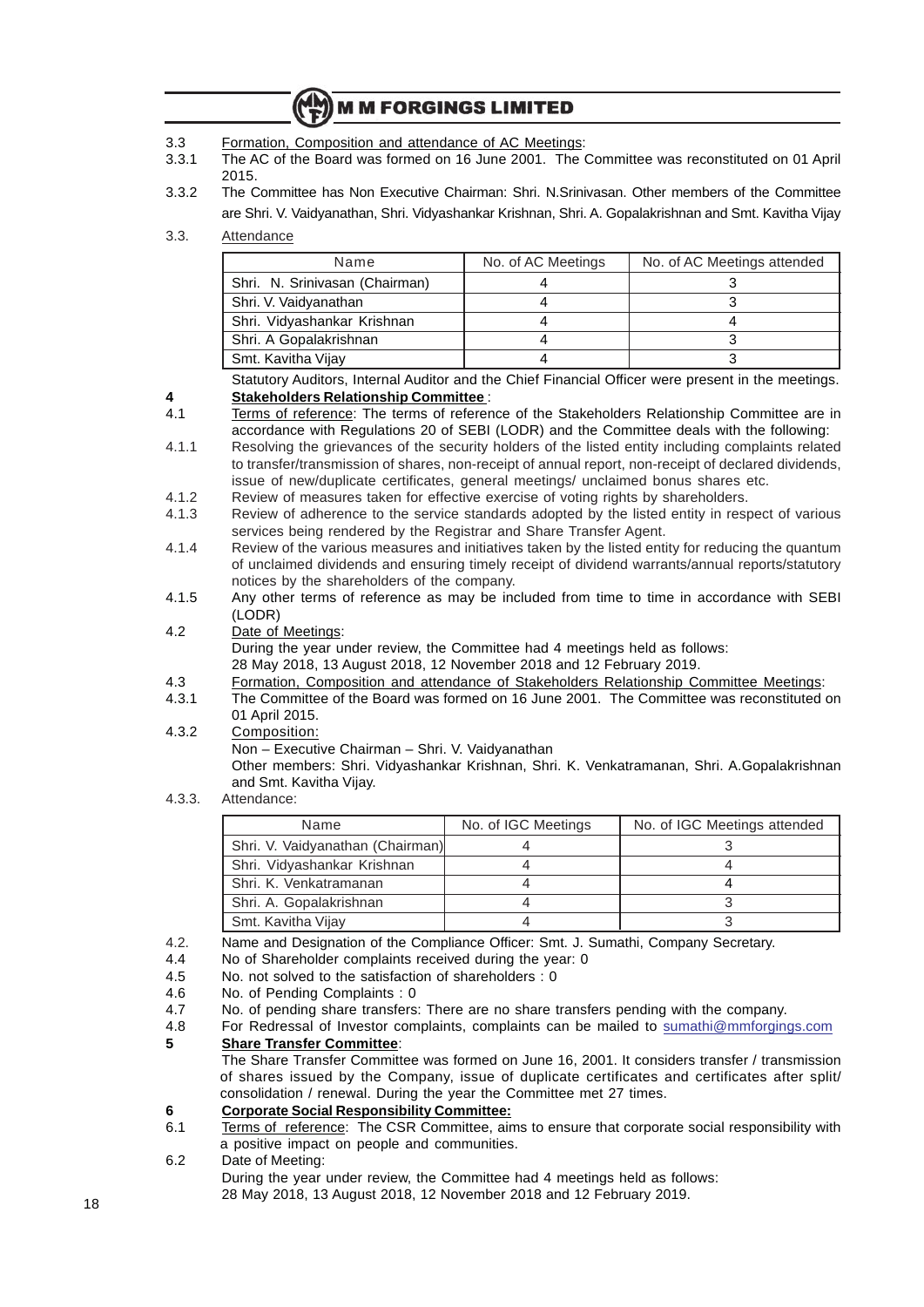- 6.3 Formation and attendance of CSR Committee Meetings:
- 6.3.1. The Committee of the Board was formed on 01 April 2014. The Committee was reconstituted on 01 April 2015.
- 6.3 Attendance:

| Name                                      | No. of CSR Meetings | No. of CSR meetings attended |
|-------------------------------------------|---------------------|------------------------------|
| Shri. Vidyashankar Krishnan<br>(Chairman) |                     |                              |
| Shri. V Vaidyanathan                      |                     |                              |
| Shri. K Venkatramanan                     |                     |                              |
| Shri. A Gopalakrishnan                    |                     |                              |

6.4 Annual Report on CSR:<br>6.1.1 A brief outline of the course

6.1.1 A brief outline of the company's CSR policy, including overview of projects or programs proposed to be undertaken and a reference to the web-link to the CSR policy and projects or programs: The CSR activities carried out by the Company are in accordance with the policy as laid down and approved by the CSR Committee. The CSR Policy is available in Company's website http://www.mmforgings.com/financials.

- 6.1.2 Composition of the Committee Shri. Vidyashankar Krishnan ( Chairman), Shri. K. Venkatramanan, Shri V. Vaidyanathan and Shri. A. Gopalakrishnan.
- 6.1.3 Average net profits of the Company for last three financial years :  $\bar{\tau}$  68.79 Crores.
- 6.1.4 Prescribed CSR expenditure (2% of the amount as in item no. 3 above) :  $\bar{\tau}$  137.59 Lakhs for F19.
- 6.1.5 Details of CSR spent during the financial year :
- 6.1.5.1 Total amount spent for the financial year:  $\bar{\tau}$  138.19 Lakhs
- 6.1.5.2 Amount unspent if any : NIL
- 6.1.5.3 Excess spent:  $\overline{z}$  0.60 Lakhs
- 6.1.5.4 Manner in which the amount spent during the financial year is detailed below :

| #              | CSR projects<br>or activities<br>identified | Sector in<br>which the<br>Project is<br>covered | Projects or<br>programs<br>1) Local area<br>or other<br>(2) Specify the<br>State, the<br>district where<br>projects or<br>programs was<br>undertaken | Amount<br>outlay<br>(budget)<br>project or<br>program<br>wise | Amount spent on<br>the projects /<br>programs Sub-<br>heads: (I) Direct<br>on projects or<br>programs (2)<br>Overheads | Cumulative<br>expenditure<br>upto to the<br>reporting<br>period<br>(₹ in Lakhs) | Amount spent :<br>Direct or through<br>implementing<br>agency |
|----------------|---------------------------------------------|-------------------------------------------------|------------------------------------------------------------------------------------------------------------------------------------------------------|---------------------------------------------------------------|------------------------------------------------------------------------------------------------------------------------|---------------------------------------------------------------------------------|---------------------------------------------------------------|
| $\mathbf{1}$   | Eradicating<br>Hunger and<br>Poverty        | Livelihood                                      | Karnataka<br>Tamil Nadu<br>Uttaranchal                                                                                                               | 7.00                                                          | 6.25                                                                                                                   | 6.25                                                                            | <b>Direct</b>                                                 |
| $\overline{2}$ | Education                                   | Education                                       | Maharashtra<br><b>Tamil Nadu</b>                                                                                                                     | 62.00                                                         | 61.87                                                                                                                  | 61.87                                                                           | <b>Direct</b>                                                 |
| 3              | Combating<br><b>Diseases</b>                | Health                                          | Delhi Karnataka<br><b>Tamil Nadu</b>                                                                                                                 | 19.30                                                         | 19.30                                                                                                                  | 19.30                                                                           | <b>Direct</b>                                                 |
| $\overline{4}$ | Social<br><b>Business</b><br>Projects       | Social<br><b>Business</b>                       | Tamil Nadu                                                                                                                                           | 50.00                                                         | 49.27                                                                                                                  | 49.27                                                                           | Direct                                                        |
| 5              | Gender equality<br>& Empower<br>Women       |                                                 | <b>Tamil Nadu</b>                                                                                                                                    | 1.50                                                          | 1.50                                                                                                                   | 1.50                                                                            | <b>Direct</b>                                                 |
|                | <b>TOTAL</b>                                |                                                 |                                                                                                                                                      | 139.80                                                        | 138.19                                                                                                                 | 138.19                                                                          |                                                               |

6.4.5.5 In case the company has failed to spend the two per cent of the average net profit of the last three financial years or any part thereof, the company shall provide the reasons for not spending the amount in its Board report : NOT APPLICABLE

6.4.5.6 A responsibility statement of the CSR Committee that the implementation and monitoring of CSR Policy, is in compliance with CSR objectives and Policy of the company:

We hereby state that implementation and monitoring of CSR Policy, is in compliance with CSR objectives and policy of the Company.

Vidyashankar Krishnan V.Vaidyanathan Chairman Director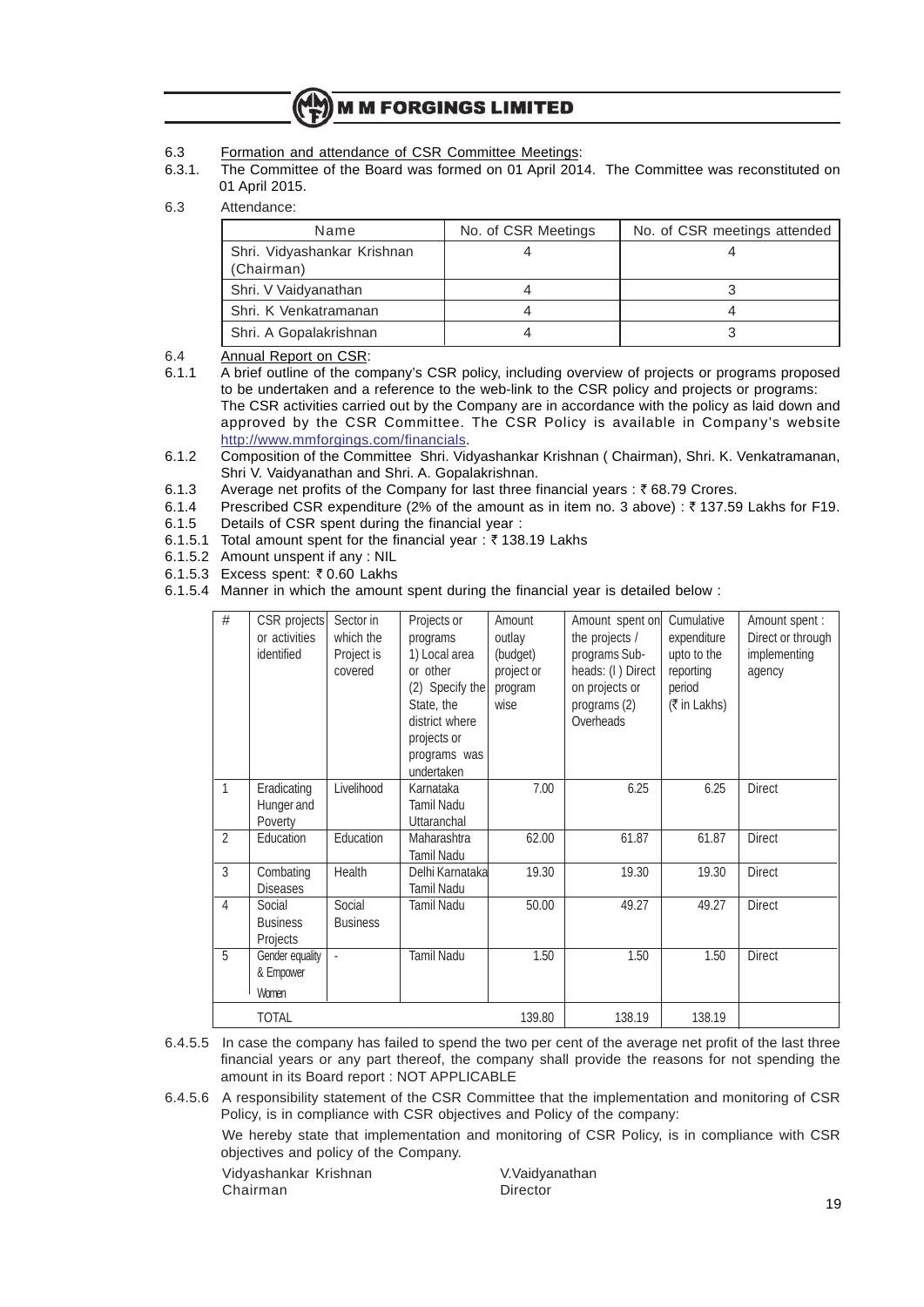

#### **7. Nomination and Remuneration Committee**:

7.1 Board's Policy:

Nomination and Remuneration Policy has been framed by the Board of Directors.The present Human Resource Policy of the Company considers human resources as its invaluable assets and has its objective the payment of remuneration to all its employees, including Directors, Key Managerial Personnel and Senior Management, appropriate to employees' role and responsibilities and the Company's goals based on the performance of each of its employees in the Company. The Policy is provided in the Weblink: http://www.mmforgings.com/financials

- 7.2 Date of Meetings: During the year under review, the Committee had 4 meetings held as follows: 28 May 2018, 13 August 2018, 12 November 2018 and 12 February 2019.
- 
- 7.3 Formation, Composition and attendance of Nomination and Remuneration Committee Meetings:<br>7.3.1 The Committee of the Board was formed on 01 April 2014. The Committee was reconstituted on The Committee of the Board was formed on 01 April 2014. The Committee was reconstituted on
- 01 April 2015, 01 April 2017. 7.3.2 Composition: Non – Executive Chairman – Shri. V. Vaidyanathan Other members: Shri. N Srinivasan and Shri. A.Gopalakrishnan and Smt. Kavitha Vijay.
- 7.3.3 Attendance:

| Name                    | No. of IGC Meetings | No. of IGC Meetings attended |  |
|-------------------------|---------------------|------------------------------|--|
| Shri. V. Vaidyanathan   |                     |                              |  |
| Shri. N Srinivasan      |                     |                              |  |
| Shri. A. Gopalakrishnan |                     |                              |  |
| Smt. Kavitha Vijay      |                     |                              |  |

7.4 Performance evaluation criteria for Non Executive Directors:

In respect of each of the evaluations factors, various aspects have been provided to assist with the evaluations process in respect of performance of Board itself, and of its Committees and individual Directors as, such evaluation factors may vary in accordance with their respective functions and duties.

Evaluation of Non Executive Directors shall be carried on by the entire Board in the same way as it is done for the Executive Directors of the Company except the Director getting evaluated. Matters taken into consideration for performance evaluation.

- Attendance and participation in meetings
- Raising concerns to the Board
- Safeguard of confidential information
- Unbiased opinion for issues raised in the meetings.
- New ideas and suggestions made for the company
- Any other matter.

#### **8 Whistle Blower Protection Committee:**

- 8.1 Whistle Blower Policy: A Whistle Blower Policy has been framed by the Board of Directors for employees to report to the Management –
	- Instances of unethical behaviour, actual or suspected, fraud or violation of the Company's Code or Ethics.
	- In case of any event of misconduct, act of misdemeanor or act not in Company's interest, which could affect the business or reputation of the Company.
- 8.2 Date of Meetings:

During the year under review, the Committee had 4 meetings held as follows:

28 May 2018, 13 August 2018, 12 November 2018 and 12 February 2019.

- 8.3 Formation, Composition and attendance of Whistle Blower Committee Meetings:
- 8.3.1 The Committee of the Board was formed on 01 April 2014.
- 8.3.2 Composition:

Shri. Vidyashankar Krishnan (Chairman),

Other Members: Shri. K. Venkatramanan, Shri. N. Ramnath and Shri. M.N. Rajesekaran.

8.4 The Committee has not received any whistle Blower complaint in the current year.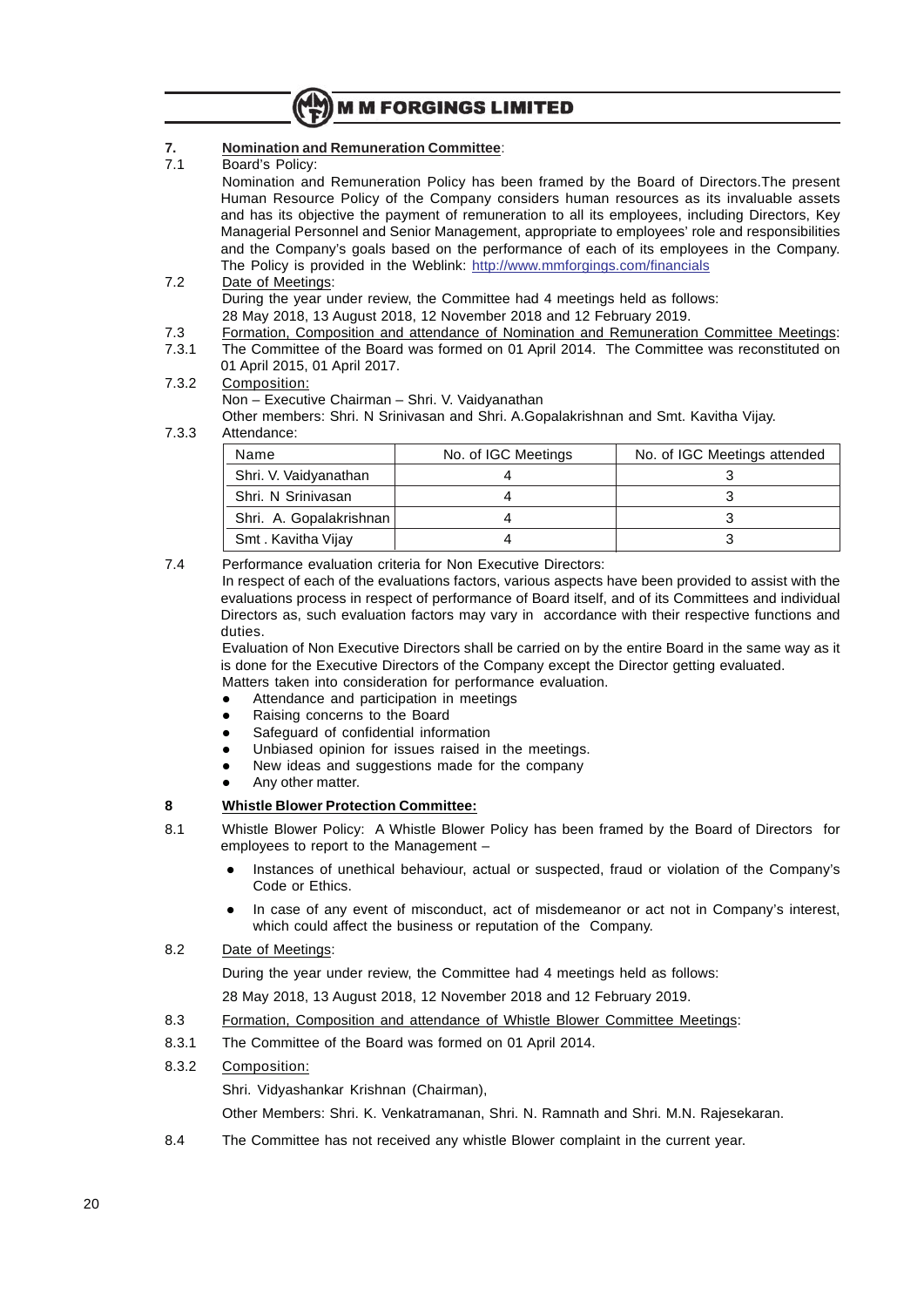#### **9 Directors' Remuneration:**

9.1 Remuneration of Vice Chairman and Managing Director and Joint Managing Director

|                           |              | Shri. Vidyashankar Krishnan | Shri, K. Venkatramanan |             |  |
|---------------------------|--------------|-----------------------------|------------------------|-------------|--|
|                           | 2019<br>2018 |                             | 2019                   | 2018        |  |
| Salary and allowances     | 2,60,23,281  | 2,00,35,875                 | 2,60,23,281            | 1,90,44,000 |  |
| Perquisites:              |              |                             |                        |             |  |
| <b>Provident Fund</b>     | 19,36,320    | 15,06,588                   | 19,36,320              | 15,06,588   |  |
| Superannuation            | 23,18,900    | 17,85,396                   | 23,18,900              | 17,85,396   |  |
| <b>Gratuity Insurance</b> | 5,81,020     | 4,88,003                    | 5,81,020               | 4,88,003    |  |
| <b>Others</b>             | 14,50,277    | 4,29,812                    | 14,07,916              | 1,17,304    |  |
| Commission on Profits     | 2,52,00,000  | 1,98,00,000                 | 2,52,00,000            | 1,98,00,000 |  |
| <b>Total</b>              | 5,75,09,798  | 4,40,45,674                 | 5,74,67,437            | 4,27,41,291 |  |

9.2 Remuneration of Non – Executive Directors:

|                        |         | Commission<br>in $\bar{z}$ | Sitting Fees in ₹ | Total in ₹ |
|------------------------|---------|----------------------------|-------------------|------------|
| Shri, N. Srinivasan    | 2017-18 | 7,50,000                   | 30,000            | 7,80,000   |
|                        | 2018-19 | 7,50,000                   | 45,000            | 7,95,000   |
| Shri. V. Vaidyanathan  | 2017-18 | 4,00,000                   | 80,000            | 4,80,000   |
|                        | 2018-19 | 4,00,000                   | 60,000            | 4,60,000   |
| Shri. A Gopalakrishnan | 2017-18 | 3,00,000                   | 80,000            | 3,80,000   |
|                        | 2018-19 | 3,00,000                   | 60,000            | 3,60,000   |
| Smt. Kavitha Vijay     | 2017-18 | 3,00,000                   | 52,500            | 3,52,500   |
|                        | 2018-19 | 3,00,000                   | 52,500            | 3,52,500   |

No benefits by way of remuneration or otherwise is received by Non Executive Directors other than above.

- 9.3 All pecuniary relationship of Non Executive Directors : Nil
- 9.4 Criteria of making payments to Non Executive Directors:
	- Their contribution made to the Company.
	- Taking into consideration their performance evaluation made by the Board.

#### 10 **Subsidiary Company**

10.1 DVS Industries Private Ltd:

The company has acquired 100% stake in DVS Industries Private Limited for cash consideration, a leading machinist of crank shafts, automobile crank shafts and diesel engines. This acquisition was decided in the Board Meeting held on 05 February 2018.

#### 11 **General Meetings:**

11.1 Location and time, where last three AGMs held:

| Financial year | Date         | Time      | Location                   |
|----------------|--------------|-----------|----------------------------|
| 2015-16        | 06 Sept 2016 | 12 Noon   | The Music Academy, Chennai |
| 2016-17        | 26 Sept 2017 | 11.45 A M | The Music Academy, Chennai |
| 2017-18        | 11 July 2018 | 11.30 A M | The Music Academy, Chennai |
| 2018-19        | 29 Aug 2019  | 11.30 AM  | The Music Academy, Chennai |

11.2 Special Resolutions passed in the previous 3 AGMs:<br>11.2.1 Resolution passed in the AGM held on 11 July 2018:

- Resolution passed in the AGM held on 11 July 2018: Sell, Lease, Mortgage/Charge The Properties Situated At Singampunari and Viralimalai.
- Increase In The Borrowing Limits Of The Company from  $\bar{\tau}$  500 Crores to  $\bar{\tau}$  1,500 Crores.
- Increasing The Authorized Share Capital from ₹ 15 Crores to ₹ 30 Crores.
- l Issue of Bonus Shares in the ratio 1:1
- Re-appointment of Shri. Vidyashankar Krishnan (DIN: 00081441) as Managing Director for a period of 5 years with effect from 01 September 2018.
- l Re-appointment of Shri. K Venkatramanan (DIN : 00823317) as Jt Managing Director for a period of 5 years with effect from 01 September 2018.
- Re-appointment of Shri. N Srinivasan (DIN : 00116726) as an Independent Director for a period of 5 years, with effect from 01 April 2019.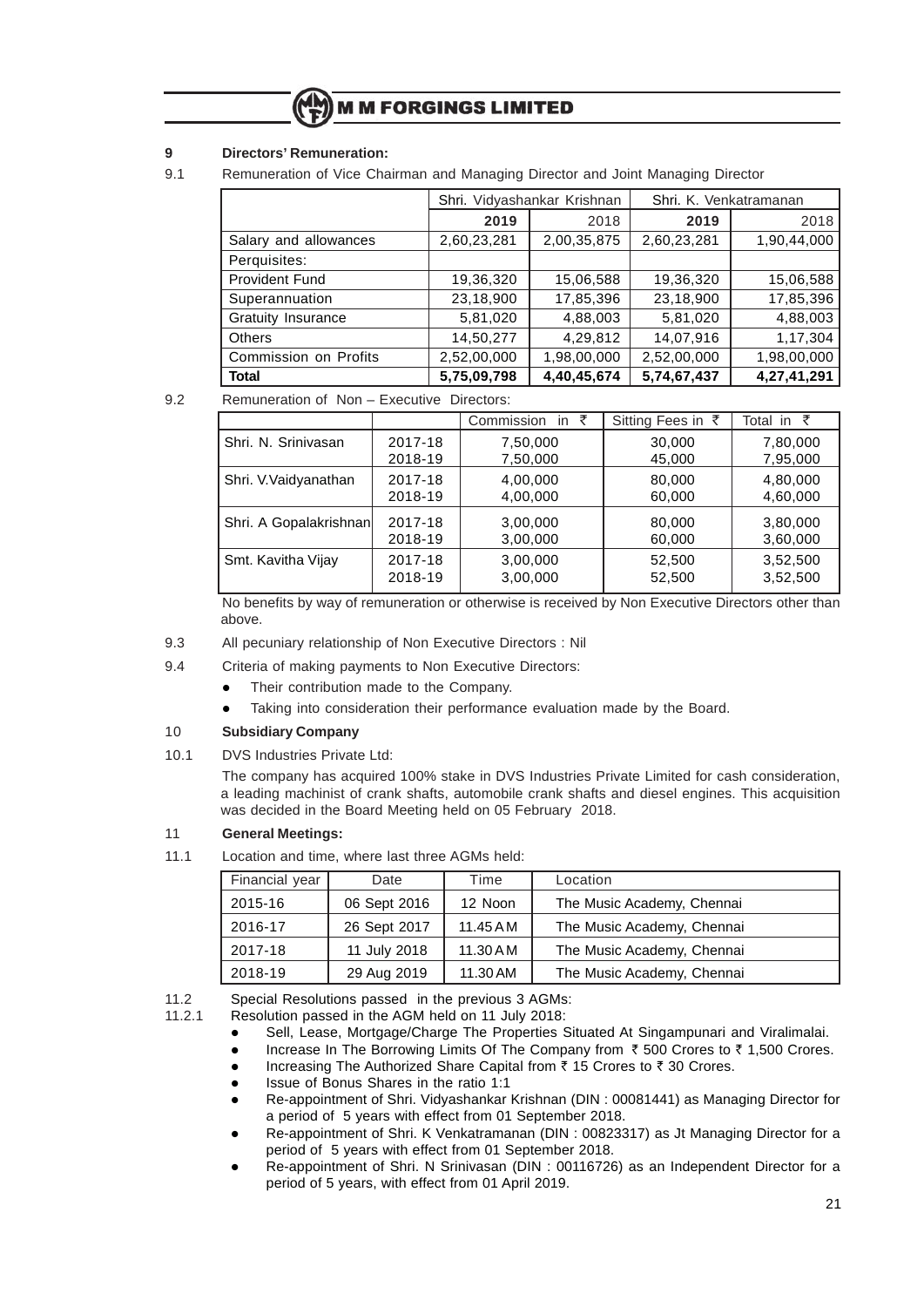- **M M FORGINGS LIMITED**
- Re-appointment of Shri V.Vaidyanathan (DIN : 0081792) as an Independent Director for a period of 5 years, with effect from 01 April 2019.
- l Re-appointment of Shri A Gopalakrishnan (DIN : 06414546) as an Independent Director for a period of 5 years, with effect from 01 April 2019.

#### 12 **Disclosures:**

- 12.1 There were no transactions of material nature with the Directors or the management or relatives of the Directors during the year.
- 12.2 Related party Transaction which is not of material nature: None.
- 12.3 Directors and Key Managerial Personnel are considered to be interested to the extent of their shareholding in the Company and following is the status of their shareholding as on 31 March  $2010$

| 2013.                       |                                |               |            |  |
|-----------------------------|--------------------------------|---------------|------------|--|
| <b>Name</b>                 | Category                       | No. of shares | % to total |  |
| Shri. V. Vaidyanathan       | Non-Executive Director         | 4.500         | 0.05       |  |
| Shri. A.Gopalakrishnan      | Non-Executive Director         | 1,600         | 0.01       |  |
| Shri. Vidyashankar Krishnan | <b>Executive Director</b>      | 2,720,240     | 11.27      |  |
| Shri, K. Venkatramanan      | <b>Executive Director</b>      | 2,584,960     | 10.71      |  |
| Smt. J. Sumathi             | Company Secretary              | 400           | 0          |  |
| Shri, R Venkatakrishnan     | <b>Chief Financial Officer</b> | 2,400         | 0.01       |  |

12.4 Compliances by the Company:

The Company has complied with the requirements of the Stock Exchanges, SEBI and other statutory authorities on all matters relating to capital markets during last year. No penalties or strictures have been imposed on the Company by the Stock Exchange, SEBI or other statutory authorities relating to the above.

- 12.5 The company has complied with all the mandatory requirements under the Code of Corporate Governance.
- 12.6 Disclosures regarding appointment or reappointment of Director:

This year Shri. Vidyashankar Krishnan, Vice Chairman and Managing Director of the Company, shall retire and being eligible, offer himself for reappointment.

Given below is the brief resume of the Director:

Mr. Vidyashankar Krishnan is a Post Graduate in Engineering from IIT, Chennai with 26 years of experience in the Company, serving on the Board since April 1997. In February 1999 he became the Managing Director. His accomplishments include major expansion at Viralimalai Plant, setting up of new Plant near Chennai, setting up of Wind farm, Solar Power , acquisition of DVS Industries and also Company's foray into machined components. The Company has posted considerable growth under his stewardship.

With effect from 01 September 2018, he was reappointed as Managing Director for a period of 5 years and continues to be designated as Vice Chairman and Managing Director.

- 12.7 Related party Disclosure:
- 12.7.1 Disclosure in compliance with the Accounting Standards: Refer note 29 under notes of accounts
- 12.7.2 Holding and subsidiary Company (DVS Industries Private Limited):

| Sr. no. | In the accounts of     | Disclosures of amounts at the year end and the<br>maximum amount of loans/advances/Investments<br>outstanding during the year.                                       |
|---------|------------------------|----------------------------------------------------------------------------------------------------------------------------------------------------------------------|
|         | <b>Holding Company</b> | The Company has made advance to the tune of $\bar{\tau}$ 84.05<br>Crores to its Subsidiary Company, DVS Industries<br>Private Limited, repayable at prevaling rates. |

12.7.3 Disclosures of transactions of the listed entity with any person or entity belonging to the promoter/ promoter group which hold(s) 10% or more shareholding in the listed entity.: NIL

#### 13 **Means of Communication**

- 13.1 The quarterly, half yearly and annual results of the Company's performance are published in financial dailies viz., Business line and Makkal Kural
- 13.2 The financial results and the shareholding pattern for every quarter are uploaded in the website framed in this regard by the Bombay Stock Exchange Ltd and National Stock exchange Ltd. in the prescribed form, which would enable them to place it on their website www.bseindia.com and www.nseindia.com
- 13.3 The financial result, official news releases and presentation made to Institutional Investors are displayed on the website of the Company,
- 13.4 http://www.mmforgings.com/financials.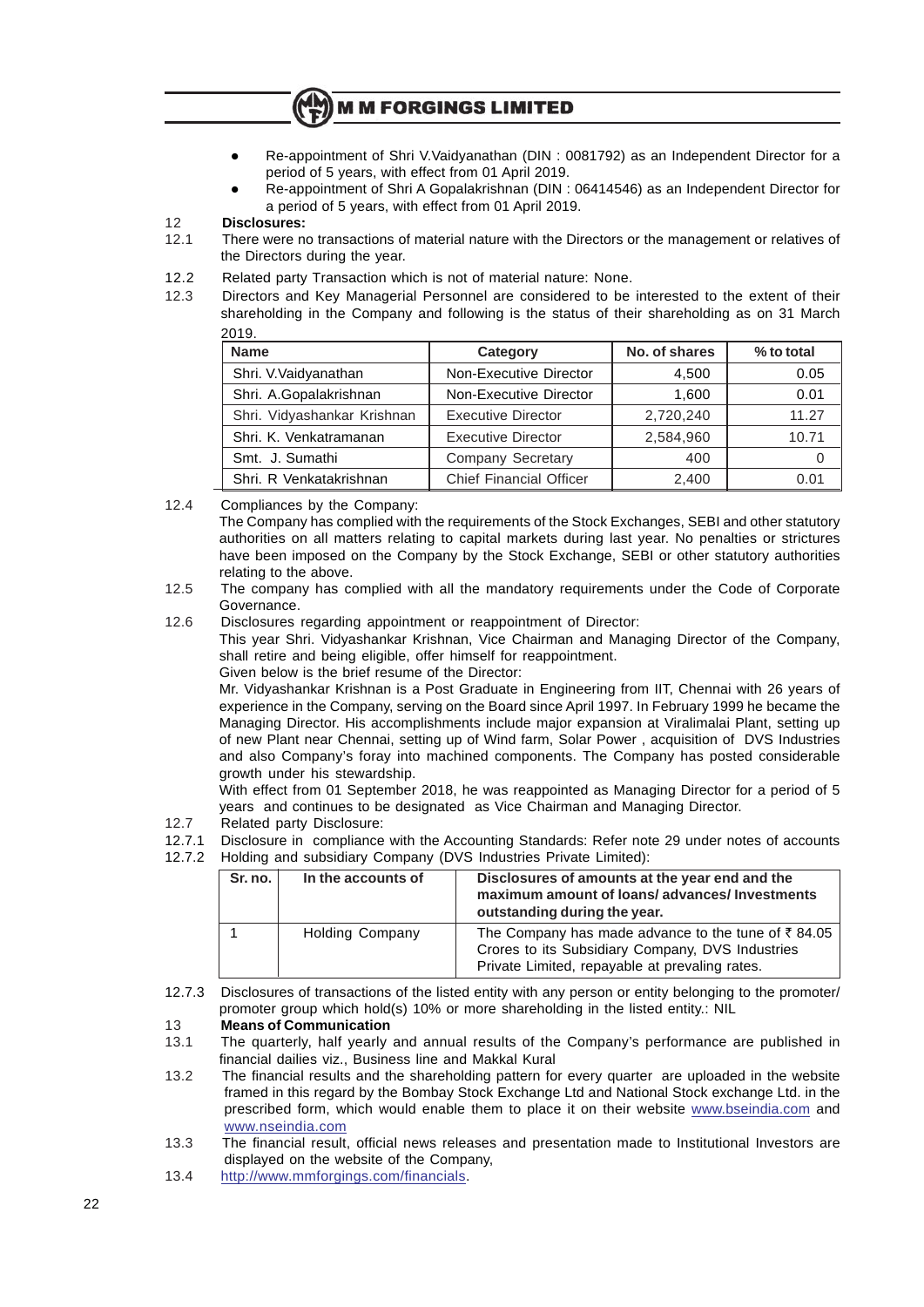#### 14 **General Shareholders Information :**

14.1 Date, time and venue of the Annual General Meeting :

Annual General Meeting is proposed to be held at Music Academy, (Mini Hall), Old No. 306, New No. 168,TTK Road, Royapettah, Chennai – 600014 on Thursday, 29 August 2019 at 11.30 A.M Financial year :01 April 2018 to 31 March 2019.

- 14.2 Record date during the year : 19 July 2018 (for issue of Bonus shares) and 25 February 2019 (for declaration of Dividend).
- 14.3 Listing on Stock Exchanges : The shares of the Company are listed at:
- 14.3.1 Bombay Stock Exchange Limited : Rotunda Building, P.J.Towers, First Floor, New Trading Wing, Dalal Street, Mumbai –400 001. Annual Listing fees has been paid as on date.
- 14.3.2 National Stock Exchange of India Ltd : 'Exchange Plaza', Bandra – Kurla Complex, Bandra ( E), Mumbai – 400 051. Annual Listing Fees has been paid as on date.
- 14.4 Stock Exchange Security Code :Physical : Bombay Stock Exchange Scrip Code:522241. Name of the Scrip : MMFORG National Stock Exchange Scrip Code: MMFL. Name of the Scrip : MMFL – EQ
- 14.4.1 The ISIN No. of the Company's equity shares in Demat form : INE227C01017.
- 14.4.2 Depository Connectivity : National Securities Depository Limited, Central Depository Services (India) Limited.
- 14.5 Registrar and Transfer Agents :

Cameo Corporate Services Limited, Unit: M M Forgings Limited, "Subramanian Building" Fifth Floor, No. 1, Club House Road, Chennai – 600 002**.**

044-40020723; 044-40020726.

They are the Common Agency for all Investor Servicing activities relating to both electronic and physical segments.

- 14.6 Share Transfer System :
	- l The Share Transfer Agent acknowledges and executes transfers of securities. The Share Transfer Committee approves the transfers etc.
	- They arrange for issue of dividend. They reconcile the Dividend paid with that of the list of the shareholders.
	- They also accepts, deals with and resolves complaints of the shareholders. Shareholder complaints are given top priority by the Company and are replied to, promptly by the Secretarial Department and Share Transfer Agents.
	- Remat requests are processed within the time prescribed.
	- Demat requests are processed within the time prescribed.
	- The Company's Registrar and Share Transfer Agents, Cameo Corporate Services Limited have adequate infrastructure to process the share transfers.
	- Reminders are sent by Share Transfer Agents in case of Undelivered Bonus shares.
- 14.7 Pattern of shareholding as on 31 March 2019 :

| No. of equity | No. of       | % to total | No. of shares | $%$ of       |
|---------------|--------------|------------|---------------|--------------|
| shares held   | shareholders |            | held          | shareholding |
| $1 - 500$     | 8,320        | 85.96      | 732,672       | 3.04         |
| 501-1000      | 801          | 8.27       | 622,507       | 2.57         |
| 1001-2000     | 275          | 2.84       | 424,252       | 1.76         |
| 2001-3000     | 62           | 0.64       | 157,998       | 0.66         |
| 3001-4000     | 36           | 0.37       | 135,836       | 0.56         |
| 4001-5000     | 21           | 0.22       | 99,659        | 0.41         |
| 5001-10000    | 68           | 0.71       | 487,594       | 2.02         |
| 10000 & above | 96           | 0.99       | 21,480,282    | 88.98        |
| <b>TOTAL</b>  | 9,679        | 100.00     | 24,140,800    | 100.00       |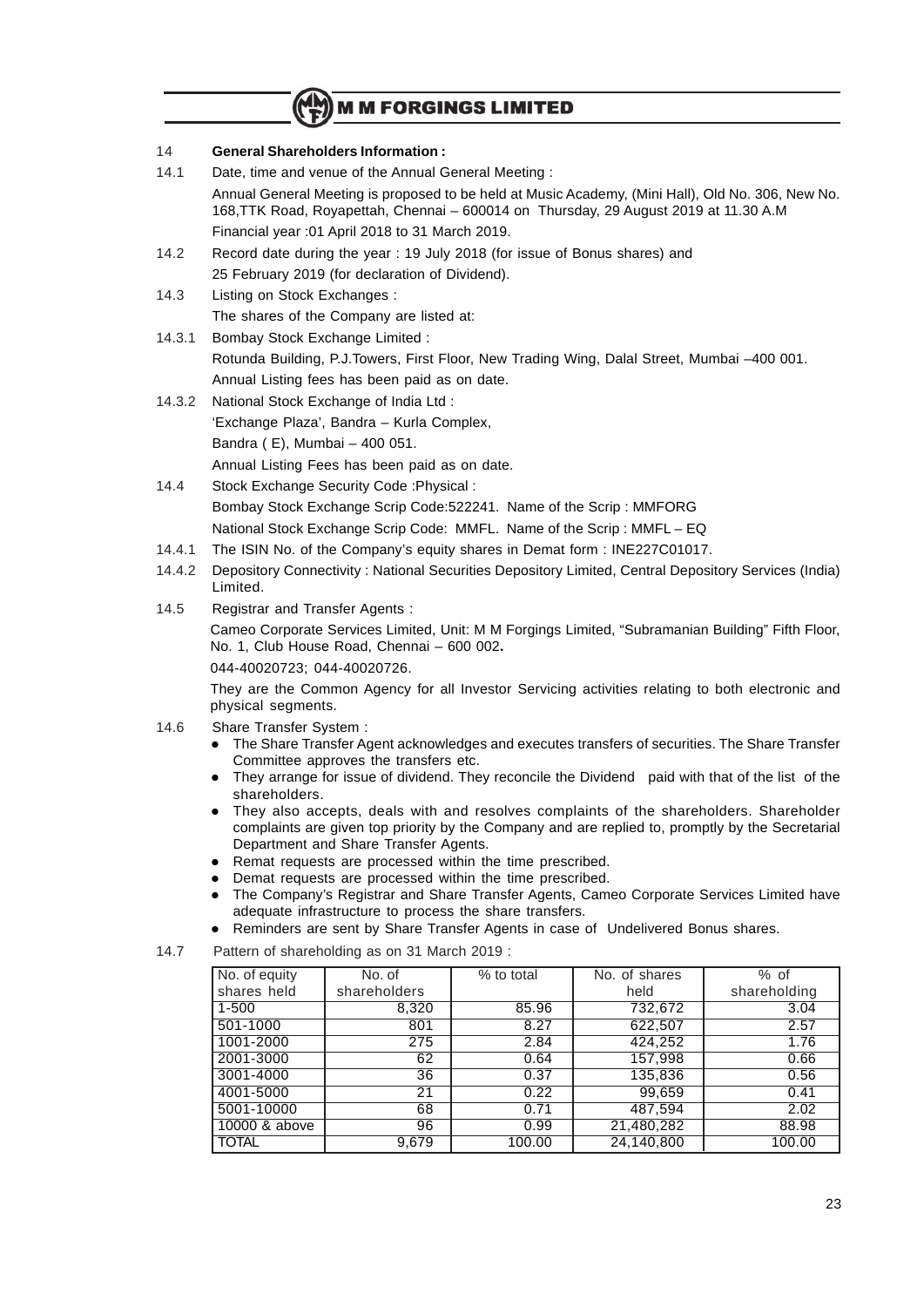14.8 Shareholding pattern as on 31 March 2019 :

| Category                      | No. of Share<br>-holders | % to total | No. of shares held | % of share-holding |
|-------------------------------|--------------------------|------------|--------------------|--------------------|
| <b>Resident Indians</b>       | 9,138                    | 94.41      | 4,392,587          | 18.20              |
| FII                           |                          | 0.01       | 200                | 0                  |
| Financial Institutions/ Banks | $\overline{2}$           | 0.02       | 3,551              | 0.01               |
| <b>NRIS</b>                   | 268                      | 2.77       | 126,107            | 0.52               |
| Domestic Company              | 206                      | 2.13       | 447,587            | 1.85               |
| Trust                         | $\overline{2}$           | 0.02       | 73,647             | 0.31               |
| <b>Mutual Funds</b>           | 35                       | 0.36       | 5,139,774          | 21.29              |
| <b>FPI</b>                    | 14                       | 0.15       | 289,961            | 1.20               |
| Alternative Inv Fund          | $\overline{2}$           | 0.02       | 65,078             | 0.27               |
| <b>IEPF</b>                   |                          | 0.01       | 2.418              | 0.01               |
| Promoters                     | 10                       | 0.10       | 13,599,890         | 56.34              |
| Total                         | 9,679                    | 100.00     | 24,140,800         | 100.00             |

#### 14.9 Share Performance BSE vs SENSEX



14.10 Share Performance NSE vs Nifty

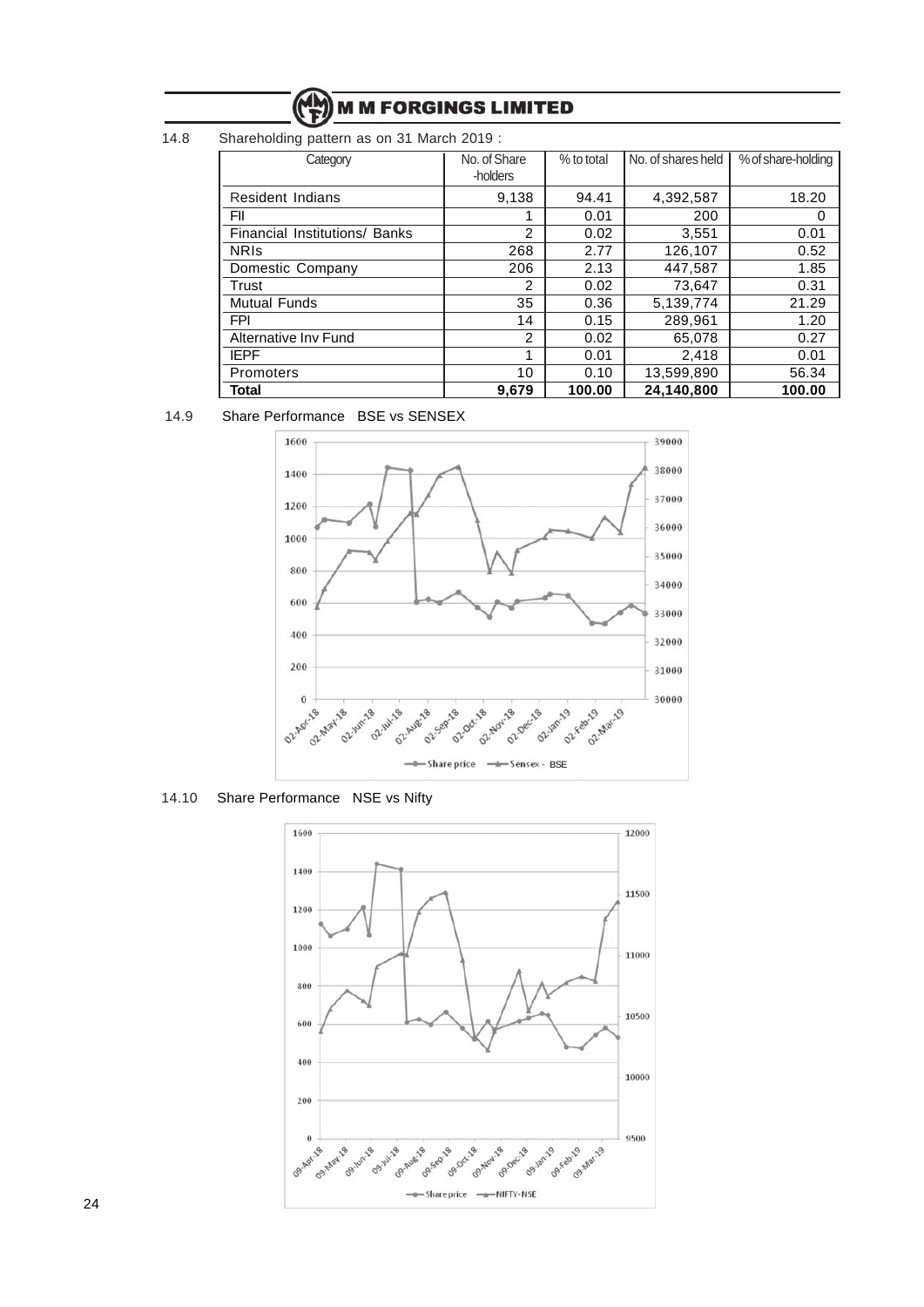

#### 14.11 Share price data

|                | <b>Bombay Stock Exchange</b> |         | <b>National Stock Exchange</b> |                 |
|----------------|------------------------------|---------|--------------------------------|-----------------|
| <b>Month</b>   | High $(\bar{z})$             | Low (₹) | High $(3)$                     | Low $(\bar{z})$ |
| Apr -18        | 1,073                        | 1,121   | 1,128                          | 1,064           |
| <b>May -18</b> | 1,100                        | 1,218   | 1,100                          | 1,217           |
| $Jun-18$       | 1,078                        | 1,446   | 1,069                          | 1,442           |
| Jul -18        | 1,426                        | 610     | 1,414                          | 613             |
| Aug -18        | 624                          | 602     | 627                            | 599             |
| Sep-18         | 669                          | 576     | 667                            | 581             |
| Oct -18        | 518                          | 609     | 522                            | 617             |
| Nov-18         | 572                          | 613     | 572                            | 617             |
| Dec-18         | 632                          | 657     | 634                            | 657             |
| Jan -19        | 650                          | 478     | 650                            | 483             |
| Feb -19        | 472                          | 545     | 476                            | 544             |
| Mar-19         | 588                          | 536     | 584                            | 534             |

14.12 Dematerialisation of shares :

23698728 Shares (98.17%) dematerialized as on 31 March 2019. Promoters: 13,599,890 (56.34%); Public: 10,098,838 (41.84%)

- 14.13 Details of public funding obtained in the last three years No capital has been raised in the last three years by way of public issue
- 14.15 Outstanding GDRs / ADRs / Warrants or any convertible instruments etc:
- As on 31 March 2019 the company has not issued these types of securities
- 14.15 Plant Location :

Plant 1 - Singampunari – 630 502, Tamil Nadu

- Plant 2 Viralimalai 621 316, Tamil Nadu
- Plant 4 Mathur Post 602 105 Tamil Nadu
- Plant 7 Industrial Automation Division 600 058, TN
- Plant 8 Rudrapur 263 153 Uttarkand

(DVS Industries Pvt Ltd, Subsidary Company)

#### **Plant 5 - Windfarms**

- W1 Panakudi 627109 Tamil Nadu
- W2 Theni District 625 531 Tamil Nadu
- W3 Tenkasi 627 811 Tamil Nadu
- W4 Kallapalayam 641 201 Tamil Nadu

#### **Plant 6 - Solar sites**

- S1 Aruppukottai 626105 Tamil Nadu
- S2 Viralimalai 621 316 Tamil Nadu

#### 14.16 Address for correspondence :

The Company's registered office is situated at 'SVK TOWERS', A 25, 8<sup>th</sup> Floor, Industrial Estate, Guindy, Chennai – 600032

Email: mmforge@mmforgings.com

### 14.17 Credit Ratings:

| <b>Facilities</b>           | Amount (₹ in Crores)      | Rating                              |
|-----------------------------|---------------------------|-------------------------------------|
| Long term Bank Facilities   | 619.91 (enhanced from     | CARE A+; Negative (Single A Plus;   |
|                             | Rs.228.00 crore)          | Outlook: Negative)                  |
| Short term Bank Facilities  | 10.00                     | CARE A1+ (A One Plus)               |
| Long term / Short-term Bank | 182.00 (enhanced from     | CARE A+; Negative/CARE A1+          |
| <b>Facilities</b>           | Rs.147.00 crore)          | (Single A Plus; Outlook: Negative/A |
|                             |                           | One Plus)                           |
| Total                       | 811.91 (Rupees Eight      |                                     |
|                             | hundred eleven crore      |                                     |
|                             | and Ninety one lakh only) |                                     |

14.18 Compliance Officer : Smt. J.Sumathi, Company Secretary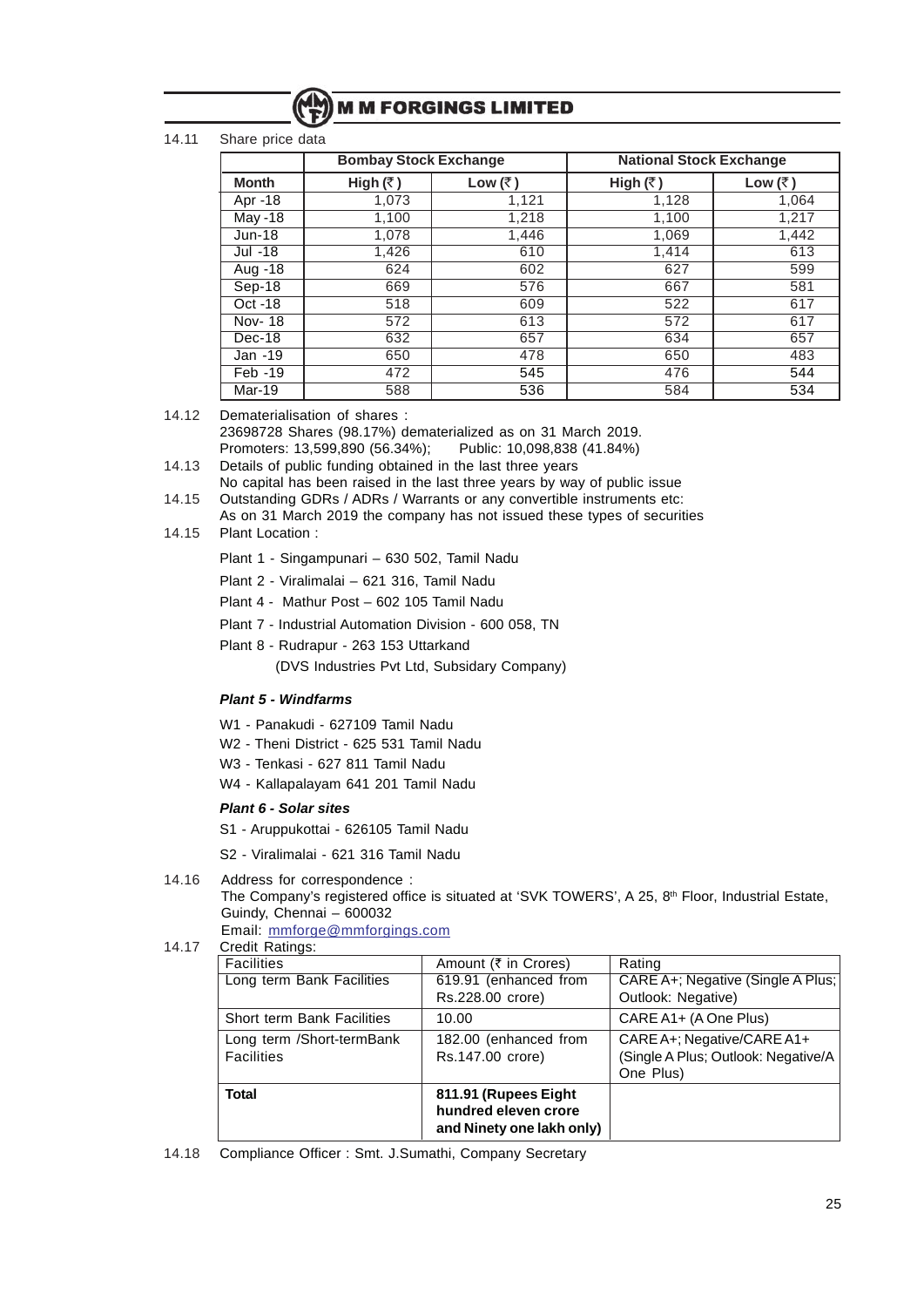- 14.19 Exclusive Email id for redress of Investor Complaints : sumathi@mmforgings.com
- 14.20 Website : www.mmforgings.com<br>14.21 Details of Bonus shares unclaim
- Details of Bonus shares unclaimed:
- 14.21.1 Details of Bonus shares in the suspense account : No. of shareholders at the beginning of the year – 135 No. of outstanding shares at the beginning of the year – 23,100 shares No. of shares Credited to suspense account ( Bonus issue ) on July 2018- 23,100 shares (Total – 46,200 shares) No. of shareholders who approached the issuer for transfer of these shares during the year -3 No. of shareholders to whom shares were transferred  $-3$ No. of shares transferred during the year  $-700$ No. of shareholders at the end of the year – 132 No. of outstanding shares at the end of the year – 45,500 shares 14.21.2 Reminder letters have been sent to those shareholders who have not claimed their bonus shares. 15 Shares Transferred to IEPF account of the Government:
- 15.1 Shares transferred under IEPF account of the government (taken the basis of 2011 dividend unclaimed) – There were no common shareholders to those who had not encashed the Dividend for Seven consecutive years. Hence, no shares were transfered to IEPF account.
- 15.2 The list of shareholders, whose shares have been transferred to IEPF account ( for the earlier years), is available at the Company's website, http://www.mmforgings.com/financials.
- 16 Other Disclosures:
- 16.1 Disclosures under materially significant related party transactions that may have potential conflict with the interests of the company : None
- 16.2 Details of Non Compliance, Penalities, Structures imposed on any matter connected with Capital market, during the last three years: Nil
- 16.3 The Company has adopted a Whistle Blower Policy and has established the necessary vigil mechanism as defined under Regulation 22 of SEBI Listing Regulations for Directors and employees to report concerns about unethical behaviour. No person has been denied access to the Chairman of the audit committee. The said policy has also been put up on the website of the Company.
- 16.4 All mandatory requirements have been disclosed and some non mandatory requirements have been adopted.
- 16.5 Policy for determining material subsidiary is disclosed in Company's website, http:// www.mmforgings.com/financials
- 16.6 Policy for determining Related Party Transaction and policy for determining 'material' subsidiaries is disclosed in Company's website, http://www.mmforgings.com/financials
- 16.7 Commodity price risk and hedging activities : No hedging activities have been undertaken for commodity risk.
- 16.8 The Company has duly fulfilled the following discretionary requirements as described in Schedule II Part E of the SEBI Listing Regulations:
- 16.9 The Company has separate persons to the post of Chairperson and CEO (Clause D)
- 16.10 The necessary disclosures of the Compliance with corporate governance requirements specified in regulation 17 to 27 and clauses (b) to (i) of sub regulation (2) of regulation 46 have been complied.
- 17 Total fees for all services, paid by the Company and its subsidiary company on a consolidated basis to the statutory auditor:  $\bar{\tau}$  20.36 lakhs

For and On behalf of the Board

Place : Chennai Vidyashankar Krishnan Date : 28 May 2019 **Chairman of this meeting** (DIN 00081441)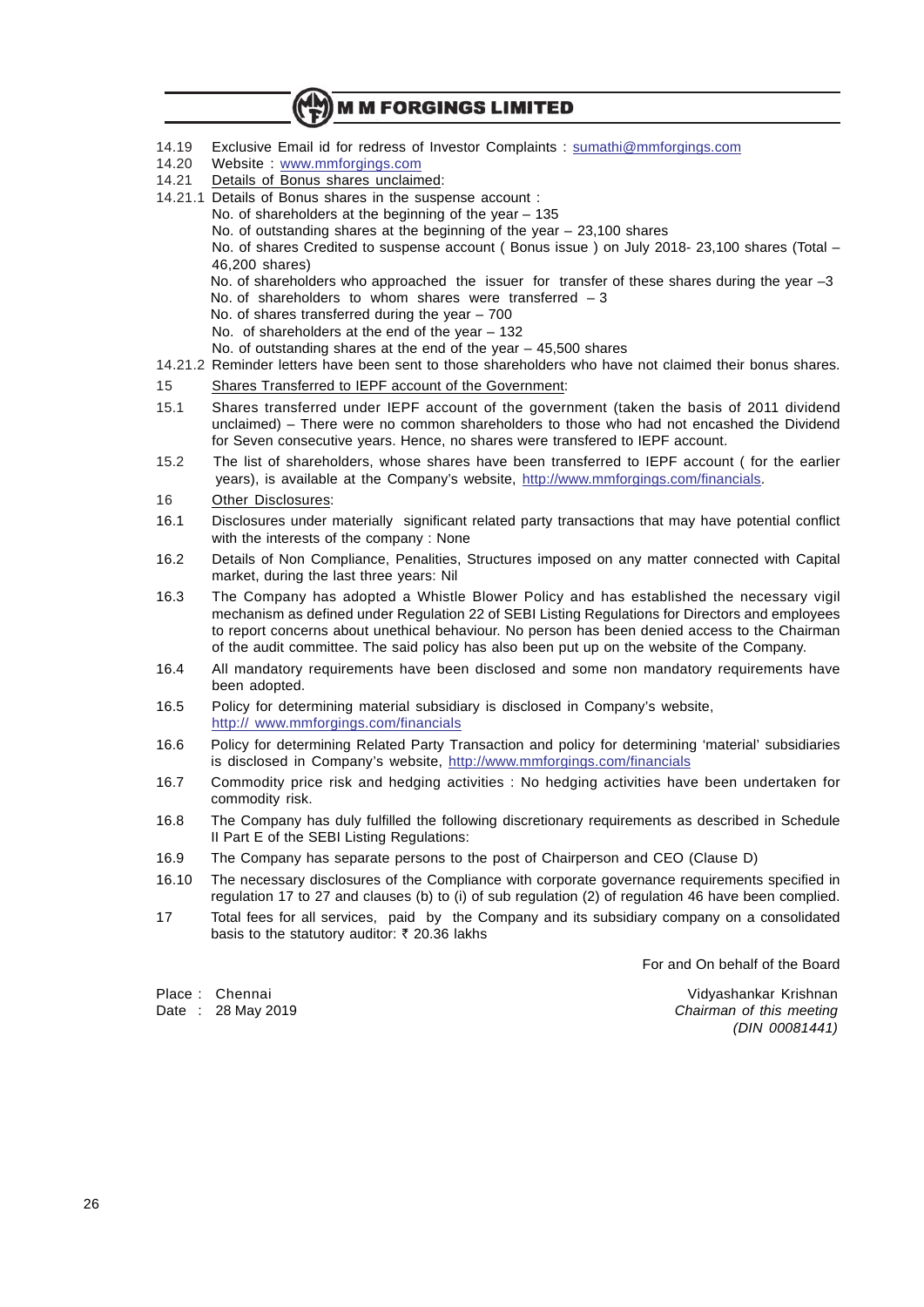

#### **Annexure 4 – Auditors' Certificate on Corporate Governance**

To

#### The Members of M M Forgings Limited

We have examined the compliance of conditions of Corporate Governance by M M Forgings Ltd ('the Company') for the year ended 31st March 2019, as per Regulations 17-27, clauses (b) to (i) of Regulation 46(2) and paragraphs C, D and E of Schedule V of the Securities and Exchange Board of India (Listing Obligations and Disclosure Requirements) Regulations, 2015 ('Listing Regulation')

The Compliance of conditions of Corporate Governance is the responsibility of the Management. Our examination was limited to procedure and implementation thereof, adopted by the Company for ensuring the compliance of the conditions of Corporate Governance. It is neither an audit nor an expression of opinion on the financial statements of the Company.

We conducted our examination in accordance with the Guidance Note on Reports or Certificates for Special Purposes (Revised 2016) issued by the Institute of Chartered Accountants of India. The Guidance Note requires that we comply with the ethical requirements of the Code of Ethics issued by the Institute of Chartered Accountants of India. We have complied with the relevant applicable requirements of the standard on Quality Control (SQC) 1, Quality Control for Firms that Perform Audits and Reviews of Historical Financial Information, and Other Assurance and Related Services Engagements.

In Our opinion and to the best of our information and according to the explanations given to us, we certify that the Company has complied with the conditions of Corporate Governance as specified in Regulations 17 to 27, clauses (b) to (i) of sub – regulation (2) of Regulation 46 and paragraphs C, D, and E of Schedule V of the Listing Regulations, as applicable.

We state that such compliance is neither an assurance as to the future viability of the Company nor as to the efficiency or effectiveness with which the Management has conducted the affairs of the Company.

#### **Restrictions on Use**

This Certificate is issued solely for the purpose of complying with the aforesaid Regulations and may not be suitable for any other purpose.

> **For G R N K & CO CHARTERED ACCOUNTANTS** Firm Registration No. 016847S

> > **G.R. NARESH KUMAR**

Place: Tiruchirapalli **Proprietor** Date : 28 May 2019 ( Membership no. 215577 )

#### **CEO and CFO Certification**

We hereby certify that

We, Vidyashankar Krishnan, Vice Chairman and Managing Director and R. Venkatakrishnan, Chief Financial Officer certify that:

- 1. We have reviewed the financial statements and cash flow statement for the year ended 31st March 2019 and to the best of our knowledge and belief :
	- 1) these statements do not contain any materially untrue statement or omit any material fact or contain statements that might be misleading;
	- 2) these statements together present a true and fair view of the Company's affairs and are in compliance with existing Accounting Standards, applicable laws and regulations.
- 2. To the best of our knowledge and belief, no transactions entered into by the Company during the year ended 31st March, 2019 are fraudulent, illegal or violative of the Company's code of conduct.
- 3. We accept responsibility for establishing and maintaining internal controls for financial reporting and we have evaluated the effectiveness of internal control systems of the Company pertaining to financial reporting. Deficiencies in the design or operation of such internal controls, if any, of which we are aware have been disclosed to the auditors and the Audit Committee and steps have been taken to rectify these deficiencies.
- 4. 1) There has not been any significant change in internal control over financial reporting during the year under reference;
	- 2) There has not been any significant change in accounting policies during the year requiring disclosure in the notes to the financial statements; and
	- 3) We are not aware of any instance during the year of significant fraud with involvement therein of the management or any employee having a significant role in the Company's internal control system over financial reporting.

Place : Chennai **Vidyashankar Krishnan R. Venkatakrishnan** Date : 28 May 2019 Vice Chairman and Managing Director Chief Financial Officer (Din :00081441)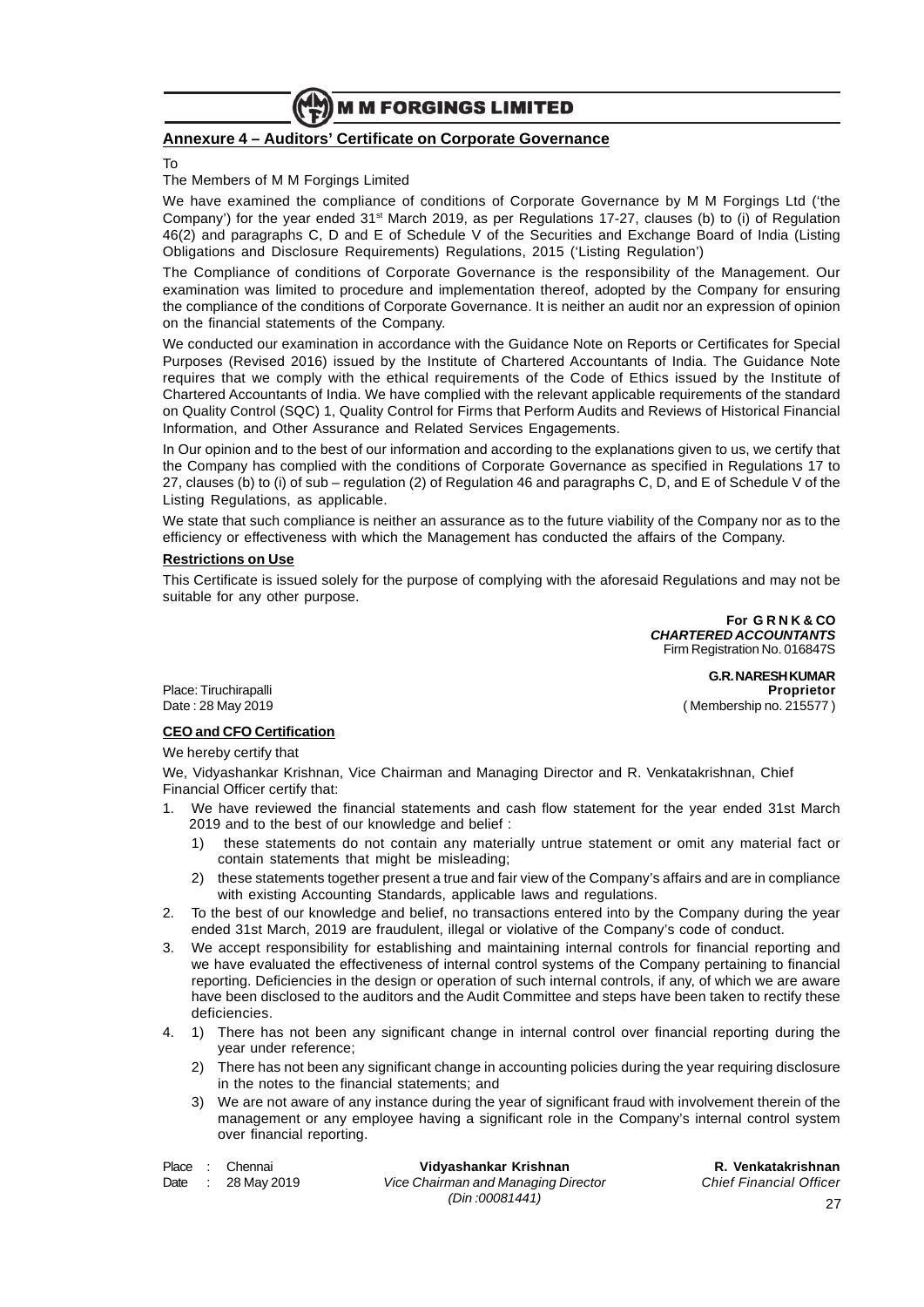$\mathbb{C}^{\mathbb{N}}$ **M M FORGINGS LIMITED** 

#### **Declaration to the Members pursuant to SEBI (LODR)**

M M Forgings Ltd has laid down a code of condcut for all Board members and Senior Management. All the Directors and the Senior Management personnel of the company have affirmed compliance with the Code of Conduct, for the Financial Year ended 31 March 2019.

Place : Chennai **Vidyashankar Krishnan** Date : 28 May 2019 **Vice Chairman and Managing Director** (DIN : 00081441)

For M M Forgings Limited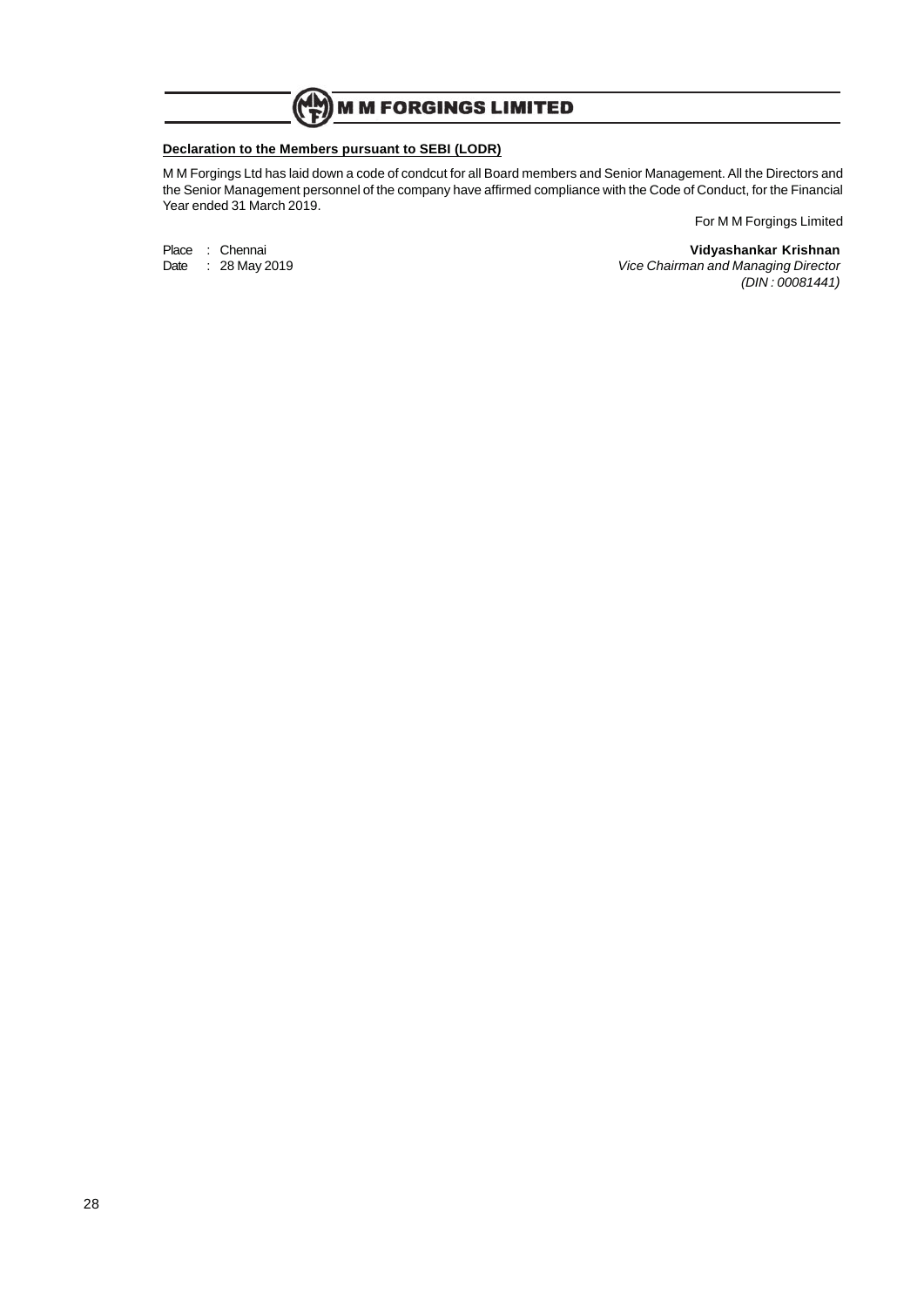# **ANNEXURE IV TO DIRECTORS' REPORT**

# **EXTRACT OF ANNUAL RETURN**

## **as on the financial year ended on 31 March 2019**

[Pursuant to section 92(3) of the Companies Act, 2013 and rule 12(1) of the Companies (Management and Administration) Rules, 2014]

# **I REGISTRATION AND OTHER DETAILS**:

- i) CIN:- L51102TN1946PLC001473
- ii) Registration Date : 21 February 1946
- iii) Name of the Company : M M Forgings Limited
- iv) Category / Sub-Category of the Company : Manufacturing
- v) Address of the Registered office and contact details: ' SVK Towers'A 24/25, Thiru-vi-ka Industrial Estate, Guindy, Chennai - 600032. Phone : 044 71601000 Fax : 044 71601010
- vi) Whether listed company : Yes
- vii) Name, Address and Contact details of Registrar and Transfer

Agent, if any : Cameo Corporate Services Limited, Unit: M M Forgings Limited, "Subramanian Building" Fifth Floor, No. 1, Club House Road, Chennai – 600 002**.** Ph : 044 - 28460390-94

# **II. PRINCIPAL BUSINESS ACTIVITIES OF THE COMPANY**

All the business activities contributing 10% or more of the total turnover of the company shall be stated:-

| SI. No. |          | Name and Description of<br>main products / services | NIC Code of the<br>Product / service | % to total turnover of the company |
|---------|----------|-----------------------------------------------------|--------------------------------------|------------------------------------|
|         | Forgings |                                                     | 25910                                | 96%                                |

# **III. PARTICULARS OF HOLDING, SUBSIDIARY AND ASSOCIATE COMPANIES**

|                       | S.No | Name and address of<br>the Company | CIN/GLN         | Holding/Subsidiary<br>/Associate | % of sharesheld $\vert$ | ApplicableSection |
|-----------------------|------|------------------------------------|-----------------|----------------------------------|-------------------------|-------------------|
| <b>DVS</b> Industries |      |                                    | U74899DL1992PTC | Subsidiary                       | 100%                    | 2(87)             |
|                       |      | Private Ltd                        | 049221          | Company                          |                         |                   |

## **IV. SHARE HOLDING PATTERN (Equity Share Capital Breakup as percentage of Total Equity)**

### **i) Category-wise Share Holding**

| Category of the<br>director | No. of Shares held at the beginning of the<br>No. of Shares held at theend of the<br>year-31.03.2018<br>$year - 31.03.2019$ |              |         |               | %Change<br>duringthe<br>year |          |          |               |        |
|-----------------------------|-----------------------------------------------------------------------------------------------------------------------------|--------------|---------|---------------|------------------------------|----------|----------|---------------|--------|
|                             | Demat                                                                                                                       | Physical     | Total   | $%$ of        | Demat                        | Physical | Total    | $\%$          |        |
|                             |                                                                                                                             |              |         | Total         |                              |          |          | ofTotal       |        |
|                             |                                                                                                                             |              |         | <b>Shares</b> |                              |          |          | <b>Shares</b> |        |
| A. Promoters                |                                                                                                                             |              |         |               |                              |          |          |               |        |
| 1. Indian                   |                                                                                                                             |              |         |               |                              |          |          |               |        |
| A.Individuals/Hindu         |                                                                                                                             |              |         |               |                              |          |          |               |        |
| Undividedfamily             | 780745                                                                                                                      | $\mathbf{0}$ | 780745  | 6.4682        | 1561490                      | 0        | 1561490  | 6.4682        | 0.0000 |
| <b>B.Central Government</b> |                                                                                                                             | 0            | 0       | 0.0000        | 0                            | 0        | 0        | 0.0000        | 0.0000 |
| /State Government(s)        |                                                                                                                             |              |         |               |                              |          |          |               |        |
| C. Bodies Corporate         | 3366600                                                                                                                     | 0            | 3366600 | 27.8913       | 6733200                      | 0        | 6733200  | 27.8913       | 0.0000 |
| D.Financial                 |                                                                                                                             | C            | 0       | 0.0000        |                              | 0        | 0        | 0.0000        | 0.0000 |
| Institutions/Banks          |                                                                                                                             |              |         |               |                              |          |          |               |        |
| E. Any Other                |                                                                                                                             |              |         |               |                              |          |          |               |        |
| Directors and their         | 2652600                                                                                                                     | $\mathbf{0}$ | 2652600 | 21.9760       | 5305200                      | 0        | 5305200  | 21.9760       | 0.0000 |
| <b>Relatives</b>            |                                                                                                                             |              |         |               |                              |          |          |               |        |
|                             | 2652600                                                                                                                     | 0            | 2652600 | 21.9760       | 5305200                      | 0        | 5305200  | 21.9760       | 0.0000 |
| Sub - Total (A)(1)          | 6799945                                                                                                                     | 0            | 6799945 | 56.3357       | 13599890                     | 0        | 13599890 | 56,3357       | 0.0000 |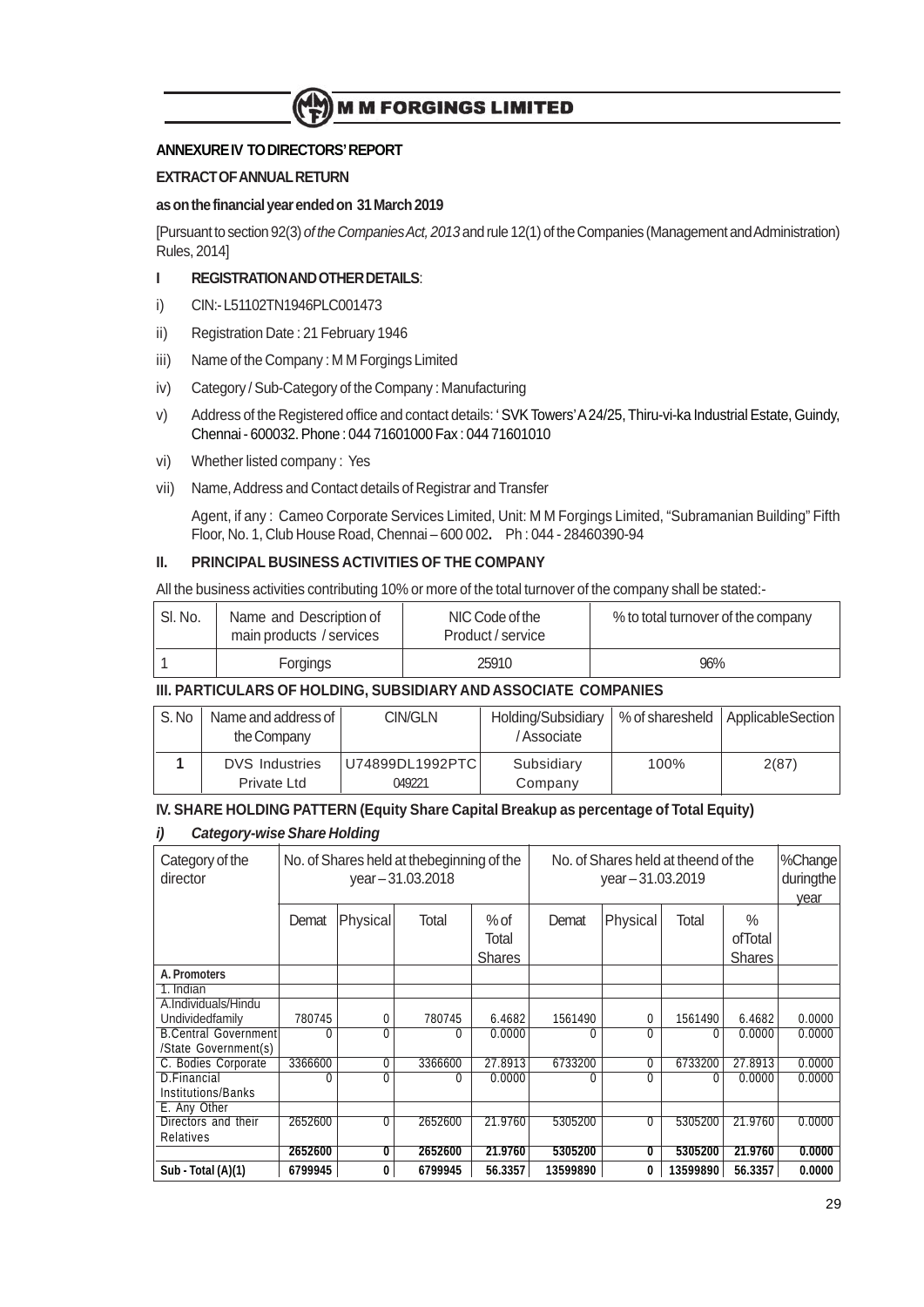

# **i) Category-wise Share Holding**

| director<br>of the year-31.3.2018<br>duringthe<br>of the year-31.3.2019<br>year<br>Physical<br>Physical<br>$\frac{0}{0}$<br>Total<br>$%$ of<br>Total<br>Demat<br>Demat<br>ofTotal<br>Total<br><b>Shares</b><br><b>Shares</b><br>2. Foreign<br>A. Individuals (Non-<br>$\overline{0}$<br>0.0000<br>0.0000<br>$\overline{0}$<br>$\overline{0}$<br>$\overline{0}$<br>$\overline{0}$<br>$\overline{0}$<br>0.0000<br>resident Individuals/<br>Foreign Individuals)<br><b>B. Bodies Corporate</b><br>0.0000<br>0.0000<br>0<br>0<br>0<br>0<br>$\overline{0}$<br>0.0000<br>0<br>C. Institutions<br>$\overline{0}$<br>0.0000<br>0.0000<br>$\overline{0}$<br>$\overline{0}$<br>0.0000<br>0<br>0<br>$\overline{0}$<br>$\overline{0}$<br>$\overline{0}$<br>D. Qualified Foreign<br>$\overline{0}$<br>$\overline{0}$<br>0.0000<br>$\overline{0}$<br>$\overline{0}$<br>0.0000<br>0.0000<br>Investor<br>E. Any Other<br>Sub - Total (A)(2)<br>0.0000<br>0.0000<br>0.0000<br>0<br>0<br>0<br>0<br>0<br>0<br><b>Total Share Holding</b><br>6799945<br>$\overline{\mathfrak{o}}$<br>0.0000<br>6799945<br>56.3357<br>13599890<br>$\overline{\mathbf{0}}$<br>13599890<br>56.3357<br><b>Ofpromoter And</b><br>Promotergroup<br>$(A) = (A)(1)+(A)(2)$<br><b>B. Public Shareholding</b><br>1. Institutions<br>A. Mutual Funds/UTI<br>2250234<br>2400<br>2252634<br>18.6624<br>5134974<br>4800<br>5139774<br>21.2908<br>2.6283<br><b>B.</b> Financial Institutions<br>2592<br>3551<br>3551<br>$-0.0067$<br>2592<br>0.0214<br>0.0147<br>0<br>0<br>/Banks<br>C. Central Government<br>$\overline{0}$<br>$\overline{0}$<br>0.0000<br>0.0000<br>0.0000<br>$\overline{0}$<br>$\overline{0}$<br>$\overline{0}$<br>$\overline{0}$<br>/State Government(s)<br>E.Insurance Companies<br>$\overline{0}$<br>0.0000<br>$\overline{0}$<br>0.0000<br>0.0000<br>0<br>0<br>0<br>$\overline{0}$<br>F.Foreign Institutional<br>100<br>100<br>0.0008<br>$\overline{0}$<br>$\overline{200}$<br>200<br>0.0000<br>0<br>0.0008<br>investors<br>G. Foreign Venture capital<br>$\overline{0}$<br>0.0000<br>0.0000<br>0.0000<br>0<br>0<br>0<br>0<br>0<br>Investors<br><b>H.Qualified Foreign</b><br>$\overline{0}$<br>$\overline{0}$<br>0.0000<br>$\overline{0}$<br>$\overline{0}$<br>$\overline{0}$<br>0.0000<br>0<br>0.0000<br>Investor<br>I. Any Other<br>57500<br>$-0.2067$<br>$\overline{0}$<br>57500<br>0.4763<br>65078<br>$\overline{0}$<br>65078<br>0.2695<br>Alternate Investment<br>Funds<br>Foreign Portfolioinvestor<br>130402<br>130402<br>1.0803<br>1.2011<br>0<br>289961<br>0<br>289961<br>0.1207<br>(Corporate)Category II<br>187902<br>1.5567<br>355039<br>355039<br>1.4707<br>187902<br>0<br>0<br>$-0.086$<br>Sub - Total (B)(1)<br>2440728<br>2500<br>2443228<br>20.2414<br>5493564<br>5000<br>5498564<br>22.7770<br>2.5355<br>2. Non-institutions<br>A. Bodies Corporate<br>263823<br>3000<br>266823<br>2.2105<br>441887<br>5700<br>447587<br>1.8540<br>$-0.3564$<br>B. Individuals -<br><b>I</b> Individual Shareholder<br>1990107<br>9.2355<br>1267298<br>150096<br>1417394<br>11.7427<br>239436<br>2229543<br>$-2.5071$<br>sholding Nominal Share<br>Capitalupto Rs. 1 Lakh<br>Il Individual Shareholder<br>170400<br>828455<br>85200<br>913655<br>7.5693<br>1833324<br>2003724<br>8.3001<br>0.7307<br>sholding Nominal Share<br>Capitalin Excess Of Rs. 1 Lakh<br>0.0000<br>0.0000<br>0.0000<br>C. Qualified Foreign Investor<br>0<br>0<br>0<br>0<br>0<br>0<br>D. Any Other<br><b>Clearing Members</b><br>4836<br>0<br>4836<br>0.0400<br>2619<br>2619<br>0.0108<br>$-0.0292$<br>0<br><b>Hindu Undivided Families</b><br>$\overline{0}$<br>0.7539<br>91000<br>91000<br>0<br>0<br>0.0000<br>$-0.7539$<br>0<br>1209<br>$\overline{0}$<br>1209<br>0.0100<br>2418<br>$\overline{0}$<br>0.0100<br>0.0000<br>lepf<br>2418<br>65708<br>Non Resident Indians<br>10400<br>76108<br>0.6305<br>108307<br>17800<br>126107<br>0.5223<br>$-0.1081$<br>0.0000<br>152965<br>3736<br>Residenthuf<br>0<br>0<br>156701<br>0.6491<br>0.6491<br>0<br>0.4656<br>73647<br>73647<br>0.3050<br>$-0.1605$<br><b>Trusts</b><br>56202<br>0<br>56202<br>0<br>361492<br>1.4974<br><b>Others</b><br>218955<br>10400<br>229355<br>1.9001<br>339956<br>21536<br>$-0.4027$<br>2578531<br>248696<br>4605274<br>5042346<br>20.8872<br>Sub - Total (B)(2)<br>2827227<br>23.4228<br>437072<br>$-2.5355$<br><b>Total Public Shareholding</b><br>251196<br>5270455<br>442072<br>10540910<br>5019259<br>43.6642<br>10098838<br>43.6642<br>0.0000<br>$(b) = (B)(1)+(B)(2)$ | Category of the | No. of Shares held at the beginning<br>No. of Shares held at the end |  | %Change |  |  |  |
|------------------------------------------------------------------------------------------------------------------------------------------------------------------------------------------------------------------------------------------------------------------------------------------------------------------------------------------------------------------------------------------------------------------------------------------------------------------------------------------------------------------------------------------------------------------------------------------------------------------------------------------------------------------------------------------------------------------------------------------------------------------------------------------------------------------------------------------------------------------------------------------------------------------------------------------------------------------------------------------------------------------------------------------------------------------------------------------------------------------------------------------------------------------------------------------------------------------------------------------------------------------------------------------------------------------------------------------------------------------------------------------------------------------------------------------------------------------------------------------------------------------------------------------------------------------------------------------------------------------------------------------------------------------------------------------------------------------------------------------------------------------------------------------------------------------------------------------------------------------------------------------------------------------------------------------------------------------------------------------------------------------------------------------------------------------------------------------------------------------------------------------------------------------------------------------------------------------------------------------------------------------------------------------------------------------------------------------------------------------------------------------------------------------------------------------------------------------------------------------------------------------------------------------------------------------------------------------------------------------------------------------------------------------------------------------------------------------------------------------------------------------------------------------------------------------------------------------------------------------------------------------------------------------------------------------------------------------------------------------------------------------------------------------------------------------------------------------------------------------------------------------------------------------------------------------------------------------------------------------------------------------------------------------------------------------------------------------------------------------------------------------------------------------------------------------------------------------------------------------------------------------------------------------------------------------------------------------------------------------------------------------------------------------------------------------------------------------------------------------------------------------------------------------------------------------------------------------------------------------------------------------------------------------------------------------------------------------------------------------------------------------------------------------------------------------------------------------------------------------------------------------------------------------------------------------------------------------------------------------------------------------------------------------------------------------------------------------------------------------------------------------------------------------------------------------------------------------------------------------------------|-----------------|----------------------------------------------------------------------|--|---------|--|--|--|
|                                                                                                                                                                                                                                                                                                                                                                                                                                                                                                                                                                                                                                                                                                                                                                                                                                                                                                                                                                                                                                                                                                                                                                                                                                                                                                                                                                                                                                                                                                                                                                                                                                                                                                                                                                                                                                                                                                                                                                                                                                                                                                                                                                                                                                                                                                                                                                                                                                                                                                                                                                                                                                                                                                                                                                                                                                                                                                                                                                                                                                                                                                                                                                                                                                                                                                                                                                                                                                                                                                                                                                                                                                                                                                                                                                                                                                                                                                                                                                                                                                                                                                                                                                                                                                                                                                                                                                                                                                                                                                      |                 |                                                                      |  |         |  |  |  |
|                                                                                                                                                                                                                                                                                                                                                                                                                                                                                                                                                                                                                                                                                                                                                                                                                                                                                                                                                                                                                                                                                                                                                                                                                                                                                                                                                                                                                                                                                                                                                                                                                                                                                                                                                                                                                                                                                                                                                                                                                                                                                                                                                                                                                                                                                                                                                                                                                                                                                                                                                                                                                                                                                                                                                                                                                                                                                                                                                                                                                                                                                                                                                                                                                                                                                                                                                                                                                                                                                                                                                                                                                                                                                                                                                                                                                                                                                                                                                                                                                                                                                                                                                                                                                                                                                                                                                                                                                                                                                                      |                 |                                                                      |  |         |  |  |  |
|                                                                                                                                                                                                                                                                                                                                                                                                                                                                                                                                                                                                                                                                                                                                                                                                                                                                                                                                                                                                                                                                                                                                                                                                                                                                                                                                                                                                                                                                                                                                                                                                                                                                                                                                                                                                                                                                                                                                                                                                                                                                                                                                                                                                                                                                                                                                                                                                                                                                                                                                                                                                                                                                                                                                                                                                                                                                                                                                                                                                                                                                                                                                                                                                                                                                                                                                                                                                                                                                                                                                                                                                                                                                                                                                                                                                                                                                                                                                                                                                                                                                                                                                                                                                                                                                                                                                                                                                                                                                                                      |                 |                                                                      |  |         |  |  |  |
|                                                                                                                                                                                                                                                                                                                                                                                                                                                                                                                                                                                                                                                                                                                                                                                                                                                                                                                                                                                                                                                                                                                                                                                                                                                                                                                                                                                                                                                                                                                                                                                                                                                                                                                                                                                                                                                                                                                                                                                                                                                                                                                                                                                                                                                                                                                                                                                                                                                                                                                                                                                                                                                                                                                                                                                                                                                                                                                                                                                                                                                                                                                                                                                                                                                                                                                                                                                                                                                                                                                                                                                                                                                                                                                                                                                                                                                                                                                                                                                                                                                                                                                                                                                                                                                                                                                                                                                                                                                                                                      |                 |                                                                      |  |         |  |  |  |
|                                                                                                                                                                                                                                                                                                                                                                                                                                                                                                                                                                                                                                                                                                                                                                                                                                                                                                                                                                                                                                                                                                                                                                                                                                                                                                                                                                                                                                                                                                                                                                                                                                                                                                                                                                                                                                                                                                                                                                                                                                                                                                                                                                                                                                                                                                                                                                                                                                                                                                                                                                                                                                                                                                                                                                                                                                                                                                                                                                                                                                                                                                                                                                                                                                                                                                                                                                                                                                                                                                                                                                                                                                                                                                                                                                                                                                                                                                                                                                                                                                                                                                                                                                                                                                                                                                                                                                                                                                                                                                      |                 |                                                                      |  |         |  |  |  |
|                                                                                                                                                                                                                                                                                                                                                                                                                                                                                                                                                                                                                                                                                                                                                                                                                                                                                                                                                                                                                                                                                                                                                                                                                                                                                                                                                                                                                                                                                                                                                                                                                                                                                                                                                                                                                                                                                                                                                                                                                                                                                                                                                                                                                                                                                                                                                                                                                                                                                                                                                                                                                                                                                                                                                                                                                                                                                                                                                                                                                                                                                                                                                                                                                                                                                                                                                                                                                                                                                                                                                                                                                                                                                                                                                                                                                                                                                                                                                                                                                                                                                                                                                                                                                                                                                                                                                                                                                                                                                                      |                 |                                                                      |  |         |  |  |  |
|                                                                                                                                                                                                                                                                                                                                                                                                                                                                                                                                                                                                                                                                                                                                                                                                                                                                                                                                                                                                                                                                                                                                                                                                                                                                                                                                                                                                                                                                                                                                                                                                                                                                                                                                                                                                                                                                                                                                                                                                                                                                                                                                                                                                                                                                                                                                                                                                                                                                                                                                                                                                                                                                                                                                                                                                                                                                                                                                                                                                                                                                                                                                                                                                                                                                                                                                                                                                                                                                                                                                                                                                                                                                                                                                                                                                                                                                                                                                                                                                                                                                                                                                                                                                                                                                                                                                                                                                                                                                                                      |                 |                                                                      |  |         |  |  |  |
|                                                                                                                                                                                                                                                                                                                                                                                                                                                                                                                                                                                                                                                                                                                                                                                                                                                                                                                                                                                                                                                                                                                                                                                                                                                                                                                                                                                                                                                                                                                                                                                                                                                                                                                                                                                                                                                                                                                                                                                                                                                                                                                                                                                                                                                                                                                                                                                                                                                                                                                                                                                                                                                                                                                                                                                                                                                                                                                                                                                                                                                                                                                                                                                                                                                                                                                                                                                                                                                                                                                                                                                                                                                                                                                                                                                                                                                                                                                                                                                                                                                                                                                                                                                                                                                                                                                                                                                                                                                                                                      |                 |                                                                      |  |         |  |  |  |
|                                                                                                                                                                                                                                                                                                                                                                                                                                                                                                                                                                                                                                                                                                                                                                                                                                                                                                                                                                                                                                                                                                                                                                                                                                                                                                                                                                                                                                                                                                                                                                                                                                                                                                                                                                                                                                                                                                                                                                                                                                                                                                                                                                                                                                                                                                                                                                                                                                                                                                                                                                                                                                                                                                                                                                                                                                                                                                                                                                                                                                                                                                                                                                                                                                                                                                                                                                                                                                                                                                                                                                                                                                                                                                                                                                                                                                                                                                                                                                                                                                                                                                                                                                                                                                                                                                                                                                                                                                                                                                      |                 |                                                                      |  |         |  |  |  |
|                                                                                                                                                                                                                                                                                                                                                                                                                                                                                                                                                                                                                                                                                                                                                                                                                                                                                                                                                                                                                                                                                                                                                                                                                                                                                                                                                                                                                                                                                                                                                                                                                                                                                                                                                                                                                                                                                                                                                                                                                                                                                                                                                                                                                                                                                                                                                                                                                                                                                                                                                                                                                                                                                                                                                                                                                                                                                                                                                                                                                                                                                                                                                                                                                                                                                                                                                                                                                                                                                                                                                                                                                                                                                                                                                                                                                                                                                                                                                                                                                                                                                                                                                                                                                                                                                                                                                                                                                                                                                                      |                 |                                                                      |  |         |  |  |  |
|                                                                                                                                                                                                                                                                                                                                                                                                                                                                                                                                                                                                                                                                                                                                                                                                                                                                                                                                                                                                                                                                                                                                                                                                                                                                                                                                                                                                                                                                                                                                                                                                                                                                                                                                                                                                                                                                                                                                                                                                                                                                                                                                                                                                                                                                                                                                                                                                                                                                                                                                                                                                                                                                                                                                                                                                                                                                                                                                                                                                                                                                                                                                                                                                                                                                                                                                                                                                                                                                                                                                                                                                                                                                                                                                                                                                                                                                                                                                                                                                                                                                                                                                                                                                                                                                                                                                                                                                                                                                                                      |                 |                                                                      |  |         |  |  |  |
|                                                                                                                                                                                                                                                                                                                                                                                                                                                                                                                                                                                                                                                                                                                                                                                                                                                                                                                                                                                                                                                                                                                                                                                                                                                                                                                                                                                                                                                                                                                                                                                                                                                                                                                                                                                                                                                                                                                                                                                                                                                                                                                                                                                                                                                                                                                                                                                                                                                                                                                                                                                                                                                                                                                                                                                                                                                                                                                                                                                                                                                                                                                                                                                                                                                                                                                                                                                                                                                                                                                                                                                                                                                                                                                                                                                                                                                                                                                                                                                                                                                                                                                                                                                                                                                                                                                                                                                                                                                                                                      |                 |                                                                      |  |         |  |  |  |
|                                                                                                                                                                                                                                                                                                                                                                                                                                                                                                                                                                                                                                                                                                                                                                                                                                                                                                                                                                                                                                                                                                                                                                                                                                                                                                                                                                                                                                                                                                                                                                                                                                                                                                                                                                                                                                                                                                                                                                                                                                                                                                                                                                                                                                                                                                                                                                                                                                                                                                                                                                                                                                                                                                                                                                                                                                                                                                                                                                                                                                                                                                                                                                                                                                                                                                                                                                                                                                                                                                                                                                                                                                                                                                                                                                                                                                                                                                                                                                                                                                                                                                                                                                                                                                                                                                                                                                                                                                                                                                      |                 |                                                                      |  |         |  |  |  |
|                                                                                                                                                                                                                                                                                                                                                                                                                                                                                                                                                                                                                                                                                                                                                                                                                                                                                                                                                                                                                                                                                                                                                                                                                                                                                                                                                                                                                                                                                                                                                                                                                                                                                                                                                                                                                                                                                                                                                                                                                                                                                                                                                                                                                                                                                                                                                                                                                                                                                                                                                                                                                                                                                                                                                                                                                                                                                                                                                                                                                                                                                                                                                                                                                                                                                                                                                                                                                                                                                                                                                                                                                                                                                                                                                                                                                                                                                                                                                                                                                                                                                                                                                                                                                                                                                                                                                                                                                                                                                                      |                 |                                                                      |  |         |  |  |  |
|                                                                                                                                                                                                                                                                                                                                                                                                                                                                                                                                                                                                                                                                                                                                                                                                                                                                                                                                                                                                                                                                                                                                                                                                                                                                                                                                                                                                                                                                                                                                                                                                                                                                                                                                                                                                                                                                                                                                                                                                                                                                                                                                                                                                                                                                                                                                                                                                                                                                                                                                                                                                                                                                                                                                                                                                                                                                                                                                                                                                                                                                                                                                                                                                                                                                                                                                                                                                                                                                                                                                                                                                                                                                                                                                                                                                                                                                                                                                                                                                                                                                                                                                                                                                                                                                                                                                                                                                                                                                                                      |                 |                                                                      |  |         |  |  |  |
|                                                                                                                                                                                                                                                                                                                                                                                                                                                                                                                                                                                                                                                                                                                                                                                                                                                                                                                                                                                                                                                                                                                                                                                                                                                                                                                                                                                                                                                                                                                                                                                                                                                                                                                                                                                                                                                                                                                                                                                                                                                                                                                                                                                                                                                                                                                                                                                                                                                                                                                                                                                                                                                                                                                                                                                                                                                                                                                                                                                                                                                                                                                                                                                                                                                                                                                                                                                                                                                                                                                                                                                                                                                                                                                                                                                                                                                                                                                                                                                                                                                                                                                                                                                                                                                                                                                                                                                                                                                                                                      |                 |                                                                      |  |         |  |  |  |
|                                                                                                                                                                                                                                                                                                                                                                                                                                                                                                                                                                                                                                                                                                                                                                                                                                                                                                                                                                                                                                                                                                                                                                                                                                                                                                                                                                                                                                                                                                                                                                                                                                                                                                                                                                                                                                                                                                                                                                                                                                                                                                                                                                                                                                                                                                                                                                                                                                                                                                                                                                                                                                                                                                                                                                                                                                                                                                                                                                                                                                                                                                                                                                                                                                                                                                                                                                                                                                                                                                                                                                                                                                                                                                                                                                                                                                                                                                                                                                                                                                                                                                                                                                                                                                                                                                                                                                                                                                                                                                      |                 |                                                                      |  |         |  |  |  |
|                                                                                                                                                                                                                                                                                                                                                                                                                                                                                                                                                                                                                                                                                                                                                                                                                                                                                                                                                                                                                                                                                                                                                                                                                                                                                                                                                                                                                                                                                                                                                                                                                                                                                                                                                                                                                                                                                                                                                                                                                                                                                                                                                                                                                                                                                                                                                                                                                                                                                                                                                                                                                                                                                                                                                                                                                                                                                                                                                                                                                                                                                                                                                                                                                                                                                                                                                                                                                                                                                                                                                                                                                                                                                                                                                                                                                                                                                                                                                                                                                                                                                                                                                                                                                                                                                                                                                                                                                                                                                                      |                 |                                                                      |  |         |  |  |  |
|                                                                                                                                                                                                                                                                                                                                                                                                                                                                                                                                                                                                                                                                                                                                                                                                                                                                                                                                                                                                                                                                                                                                                                                                                                                                                                                                                                                                                                                                                                                                                                                                                                                                                                                                                                                                                                                                                                                                                                                                                                                                                                                                                                                                                                                                                                                                                                                                                                                                                                                                                                                                                                                                                                                                                                                                                                                                                                                                                                                                                                                                                                                                                                                                                                                                                                                                                                                                                                                                                                                                                                                                                                                                                                                                                                                                                                                                                                                                                                                                                                                                                                                                                                                                                                                                                                                                                                                                                                                                                                      |                 |                                                                      |  |         |  |  |  |
|                                                                                                                                                                                                                                                                                                                                                                                                                                                                                                                                                                                                                                                                                                                                                                                                                                                                                                                                                                                                                                                                                                                                                                                                                                                                                                                                                                                                                                                                                                                                                                                                                                                                                                                                                                                                                                                                                                                                                                                                                                                                                                                                                                                                                                                                                                                                                                                                                                                                                                                                                                                                                                                                                                                                                                                                                                                                                                                                                                                                                                                                                                                                                                                                                                                                                                                                                                                                                                                                                                                                                                                                                                                                                                                                                                                                                                                                                                                                                                                                                                                                                                                                                                                                                                                                                                                                                                                                                                                                                                      |                 |                                                                      |  |         |  |  |  |
|                                                                                                                                                                                                                                                                                                                                                                                                                                                                                                                                                                                                                                                                                                                                                                                                                                                                                                                                                                                                                                                                                                                                                                                                                                                                                                                                                                                                                                                                                                                                                                                                                                                                                                                                                                                                                                                                                                                                                                                                                                                                                                                                                                                                                                                                                                                                                                                                                                                                                                                                                                                                                                                                                                                                                                                                                                                                                                                                                                                                                                                                                                                                                                                                                                                                                                                                                                                                                                                                                                                                                                                                                                                                                                                                                                                                                                                                                                                                                                                                                                                                                                                                                                                                                                                                                                                                                                                                                                                                                                      |                 |                                                                      |  |         |  |  |  |
|                                                                                                                                                                                                                                                                                                                                                                                                                                                                                                                                                                                                                                                                                                                                                                                                                                                                                                                                                                                                                                                                                                                                                                                                                                                                                                                                                                                                                                                                                                                                                                                                                                                                                                                                                                                                                                                                                                                                                                                                                                                                                                                                                                                                                                                                                                                                                                                                                                                                                                                                                                                                                                                                                                                                                                                                                                                                                                                                                                                                                                                                                                                                                                                                                                                                                                                                                                                                                                                                                                                                                                                                                                                                                                                                                                                                                                                                                                                                                                                                                                                                                                                                                                                                                                                                                                                                                                                                                                                                                                      |                 |                                                                      |  |         |  |  |  |
|                                                                                                                                                                                                                                                                                                                                                                                                                                                                                                                                                                                                                                                                                                                                                                                                                                                                                                                                                                                                                                                                                                                                                                                                                                                                                                                                                                                                                                                                                                                                                                                                                                                                                                                                                                                                                                                                                                                                                                                                                                                                                                                                                                                                                                                                                                                                                                                                                                                                                                                                                                                                                                                                                                                                                                                                                                                                                                                                                                                                                                                                                                                                                                                                                                                                                                                                                                                                                                                                                                                                                                                                                                                                                                                                                                                                                                                                                                                                                                                                                                                                                                                                                                                                                                                                                                                                                                                                                                                                                                      |                 |                                                                      |  |         |  |  |  |
|                                                                                                                                                                                                                                                                                                                                                                                                                                                                                                                                                                                                                                                                                                                                                                                                                                                                                                                                                                                                                                                                                                                                                                                                                                                                                                                                                                                                                                                                                                                                                                                                                                                                                                                                                                                                                                                                                                                                                                                                                                                                                                                                                                                                                                                                                                                                                                                                                                                                                                                                                                                                                                                                                                                                                                                                                                                                                                                                                                                                                                                                                                                                                                                                                                                                                                                                                                                                                                                                                                                                                                                                                                                                                                                                                                                                                                                                                                                                                                                                                                                                                                                                                                                                                                                                                                                                                                                                                                                                                                      |                 |                                                                      |  |         |  |  |  |
|                                                                                                                                                                                                                                                                                                                                                                                                                                                                                                                                                                                                                                                                                                                                                                                                                                                                                                                                                                                                                                                                                                                                                                                                                                                                                                                                                                                                                                                                                                                                                                                                                                                                                                                                                                                                                                                                                                                                                                                                                                                                                                                                                                                                                                                                                                                                                                                                                                                                                                                                                                                                                                                                                                                                                                                                                                                                                                                                                                                                                                                                                                                                                                                                                                                                                                                                                                                                                                                                                                                                                                                                                                                                                                                                                                                                                                                                                                                                                                                                                                                                                                                                                                                                                                                                                                                                                                                                                                                                                                      |                 |                                                                      |  |         |  |  |  |
|                                                                                                                                                                                                                                                                                                                                                                                                                                                                                                                                                                                                                                                                                                                                                                                                                                                                                                                                                                                                                                                                                                                                                                                                                                                                                                                                                                                                                                                                                                                                                                                                                                                                                                                                                                                                                                                                                                                                                                                                                                                                                                                                                                                                                                                                                                                                                                                                                                                                                                                                                                                                                                                                                                                                                                                                                                                                                                                                                                                                                                                                                                                                                                                                                                                                                                                                                                                                                                                                                                                                                                                                                                                                                                                                                                                                                                                                                                                                                                                                                                                                                                                                                                                                                                                                                                                                                                                                                                                                                                      |                 |                                                                      |  |         |  |  |  |
|                                                                                                                                                                                                                                                                                                                                                                                                                                                                                                                                                                                                                                                                                                                                                                                                                                                                                                                                                                                                                                                                                                                                                                                                                                                                                                                                                                                                                                                                                                                                                                                                                                                                                                                                                                                                                                                                                                                                                                                                                                                                                                                                                                                                                                                                                                                                                                                                                                                                                                                                                                                                                                                                                                                                                                                                                                                                                                                                                                                                                                                                                                                                                                                                                                                                                                                                                                                                                                                                                                                                                                                                                                                                                                                                                                                                                                                                                                                                                                                                                                                                                                                                                                                                                                                                                                                                                                                                                                                                                                      |                 |                                                                      |  |         |  |  |  |
|                                                                                                                                                                                                                                                                                                                                                                                                                                                                                                                                                                                                                                                                                                                                                                                                                                                                                                                                                                                                                                                                                                                                                                                                                                                                                                                                                                                                                                                                                                                                                                                                                                                                                                                                                                                                                                                                                                                                                                                                                                                                                                                                                                                                                                                                                                                                                                                                                                                                                                                                                                                                                                                                                                                                                                                                                                                                                                                                                                                                                                                                                                                                                                                                                                                                                                                                                                                                                                                                                                                                                                                                                                                                                                                                                                                                                                                                                                                                                                                                                                                                                                                                                                                                                                                                                                                                                                                                                                                                                                      |                 |                                                                      |  |         |  |  |  |
|                                                                                                                                                                                                                                                                                                                                                                                                                                                                                                                                                                                                                                                                                                                                                                                                                                                                                                                                                                                                                                                                                                                                                                                                                                                                                                                                                                                                                                                                                                                                                                                                                                                                                                                                                                                                                                                                                                                                                                                                                                                                                                                                                                                                                                                                                                                                                                                                                                                                                                                                                                                                                                                                                                                                                                                                                                                                                                                                                                                                                                                                                                                                                                                                                                                                                                                                                                                                                                                                                                                                                                                                                                                                                                                                                                                                                                                                                                                                                                                                                                                                                                                                                                                                                                                                                                                                                                                                                                                                                                      |                 |                                                                      |  |         |  |  |  |
|                                                                                                                                                                                                                                                                                                                                                                                                                                                                                                                                                                                                                                                                                                                                                                                                                                                                                                                                                                                                                                                                                                                                                                                                                                                                                                                                                                                                                                                                                                                                                                                                                                                                                                                                                                                                                                                                                                                                                                                                                                                                                                                                                                                                                                                                                                                                                                                                                                                                                                                                                                                                                                                                                                                                                                                                                                                                                                                                                                                                                                                                                                                                                                                                                                                                                                                                                                                                                                                                                                                                                                                                                                                                                                                                                                                                                                                                                                                                                                                                                                                                                                                                                                                                                                                                                                                                                                                                                                                                                                      |                 |                                                                      |  |         |  |  |  |
|                                                                                                                                                                                                                                                                                                                                                                                                                                                                                                                                                                                                                                                                                                                                                                                                                                                                                                                                                                                                                                                                                                                                                                                                                                                                                                                                                                                                                                                                                                                                                                                                                                                                                                                                                                                                                                                                                                                                                                                                                                                                                                                                                                                                                                                                                                                                                                                                                                                                                                                                                                                                                                                                                                                                                                                                                                                                                                                                                                                                                                                                                                                                                                                                                                                                                                                                                                                                                                                                                                                                                                                                                                                                                                                                                                                                                                                                                                                                                                                                                                                                                                                                                                                                                                                                                                                                                                                                                                                                                                      |                 |                                                                      |  |         |  |  |  |
|                                                                                                                                                                                                                                                                                                                                                                                                                                                                                                                                                                                                                                                                                                                                                                                                                                                                                                                                                                                                                                                                                                                                                                                                                                                                                                                                                                                                                                                                                                                                                                                                                                                                                                                                                                                                                                                                                                                                                                                                                                                                                                                                                                                                                                                                                                                                                                                                                                                                                                                                                                                                                                                                                                                                                                                                                                                                                                                                                                                                                                                                                                                                                                                                                                                                                                                                                                                                                                                                                                                                                                                                                                                                                                                                                                                                                                                                                                                                                                                                                                                                                                                                                                                                                                                                                                                                                                                                                                                                                                      |                 |                                                                      |  |         |  |  |  |
|                                                                                                                                                                                                                                                                                                                                                                                                                                                                                                                                                                                                                                                                                                                                                                                                                                                                                                                                                                                                                                                                                                                                                                                                                                                                                                                                                                                                                                                                                                                                                                                                                                                                                                                                                                                                                                                                                                                                                                                                                                                                                                                                                                                                                                                                                                                                                                                                                                                                                                                                                                                                                                                                                                                                                                                                                                                                                                                                                                                                                                                                                                                                                                                                                                                                                                                                                                                                                                                                                                                                                                                                                                                                                                                                                                                                                                                                                                                                                                                                                                                                                                                                                                                                                                                                                                                                                                                                                                                                                                      |                 |                                                                      |  |         |  |  |  |
|                                                                                                                                                                                                                                                                                                                                                                                                                                                                                                                                                                                                                                                                                                                                                                                                                                                                                                                                                                                                                                                                                                                                                                                                                                                                                                                                                                                                                                                                                                                                                                                                                                                                                                                                                                                                                                                                                                                                                                                                                                                                                                                                                                                                                                                                                                                                                                                                                                                                                                                                                                                                                                                                                                                                                                                                                                                                                                                                                                                                                                                                                                                                                                                                                                                                                                                                                                                                                                                                                                                                                                                                                                                                                                                                                                                                                                                                                                                                                                                                                                                                                                                                                                                                                                                                                                                                                                                                                                                                                                      |                 |                                                                      |  |         |  |  |  |
|                                                                                                                                                                                                                                                                                                                                                                                                                                                                                                                                                                                                                                                                                                                                                                                                                                                                                                                                                                                                                                                                                                                                                                                                                                                                                                                                                                                                                                                                                                                                                                                                                                                                                                                                                                                                                                                                                                                                                                                                                                                                                                                                                                                                                                                                                                                                                                                                                                                                                                                                                                                                                                                                                                                                                                                                                                                                                                                                                                                                                                                                                                                                                                                                                                                                                                                                                                                                                                                                                                                                                                                                                                                                                                                                                                                                                                                                                                                                                                                                                                                                                                                                                                                                                                                                                                                                                                                                                                                                                                      |                 |                                                                      |  |         |  |  |  |
|                                                                                                                                                                                                                                                                                                                                                                                                                                                                                                                                                                                                                                                                                                                                                                                                                                                                                                                                                                                                                                                                                                                                                                                                                                                                                                                                                                                                                                                                                                                                                                                                                                                                                                                                                                                                                                                                                                                                                                                                                                                                                                                                                                                                                                                                                                                                                                                                                                                                                                                                                                                                                                                                                                                                                                                                                                                                                                                                                                                                                                                                                                                                                                                                                                                                                                                                                                                                                                                                                                                                                                                                                                                                                                                                                                                                                                                                                                                                                                                                                                                                                                                                                                                                                                                                                                                                                                                                                                                                                                      |                 |                                                                      |  |         |  |  |  |
|                                                                                                                                                                                                                                                                                                                                                                                                                                                                                                                                                                                                                                                                                                                                                                                                                                                                                                                                                                                                                                                                                                                                                                                                                                                                                                                                                                                                                                                                                                                                                                                                                                                                                                                                                                                                                                                                                                                                                                                                                                                                                                                                                                                                                                                                                                                                                                                                                                                                                                                                                                                                                                                                                                                                                                                                                                                                                                                                                                                                                                                                                                                                                                                                                                                                                                                                                                                                                                                                                                                                                                                                                                                                                                                                                                                                                                                                                                                                                                                                                                                                                                                                                                                                                                                                                                                                                                                                                                                                                                      |                 |                                                                      |  |         |  |  |  |
|                                                                                                                                                                                                                                                                                                                                                                                                                                                                                                                                                                                                                                                                                                                                                                                                                                                                                                                                                                                                                                                                                                                                                                                                                                                                                                                                                                                                                                                                                                                                                                                                                                                                                                                                                                                                                                                                                                                                                                                                                                                                                                                                                                                                                                                                                                                                                                                                                                                                                                                                                                                                                                                                                                                                                                                                                                                                                                                                                                                                                                                                                                                                                                                                                                                                                                                                                                                                                                                                                                                                                                                                                                                                                                                                                                                                                                                                                                                                                                                                                                                                                                                                                                                                                                                                                                                                                                                                                                                                                                      |                 |                                                                      |  |         |  |  |  |
|                                                                                                                                                                                                                                                                                                                                                                                                                                                                                                                                                                                                                                                                                                                                                                                                                                                                                                                                                                                                                                                                                                                                                                                                                                                                                                                                                                                                                                                                                                                                                                                                                                                                                                                                                                                                                                                                                                                                                                                                                                                                                                                                                                                                                                                                                                                                                                                                                                                                                                                                                                                                                                                                                                                                                                                                                                                                                                                                                                                                                                                                                                                                                                                                                                                                                                                                                                                                                                                                                                                                                                                                                                                                                                                                                                                                                                                                                                                                                                                                                                                                                                                                                                                                                                                                                                                                                                                                                                                                                                      |                 |                                                                      |  |         |  |  |  |
|                                                                                                                                                                                                                                                                                                                                                                                                                                                                                                                                                                                                                                                                                                                                                                                                                                                                                                                                                                                                                                                                                                                                                                                                                                                                                                                                                                                                                                                                                                                                                                                                                                                                                                                                                                                                                                                                                                                                                                                                                                                                                                                                                                                                                                                                                                                                                                                                                                                                                                                                                                                                                                                                                                                                                                                                                                                                                                                                                                                                                                                                                                                                                                                                                                                                                                                                                                                                                                                                                                                                                                                                                                                                                                                                                                                                                                                                                                                                                                                                                                                                                                                                                                                                                                                                                                                                                                                                                                                                                                      |                 |                                                                      |  |         |  |  |  |
|                                                                                                                                                                                                                                                                                                                                                                                                                                                                                                                                                                                                                                                                                                                                                                                                                                                                                                                                                                                                                                                                                                                                                                                                                                                                                                                                                                                                                                                                                                                                                                                                                                                                                                                                                                                                                                                                                                                                                                                                                                                                                                                                                                                                                                                                                                                                                                                                                                                                                                                                                                                                                                                                                                                                                                                                                                                                                                                                                                                                                                                                                                                                                                                                                                                                                                                                                                                                                                                                                                                                                                                                                                                                                                                                                                                                                                                                                                                                                                                                                                                                                                                                                                                                                                                                                                                                                                                                                                                                                                      |                 |                                                                      |  |         |  |  |  |
|                                                                                                                                                                                                                                                                                                                                                                                                                                                                                                                                                                                                                                                                                                                                                                                                                                                                                                                                                                                                                                                                                                                                                                                                                                                                                                                                                                                                                                                                                                                                                                                                                                                                                                                                                                                                                                                                                                                                                                                                                                                                                                                                                                                                                                                                                                                                                                                                                                                                                                                                                                                                                                                                                                                                                                                                                                                                                                                                                                                                                                                                                                                                                                                                                                                                                                                                                                                                                                                                                                                                                                                                                                                                                                                                                                                                                                                                                                                                                                                                                                                                                                                                                                                                                                                                                                                                                                                                                                                                                                      |                 |                                                                      |  |         |  |  |  |
|                                                                                                                                                                                                                                                                                                                                                                                                                                                                                                                                                                                                                                                                                                                                                                                                                                                                                                                                                                                                                                                                                                                                                                                                                                                                                                                                                                                                                                                                                                                                                                                                                                                                                                                                                                                                                                                                                                                                                                                                                                                                                                                                                                                                                                                                                                                                                                                                                                                                                                                                                                                                                                                                                                                                                                                                                                                                                                                                                                                                                                                                                                                                                                                                                                                                                                                                                                                                                                                                                                                                                                                                                                                                                                                                                                                                                                                                                                                                                                                                                                                                                                                                                                                                                                                                                                                                                                                                                                                                                                      |                 |                                                                      |  |         |  |  |  |
|                                                                                                                                                                                                                                                                                                                                                                                                                                                                                                                                                                                                                                                                                                                                                                                                                                                                                                                                                                                                                                                                                                                                                                                                                                                                                                                                                                                                                                                                                                                                                                                                                                                                                                                                                                                                                                                                                                                                                                                                                                                                                                                                                                                                                                                                                                                                                                                                                                                                                                                                                                                                                                                                                                                                                                                                                                                                                                                                                                                                                                                                                                                                                                                                                                                                                                                                                                                                                                                                                                                                                                                                                                                                                                                                                                                                                                                                                                                                                                                                                                                                                                                                                                                                                                                                                                                                                                                                                                                                                                      |                 |                                                                      |  |         |  |  |  |
|                                                                                                                                                                                                                                                                                                                                                                                                                                                                                                                                                                                                                                                                                                                                                                                                                                                                                                                                                                                                                                                                                                                                                                                                                                                                                                                                                                                                                                                                                                                                                                                                                                                                                                                                                                                                                                                                                                                                                                                                                                                                                                                                                                                                                                                                                                                                                                                                                                                                                                                                                                                                                                                                                                                                                                                                                                                                                                                                                                                                                                                                                                                                                                                                                                                                                                                                                                                                                                                                                                                                                                                                                                                                                                                                                                                                                                                                                                                                                                                                                                                                                                                                                                                                                                                                                                                                                                                                                                                                                                      |                 |                                                                      |  |         |  |  |  |
|                                                                                                                                                                                                                                                                                                                                                                                                                                                                                                                                                                                                                                                                                                                                                                                                                                                                                                                                                                                                                                                                                                                                                                                                                                                                                                                                                                                                                                                                                                                                                                                                                                                                                                                                                                                                                                                                                                                                                                                                                                                                                                                                                                                                                                                                                                                                                                                                                                                                                                                                                                                                                                                                                                                                                                                                                                                                                                                                                                                                                                                                                                                                                                                                                                                                                                                                                                                                                                                                                                                                                                                                                                                                                                                                                                                                                                                                                                                                                                                                                                                                                                                                                                                                                                                                                                                                                                                                                                                                                                      |                 |                                                                      |  |         |  |  |  |
|                                                                                                                                                                                                                                                                                                                                                                                                                                                                                                                                                                                                                                                                                                                                                                                                                                                                                                                                                                                                                                                                                                                                                                                                                                                                                                                                                                                                                                                                                                                                                                                                                                                                                                                                                                                                                                                                                                                                                                                                                                                                                                                                                                                                                                                                                                                                                                                                                                                                                                                                                                                                                                                                                                                                                                                                                                                                                                                                                                                                                                                                                                                                                                                                                                                                                                                                                                                                                                                                                                                                                                                                                                                                                                                                                                                                                                                                                                                                                                                                                                                                                                                                                                                                                                                                                                                                                                                                                                                                                                      |                 |                                                                      |  |         |  |  |  |
|                                                                                                                                                                                                                                                                                                                                                                                                                                                                                                                                                                                                                                                                                                                                                                                                                                                                                                                                                                                                                                                                                                                                                                                                                                                                                                                                                                                                                                                                                                                                                                                                                                                                                                                                                                                                                                                                                                                                                                                                                                                                                                                                                                                                                                                                                                                                                                                                                                                                                                                                                                                                                                                                                                                                                                                                                                                                                                                                                                                                                                                                                                                                                                                                                                                                                                                                                                                                                                                                                                                                                                                                                                                                                                                                                                                                                                                                                                                                                                                                                                                                                                                                                                                                                                                                                                                                                                                                                                                                                                      |                 |                                                                      |  |         |  |  |  |
|                                                                                                                                                                                                                                                                                                                                                                                                                                                                                                                                                                                                                                                                                                                                                                                                                                                                                                                                                                                                                                                                                                                                                                                                                                                                                                                                                                                                                                                                                                                                                                                                                                                                                                                                                                                                                                                                                                                                                                                                                                                                                                                                                                                                                                                                                                                                                                                                                                                                                                                                                                                                                                                                                                                                                                                                                                                                                                                                                                                                                                                                                                                                                                                                                                                                                                                                                                                                                                                                                                                                                                                                                                                                                                                                                                                                                                                                                                                                                                                                                                                                                                                                                                                                                                                                                                                                                                                                                                                                                                      |                 |                                                                      |  |         |  |  |  |
|                                                                                                                                                                                                                                                                                                                                                                                                                                                                                                                                                                                                                                                                                                                                                                                                                                                                                                                                                                                                                                                                                                                                                                                                                                                                                                                                                                                                                                                                                                                                                                                                                                                                                                                                                                                                                                                                                                                                                                                                                                                                                                                                                                                                                                                                                                                                                                                                                                                                                                                                                                                                                                                                                                                                                                                                                                                                                                                                                                                                                                                                                                                                                                                                                                                                                                                                                                                                                                                                                                                                                                                                                                                                                                                                                                                                                                                                                                                                                                                                                                                                                                                                                                                                                                                                                                                                                                                                                                                                                                      |                 |                                                                      |  |         |  |  |  |
|                                                                                                                                                                                                                                                                                                                                                                                                                                                                                                                                                                                                                                                                                                                                                                                                                                                                                                                                                                                                                                                                                                                                                                                                                                                                                                                                                                                                                                                                                                                                                                                                                                                                                                                                                                                                                                                                                                                                                                                                                                                                                                                                                                                                                                                                                                                                                                                                                                                                                                                                                                                                                                                                                                                                                                                                                                                                                                                                                                                                                                                                                                                                                                                                                                                                                                                                                                                                                                                                                                                                                                                                                                                                                                                                                                                                                                                                                                                                                                                                                                                                                                                                                                                                                                                                                                                                                                                                                                                                                                      |                 |                                                                      |  |         |  |  |  |
|                                                                                                                                                                                                                                                                                                                                                                                                                                                                                                                                                                                                                                                                                                                                                                                                                                                                                                                                                                                                                                                                                                                                                                                                                                                                                                                                                                                                                                                                                                                                                                                                                                                                                                                                                                                                                                                                                                                                                                                                                                                                                                                                                                                                                                                                                                                                                                                                                                                                                                                                                                                                                                                                                                                                                                                                                                                                                                                                                                                                                                                                                                                                                                                                                                                                                                                                                                                                                                                                                                                                                                                                                                                                                                                                                                                                                                                                                                                                                                                                                                                                                                                                                                                                                                                                                                                                                                                                                                                                                                      |                 |                                                                      |  |         |  |  |  |
| 11819204<br>251196<br>12070400<br>23698728<br>442072<br>100.0000<br>0.0000<br>Total (A)+(B)<br>100.0000<br>24140800                                                                                                                                                                                                                                                                                                                                                                                                                                                                                                                                                                                                                                                                                                                                                                                                                                                                                                                                                                                                                                                                                                                                                                                                                                                                                                                                                                                                                                                                                                                                                                                                                                                                                                                                                                                                                                                                                                                                                                                                                                                                                                                                                                                                                                                                                                                                                                                                                                                                                                                                                                                                                                                                                                                                                                                                                                                                                                                                                                                                                                                                                                                                                                                                                                                                                                                                                                                                                                                                                                                                                                                                                                                                                                                                                                                                                                                                                                                                                                                                                                                                                                                                                                                                                                                                                                                                                                                  |                 |                                                                      |  |         |  |  |  |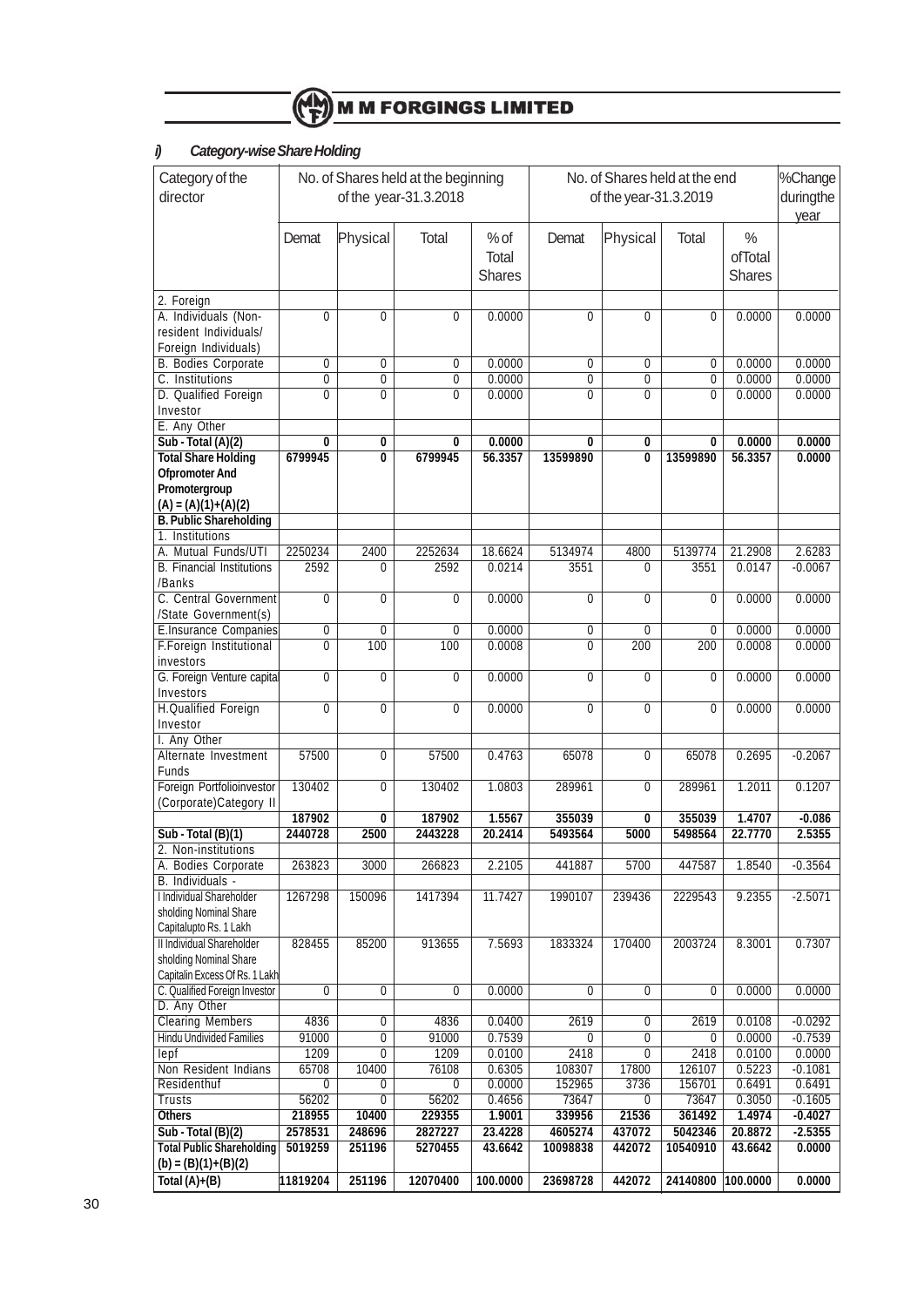# **i) Category-wise Share Holding**

| Category of the<br>director | No. of Shares held at the beginning<br>of the year-31.3.2018 |          |              |               | No. of Shares held at the end<br>of the year - 31.3.2019 |              |          |          | %Change<br>duringthe |
|-----------------------------|--------------------------------------------------------------|----------|--------------|---------------|----------------------------------------------------------|--------------|----------|----------|----------------------|
|                             |                                                              |          |              |               |                                                          |              |          |          | year                 |
|                             | Demat                                                        | Physical | Total        | $%$ of        | Demat                                                    | Physical     | Total    | $\%$     |                      |
|                             |                                                              |          |              | Total         |                                                          |              |          | ofTotal  |                      |
|                             |                                                              |          |              | <b>Shares</b> |                                                          |              |          | Shares   |                      |
| Shares Held By              |                                                              |          |              |               |                                                          |              |          |          |                      |
| <b>Custodians And</b>       |                                                              |          |              |               |                                                          |              |          |          |                      |
| Againstwhich De             |                                                              |          |              |               |                                                          |              |          |          |                      |
| <b>Pository Receipt</b>     |                                                              |          |              |               |                                                          |              |          |          |                      |
| Shave Been Issued           |                                                              |          |              |               |                                                          |              |          |          |                      |
| Promoter And                | 0                                                            | 0        | $\mathbf{0}$ | 0.0000        | 0                                                        | $\mathbf{0}$ | 0        | 0.0000   | 0.0000               |
| <b>Promoter Group</b>       |                                                              |          |              |               |                                                          |              |          |          |                      |
| Public                      | 0                                                            | 0        | 0            | 0.0000        | 0                                                        | 0            | 0        | 0.0000   | 0.0000               |
| Total Custodian (C)         | 0                                                            | 0        | 0            | 0.0000        | 0                                                        | 0            | n        | 0.0000   | 0.0000               |
| <b>Grand Total</b>          | 11819204                                                     | 251196   | 12070400     | 100.0000      | 23698728                                                 | 442072       | 24140800 | 100.0000 | 0.0000               |
| $(A) + (B) + (C)$           |                                                              |          |              |               |                                                          |              |          |          |                      |

# (ii)**Shareholding of Promoters**

| SI. No.        | Shareholder's Name                                        |                  | Shareholding at the<br>Shareholding at the<br>beginning of the year - 31.3.2018<br>end of the year- 31.3.2019 |                                      |                  |                                        |                                      |                                 |
|----------------|-----------------------------------------------------------|------------------|---------------------------------------------------------------------------------------------------------------|--------------------------------------|------------------|----------------------------------------|--------------------------------------|---------------------------------|
|                |                                                           | No. of<br>shares | % of total<br>shares<br>of the                                                                                | $%$ of<br>shares<br>pledged /        | No. of<br>shares | % of total<br>shares of<br>the company | $%$ of<br>shares<br>pledged /        | % change<br>in share<br>holding |
|                |                                                           |                  | company                                                                                                       | encumb<br>ered to<br>total<br>shares |                  |                                        | encumb<br>ered to<br>total<br>shares | during the<br>year              |
| 1              | <b>SYNMAX CONSULTANTS &amp;</b><br><b>TRADING PVT LTD</b> | 2898000          | 24.0091                                                                                                       | 0.0000                               | 5796000          | 24.0091                                | 0.0000                               | 0.0000                          |
| $\overline{2}$ | VIDYASHANKAR KRISHNAN<br>JT: SUMITA VIDYASHANKAR          | 1360120          | 11.2682                                                                                                       | 0.0000                               | 2720240          | 11.2682                                | 0.0000                               | 0.0000                          |
| 3              | K VENKATRAMANAN                                           | 1292480          | 10.7078                                                                                                       | 0.0000                               | 2584960          | 10.7078                                | 0.0000                               | 0.0000                          |
| 4              | SIVASUNDAR PRIVATE LTD                                    | 468600           | 3.8822                                                                                                        | 0.0000                               | 937200           | 3.8822                                 | 0.0000                               | 0.0000                          |
| 5              | <b>S LAKSHMAN</b>                                         | 371999           | 3.0819                                                                                                        | 0.0000                               | 743998           | 3.0819                                 | 0.0000                               | 0.0000                          |
| $6\phantom{1}$ | LAKSHMI RAMACHANDRAN                                      | 283990           | 2.3527                                                                                                        | 0.0000                               | 567980           | 2.3527                                 | 0.0000                               | 0.0000                          |
| $\overline{7}$ | R SUBRAMONIAN<br>JT: SUMITA VIDYASHANKAR                  | 77600            | 0.6428                                                                                                        | 0.0000                               | 155200           | 0.6428                                 | 0.0000                               | 0.0000                          |
| 8              | AJAY SHANKAR R                                            | 27000            | 0.2236                                                                                                        | 0.0000                               | 54000            | 0.2236                                 | 0.0000                               | 0.0000                          |
| 9              | SUMITA VIDYASHANKAR<br>JT: VIDYASHANKAR KRISHNAN          | 16400            | 0.1358                                                                                                        | 0.0000                               | 32800            | 0.1358                                 | 0.0000                               | 0.0000                          |
| 10             | <b>VIJAY SUNDAR R</b>                                     | 3756             | 0.0311                                                                                                        | 0.0000                               | 7512             | 0.0311                                 | 0.0000                               | 0.0000                          |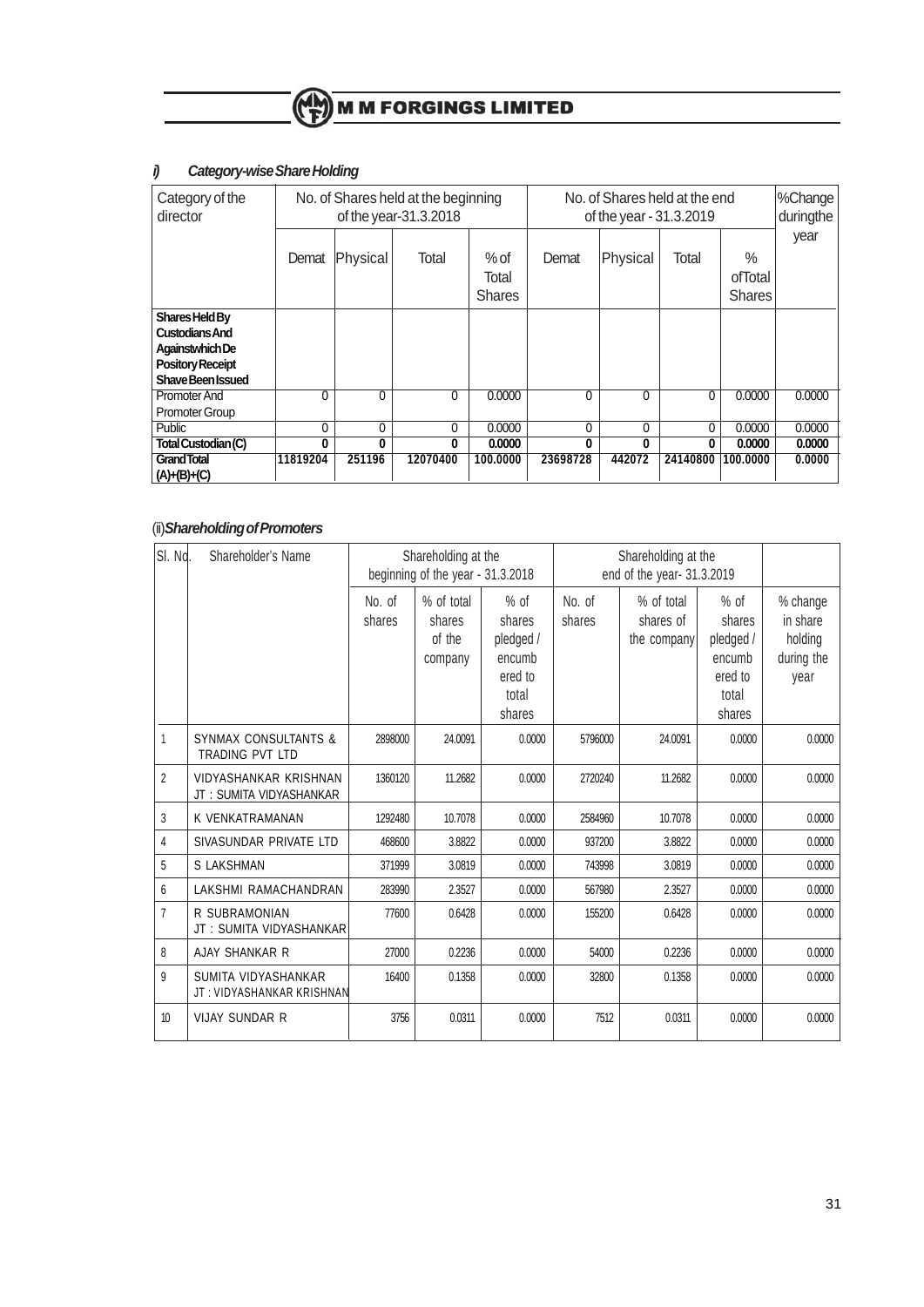# (iii) **Change in Promoters' Shareholding ( please specify, if there is no change)**

|                |                                                                                                                                                                        | Shareholding at the<br>beginning of the year-<br>31.3.2018 |                                        |                               | <b>Cumulative Shareholding</b><br>during the year-<br>31.3.2019 |  |
|----------------|------------------------------------------------------------------------------------------------------------------------------------------------------------------------|------------------------------------------------------------|----------------------------------------|-------------------------------|-----------------------------------------------------------------|--|
| SI. No.        | Name of the Share holder                                                                                                                                               | No. of<br>shares                                           | % of total<br>shares of<br>the company | No. of shares                 | % of total<br>shares of the<br>company                          |  |
| $\mathbf{1}$   | SYNMAX CONSULTANTS & TRADING PVT LTD<br>At the beginning of the year 01-Apr-2018<br>Bonus shares issued 22-Jul-2018<br>At the end of the Year 30-Mar-2019              | 2898000<br>2898000<br>5796000                              | 24.0091<br>12.0045<br>24.0091          | 2898000<br>5796000<br>5796000 | 24.0091<br>24.0091<br>24.0091                                   |  |
| $\overline{2}$ | VIDYASHANKAR KRISHNAN<br>JT1: SUMITA VIDYASHANKAR<br>At the beginning of the year 01-Apr-2018<br>Bonus shares issued 22-Jul-2018<br>At the end of the Year 30-Mar-2019 | 1360120<br>1360120<br>2720240                              | 11.2682<br>5.6341<br>11.2682           | 1360120<br>2720240<br>2720240 | 11.2682<br>11.2682<br>11.2682                                   |  |
| 3              | K VENKATRAMANAN<br>At the beginning of the year 01-Apr-2018<br>Bonus shares issued 22-Jul-2018<br>At the end of the Year 30-Mar-2019                                   | 1292480<br>1292480<br>2584960                              | 10.7078<br>5.3539<br>10.7078           | 1292480<br>2584960<br>2584960 | 10.7078<br>10.7078<br>10.7078                                   |  |
| $\overline{4}$ | SIVASUNDAR PRIVATE LTD<br>At the beginning of the year 01-Apr-2018<br>Bonus shares issued 22-Jul-2018<br>At the end of the Year 30-Mar-2019                            | 468600<br>468600<br>937200                                 | 3.8822<br>1.9411<br>3.8822             | 468600<br>937200<br>937200    | 3.8822<br>3.8822<br>3.8822                                      |  |
| 5              | S LAKSHMAN<br>At the beginning of the year 01-Apr-2018<br>Bonus shares issued 22-Jul-2018<br>At the end of the Year 30-Mar-2019                                        | 371999<br>371999<br>743998                                 | 3.0819<br>1.5409<br>3.0819             | 371999<br>743998<br>743998    | 3.0819<br>3.0819<br>3.0819                                      |  |
| 6              | LAKSHMI RAMACHANDRAN<br>At the beginning of the year 01-Apr-2018<br>Bonus shares issued 22-Jul-2018<br>At the end of the Year 30-Mar-2019                              | 283990<br>283990<br>567980                                 | 2.3527<br>1.1763<br>2.3527             | 283990<br>567980<br>567980    | 2.3527<br>2.3527<br>2.3527                                      |  |
| $\overline{7}$ | R SUBRAMONIAN<br>JT1: SUMITA VIDYASHANKAR<br>At the beginning of the year 01-Apr-2018<br>Bonus shares issued 22-Jul-2018<br>At the end of the Year 30-Mar-2019         | 77600<br>77600<br>155200                                   | 0.6428<br>0.3214<br>0.6428             | 77600<br>155200<br>155200     | 0.6428<br>0.6428<br>0.6428                                      |  |
| 8              | AJAY SHANKAR RAMACHANDRAN<br>At the beginning of the year 01-Apr-2018<br>Bonus shares issued 22-Jul-2018<br>At the end of the Year 30-Mar-2019                         | 27000<br>27000<br>54000                                    | 0.2236<br>0.1118<br>0.2236             | 27000<br>54000<br>54000       | 0.2236<br>0.2236<br>0.2236                                      |  |
| 9              | SUMITA VIDYASHANKAR<br>JT1: VIDYASHANKAR KRISHNAN<br>At the beginning of the year 01-Apr-2018<br>Bonus shares issued 22-Jul-2018<br>At the end of the Year 30-Mar-2019 | 16400<br>16400<br>32800                                    | 0.1358<br>0.0679<br>0.1358             | 16400<br>32800<br>32800       | 0.1358<br>0.1358<br>0.1358                                      |  |
| 10             | VIJAY SUNDAR RAMACHANDRAN<br>At the beginning of the year 01-Apr-2018<br>Bonus shares issued 22-Jul-2018<br>At the end of the Year 30-Mar-2019                         | 3756<br>3756<br>7512                                       | 0.0311<br>0.0155<br>0.0311             | 3756<br>7512<br>7512          | 0.0311<br>0.0311<br>0.0311                                      |  |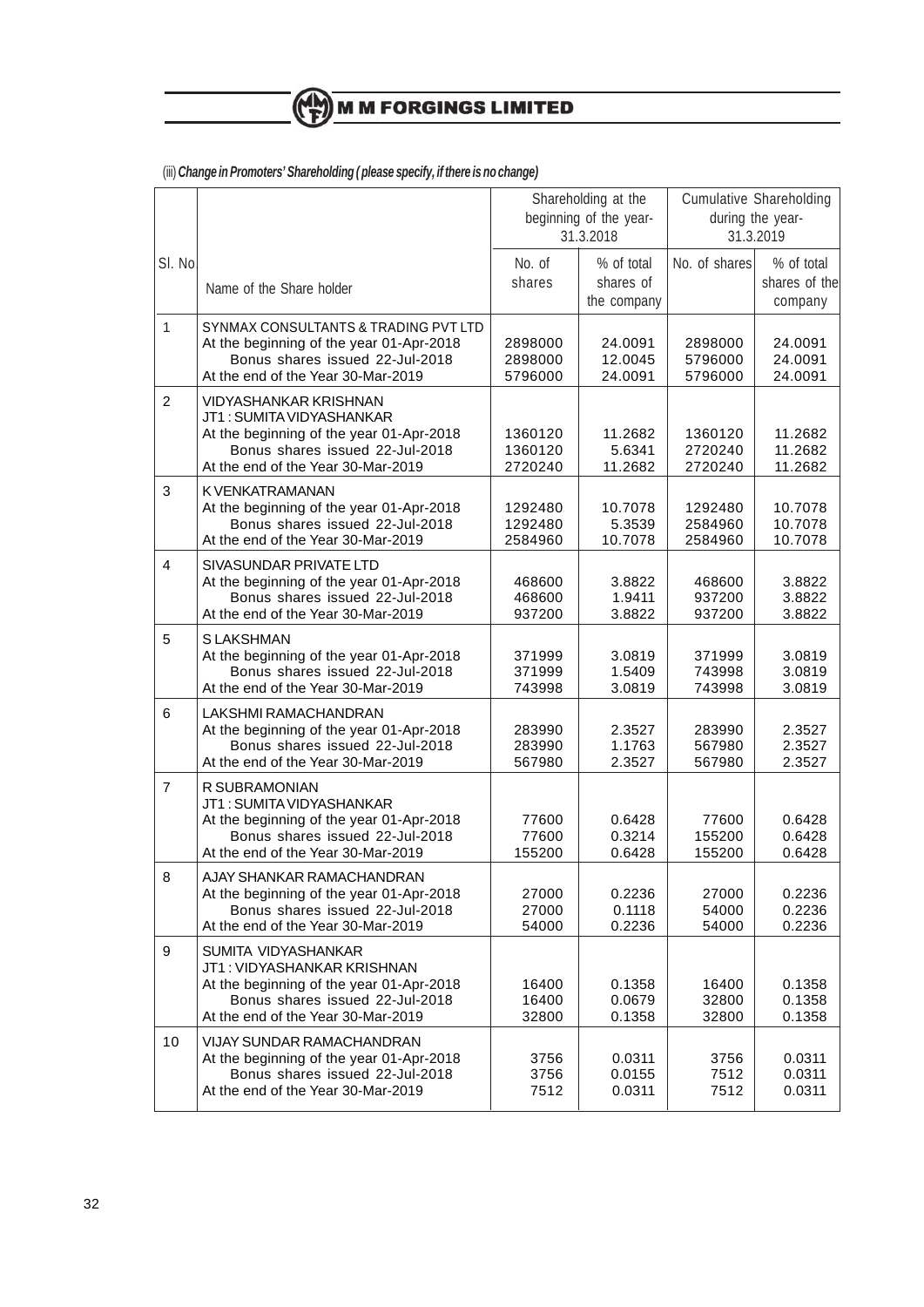# $M$  M M FORGINGS LIMITED

# **(iv) Shareholding Pattern of top ten Shareholders (other than Directors, Promoters and Holders of GDRs and ADRs):**

| No. of shares<br>No. of shares<br>SI. No<br>For Each of the Top 10<br>% of total shares<br>% of total shares<br><b>Shareholders</b><br>of the company<br>of the company<br>1<br><b>L&amp;T MUTUAL FUND TRUSTEE</b><br>LIMITED-L&T EMERGING<br><b>BUSINESSES FUND</b><br>4.7524<br>At the beginning of the year<br>573642<br>573642<br>4.7524<br>01-Apr-2018<br>Purchase 06-Apr-2018<br>0.0176<br>4260<br>577902<br>2.3938<br>Purchase 13-Apr-2018<br>5255<br>0.0217<br>583157<br>2.4156<br>1034<br>0.0042<br>Purchase 20-Apr-2018<br>584191<br>2.4199<br>1868<br>0.0077<br>2.4276<br>Purchase 27-Apr-2018<br>586059<br>2952<br>589011<br>2.4398<br>Purchase 04-May-2018<br>0.0122<br>Purchase 11-May-2018<br>4661<br>0.0193<br>593672<br>2.4592<br>Purchase 18-May-2018<br>2561<br>0.0106<br>596233<br>2.4698<br>4207<br>0.0174<br>600440<br>2.4872<br>Purchase 25-May-2018<br>Purchase 08-Jun-2018<br>893<br>0.0036<br>601333<br>2.4909<br>Purchase 15-Jun-2018<br>2000<br>0.0082<br>603333<br>2.4992<br>603333<br>2.4992<br>1206666<br>4.9984<br>Bonus 22-Jul-2018<br>0.0391<br>1216111<br>5.0375<br>Purchase 19-Oct-2018<br>9445<br>13429<br>0.0556<br>Purchase 26-Oct-2018<br>1229540<br>5.0932<br>19126<br>0.0792<br>5.1724<br>Purchase 02-Nov-2018<br>1248666<br>Purchase 09-Nov-2018<br>6000<br>0.0248<br>5.1972<br>1254666<br>2000<br>0.0082<br>1256666<br>5.2055<br>Purchase 16-Nov-2018<br>Purchase 23-Nov-2018<br>13406<br>0.0555<br>1270072<br>5.2611<br>8986<br>0.0372<br>1279058<br>5.2983<br>Purchase 30-Nov-2018<br>0.0976<br>5.3960<br>Purchase 07-Dec-2018<br>23585<br>1302643<br>Purchase 14-Dec-2018<br>6362<br>0.0263<br>1309005<br>5.4223<br>5057<br>0.0209<br>1314062<br>5.4433<br>Purchase 21-Dec-2018<br>12822<br>0.0531<br>5.4964<br>Purchase 28-Dec-2018<br>1326884<br>4748<br>0.0196<br>5.5161<br>Purchase 04-Jan-2019<br>1331632<br>0.1001<br>Purchase 11-Jan-2019<br>24168<br>1355800<br>5.6162<br>0.0382<br>Purchase 18-Jan-2019<br>9245<br>1365045<br>5.6545<br>Purchase 25-Jan-2019<br>5755<br>0.0238<br>1370800<br>5.6783<br>10000<br>0.0414<br>1380800<br>5.7197<br>Purchase 08-Feb-2019<br>1236<br>0.0051<br>1382036<br>Purchase 15-Feb-2019<br>5.7248<br>10328<br>0.0427<br>1392364<br>5.7676<br>Purchase 22-Feb-2019<br>Purchase 25-Feb-2019<br>889<br>0.0036<br>1393253<br>5.7713<br>4881<br>0.0202<br>1398134<br>5.7915<br>Purchase 01-Mar-2019<br>Purchase 08-Mar-2019<br>0.1454<br>5.9370<br>35112<br>1433246<br>3754<br>0.0155<br>5.9525<br>Purchase 15-Mar-2019<br>1437000<br>Sale 29-Mar-2019<br>$-23676$<br>0.0980<br>1413324<br>5.8545<br>1413324<br>At the end of the Year<br>1413324<br>5.8545<br>5.8545<br>30-Mar-2019<br>1<br>L&T MUTUAL FUND TRUSTEE<br><b>LIMITED - L&amp;T EMERGING</b><br>OPPORTUNITIES FUND - SERIES I<br>44921<br>0.3721<br>0.3721<br>At the beginning of the year<br>44921<br>01-Apr-2018<br>0.1879<br>Purchase 06-Apr-2018<br>460<br>0.0019<br>45381<br>Purchase 01-Jun-2018<br>19319<br>0.0800<br>64700<br>0.2680<br>Purchase 08-Jun-2018<br>1000<br>0.0041<br>65700<br>0.2721<br>Bonus 22-Jul-2018<br>65700<br>0.2721<br>131400<br>0.5443<br>0.0038<br>941<br>132341<br>0.5482<br>Purchase 27-Jul-2018<br>At the end of the Year<br>0.5482<br>132341<br>0.5482<br>132341 |             | Shareholding at the beginning<br>of the year 31.3.2018 |  | <b>Cumulative Shareholding during</b><br>the year 31.3.2019 |  |
|-------------------------------------------------------------------------------------------------------------------------------------------------------------------------------------------------------------------------------------------------------------------------------------------------------------------------------------------------------------------------------------------------------------------------------------------------------------------------------------------------------------------------------------------------------------------------------------------------------------------------------------------------------------------------------------------------------------------------------------------------------------------------------------------------------------------------------------------------------------------------------------------------------------------------------------------------------------------------------------------------------------------------------------------------------------------------------------------------------------------------------------------------------------------------------------------------------------------------------------------------------------------------------------------------------------------------------------------------------------------------------------------------------------------------------------------------------------------------------------------------------------------------------------------------------------------------------------------------------------------------------------------------------------------------------------------------------------------------------------------------------------------------------------------------------------------------------------------------------------------------------------------------------------------------------------------------------------------------------------------------------------------------------------------------------------------------------------------------------------------------------------------------------------------------------------------------------------------------------------------------------------------------------------------------------------------------------------------------------------------------------------------------------------------------------------------------------------------------------------------------------------------------------------------------------------------------------------------------------------------------------------------------------------------------------------------------------------------------------------------------------------------------------------------------------------------------------------------------------------------------------------------------------------------------------------------------------------------------------------------------------------------------------------------------------------------------------------------------------------------------------------------------------------------------------------------------------------------------------------------------------|-------------|--------------------------------------------------------|--|-------------------------------------------------------------|--|
|                                                                                                                                                                                                                                                                                                                                                                                                                                                                                                                                                                                                                                                                                                                                                                                                                                                                                                                                                                                                                                                                                                                                                                                                                                                                                                                                                                                                                                                                                                                                                                                                                                                                                                                                                                                                                                                                                                                                                                                                                                                                                                                                                                                                                                                                                                                                                                                                                                                                                                                                                                                                                                                                                                                                                                                                                                                                                                                                                                                                                                                                                                                                                                                                                                                       |             |                                                        |  |                                                             |  |
|                                                                                                                                                                                                                                                                                                                                                                                                                                                                                                                                                                                                                                                                                                                                                                                                                                                                                                                                                                                                                                                                                                                                                                                                                                                                                                                                                                                                                                                                                                                                                                                                                                                                                                                                                                                                                                                                                                                                                                                                                                                                                                                                                                                                                                                                                                                                                                                                                                                                                                                                                                                                                                                                                                                                                                                                                                                                                                                                                                                                                                                                                                                                                                                                                                                       |             |                                                        |  |                                                             |  |
|                                                                                                                                                                                                                                                                                                                                                                                                                                                                                                                                                                                                                                                                                                                                                                                                                                                                                                                                                                                                                                                                                                                                                                                                                                                                                                                                                                                                                                                                                                                                                                                                                                                                                                                                                                                                                                                                                                                                                                                                                                                                                                                                                                                                                                                                                                                                                                                                                                                                                                                                                                                                                                                                                                                                                                                                                                                                                                                                                                                                                                                                                                                                                                                                                                                       |             |                                                        |  |                                                             |  |
|                                                                                                                                                                                                                                                                                                                                                                                                                                                                                                                                                                                                                                                                                                                                                                                                                                                                                                                                                                                                                                                                                                                                                                                                                                                                                                                                                                                                                                                                                                                                                                                                                                                                                                                                                                                                                                                                                                                                                                                                                                                                                                                                                                                                                                                                                                                                                                                                                                                                                                                                                                                                                                                                                                                                                                                                                                                                                                                                                                                                                                                                                                                                                                                                                                                       |             |                                                        |  |                                                             |  |
|                                                                                                                                                                                                                                                                                                                                                                                                                                                                                                                                                                                                                                                                                                                                                                                                                                                                                                                                                                                                                                                                                                                                                                                                                                                                                                                                                                                                                                                                                                                                                                                                                                                                                                                                                                                                                                                                                                                                                                                                                                                                                                                                                                                                                                                                                                                                                                                                                                                                                                                                                                                                                                                                                                                                                                                                                                                                                                                                                                                                                                                                                                                                                                                                                                                       |             |                                                        |  |                                                             |  |
|                                                                                                                                                                                                                                                                                                                                                                                                                                                                                                                                                                                                                                                                                                                                                                                                                                                                                                                                                                                                                                                                                                                                                                                                                                                                                                                                                                                                                                                                                                                                                                                                                                                                                                                                                                                                                                                                                                                                                                                                                                                                                                                                                                                                                                                                                                                                                                                                                                                                                                                                                                                                                                                                                                                                                                                                                                                                                                                                                                                                                                                                                                                                                                                                                                                       |             |                                                        |  |                                                             |  |
|                                                                                                                                                                                                                                                                                                                                                                                                                                                                                                                                                                                                                                                                                                                                                                                                                                                                                                                                                                                                                                                                                                                                                                                                                                                                                                                                                                                                                                                                                                                                                                                                                                                                                                                                                                                                                                                                                                                                                                                                                                                                                                                                                                                                                                                                                                                                                                                                                                                                                                                                                                                                                                                                                                                                                                                                                                                                                                                                                                                                                                                                                                                                                                                                                                                       |             |                                                        |  |                                                             |  |
|                                                                                                                                                                                                                                                                                                                                                                                                                                                                                                                                                                                                                                                                                                                                                                                                                                                                                                                                                                                                                                                                                                                                                                                                                                                                                                                                                                                                                                                                                                                                                                                                                                                                                                                                                                                                                                                                                                                                                                                                                                                                                                                                                                                                                                                                                                                                                                                                                                                                                                                                                                                                                                                                                                                                                                                                                                                                                                                                                                                                                                                                                                                                                                                                                                                       |             |                                                        |  |                                                             |  |
|                                                                                                                                                                                                                                                                                                                                                                                                                                                                                                                                                                                                                                                                                                                                                                                                                                                                                                                                                                                                                                                                                                                                                                                                                                                                                                                                                                                                                                                                                                                                                                                                                                                                                                                                                                                                                                                                                                                                                                                                                                                                                                                                                                                                                                                                                                                                                                                                                                                                                                                                                                                                                                                                                                                                                                                                                                                                                                                                                                                                                                                                                                                                                                                                                                                       |             |                                                        |  |                                                             |  |
|                                                                                                                                                                                                                                                                                                                                                                                                                                                                                                                                                                                                                                                                                                                                                                                                                                                                                                                                                                                                                                                                                                                                                                                                                                                                                                                                                                                                                                                                                                                                                                                                                                                                                                                                                                                                                                                                                                                                                                                                                                                                                                                                                                                                                                                                                                                                                                                                                                                                                                                                                                                                                                                                                                                                                                                                                                                                                                                                                                                                                                                                                                                                                                                                                                                       |             |                                                        |  |                                                             |  |
|                                                                                                                                                                                                                                                                                                                                                                                                                                                                                                                                                                                                                                                                                                                                                                                                                                                                                                                                                                                                                                                                                                                                                                                                                                                                                                                                                                                                                                                                                                                                                                                                                                                                                                                                                                                                                                                                                                                                                                                                                                                                                                                                                                                                                                                                                                                                                                                                                                                                                                                                                                                                                                                                                                                                                                                                                                                                                                                                                                                                                                                                                                                                                                                                                                                       |             |                                                        |  |                                                             |  |
|                                                                                                                                                                                                                                                                                                                                                                                                                                                                                                                                                                                                                                                                                                                                                                                                                                                                                                                                                                                                                                                                                                                                                                                                                                                                                                                                                                                                                                                                                                                                                                                                                                                                                                                                                                                                                                                                                                                                                                                                                                                                                                                                                                                                                                                                                                                                                                                                                                                                                                                                                                                                                                                                                                                                                                                                                                                                                                                                                                                                                                                                                                                                                                                                                                                       |             |                                                        |  |                                                             |  |
|                                                                                                                                                                                                                                                                                                                                                                                                                                                                                                                                                                                                                                                                                                                                                                                                                                                                                                                                                                                                                                                                                                                                                                                                                                                                                                                                                                                                                                                                                                                                                                                                                                                                                                                                                                                                                                                                                                                                                                                                                                                                                                                                                                                                                                                                                                                                                                                                                                                                                                                                                                                                                                                                                                                                                                                                                                                                                                                                                                                                                                                                                                                                                                                                                                                       |             |                                                        |  |                                                             |  |
|                                                                                                                                                                                                                                                                                                                                                                                                                                                                                                                                                                                                                                                                                                                                                                                                                                                                                                                                                                                                                                                                                                                                                                                                                                                                                                                                                                                                                                                                                                                                                                                                                                                                                                                                                                                                                                                                                                                                                                                                                                                                                                                                                                                                                                                                                                                                                                                                                                                                                                                                                                                                                                                                                                                                                                                                                                                                                                                                                                                                                                                                                                                                                                                                                                                       |             |                                                        |  |                                                             |  |
|                                                                                                                                                                                                                                                                                                                                                                                                                                                                                                                                                                                                                                                                                                                                                                                                                                                                                                                                                                                                                                                                                                                                                                                                                                                                                                                                                                                                                                                                                                                                                                                                                                                                                                                                                                                                                                                                                                                                                                                                                                                                                                                                                                                                                                                                                                                                                                                                                                                                                                                                                                                                                                                                                                                                                                                                                                                                                                                                                                                                                                                                                                                                                                                                                                                       |             |                                                        |  |                                                             |  |
|                                                                                                                                                                                                                                                                                                                                                                                                                                                                                                                                                                                                                                                                                                                                                                                                                                                                                                                                                                                                                                                                                                                                                                                                                                                                                                                                                                                                                                                                                                                                                                                                                                                                                                                                                                                                                                                                                                                                                                                                                                                                                                                                                                                                                                                                                                                                                                                                                                                                                                                                                                                                                                                                                                                                                                                                                                                                                                                                                                                                                                                                                                                                                                                                                                                       |             |                                                        |  |                                                             |  |
|                                                                                                                                                                                                                                                                                                                                                                                                                                                                                                                                                                                                                                                                                                                                                                                                                                                                                                                                                                                                                                                                                                                                                                                                                                                                                                                                                                                                                                                                                                                                                                                                                                                                                                                                                                                                                                                                                                                                                                                                                                                                                                                                                                                                                                                                                                                                                                                                                                                                                                                                                                                                                                                                                                                                                                                                                                                                                                                                                                                                                                                                                                                                                                                                                                                       |             |                                                        |  |                                                             |  |
|                                                                                                                                                                                                                                                                                                                                                                                                                                                                                                                                                                                                                                                                                                                                                                                                                                                                                                                                                                                                                                                                                                                                                                                                                                                                                                                                                                                                                                                                                                                                                                                                                                                                                                                                                                                                                                                                                                                                                                                                                                                                                                                                                                                                                                                                                                                                                                                                                                                                                                                                                                                                                                                                                                                                                                                                                                                                                                                                                                                                                                                                                                                                                                                                                                                       |             |                                                        |  |                                                             |  |
|                                                                                                                                                                                                                                                                                                                                                                                                                                                                                                                                                                                                                                                                                                                                                                                                                                                                                                                                                                                                                                                                                                                                                                                                                                                                                                                                                                                                                                                                                                                                                                                                                                                                                                                                                                                                                                                                                                                                                                                                                                                                                                                                                                                                                                                                                                                                                                                                                                                                                                                                                                                                                                                                                                                                                                                                                                                                                                                                                                                                                                                                                                                                                                                                                                                       |             |                                                        |  |                                                             |  |
|                                                                                                                                                                                                                                                                                                                                                                                                                                                                                                                                                                                                                                                                                                                                                                                                                                                                                                                                                                                                                                                                                                                                                                                                                                                                                                                                                                                                                                                                                                                                                                                                                                                                                                                                                                                                                                                                                                                                                                                                                                                                                                                                                                                                                                                                                                                                                                                                                                                                                                                                                                                                                                                                                                                                                                                                                                                                                                                                                                                                                                                                                                                                                                                                                                                       |             |                                                        |  |                                                             |  |
|                                                                                                                                                                                                                                                                                                                                                                                                                                                                                                                                                                                                                                                                                                                                                                                                                                                                                                                                                                                                                                                                                                                                                                                                                                                                                                                                                                                                                                                                                                                                                                                                                                                                                                                                                                                                                                                                                                                                                                                                                                                                                                                                                                                                                                                                                                                                                                                                                                                                                                                                                                                                                                                                                                                                                                                                                                                                                                                                                                                                                                                                                                                                                                                                                                                       |             |                                                        |  |                                                             |  |
|                                                                                                                                                                                                                                                                                                                                                                                                                                                                                                                                                                                                                                                                                                                                                                                                                                                                                                                                                                                                                                                                                                                                                                                                                                                                                                                                                                                                                                                                                                                                                                                                                                                                                                                                                                                                                                                                                                                                                                                                                                                                                                                                                                                                                                                                                                                                                                                                                                                                                                                                                                                                                                                                                                                                                                                                                                                                                                                                                                                                                                                                                                                                                                                                                                                       |             |                                                        |  |                                                             |  |
|                                                                                                                                                                                                                                                                                                                                                                                                                                                                                                                                                                                                                                                                                                                                                                                                                                                                                                                                                                                                                                                                                                                                                                                                                                                                                                                                                                                                                                                                                                                                                                                                                                                                                                                                                                                                                                                                                                                                                                                                                                                                                                                                                                                                                                                                                                                                                                                                                                                                                                                                                                                                                                                                                                                                                                                                                                                                                                                                                                                                                                                                                                                                                                                                                                                       |             |                                                        |  |                                                             |  |
|                                                                                                                                                                                                                                                                                                                                                                                                                                                                                                                                                                                                                                                                                                                                                                                                                                                                                                                                                                                                                                                                                                                                                                                                                                                                                                                                                                                                                                                                                                                                                                                                                                                                                                                                                                                                                                                                                                                                                                                                                                                                                                                                                                                                                                                                                                                                                                                                                                                                                                                                                                                                                                                                                                                                                                                                                                                                                                                                                                                                                                                                                                                                                                                                                                                       |             |                                                        |  |                                                             |  |
|                                                                                                                                                                                                                                                                                                                                                                                                                                                                                                                                                                                                                                                                                                                                                                                                                                                                                                                                                                                                                                                                                                                                                                                                                                                                                                                                                                                                                                                                                                                                                                                                                                                                                                                                                                                                                                                                                                                                                                                                                                                                                                                                                                                                                                                                                                                                                                                                                                                                                                                                                                                                                                                                                                                                                                                                                                                                                                                                                                                                                                                                                                                                                                                                                                                       |             |                                                        |  |                                                             |  |
|                                                                                                                                                                                                                                                                                                                                                                                                                                                                                                                                                                                                                                                                                                                                                                                                                                                                                                                                                                                                                                                                                                                                                                                                                                                                                                                                                                                                                                                                                                                                                                                                                                                                                                                                                                                                                                                                                                                                                                                                                                                                                                                                                                                                                                                                                                                                                                                                                                                                                                                                                                                                                                                                                                                                                                                                                                                                                                                                                                                                                                                                                                                                                                                                                                                       |             |                                                        |  |                                                             |  |
|                                                                                                                                                                                                                                                                                                                                                                                                                                                                                                                                                                                                                                                                                                                                                                                                                                                                                                                                                                                                                                                                                                                                                                                                                                                                                                                                                                                                                                                                                                                                                                                                                                                                                                                                                                                                                                                                                                                                                                                                                                                                                                                                                                                                                                                                                                                                                                                                                                                                                                                                                                                                                                                                                                                                                                                                                                                                                                                                                                                                                                                                                                                                                                                                                                                       |             |                                                        |  |                                                             |  |
|                                                                                                                                                                                                                                                                                                                                                                                                                                                                                                                                                                                                                                                                                                                                                                                                                                                                                                                                                                                                                                                                                                                                                                                                                                                                                                                                                                                                                                                                                                                                                                                                                                                                                                                                                                                                                                                                                                                                                                                                                                                                                                                                                                                                                                                                                                                                                                                                                                                                                                                                                                                                                                                                                                                                                                                                                                                                                                                                                                                                                                                                                                                                                                                                                                                       |             |                                                        |  |                                                             |  |
|                                                                                                                                                                                                                                                                                                                                                                                                                                                                                                                                                                                                                                                                                                                                                                                                                                                                                                                                                                                                                                                                                                                                                                                                                                                                                                                                                                                                                                                                                                                                                                                                                                                                                                                                                                                                                                                                                                                                                                                                                                                                                                                                                                                                                                                                                                                                                                                                                                                                                                                                                                                                                                                                                                                                                                                                                                                                                                                                                                                                                                                                                                                                                                                                                                                       |             |                                                        |  |                                                             |  |
|                                                                                                                                                                                                                                                                                                                                                                                                                                                                                                                                                                                                                                                                                                                                                                                                                                                                                                                                                                                                                                                                                                                                                                                                                                                                                                                                                                                                                                                                                                                                                                                                                                                                                                                                                                                                                                                                                                                                                                                                                                                                                                                                                                                                                                                                                                                                                                                                                                                                                                                                                                                                                                                                                                                                                                                                                                                                                                                                                                                                                                                                                                                                                                                                                                                       |             |                                                        |  |                                                             |  |
|                                                                                                                                                                                                                                                                                                                                                                                                                                                                                                                                                                                                                                                                                                                                                                                                                                                                                                                                                                                                                                                                                                                                                                                                                                                                                                                                                                                                                                                                                                                                                                                                                                                                                                                                                                                                                                                                                                                                                                                                                                                                                                                                                                                                                                                                                                                                                                                                                                                                                                                                                                                                                                                                                                                                                                                                                                                                                                                                                                                                                                                                                                                                                                                                                                                       |             |                                                        |  |                                                             |  |
|                                                                                                                                                                                                                                                                                                                                                                                                                                                                                                                                                                                                                                                                                                                                                                                                                                                                                                                                                                                                                                                                                                                                                                                                                                                                                                                                                                                                                                                                                                                                                                                                                                                                                                                                                                                                                                                                                                                                                                                                                                                                                                                                                                                                                                                                                                                                                                                                                                                                                                                                                                                                                                                                                                                                                                                                                                                                                                                                                                                                                                                                                                                                                                                                                                                       |             |                                                        |  |                                                             |  |
|                                                                                                                                                                                                                                                                                                                                                                                                                                                                                                                                                                                                                                                                                                                                                                                                                                                                                                                                                                                                                                                                                                                                                                                                                                                                                                                                                                                                                                                                                                                                                                                                                                                                                                                                                                                                                                                                                                                                                                                                                                                                                                                                                                                                                                                                                                                                                                                                                                                                                                                                                                                                                                                                                                                                                                                                                                                                                                                                                                                                                                                                                                                                                                                                                                                       |             |                                                        |  |                                                             |  |
|                                                                                                                                                                                                                                                                                                                                                                                                                                                                                                                                                                                                                                                                                                                                                                                                                                                                                                                                                                                                                                                                                                                                                                                                                                                                                                                                                                                                                                                                                                                                                                                                                                                                                                                                                                                                                                                                                                                                                                                                                                                                                                                                                                                                                                                                                                                                                                                                                                                                                                                                                                                                                                                                                                                                                                                                                                                                                                                                                                                                                                                                                                                                                                                                                                                       |             |                                                        |  |                                                             |  |
|                                                                                                                                                                                                                                                                                                                                                                                                                                                                                                                                                                                                                                                                                                                                                                                                                                                                                                                                                                                                                                                                                                                                                                                                                                                                                                                                                                                                                                                                                                                                                                                                                                                                                                                                                                                                                                                                                                                                                                                                                                                                                                                                                                                                                                                                                                                                                                                                                                                                                                                                                                                                                                                                                                                                                                                                                                                                                                                                                                                                                                                                                                                                                                                                                                                       |             |                                                        |  |                                                             |  |
|                                                                                                                                                                                                                                                                                                                                                                                                                                                                                                                                                                                                                                                                                                                                                                                                                                                                                                                                                                                                                                                                                                                                                                                                                                                                                                                                                                                                                                                                                                                                                                                                                                                                                                                                                                                                                                                                                                                                                                                                                                                                                                                                                                                                                                                                                                                                                                                                                                                                                                                                                                                                                                                                                                                                                                                                                                                                                                                                                                                                                                                                                                                                                                                                                                                       |             |                                                        |  |                                                             |  |
|                                                                                                                                                                                                                                                                                                                                                                                                                                                                                                                                                                                                                                                                                                                                                                                                                                                                                                                                                                                                                                                                                                                                                                                                                                                                                                                                                                                                                                                                                                                                                                                                                                                                                                                                                                                                                                                                                                                                                                                                                                                                                                                                                                                                                                                                                                                                                                                                                                                                                                                                                                                                                                                                                                                                                                                                                                                                                                                                                                                                                                                                                                                                                                                                                                                       |             |                                                        |  |                                                             |  |
|                                                                                                                                                                                                                                                                                                                                                                                                                                                                                                                                                                                                                                                                                                                                                                                                                                                                                                                                                                                                                                                                                                                                                                                                                                                                                                                                                                                                                                                                                                                                                                                                                                                                                                                                                                                                                                                                                                                                                                                                                                                                                                                                                                                                                                                                                                                                                                                                                                                                                                                                                                                                                                                                                                                                                                                                                                                                                                                                                                                                                                                                                                                                                                                                                                                       |             |                                                        |  |                                                             |  |
|                                                                                                                                                                                                                                                                                                                                                                                                                                                                                                                                                                                                                                                                                                                                                                                                                                                                                                                                                                                                                                                                                                                                                                                                                                                                                                                                                                                                                                                                                                                                                                                                                                                                                                                                                                                                                                                                                                                                                                                                                                                                                                                                                                                                                                                                                                                                                                                                                                                                                                                                                                                                                                                                                                                                                                                                                                                                                                                                                                                                                                                                                                                                                                                                                                                       |             |                                                        |  |                                                             |  |
|                                                                                                                                                                                                                                                                                                                                                                                                                                                                                                                                                                                                                                                                                                                                                                                                                                                                                                                                                                                                                                                                                                                                                                                                                                                                                                                                                                                                                                                                                                                                                                                                                                                                                                                                                                                                                                                                                                                                                                                                                                                                                                                                                                                                                                                                                                                                                                                                                                                                                                                                                                                                                                                                                                                                                                                                                                                                                                                                                                                                                                                                                                                                                                                                                                                       |             |                                                        |  |                                                             |  |
|                                                                                                                                                                                                                                                                                                                                                                                                                                                                                                                                                                                                                                                                                                                                                                                                                                                                                                                                                                                                                                                                                                                                                                                                                                                                                                                                                                                                                                                                                                                                                                                                                                                                                                                                                                                                                                                                                                                                                                                                                                                                                                                                                                                                                                                                                                                                                                                                                                                                                                                                                                                                                                                                                                                                                                                                                                                                                                                                                                                                                                                                                                                                                                                                                                                       |             |                                                        |  |                                                             |  |
|                                                                                                                                                                                                                                                                                                                                                                                                                                                                                                                                                                                                                                                                                                                                                                                                                                                                                                                                                                                                                                                                                                                                                                                                                                                                                                                                                                                                                                                                                                                                                                                                                                                                                                                                                                                                                                                                                                                                                                                                                                                                                                                                                                                                                                                                                                                                                                                                                                                                                                                                                                                                                                                                                                                                                                                                                                                                                                                                                                                                                                                                                                                                                                                                                                                       |             |                                                        |  |                                                             |  |
|                                                                                                                                                                                                                                                                                                                                                                                                                                                                                                                                                                                                                                                                                                                                                                                                                                                                                                                                                                                                                                                                                                                                                                                                                                                                                                                                                                                                                                                                                                                                                                                                                                                                                                                                                                                                                                                                                                                                                                                                                                                                                                                                                                                                                                                                                                                                                                                                                                                                                                                                                                                                                                                                                                                                                                                                                                                                                                                                                                                                                                                                                                                                                                                                                                                       |             |                                                        |  |                                                             |  |
|                                                                                                                                                                                                                                                                                                                                                                                                                                                                                                                                                                                                                                                                                                                                                                                                                                                                                                                                                                                                                                                                                                                                                                                                                                                                                                                                                                                                                                                                                                                                                                                                                                                                                                                                                                                                                                                                                                                                                                                                                                                                                                                                                                                                                                                                                                                                                                                                                                                                                                                                                                                                                                                                                                                                                                                                                                                                                                                                                                                                                                                                                                                                                                                                                                                       | 30-Mar-2019 |                                                        |  |                                                             |  |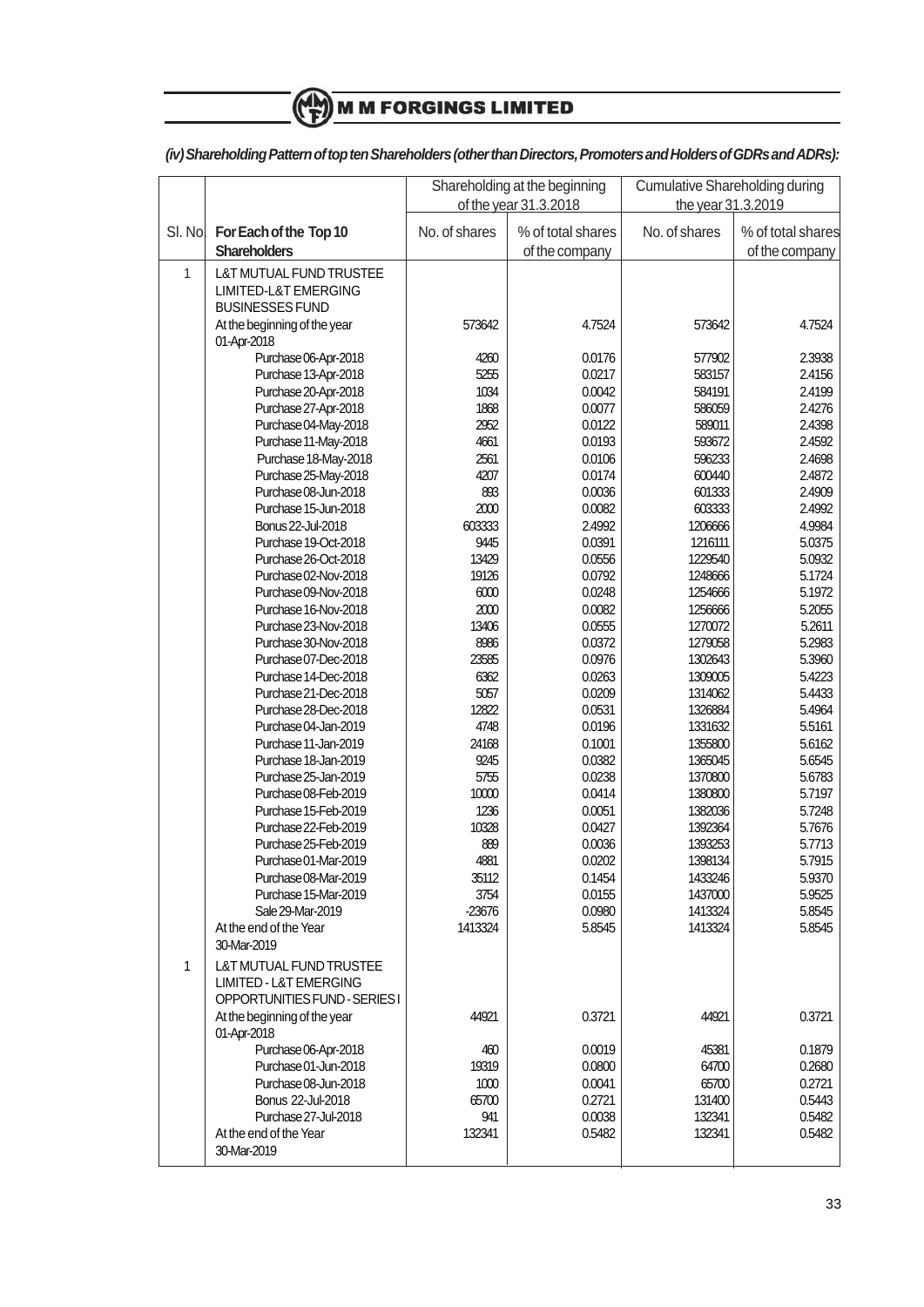

|                |                                                                                                                                                                     |                                                               | Shareholding at the beginning<br>of the year 31.3.2018             |                                                                    | <b>Cumulative Shareholding during</b><br>the year 31.3.2019        |  |
|----------------|---------------------------------------------------------------------------------------------------------------------------------------------------------------------|---------------------------------------------------------------|--------------------------------------------------------------------|--------------------------------------------------------------------|--------------------------------------------------------------------|--|
| SI. Nol        | For Each of the Top 10<br><b>Shareholders</b>                                                                                                                       | No. of shares                                                 | % of total shares<br>of the company                                | No. of shares                                                      | % of total shares<br>of the company                                |  |
| $\overline{c}$ | <b>FRANKLIN INDIA SMALLER</b><br><b>COMPANIES FUND</b><br>At the beginning of the year<br>01-Apr-2018                                                               | 570000                                                        | 4.7222                                                             | 570000                                                             | 4.7222                                                             |  |
|                | Bonus 22-Jul-2018<br>At the end of the Year<br>30-Mar-2019                                                                                                          | 570000<br>1140000                                             | 2.3611<br>4.7222                                                   | 1140000<br>1140000                                                 | 4.7222<br>4.7222                                                   |  |
| $\overline{c}$ | <b>FRANKLINTEMPLETON</b><br>MUTUAL FUND A/C FRANKLIN<br><b>BUILD INDIA FUND (FBIF)</b><br>At the beginning of the year                                              | 125000                                                        | 1.0355                                                             | 125000                                                             | 1.0355                                                             |  |
|                | 01-Apr-2018<br>Bonus 22-Jul-2018<br>At the end of the Year<br>30-Mar-2019                                                                                           | 125000<br>250000                                              | 0.5177<br>1.0355                                                   | 250000<br>250000                                                   | 1.0355<br>1.0355                                                   |  |
| 3              | HDFC TRUSTEE COMPANY LTD-<br>A/C HDFC HYBRID<br><b>EQUITY FUND</b>                                                                                                  |                                                               |                                                                    |                                                                    |                                                                    |  |
|                | At the beginning of the year<br>01-Apr-2018<br>Purchase 08-Jun-2018                                                                                                 | 0                                                             | 0.0000<br>1.2572                                                   | 0                                                                  | 0.0000<br>1.2572                                                   |  |
|                | Bonus 22-Jul-2018<br>At the end of the Year<br>30-Mar-2019                                                                                                          | 303500<br>303500<br>607000                                    | 1.2572<br>2.5144                                                   | 303500<br>607000<br>607000                                         | 2.5144<br>2.5144                                                   |  |
| 3              | HDFCTRUSTEE COMPANY<br><b>LIMITED A/C HDFC</b><br><b>BALANCED FUND</b><br>At the beginning of the year                                                              | 303500                                                        | 2.5144                                                             | 303500                                                             | 2.5144                                                             |  |
|                | 01-Apr-2018<br>Sale 08-Jun-2018<br>At the end of the Year<br>30-Mar-2019                                                                                            | $-303500$<br>0                                                | 1.2572<br>0.0000                                                   | 0<br>0                                                             | 0.0000<br>0.0000                                                   |  |
| 4              | SUNDARAM MUTUAL FUND<br>A/C SUNDARAM SMALL CAP FUND                                                                                                                 |                                                               |                                                                    |                                                                    |                                                                    |  |
|                | At the beginning of the year<br>01-Apr-2018                                                                                                                         | 0                                                             | 0.0000                                                             | 0                                                                  | 0.0000                                                             |  |
|                | Purchase 22-Jun-2018<br>Bonus 22-Jul-2018<br>Purchase 31-Aug-2018<br>Purchase 19-Oct-2018<br>Purchase 11-Jan-2019<br>Purchase 22-Feb-2019<br>At the end of the Year | 107511<br>107511<br>19229<br>74000<br>29000<br>6163<br>343414 | 0.4453<br>0.4453<br>0.0796<br>0.3065<br>0.1201<br>0.0255<br>1.4225 | 107511<br>215022<br>234251<br>308251<br>337251<br>343414<br>343414 | 0.4453<br>0.8906<br>0.9703<br>1.2768<br>1.3970<br>1.4225<br>1.4225 |  |
| 4              | 30-Mar-2019<br>SUNDARAM MUTUAL FUND A/C<br>SUNDARAM E30-Mar-2019                                                                                                    |                                                               |                                                                    |                                                                    |                                                                    |  |
|                | MERGING SMALL CAP - SERIES II<br>At the beginning of the year<br>01-Apr-2018                                                                                        | 0                                                             | 0.0000                                                             | 0                                                                  | 0.0000                                                             |  |
|                | Purchase 06-Apr-2018<br>Purchase 15-Jun-2018<br>Bonus 22-Jul-2018<br>At the end of the Year<br>30-Mar-2019                                                          | 35000<br>10443<br>45443<br>90886                              | 0.1449<br>0.0432<br>0.1882<br>0.3764                               | 35000<br>45443<br>90886<br>90886                                   | 0.1449<br>0.1882<br>0.3764<br>0.376                                |  |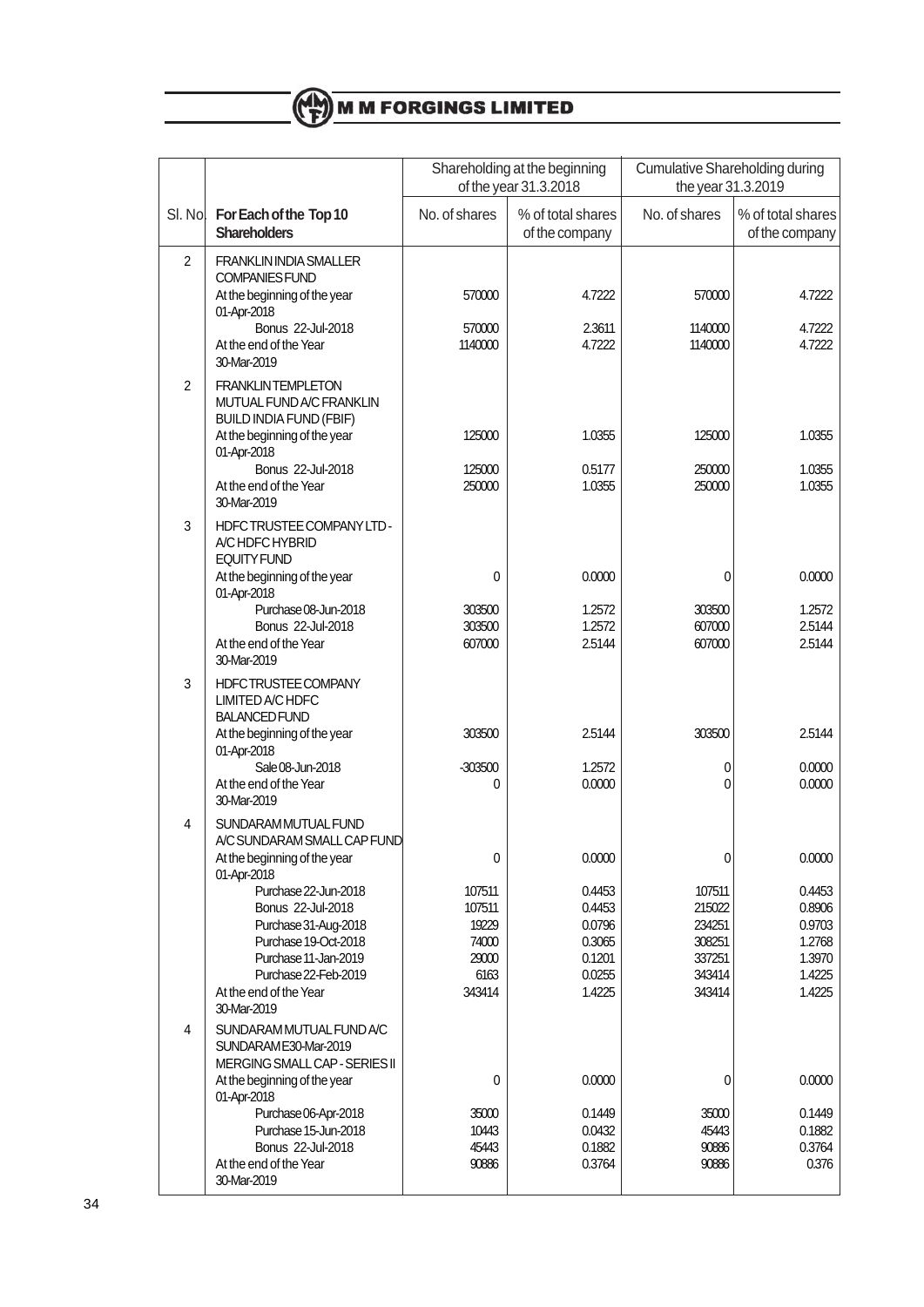

|         |                                                                                                                                                     |                                                                                | Shareholding at the beginning<br>of the year 31.3.2018             | <b>Cumulative Shareholding during</b><br>the year 31.3.2019 |                                                                    |  |
|---------|-----------------------------------------------------------------------------------------------------------------------------------------------------|--------------------------------------------------------------------------------|--------------------------------------------------------------------|-------------------------------------------------------------|--------------------------------------------------------------------|--|
| SI. No. | For Each of the Top 10<br><b>Shareholders</b>                                                                                                       | No. of shares                                                                  | % of total shares<br>of the company                                | No. of shares                                               | % of total shares<br>of the company                                |  |
| 4       | SUNDARAM MUTUAL FUND A/C<br><b>SUNDARAMEMERGING</b><br>SMALL CAP - SERIES I                                                                         |                                                                                |                                                                    |                                                             |                                                                    |  |
|         | At the beginning of the year<br>01-Apr-2018                                                                                                         | 35243                                                                          | 0.2919                                                             | 35243                                                       | 0.2919                                                             |  |
|         | Purchase 06-Apr-2018<br>Sale 15-Jun-2018                                                                                                            | 17000<br>$-13541$                                                              | 0.0704<br>0.0560                                                   | 52243<br>38702                                              | 0.2164<br>0.1603                                                   |  |
|         | Bonus 22-Jul-2018                                                                                                                                   | 38702                                                                          | 0.1603                                                             | 77404                                                       | 0.3206                                                             |  |
|         | At the end of the Year<br>30-Mar-2019                                                                                                               | 77404                                                                          | 0.3206                                                             | 77404                                                       | 0.3206                                                             |  |
| 4       | SUNDARAM MUTUAL FUND<br>A/C SUNDARAM EMERGING<br>SMALL CAP - SERIES III                                                                             |                                                                                |                                                                    |                                                             |                                                                    |  |
|         | At the beginning of the year<br>01-Apr-2018                                                                                                         | 0                                                                              | 0.0000                                                             | 0                                                           | 0.0000                                                             |  |
|         | Purchase 15-Jun-2018<br>Purchase 22-Jun-2018                                                                                                        | 23622<br>8804                                                                  | 0.0978<br>0.0364                                                   | 23622<br>32426                                              | 0.0978<br>0.1343                                                   |  |
|         | Bonus 22-Jul-2018                                                                                                                                   | 32426                                                                          | 0.1343                                                             | 64852                                                       | 0.2686                                                             |  |
|         | Purchase 31-Aug-2018                                                                                                                                | 2500                                                                           | 0.0103                                                             | 67352                                                       | 0.2789                                                             |  |
|         | Purchase 19-Oct-2018<br>Purchase 22-Feb-2019                                                                                                        | 1608<br>5246                                                                   | 0.0066<br>0.0217                                                   | 68960<br>74206                                              | 0.2856<br>0.3073                                                   |  |
|         | At the end of the Year<br>30-Mar-2019                                                                                                               | 74206                                                                          | 0.3073                                                             | 74206                                                       | 0.3073                                                             |  |
| 4       | SUNDARAM MUTUAL FUND<br>A/C SUNDARAM SELECT<br>MICRO CAP SERIES XIV                                                                                 |                                                                                |                                                                    |                                                             |                                                                    |  |
|         | At the beginning of the year<br>01-Apr-2018                                                                                                         | 40558                                                                          | 0.3360                                                             | 40558                                                       | 0.3360                                                             |  |
|         | Sale 15-Jun-2018<br>Bonus 22-Jul-2018                                                                                                               | $-9970$<br>30588                                                               | 0.0412<br>0.1267                                                   | 30588<br>61176                                              | 0.1267<br>0.2534                                                   |  |
|         | At the end of the Year<br>30-Mar-2019                                                                                                               | 61176                                                                          | 0.2534                                                             | 61176                                                       | 0.2534                                                             |  |
| 4       | SUNDARAM MUTUAL FUND<br>A/C SUNDARAM SELECT<br>MICRO CAP SERIES - XV                                                                                |                                                                                |                                                                    |                                                             |                                                                    |  |
|         | At the beginning of the year<br>01-Apr-2018                                                                                                         | 38702                                                                          | 0.3206                                                             | 38702                                                       | 0.3206                                                             |  |
|         | Sale 15-Jun-2018<br>Bonus 22-Jul-2018                                                                                                               | $-8292$<br>30410                                                               | 0.0343<br>0.1259                                                   | 30410<br>60820                                              | 0.1259<br>0.2519                                                   |  |
|         | At the end of the Year<br>30-Mar-2019                                                                                                               | 60820                                                                          | 0.2519                                                             | 60820                                                       | 0.2519                                                             |  |
| 4       | SUNDARAM MUTUAL FUND<br>A/C SUNDARAM LONG<br>TERM MICRO CAPTAX<br><b>ADVANTAGE FUND SERIESIII</b>                                                   |                                                                                |                                                                    |                                                             |                                                                    |  |
|         | At the beginning of the year<br>01-Apr-2018                                                                                                         | 42176                                                                          | 0.3494                                                             | 42176                                                       | 0.3494                                                             |  |
|         | Purchase 06-Apr-2018<br>Sale 25-May-2018<br>Sale 01-Jun-2018<br>Sale 08-Jun-2018<br>Sale 15-Jun-2018<br>Bonus 22-Jul-2018<br>At the end of the Year | 3865<br>$-767$<br>-4361<br>$\boldsymbol{\delta}$<br>$-12078$<br>28829<br>57658 | 0.0160<br>0.0031<br>0.0180<br>0.0000<br>0.0500<br>0.1194<br>0.2388 | 46041<br>45274<br>40913<br>40907<br>28829<br>57658<br>57658 | 0.1907<br>0.1875<br>0.1694<br>0.1694<br>0.1194<br>0.2388<br>0.2388 |  |
|         | 30-Mar-2019                                                                                                                                         |                                                                                |                                                                    |                                                             |                                                                    |  |

35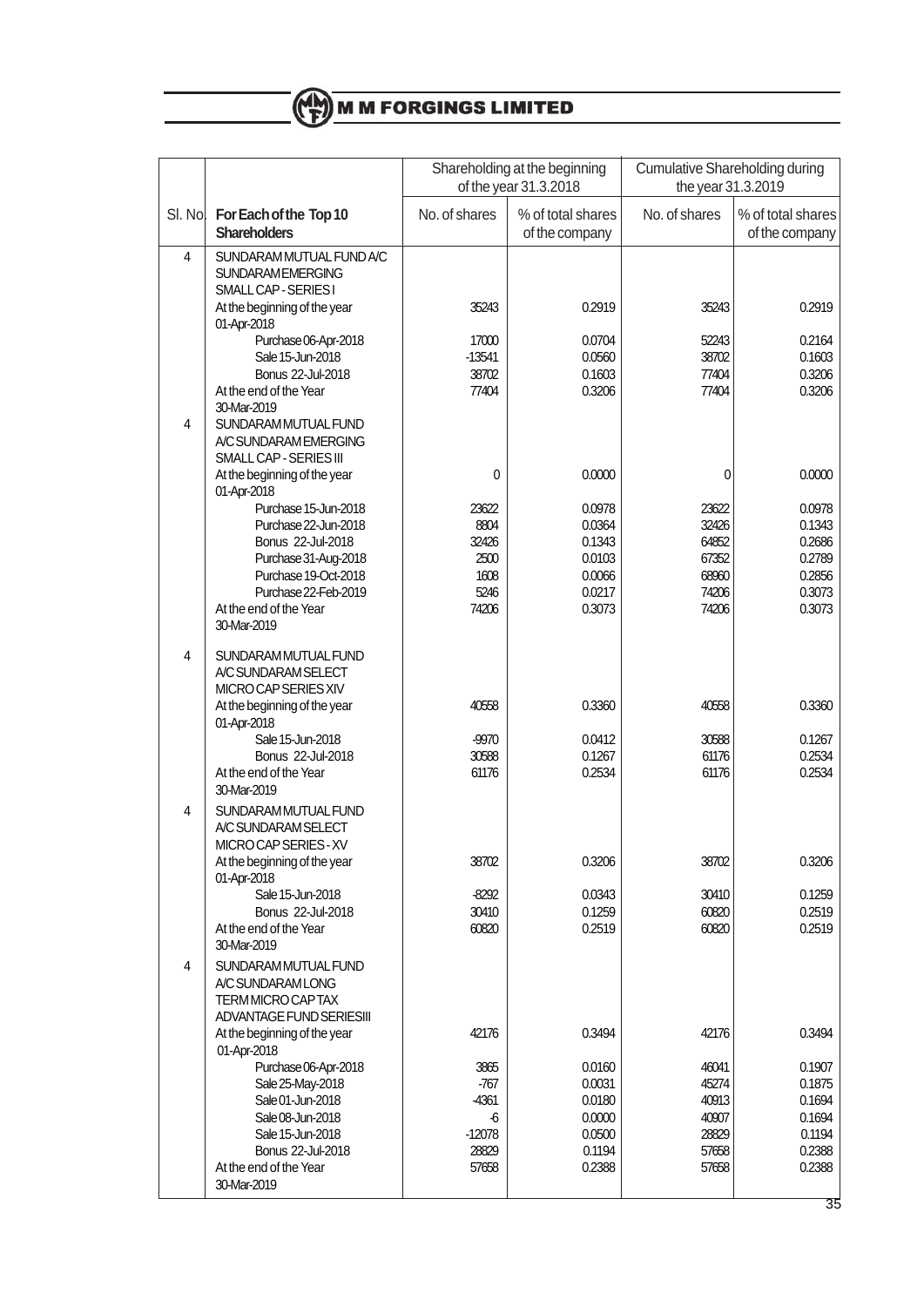

|         |                                                                                                    |                   | Shareholding at the beginning<br>of the year 31.3.2018 |                | <b>Cumulative Shareholding during</b><br>the year 31.3.2019 |  |
|---------|----------------------------------------------------------------------------------------------------|-------------------|--------------------------------------------------------|----------------|-------------------------------------------------------------|--|
| SI. Nol | For Each of the Top 10<br><b>Shareholders</b>                                                      | No. of shares     | % of total shares<br>of the company                    | No. of shares  | % of total shares<br>of the company                         |  |
| 4       | SUNDARAM MUTUAL FUND<br>A/C SUNDARAM EMERGING<br>SMALL CAP - SERIES IV                             |                   |                                                        |                |                                                             |  |
|         | At the beginning of the year<br>01-Apr-2018                                                        | 0                 | 0.0000                                                 | 0              | 0.0000                                                      |  |
|         | Purchase 15-Jun-2018<br>Purchase 22-Jun-2018                                                       | 11407<br>11044    | 0.0472<br>0.0457                                       | 11407<br>22451 | 0.0472<br>0.0930                                            |  |
|         | Bonus 22-Jul-2018<br>Purchase 31-Aug-2018                                                          | 22451<br>3500     | 0.0930<br>0.0144                                       | 44902<br>48402 | 0.1860<br>0.2004                                            |  |
|         | Purchase 19-Oct-2018<br>Purchase 22-Feb-2019                                                       | 1324<br>5720      | 0.0054<br>0.0236                                       | 49726<br>55446 | 0.2059<br>0.2296                                            |  |
|         | At the end of the Year<br>30-Mar-2019                                                              | 55446             | 0.2296                                                 | 55446          | 0.2296                                                      |  |
| 4       | SUNDARAM MUTUAL FUND<br>A/C SUNDARAM SELECT<br>MICROCAP SERIES VIII                                |                   |                                                        |                |                                                             |  |
|         | At the beginning of the year<br>01-Apr-2018                                                        | 39590             | 0.3279                                                 | 39590          | 0.3279                                                      |  |
|         | Purchase 06-Apr-2018<br>Sale 25-May-2018                                                           | 3590<br>$-627$    | 0.0148<br>0.0025                                       | 43180<br>42553 | 0.1788<br>0.1762                                            |  |
|         | Sale 01-Jun-2018<br>Sale 08-Jun-2018                                                               | $-3687$<br>-5     | 0.0152<br>0.0000                                       | 38866<br>38861 | 0.1609<br>0.1609                                            |  |
|         | Sale 15-Jun-2018<br>Bonus 22-Jul-2018                                                              | $-12161$<br>26700 | 0.0503<br>0.1106                                       | 26700<br>53400 | 0.1106<br>0.2212                                            |  |
|         | At the end of the Year<br>30-Mar-2019                                                              | 53400             | 0.2212                                                 | 53400          | 0.2212                                                      |  |
| 4       | SUNDARAM MUTUAL FUND<br>A/C SUNDARAM SELECT<br>MICRO CAP SERIES XI<br>At the beginning of the year | 32780             | 0.2715                                                 | 32780          | 0.2715                                                      |  |
|         | 01-Apr-2018<br>Sale 15-Jun-2018                                                                    | $-8755$           | 0.0362                                                 | 24025          | 0.0995                                                      |  |
|         | Bonus 22-Jul-2018<br>At the end of the Year<br>30-Mar-2019                                         | 24025<br>48050    | 0.0995<br>0.1990                                       | 48050<br>48050 | 0.1990<br>0.1990                                            |  |
| 4       | SUNDARAM MUTUAL FUND A/C<br><b>SUNDARAM SELECTMICRO</b><br>CAP SERIES - XVI                        |                   |                                                        |                |                                                             |  |
|         | At the beginning of the year<br>01-Apr-2018                                                        | 26220             | 0.2172                                                 | 26220          | 0.2172                                                      |  |
|         | Sale 15-Jun-2018<br>Bonus 22-Jul-2018                                                              | -6481<br>19739    | 0.0268<br>0.0817                                       | 19739<br>39478 | 0.0817<br>0.1635                                            |  |
|         | At the end of the Year<br>30-Mar-2019                                                              | 39478             | 0.1635                                                 | 39478          | 0.1635                                                      |  |
| 4       | SUNDARAM MUTUAL FUND A/C<br>SUNDARAM SELECTMICRO<br>CAP SERIES XII                                 |                   |                                                        |                |                                                             |  |
|         | At the beginning of the year<br>01-Apr-2018                                                        | 24006             | 0.1988                                                 | 24006          | 0.1988                                                      |  |
|         | Sale 15-Jun-2018<br>Bonus 22-Jul-2018                                                              | $-6602$<br>17404  | 0.0273<br>0.0720                                       | 17404<br>34808 | 0.0720<br>0.1441                                            |  |
|         | At the end of the Year<br>30-Mar-2019                                                              | 34808             | 0.1441                                                 | 34808          | 0.1441                                                      |  |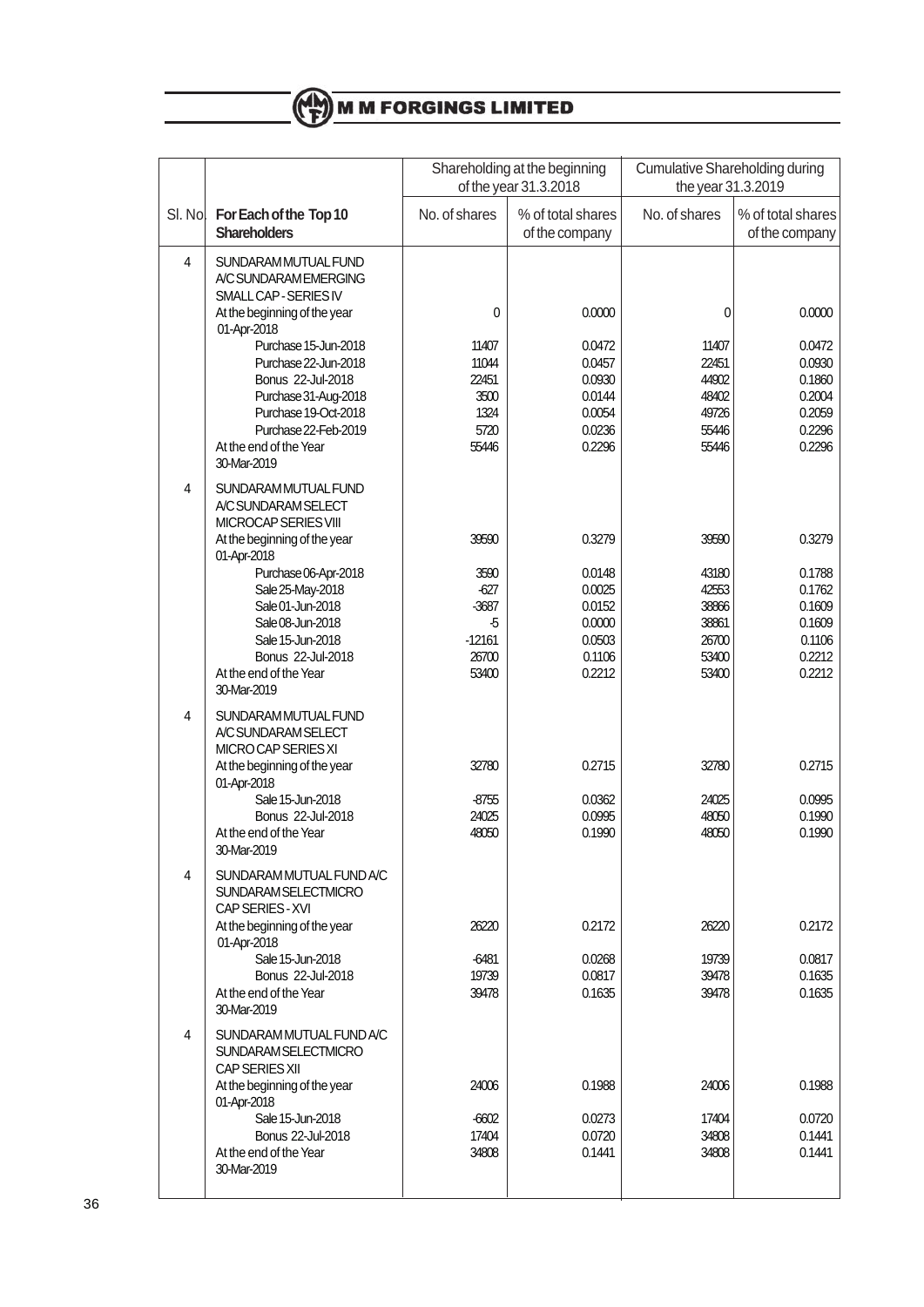

|         |                                                                                                                                                                                                                                                        | Shareholding at the beginning<br>of the year 31.3.2018         |                                                                    | <b>Cumulative Shareholding during</b><br>the year 31.3.2019 |                                                                    |  |
|---------|--------------------------------------------------------------------------------------------------------------------------------------------------------------------------------------------------------------------------------------------------------|----------------------------------------------------------------|--------------------------------------------------------------------|-------------------------------------------------------------|--------------------------------------------------------------------|--|
| SI. No. | For Each of the Top 10<br><b>Shareholders</b>                                                                                                                                                                                                          | No. of shares                                                  | % of total shares<br>of the company                                | No. of shares                                               | % of total shares<br>of the company                                |  |
| 4       | SUNDARAM MUTUAL FUND A/C<br>SUNDARAM SELECTMICRO<br>CAP-SERIES-XVII<br>At the beginning of the year<br>01-Apr-2018<br>Sale 15-Jun-2018<br>Bonus 22-Jul-2018<br>At the end of the Year<br>30-Mar-2019                                                   | 23014<br>$-6568$<br>16446<br>32892                             | 0.1906<br>0.0272<br>0.0681<br>0.1362                               | 23014<br>16446<br>32892<br>32892                            | 0.1906<br>0.0681<br>0.1362<br>0.1362                               |  |
| 4       | SUNDARAM MUTUAL FUND A/C<br>SUNDARAM SELECTMICRO<br><b>CAP SERIES IX</b><br>At the beginning of the year<br>01-Apr-2018<br>Sale 25-May-2018<br>Sale 01-Jun-2018<br>Sale 08-Jun-2018<br>Sale 15-Jun-2018<br>Bonus 22-Jul-2018<br>At the end of the Year | 23369<br>$-139$<br>$-819$<br>$-1$<br>$-6624$<br>15786<br>31572 | 0.1936<br>0.0005<br>0.0033<br>0.0000<br>0.0274<br>0.0653<br>0.1307 | 23369<br>23230<br>22411<br>22410<br>15786<br>31572<br>31572 | 0.1936<br>0.0962<br>0.0928<br>0.0928<br>0.0653<br>0.1307<br>0.1307 |  |
| 4       | 30-Mar-2019<br>SUNDARAM MUTUAL FUND A/C<br>SUNDARAM LONG TERM TAX<br>ADVANTAGE FUND - SERIES - III<br>At the beginning of the year<br>01-Apr-2018<br>Purchase 06-Apr-2018<br>Bonus 22-Jul-2018<br>At the end of the Year<br>30-Mar-2019                | 0<br>15000<br>15000<br>30000                                   | 0.0000<br>0.0621<br>0.0621<br>0.1242                               | 0<br>15000<br>30000<br>30000                                | 0.0000<br>0.0621<br>0.1242<br>0.1242                               |  |
| 4       | SUNDARAM MUTUAL FUND A/C<br>SUNDARAM LONG TERM MICRO<br>CAP TAX ADVANTAGE FUND SERIESIV<br>At the beginning of the year<br>01-Apr-2018<br>Sale 15-Jun-2018<br>Bonus 22-Jul-2018<br>At the end of the Year<br>30-Mar-2019                               | 17373<br>$-4960$<br>12413<br>24826                             | 0.1439<br>0.0205<br>0.0514<br>0.1028                               | 17373<br>12413<br>24826<br>24826                            | 0.1439<br>0.0514<br>0.1028<br>0.1028                               |  |
| 4       | SUNDARAM MUTUAL FUND A/C<br>SUNDARAM LONG TERM MICRO<br>CAP TAX ADVANTAGE FUND - SERIES V<br>At the beginning of the year<br>01-Apr-2018<br>Sale 15-Jun-2018<br>Bonus 22-Jul-2018<br>At the end of the Year<br>30-Mar-2019                             | 16645<br>-4372<br>12273<br>24546                               | 0.1378<br>0.0181<br>0.0508<br>0.1016                               | 16645<br>12273<br>24546<br>24546                            | 0.1378<br>0.0508<br>0.1016<br>0.1016                               |  |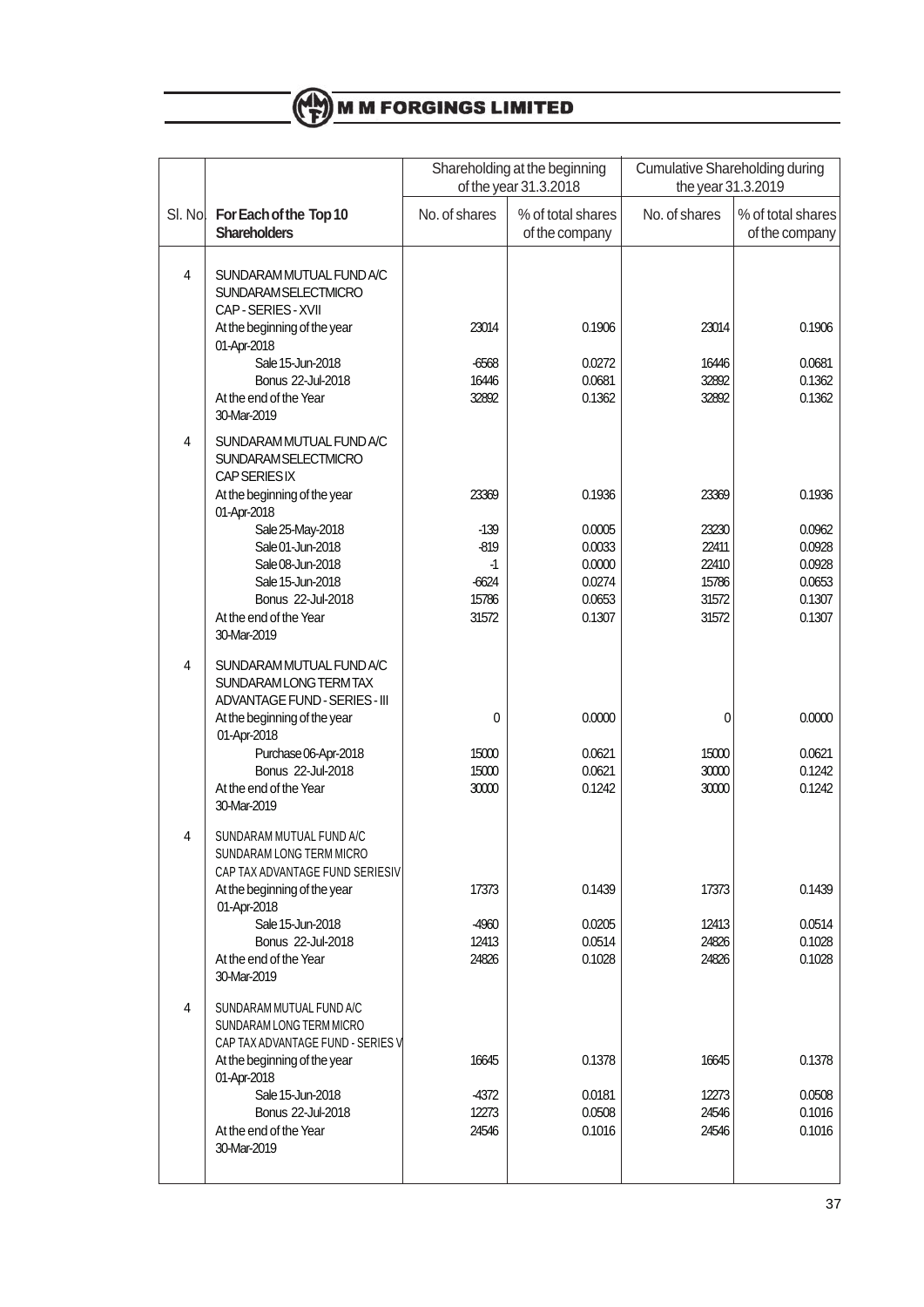|                                                                                                                                                                                                                                                                           | Shareholding at the beginning                               |                                                                    | <b>Cumulative Shareholding during</b>                       |                                                                    |  |
|---------------------------------------------------------------------------------------------------------------------------------------------------------------------------------------------------------------------------------------------------------------------------|-------------------------------------------------------------|--------------------------------------------------------------------|-------------------------------------------------------------|--------------------------------------------------------------------|--|
|                                                                                                                                                                                                                                                                           |                                                             |                                                                    |                                                             |                                                                    |  |
| SI. Nol<br>For Each of the Top 10<br><b>Shareholders</b>                                                                                                                                                                                                                  | No. of shares                                               | % of total shares<br>of the company                                | No. of shares                                               | % of total shares<br>of the company                                |  |
| SUNDARAMMUTUAL FUND A/C<br><b>SUNDARAMLONGTERMMICRO</b><br>CAPTAX ADVANTAGE FUND - SERIES - VI<br>At the beginning of the year<br>01-Apr-2018<br>Sale 15-Jun-2018<br>Bonus 22-Jul-2018<br>At the end of the Year<br>30-Mar-2019                                           | 15000<br>$-3991$<br>11009<br>22018                          | 0.1242<br>0.0165<br>0.0456<br>0.0912                               | 15000<br>11009<br>22018<br>22018                            | 0.1242<br>0.0456<br>0.0912<br>0.0912                               |  |
| SUNDARAM MUTUAL FUND A/C<br>SUNDARAM EMERGING SMALL<br>CAP-SERIES V<br>At the beginning of the year<br>01-Apr-2018<br>Purchase 31-Aug-2018<br>Purchase 19-Oct-2018<br>Purchase 22-Feb-2019<br>At the end of the Year<br>30-Mar-2019                                       | 0<br>17926<br>1141<br>2204<br>21271                         | 0.0000<br>0.0742<br>0.0047<br>0.0091<br>0.0881                     | 0<br>17926<br>19067<br>21271<br>21271                       | 0.0000<br>0.0742<br>0.0789<br>0.0881<br>0.0881                     |  |
| SUNDARAM MUTUAL FUND A/C<br>SUNDARAM SELECTMICROCAP<br><b>SERIESX</b><br>At the beginning of the year<br>01-Apr-2018<br>Sale 25-May-2018<br>Sale 01-Jun-2018<br>Sale 08-Jun-2018<br>Sale 15-Jun-2018<br><b>Bonus 22-Jul-2018</b><br>At the end of the Year<br>30-Mar-2019 | 15104<br>-78<br>$-461$<br>$-1$<br>$-4301$<br>10263<br>20526 | 0.1251<br>0.0003<br>0.0019<br>0.0000<br>0.0178<br>0.0425<br>0.0850 | 15104<br>15026<br>14565<br>14564<br>10263<br>20526<br>20526 | 0.1251<br>0.0622<br>0.0603<br>0.0603<br>0.0425<br>0.0850<br>0.0850 |  |
| SUNDARAM MUTUAL FUND A/C<br>SUNDARAM LONG TERM TAX<br>ADVANTAGE FUND - SERIES IV<br>At the beginning of the year<br>01-Apr-2018<br>Purchase 31-Aug-2018<br>Purchase 04-Jan-2019<br>At the end of the Year<br>30-Mar-2019                                                  | 0<br>14491<br>500<br>14991                                  | 0.0000<br>0.0600<br>0.0020<br>0.0620                               | 0<br>14491<br>14991<br>14991                                | 0.0000<br>0.0600<br>0.0620<br>0.0620                               |  |
| SUNDARAM MUTUAL FUND A/C<br>SUNDARAM EMERGING SMALL<br>CAP-SERIES VI<br>At the beginning of the year<br>01-Apr-2018<br>Purchase 19-Oct-2018<br>Purchase 08-Feb-2019<br>Purchase 22-Feb-2019<br>At the end of the Year<br>30-Mar-2019                                      | 0<br>9474<br>200<br>1119<br>10793                           | 0.0000<br>0.0392<br>0.0008<br>0.0046<br>0.0447                     | 0<br>9474<br>9674<br>10793<br>10793                         | 0.0000<br>0.0392<br>0.0400<br>0.0447<br>0.0447                     |  |
|                                                                                                                                                                                                                                                                           |                                                             |                                                                    | of the year 31.3.2018                                       | the year 31.3.2019                                                 |  |

# (CH) M M FORGINGS LIMITED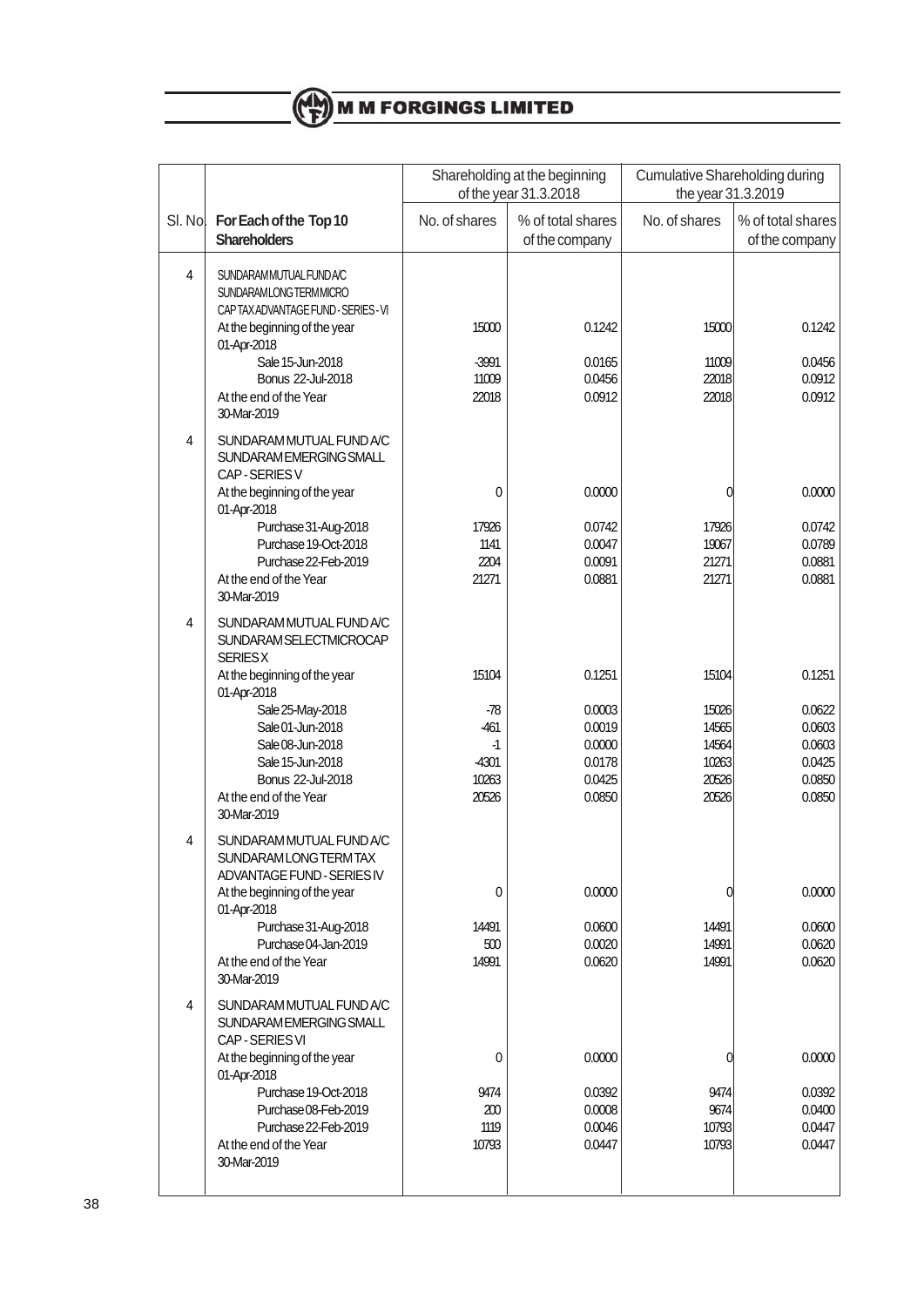

|         |                                                                                                    |                                 | Shareholding at the beginning<br>of the year 31.3.2018 | Cumulative Shareholding during<br>the year 31.3.2019 |                                      |
|---------|----------------------------------------------------------------------------------------------------|---------------------------------|--------------------------------------------------------|------------------------------------------------------|--------------------------------------|
| SI. No. | For Each of the Top 10<br><b>Shareholders</b>                                                      | No. of shares                   | % of total shares<br>of the company                    | No. of shares                                        | % of total shares<br>of the company  |
| 4       | SUNDARAM MUTUAL FUND A/C<br>SUNDARAM LONG TERM TAX<br>ADVANTAGE FUND-SERIES-II                     |                                 |                                                        |                                                      |                                      |
|         | At the beginning of the year<br>01-Apr-2018                                                        | 0                               | 0.0000                                                 | 0                                                    | 0.0000                               |
|         | Purchase 06-Apr-2018<br>Bonus 22-Jul-2018<br>At the end of the Year<br>30-Mar-2019                 | 4837<br>4837<br>9674            | 0.0200<br>0.0200<br>0.0400                             | 4837<br>9674<br>9674                                 | 0.0200<br>0.0400<br>0.0400           |
| 4       | SUNDARAM MUTUAL FUND A/C<br>SUNDARAM SELECTMICROCAP<br><b>SERIES VI</b>                            |                                 |                                                        |                                                      |                                      |
|         | At the beginning of the year<br>01-Apr-2018                                                        | 82192                           | 0.6809                                                 | 82192                                                | 0.6809                               |
|         | Sale 06-Apr-2018<br>At the end of the Year<br>30-Mar-2019                                          | $-82192$<br>0                   | 0.3404<br>0.0000                                       | 0<br>$\mathbf{0}$                                    | 0.0000<br>0.0000                     |
| 4       | SUNDARAM MUTUAL FUND A/C<br>SUNDARAM SELECTMICROCAP<br><b>SERIES VII</b>                           |                                 |                                                        |                                                      |                                      |
|         | At the beginning of the year<br>01-Apr-2018                                                        | 33383                           | 0.2765                                                 | 33383                                                | 0.2765                               |
|         | Sale 15-Jun-2018<br>Bonus 22-Jul-2018<br>Sale 31-Aug-2018                                          | -4560<br>28823<br>-57646        | 0.0188<br>0.1193<br>0.2387                             | 28823<br>57646<br>0                                  | 0.1193<br>0.2387<br>0.0000           |
|         | At the end of the Year<br>30-Mar-2019                                                              | 0                               | 0.0000                                                 | 0                                                    | 0.0000                               |
| 4       | SUNDARAM MUTUAL FUND A/C<br>SUNDARAM SELECTMICROCAP<br><b>SERIES1</b>                              |                                 |                                                        |                                                      |                                      |
|         | At the beginning of the year<br>01-Apr-2018                                                        | 30577                           | 0.2533                                                 | 30577                                                | 0.2533                               |
|         | Sale 15-Jun-2018<br>Bonus 22-Jul-2018<br>Sale 19-Oct-2018<br>At the end of the Year<br>30-Mar-2019 | -4354<br>26223<br>$-52446$<br>0 | 0.0180<br>0.1086<br>0.2172<br>0.0000                   | 26223<br>52446<br>0<br>0                             | 0.1086<br>0.2172<br>0.0000<br>0.0000 |
| 4       | SUNDARAM MUTUAL FUND A/C<br>SUNDARAM SELECTMICROCAP<br><b>SERIES II</b>                            |                                 |                                                        |                                                      |                                      |
|         | At the beginning of the year<br>01-Apr-2018                                                        | 20465                           | 0.1695                                                 | 20465                                                | 0.1695                               |
|         | Sale 15-Jun-2018<br>Bonus 22-Jul-2018                                                              | -2819<br>17646                  | 0.0116<br>0.0730                                       | 17646<br>35292                                       | 0.0730<br>0.1461                     |
|         | Sale 19-Oct-2018<br>At the end of the Year<br>30-Mar-2019                                          | $-35292$<br>0                   | 0.1461<br>0.0000                                       | 0<br>0                                               | 0.0000<br>0.0000                     |
|         |                                                                                                    |                                 |                                                        |                                                      |                                      |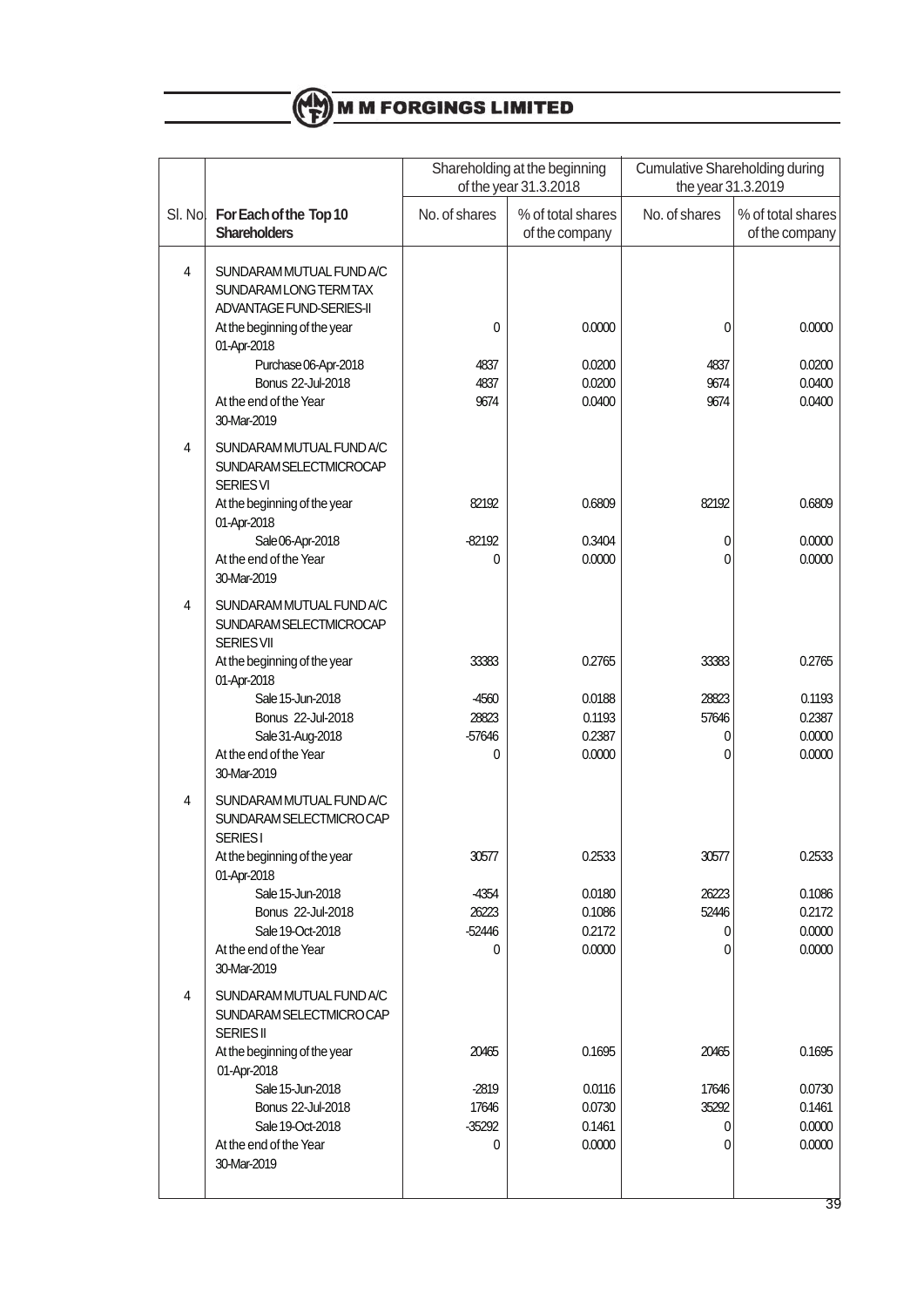

|         |                                                                                                |                  | Shareholding at the beginning<br>of the year 31.3.2018 | <b>Cumulative Shareholding during</b><br>the year 31.3.2019 |                                     |
|---------|------------------------------------------------------------------------------------------------|------------------|--------------------------------------------------------|-------------------------------------------------------------|-------------------------------------|
| SI. No. | For Each of the Top 10<br><b>Shareholders</b>                                                  | No. of shares    | % of total shares<br>of the company                    | No. of shares                                               | % of total shares<br>of the company |
| 4       | SUNDARAM MUTUAL FUND A/C<br>SUNDARAM SELECTMICROCAP<br><b>SERIES III</b>                       |                  |                                                        |                                                             |                                     |
|         | At the beginning of the year<br>01-Apr-2018                                                    | 16950            | 0.1404                                                 | 16950                                                       | 0.1404                              |
|         | Sale 15-Jun-2018<br><b>Bonus 22-Jul-2018</b>                                                   | $-2420$<br>14530 | 0.0100<br>0.0601                                       | 14530<br>29060                                              | 0.0601<br>0.1203                    |
|         | Sale 04-Jan-2019<br>At the end of the Year<br>30-Mar-2019                                      | $-29060$<br>0    | 0.1203<br>0.0000                                       | 0<br>0                                                      | 0.0000<br>0.0000                    |
| 4       | SUNDARAM MUTUAL FUND A/C<br>SUNDARAM SELECTMICRO<br><b>CAP SERIES IV</b>                       |                  |                                                        |                                                             |                                     |
|         | At the beginning of the year<br>01-Apr-2018                                                    | 12556            | 0.1040                                                 | 12556                                                       | 0.1040                              |
|         | Sale 15-Jun-2018<br>Bonus 22-Jul-2018                                                          | $-1852$<br>10704 | 0.0076<br>0.0443                                       | 10704<br>21408                                              | 0.0443<br>0.0886                    |
|         | Sale 22-Feb-2019<br>At the end of the Year                                                     | $-21408$<br>0    | 0.0886<br>0.0000                                       | 0<br>0                                                      | 0.0000<br>0.0000                    |
|         | 30-Mar-2019                                                                                    |                  |                                                        |                                                             |                                     |
| 5       | SANDHYAG PARIKHJT1:<br><b>GOVINDLALM PARIKH</b><br>At the beginning of the year<br>01-Apr-2018 | 141056           | 1.1686                                                 | 141056                                                      | 1.1686                              |
|         | Purchase 15-Jun-2018<br>Bonus 22-Jul-2018                                                      | 16<br>141072     | 0.0000<br>0.5843                                       | 141072<br>282144                                            | 0.5843<br>1.1687                    |
|         | At the end of the Year<br>30-Mar-2019                                                          | 282144           | 1.1687                                                 | 282144                                                      | 1.1687                              |
| 6       | MEENAKSHI SUBRAMANIAM<br>At the beginning of the year<br>01-Apr-2018                           | 117583           | 0.9741                                                 | 117583                                                      | 0.9741                              |
|         | Bonus 22-Jul-2018<br>At the end of the Year<br>30-Mar-2019                                     | 117583<br>235166 | 0.4870<br>0.9741                                       | 235166<br>235166                                            | 0.9741<br>0.9741                    |
| 7       | SUNDARAM NARAYANAN.<br>JT1: JALAJA NARAYANAN.                                                  |                  |                                                        |                                                             |                                     |
|         | At the beginning of the year<br>01-Apr-2018                                                    | 75600            | 0.6263                                                 | 75600                                                       | 0.6263                              |
|         | Bonus 22-Jul-2018<br>At the end of the Year<br>30-Mar-2019                                     | 75600<br>151200  | 0.3131<br>0.6263                                       | 151200<br>151200                                            | 0.6263<br>0.6263                    |
| 8       | HSBC SMALL CAP EQUITY FUND<br>At the beginning of the year<br>01-Apr-2018                      | 0                | 0.0000                                                 | 0                                                           | 0.0000                              |
|         | Purchase 16-Nov-2018<br>Purchase 23-Nov-2018                                                   | 81178<br>14851   | 0.3362<br>0.0615                                       | 81178<br>96029                                              | 0.3362<br>0.3977                    |
|         | Purchase 30-Nov-2018<br>Purchase 07-Dec-2018                                                   | 9243<br>7610     | 0.0382<br>0.0315                                       | 105272<br>112882                                            | 0.4360<br>0.4675                    |
|         | Purchase 14-Dec-2018                                                                           | 37118            | 0.1537                                                 | 150000                                                      | 0.6213                              |
|         | At the end of the Year<br>30-Mar-2019                                                          | 150000           | 0.6213                                                 | 150000                                                      | 0.6213                              |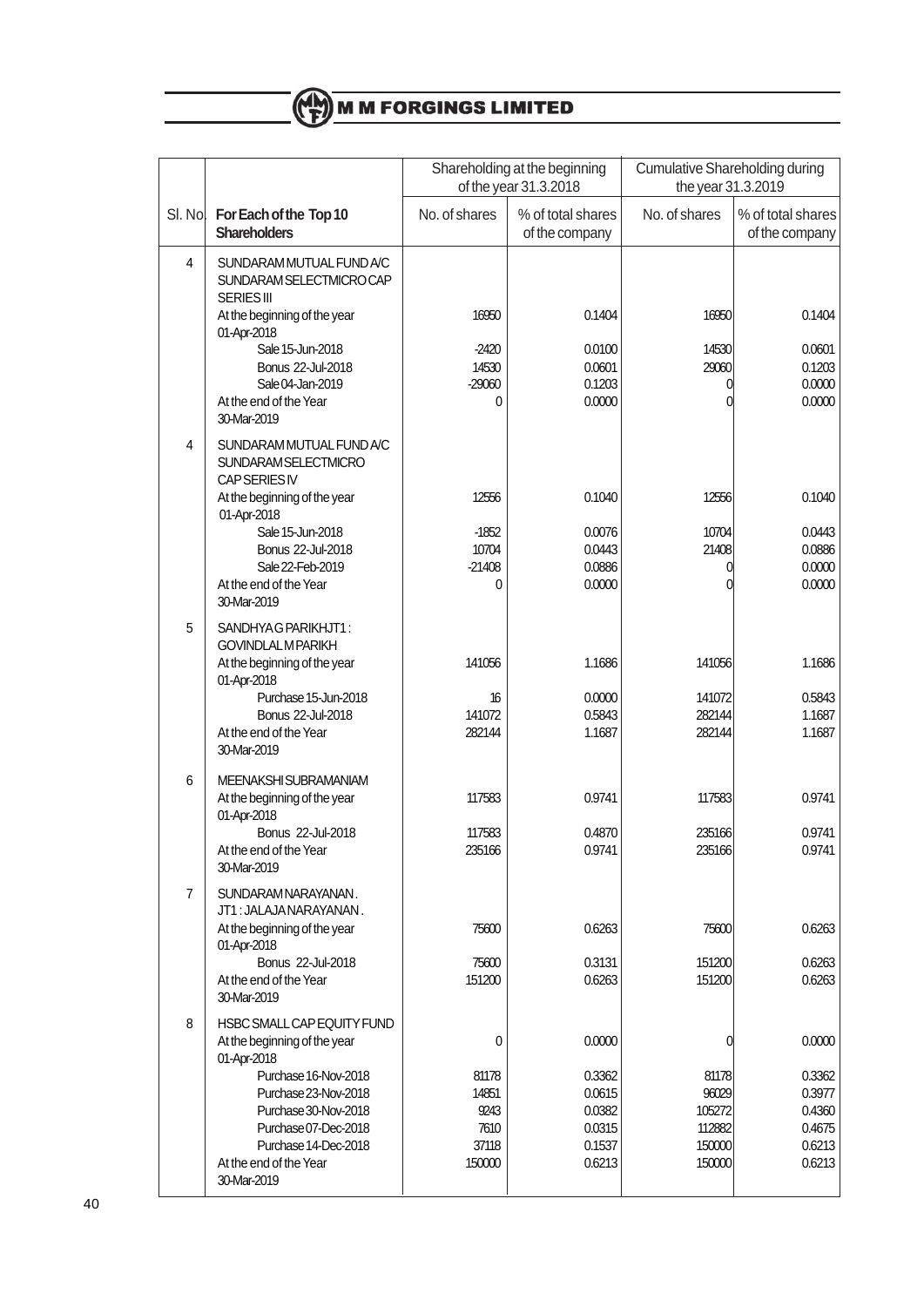|         |                                                      |               | Shareholding at the beginning | <b>Cumulative Shareholding during</b> |                   |  |
|---------|------------------------------------------------------|---------------|-------------------------------|---------------------------------------|-------------------|--|
|         |                                                      |               | of the year 31.3.2018         | the year 31.3.2019                    |                   |  |
| SI. Nol | For Each of the Top 10                               | No. of shares | % of total shares             | No. of shares                         | % of total shares |  |
|         | <b>Shareholders</b>                                  |               | of the company                |                                       | of the company    |  |
| 9       | <b>VISHNU SRIVATSAN</b>                              |               |                               |                                       |                   |  |
|         | At the beginning of the year<br>01-Apr-2018          | 73027         | 0.6050                        | 73027                                 | 0.6050            |  |
|         | Bonus 22-Jul-2018                                    | 73027         | 0.3025                        | 146054                                | 0.6050            |  |
|         | At the end of the<br>Year 30-Mar-2019                | 146054        | 0.6050                        | 146054                                | 0.6050            |  |
| 10      | <b>MATTHEWSASIA SMALL</b><br><b>COMPANIES FUND</b>   |               |                               |                                       |                   |  |
|         | At the beginning of the year<br>01-Apr-2018          | 0             | 0.0000                        | $\Omega$                              | 0.0000            |  |
|         | Purchase 22-Feb-2019                                 | 74313         | 0.3078                        | 74313                                 | 0.3078            |  |
|         | Purchase 08-Mar-2019                                 | 19248         | 0.0797                        | 93561                                 | 0.3875            |  |
|         | Purchase 22-Mar-2019                                 | 1             | 0.0000                        | 93562                                 | 0.3875            |  |
|         | Purchase 29-Mar-2019                                 | 32770         | 0.1357                        | 126332                                | 0.5233            |  |
|         | At the end of the Year<br>30-Mar-2019                | 126332        | 0.5233                        | 126332                                | 0.5233            |  |
| 11      | PPF II (PMG PARTNERS FUNDS II)<br>- PADMA INDIA FUND |               |                               |                                       |                   |  |
|         | At the beginning of the year<br>01-Apr-2018          | 58014         | 0.4806                        | 58014                                 | 0.4806            |  |
|         | Purchase 13-Jul-2018                                 | 9500          | 0.0393                        | 67514                                 | 0.2796            |  |
|         | Bonus 22-Jul-2018                                    | 67514         | 0.2796                        | 135028                                | 0.5593            |  |
|         | Sale 08-Mar-2019                                     | $-25028$      | 0.1036                        | 110000                                | 0.4556            |  |
|         | At the end of the Year<br>30-Mar-2019                | 110000        | 0.4556                        | 110000                                | 0.4556            |  |
|         |                                                      |               |                               |                                       |                   |  |

**M M FORGINGS LIMITED**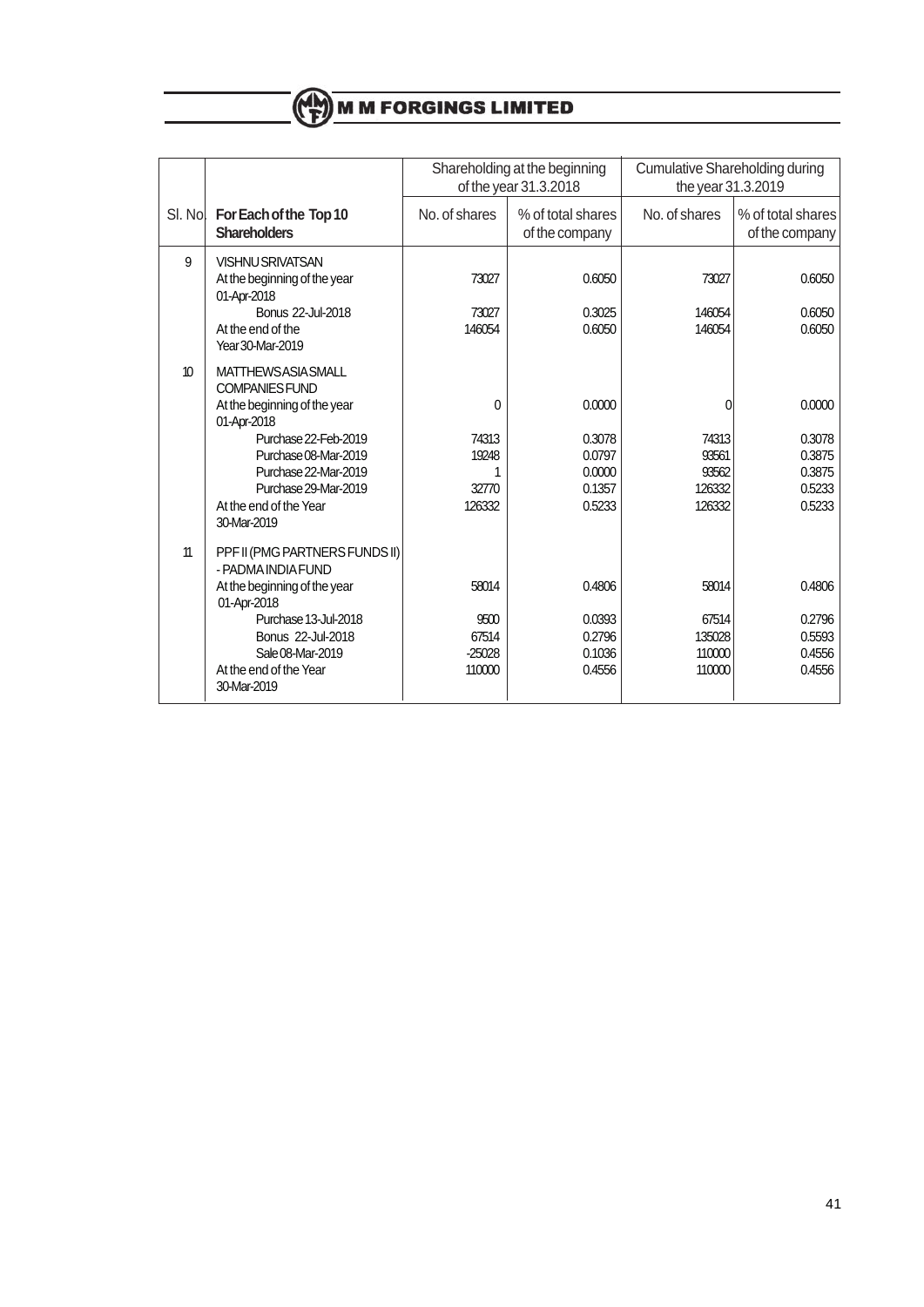

|         |                                                                                                                                                                                                                                        |                | Shareholding at the beginning<br>of the year 31.3.2018 | <b>Cumulative Shareholding</b><br>during the year 31.3.2019 |                                     |  |
|---------|----------------------------------------------------------------------------------------------------------------------------------------------------------------------------------------------------------------------------------------|----------------|--------------------------------------------------------|-------------------------------------------------------------|-------------------------------------|--|
| SI. No. | <b>For each of the Directors</b><br>and KMP                                                                                                                                                                                            | No. of shares  | % of total shares<br>of the company                    | No. of shares                                               | % of total shares<br>of the company |  |
| 1       | R VENKATAKRISHNAN (CFO)<br>At the beginning of the year<br>Date wise Increase / Decrease<br>in Share holding during the<br>year specifying the reasons<br>for increase / decrease<br>(issue of bonus shares)<br>At the end of the Year | 1,200<br>1,200 | 0.01<br>0.01                                           | 1,200<br>1,200<br>2,400                                     | 0.01<br>0.01<br>0.01                |  |
| 2       | <b>J SUMATHI</b><br>(Company Secretary)<br>At the beginning of the year<br>Date wise Increase / Decrease<br>in Share holding during the<br>year specifying the reasons<br>for increase / decrease<br>(issue of bonus shares)           | 200            | 0.00                                                   | 200<br>200                                                  | 0.00<br>0.00                        |  |
|         | At the end of the Year                                                                                                                                                                                                                 | 200            | 0.00                                                   | 400                                                         | 0.00                                |  |

# **(v) Shareholding of Directors and Key Managerial Personnel:**

# **V. INDEBTEDNESS**

**Indebtedness of the Company including interest outstanding/accrued but not due for payment**

|                                                          | Secured Loans<br>excluding deposits | Unsecured Loans | Deposits     | <b>Total Indebtedness</b> |
|----------------------------------------------------------|-------------------------------------|-----------------|--------------|---------------------------|
| Indebtedness at the<br>beginning of the<br>financialyear |                                     |                 |              |                           |
| i) Principal Amount                                      | 3,81,29,60,861                      | 0               | $\mathbf{0}$ | 3,81,29,60,861            |
| ii) Interest due but not paid                            | 0                                   | 0               | 0            | 0                         |
| iii) Interest accrued but not due                        | 8,97,207                            | 0               | 0            | 8,97,207                  |
| Total (i+ii+iii)                                         | 3,81,38,58,068                      | 0               | 0            | 3,81,38,58,068            |
| Change in Indebtedness<br>during the financial year      |                                     |                 |              |                           |
| Addition                                                 | 3,83,60,39,225                      | 19,24,29,434    | $\Omega$     | 4,02,84,68,659            |
| Reduction                                                | $-95,78,51,947$                     | <sup>0</sup>    | 0            | -95,78,51,947             |
| Net Change                                               | 2,87,81,87,278                      | 19,24,29,434    | $\bf{0}$     | 3,07,06,16,712            |
| Indebtedness at theend<br>of the financial year          |                                     |                 |              |                           |
| i) Principal Amount                                      | 6,68,60,11,681                      | 19,24,29,434    | 0            | 6,87,84,41,115            |
| ii) Interest due but not paid                            | 0                                   | 0               | 0            | 0                         |
| iii) Interest accrued but not due                        | 60,33,665                           | 0               | 0            | 60,33,665                 |
| Total (i+ii+iii)                                         | 6,69,20,45,346                      | 19,24,29,434    | 0            | 6,88,44,74,780            |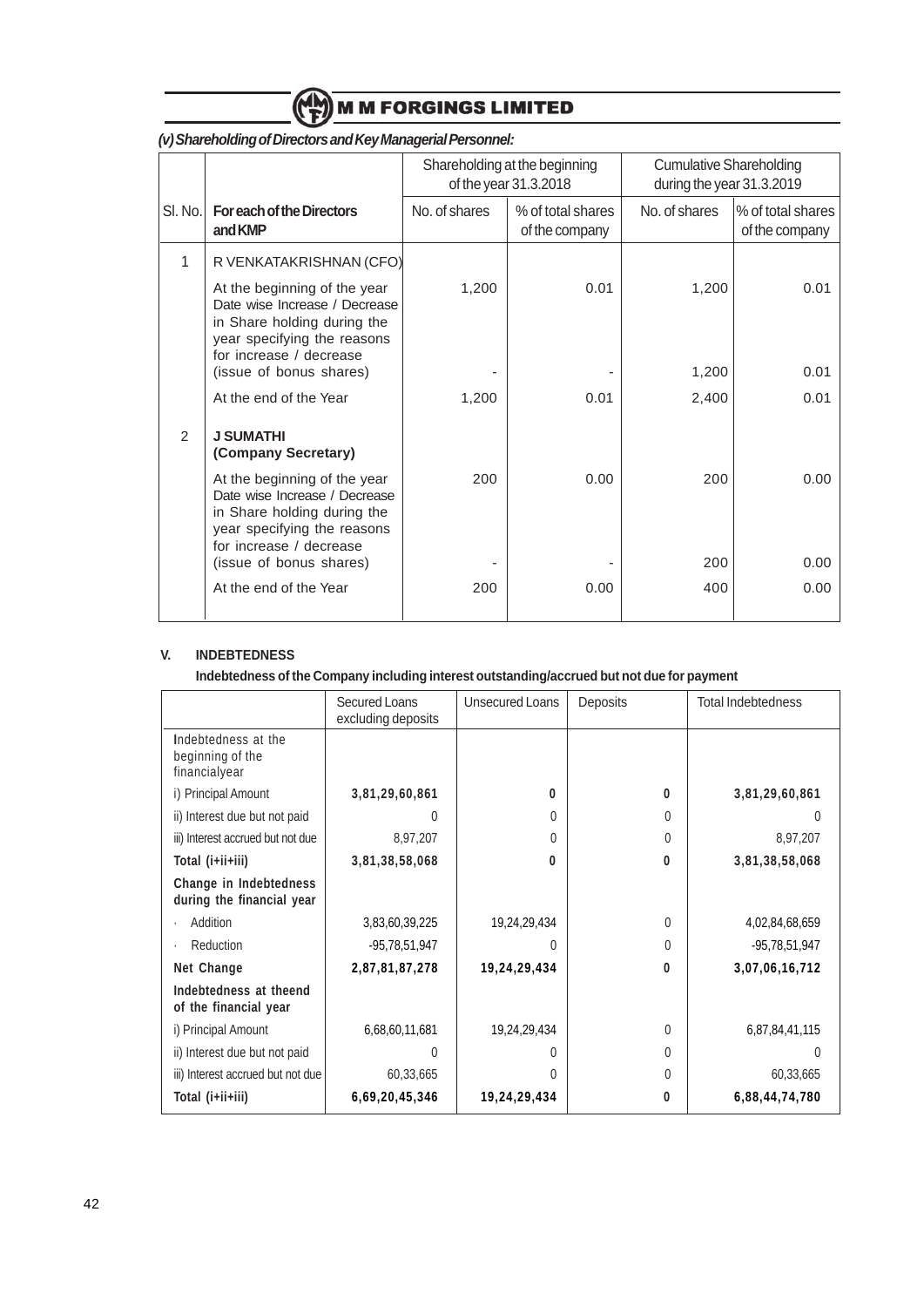# **VI. REMUNERATION OF DIRECTORS AND KEY MANAGERIAL PERSONNEL**

A. Remuneration to Managing Director, Whole-time Directors and/or Manager:

| SI.No. | Particulars of Remuneration                                                                                                      |                       | Name of MD/WTD  | <b>Total amount</b> |  |
|--------|----------------------------------------------------------------------------------------------------------------------------------|-----------------------|-----------------|---------------------|--|
|        |                                                                                                                                  | Vidyashankar Krishnan | K.Venkatramanan |                     |  |
| 1      | Gross Salary<br>a)Salary as per provisions contained<br>in section 17 (1) of the<br>Income tax Act                               | 2,60,23,281           | 2,60,23,281     | 5,20,46,562         |  |
|        | b) Value of perquisites u/s 17 (2) of<br>Income tax Actc) Profits in lieu<br>of salary under section 17 (3)<br>of Income tax Act | 62,86,517             | 62,44,156       | 1,25,30,673         |  |
| 2      | <b>Stock Option</b>                                                                                                              |                       |                 |                     |  |
| 3      | <b>Sweat Equity</b>                                                                                                              |                       |                 |                     |  |
| 4      | Commission<br>-As % of profit<br>-As others, specify                                                                             | 2,52,00,000           | 2,52,00,000     | 5,04,00,000         |  |
| 5      | Others, specify                                                                                                                  |                       |                 |                     |  |
|        | TOTAL(A)                                                                                                                         | 5,75,09,798           | 5,74,67,437     | 11,49,77,235        |  |
|        | Ceiling as per the Act                                                                                                           | 6,01,18,927           | 6,01,18,927     | 12,02,37,853        |  |

B. Remuneration to other directors:

| SI.No. | Particulars of<br>remuneration                                    |               | Name of directors |                                 |               | <b>Total amount</b> |
|--------|-------------------------------------------------------------------|---------------|-------------------|---------------------------------|---------------|---------------------|
|        |                                                                   | N. Srinivasan |                   | V.Vaidyanathan A.Gopalakrishnan | Kavitha Vijay |                     |
| 1      | Independent<br><b>Directors</b>                                   |               |                   |                                 |               |                     |
|        | Fee for<br>$\bullet$<br>attending board/<br>committee<br>meetings | 45,000        | 60,000            | 60,000                          | 52,500        | 2,17,500            |
|        | Commission<br>$\bullet$                                           | 7,50,000      | 4,00,000          | 3,00,000                        | 3,00,000      | 17,50,000           |
|        | Others,<br>٠<br>please<br>specify                                 |               |                   |                                 |               |                     |
|        | Total (1)                                                         | 7,95,000      | 4,60,000          | 3,60,000                        | 3,52,500      | 19,67,500           |
|        | Other Non Executive<br><b>Directors</b>                           |               |                   |                                 |               |                     |
|        | Fee for attending<br>$\bullet$<br>board/committee<br>meetings     |               |                   |                                 |               |                     |
|        | Commission<br>$\bullet$                                           |               |                   |                                 |               |                     |
|        | Others, please<br>٠<br>specify                                    |               |                   |                                 |               |                     |
|        | Total (2)                                                         |               |                   |                                 |               |                     |
|        | Total (b) = $(1 + 2)$                                             | 7,95,000      | 4,60,000          | 3,60,000                        | 3,52,500      | 19,67,500           |
|        | <b>Total Managerial</b><br>Remuneration                           |               |                   |                                 |               |                     |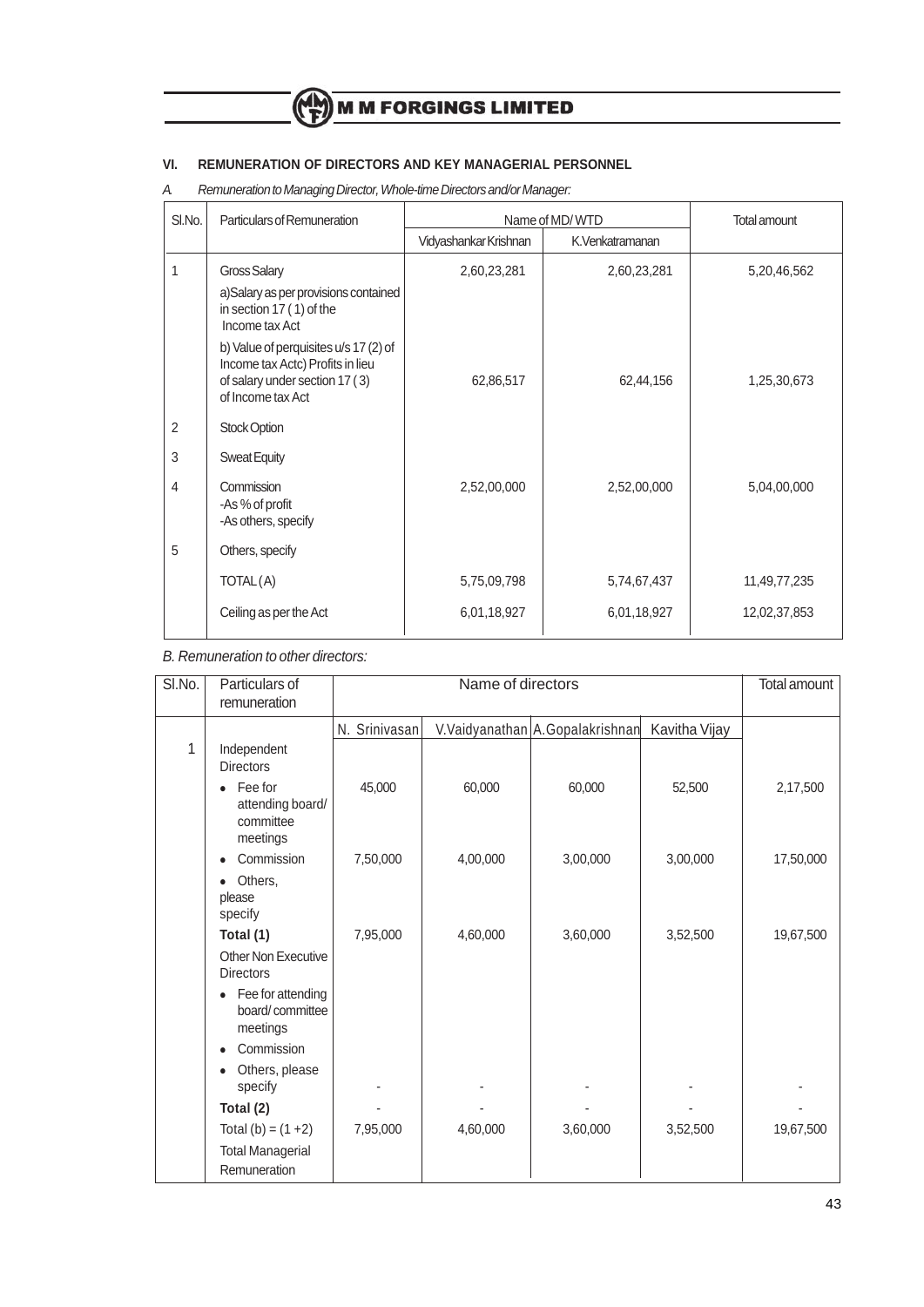# (CH) M M FORGINGS LIMITED

| SI.No.         | Particulars of Remuneration                                                            |                                         | Key Managerial Personnel                              | Total amount |
|----------------|----------------------------------------------------------------------------------------|-----------------------------------------|-------------------------------------------------------|--------------|
|                |                                                                                        | J. Sumathi,<br><b>Company Secretary</b> | R. Venkatakrishnan,<br><b>Chief Financial Officer</b> |              |
| 1              | <b>Gross Salary</b>                                                                    |                                         |                                                       |              |
|                | a) Salary as per<br>provisions contained in<br>section 17 (1) of the Income<br>tax Act | 11,34,894                               | 16,01,283                                             | 27,36,177    |
|                | b) Value of perquisites<br>u/s 17 (2) of Income tax Act                                | $\Omega$                                | $\Omega$                                              | 0            |
|                | c) Profits in lieuof salary<br>under section 17 (3) of Income<br>tax Act               | $\Omega$                                | 0                                                     | $\Omega$     |
| 2              | Stock Option                                                                           | $\mathbf{0}$                            | 0                                                     | $\Omega$     |
| 3              | <b>Sweat Equity</b>                                                                    | $\Omega$                                | $\Omega$                                              | $\Omega$     |
| $\overline{4}$ | Commission                                                                             |                                         |                                                       |              |
|                | -As % of profit                                                                        | $\Omega$                                | $\Omega$                                              | $\Omega$     |
|                | -As others, specify                                                                    |                                         |                                                       |              |
| 5              | Others, specify                                                                        |                                         |                                                       |              |
|                | TOTAL (A)                                                                              | 11,34,894                               | 16,01,283                                             | 27,36,177    |

# C. REMUNERATION TO KEY MANAGERIAL PERSONNEL OTHER THAN MD /MANAGER/WTD

# **VII. PENALTIES / PUNISHMENT/ COMPOUNDING OF OFFENCES:**

| Type                      | Section of<br>the Companies<br>Act | <b>Brief</b><br>Description | Details of<br>Penalty /<br>Punishment/<br>Compounding<br>fees imposed | Authority<br>[RD / NCLT/<br>COURT] | Appeal made,<br>if any<br>(give Details) |
|---------------------------|------------------------------------|-----------------------------|-----------------------------------------------------------------------|------------------------------------|------------------------------------------|
| A. COMPANY - NIL          |                                    |                             |                                                                       |                                    |                                          |
| Penalty                   |                                    |                             |                                                                       |                                    |                                          |
| Punishment                |                                    |                             |                                                                       |                                    |                                          |
| Compounding               |                                    |                             |                                                                       |                                    |                                          |
| <b>B. DIRECTORS - NIL</b> |                                    |                             |                                                                       |                                    |                                          |
| Penalty                   |                                    |                             |                                                                       |                                    |                                          |
| Punishment                |                                    |                             |                                                                       |                                    |                                          |
| Compounding               |                                    |                             |                                                                       |                                    |                                          |
|                           | C. OTHER OFFICERS IN DEFAULT - NIL |                             |                                                                       |                                    |                                          |
| Penalty                   |                                    |                             |                                                                       |                                    |                                          |
| Punishment                |                                    |                             |                                                                       |                                    |                                          |
| Compounding               |                                    |                             |                                                                       |                                    |                                          |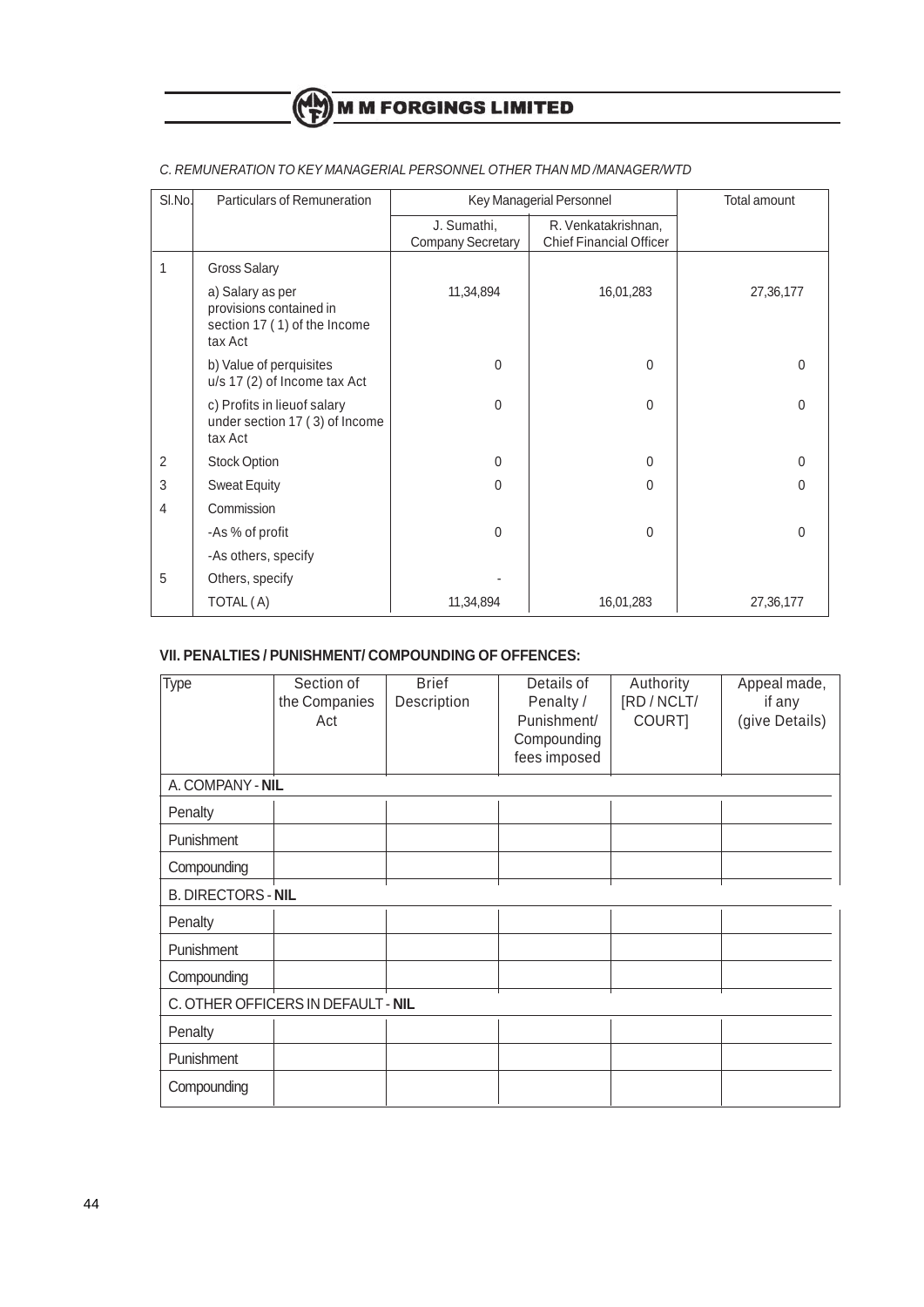

# **Form AOC – 2**

# **(Pursuant to clause (h) of sub –section (3) of section 134 of the Act and Rule 8 (2 ) of the Companies ( Accounts) Rules, 2014)**

Form for disclosure of particulars of contracts / arrangements entered into by the company with related parties referred to in sub-section 91) of section 188 of the Companies Act, 2013 including certain arms length transactions under third proviso thereto.

- 1. Details of contracts or arrangements or transactions not at arm's length basis NIL
- 1.1 Name (s) of the related party and nature of relationship
- 1.2 Nature of contracts/ arrangements/ transaction
- 1.3 Duration of the contracts / arrangements/ transactions
- 1.4 Salient terms of the contracts or arrangements or transactions including the value, if any
- 1.5 Justification for entering into such contracts or arrangements or transactions
- 1.6 Date (s) of approval by the Board
- 1.7 Amount paid as advances , if any:
- 1.8 Date on which the special resolution was passed in general meeting as required under first proviso to section 188.
- 2. Details of material contracts or arrangements or transactions not at arm's length basis NIL
- 2.1 Name (s) of the related party and nature of relationship
- 2.2 Nature of contracts/ arrangements/ transaction
- 2.3 Duration of the contracts / arrangements/ transactions
- 2.4 Salient terms of the contracts or arrangements or transactions including the value, if any
- 2.5 Date (s) of approval by the Board
- 2.6 Amount paid as advances , if any:

In terms of our Report of even date

**G. R. Naresh Kumar Kavitha Vijay J.Sumathi** Proprietor **Proprietor** Company Secretary **Director** Company Secretary Membership no. 215577 (DIN : 01047261)

Date :  $28$  May 2019

**For GRNK & Co. Vidyashankar Krishnan V.Vaidyanathan** Chartered Accountants Chairman of this Meeting - Director FRN 016847S Vice Chairman and Managing Director (DIN : 00081792) (DIN : 00081441)

Place : Chennai **R.Venkatakrishnan**<br>Date : 28 May 2019 **Research Charles Chief Financial Officer**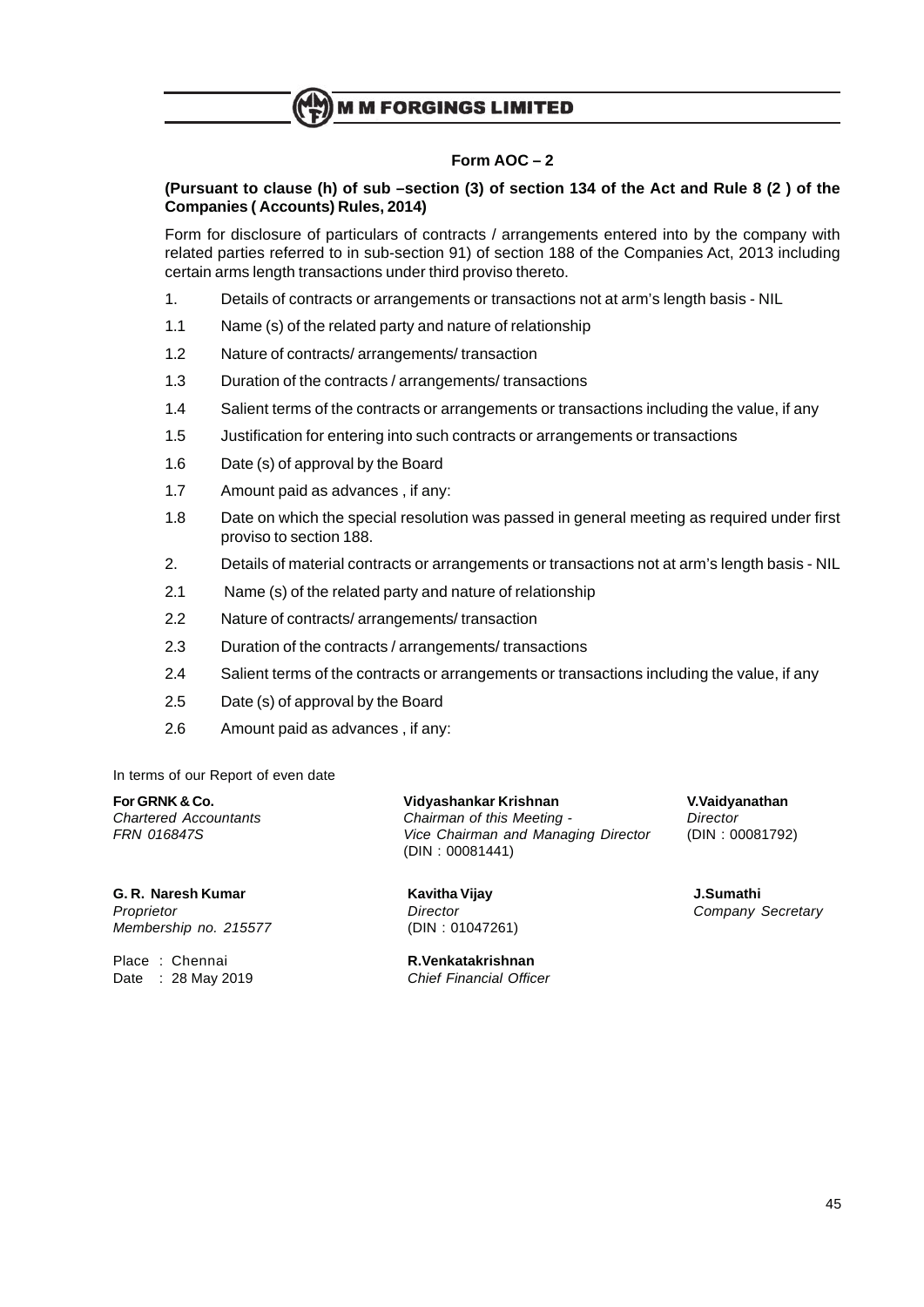

# **SECRETARIALAUDIT REPORT**

## **FOR THE FINANCAL YEAR ENDED 31.03.2019**

**[Pursuant to section 204(1) of the Companies Act, 2013 and rule No.9 of the Companies (Appointment and Remuneration Personnel) Rules, 2014]**

**To**

## **The Members M M FORGINGS LIMITED "SVK TOWER" A 24/25, THIRU VI KA INDUSTRIAL ESTATE, GUINDY, CHENNAI-600032**

I have conducted the Secretarial Audit of the compliance of applicable statutory provisions and the adherence to good corporate practices by **M M Forgings Limited** (hereinafter called the company). Secretarial Audit was conducted based on records made available to me, in a manner that provided me a reasonable basis for evaluating the corporate conducts/statutory compliances and expressing my opinion/understanding thereon.

Based on my verification of the Company's books, papers, minute books, forms and returns filed and other records maintained by the company and made available to me and also the information provided by the Company, its officers, agents and authorized representatives during the conduct of Secretarial Audit, I, on strength of those records, and information so provided, hereby report that in my opinion and understanding, the company, during the audit period covering the financial year ended on 31st March, 2019, appears to have complied with the statutory provisions listed hereunder and also in my limited review, that the Company has proper and required Boardprocesses and compliance-mechanism in place to the extent, in the manner and subject to the reporting made hereinafter:

I have examined the books, papers, minute books, forms and returns filed and other records maintained by **M M Forgings Limited** ("the Company") for the financial year ended on 31st March, 2019 according to the provisions as applicable to the Company during the period of audit:

- (i) The Companies Act, 2013 (the Act) and the rules made thereunder;
- (ii) The Securities Contracts (Regulation) Act, 1956 ('SCRA') and the rules made thereunder;
- (iii) The Depositories Act, 1996 and the Regulations and Bye-laws framed thereunder to the extent of Regulation 55A;
- (iv) Foreign Exchange Management Act, 1999 and the rules and regulations made thereunder to the extent of Overseas Direct Investment, imports and export of goods and services;
- (v) The following Regulations and Guidelines prescribed under the Securities and Exchange Board of India Act, 1992 ('SEBI Act'):-
	- (a) The Securities and Exchange Board of India (Substantial Acquisition of Shares and Takeovers) Regulations, 2011;
	- (b) The Securities and Exchange Board of India (Prohibition of Insider Trading) Regulations, 1992;
	- (c) The Securities and Exchange Board of India (Registrars to an Issue and Share Transfer Agents) Regulations, 1993 regarding the Companies Act and dealing with client to the extent of securities issued;
	- (d) The Securities and Exchange Board of India (Issue of Capital and Disclosure Requirements) Regulations, 2009;
	- (e) The Securities and Exchange Board of India (Listing Obligations and Disclosure Requirements) Regulations, 2015
- (vi) There are no laws/ Regulations (as amended from time to time), as informed and certified by the management of the Company which are specifically applicable to the Company based on their sector/industry.

I have also examined compliance with the applicable clauses of the Secretarial Standards issued by The Institute of Company Secretaries of India.

During the year under review, the Company has complied with the provisions of the Act, Rules, Regulations, Guidelines, Standards etc., mentioned above.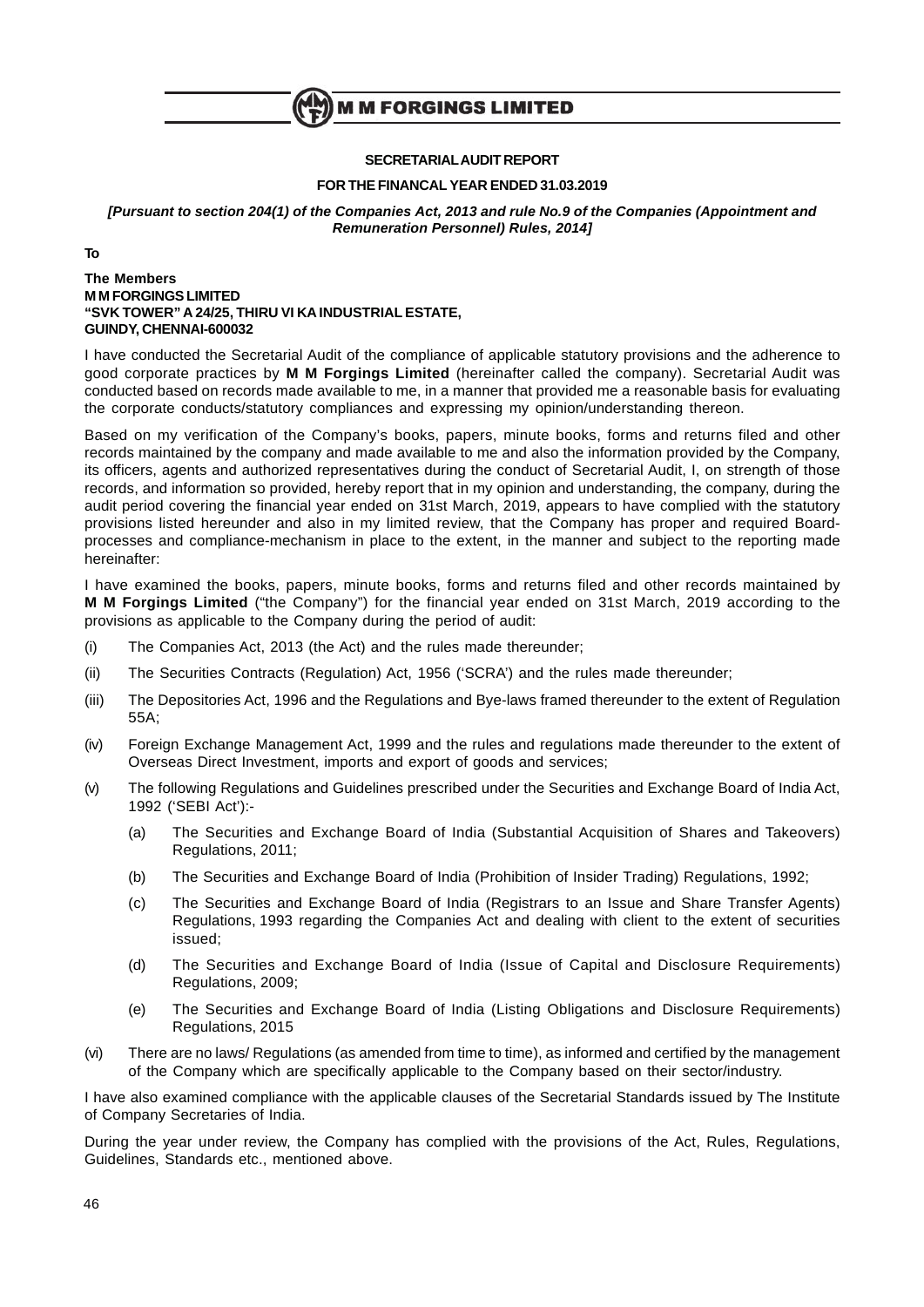**M M FORGINGS LIMITED** 

During the year under review:-

- 1. The provision as required under section 149(1) of the Companies Act, 2013 regarding representation of Woman Director on the Board has been duly complied
- 2. The provision as required under section 149(4) of the Companies Act, 2013 regarding Independent Directors have been duly complied.
- 3. The service of notice of Annual General meeting together with the Annual Report of the company for the financial year 2017-18 was in compliance with the Companies Act, 2013.

I further report that there were no actions/events occurred in the pursuance of

- (a) The Securities and Exchange Board of India (Share Based employee Benefits) Regulations, 2014
- (b) The Securities and Exchange Board of India (Delisting of Equity Shares) Regulations, 2009
- (c) The Securities and Exchange Board of India (Buyback of Securities) Regulations, 1998
- (d) The Securities and Exchange Board of India (Issue and Listing of Debt Securities) Regulations, 2008; requiring compliance thereof by the Company during the Financial Year under review.

I further report that, on examination of the relevant documents and records and based on the information provided by the Company, its officers and authorized representatives during the conduct of the audit, and also on the review of quarterly compliance reports by respective department heads / company secretary / CEO taken on record by the Board of Directors of the Company, in my opinion, there are adequate systems and processes in the company, commensurate with the size and operation of the company, to monitor and ensure compliance with applicable laws, Rules, Regulations and guidelines.

I further report that, the compliance by the Company of applicable financial laws, like direct and indirect tax laws, have not been reviewed in this Audit since the same have been subject to review by statutory financial auditor and other designated professionals.

The Company had increased the Authorised Share Capital from  $\bar{\zeta}$  15,00,00,000 (Rupees Fifteen Crores) to ` 30,00,00,000 (Rupees Thirty Crores) pursuant to the provisions of the Companies Act 2013 and SEBI Regulation. The existing clause of Memorandum of Association and the corresponding Article of Association have been amended accordingly.

The Company had issued fully paid Bonus share for every one Equity Share held by the members of the company and shall rank pari passu with the existing Equity Share of the company pursuant to the provisions of the Companies Act 2013 and SEBI regulations.

The Company had reappointed the Managing Director and Whole time Director for a period of 5 years from the 01.09.2018 during the year.

The Company had reappointed the Independent Directors (3 Nos) whose period of office expired on 31.03.2019, for a further period of 5 consecutive years from 01.04.2019.

The Company had reappointed the Cost Auditor for the financial year 2018-19, for a period of one year.

I further report that:

The Board of Directors of the Company is constituted with a balance of Executive Directors, Non-Executive Directors and Independent Directors.

Adequate notice is given to all directors to schedule the Board Meetings, agenda and detailed notes on agenda were delivered and a system exists for seeking and obtaining further information and clarifications on the agenda items before the meeting and for meaningful participation at the meeting.

All decisions at Board Meetings and Committee Meetings are carried out unanimously as recorded in the minutes of the meetings of the Board of Directors or Committee of the Board, as the case may be.

I further report that during the audit period, no events have occurred during the year which have a major bearing on the Company's affairs.

**Date: 28 May 2019** 

**V SHANKAR COMPANY SECRETARY IN PRACTICE Place: Chennai ACS No. 12080**

**Note: This report is to be read with our letter of even date which is annexed as Annexure A and forms an integral part of this report.**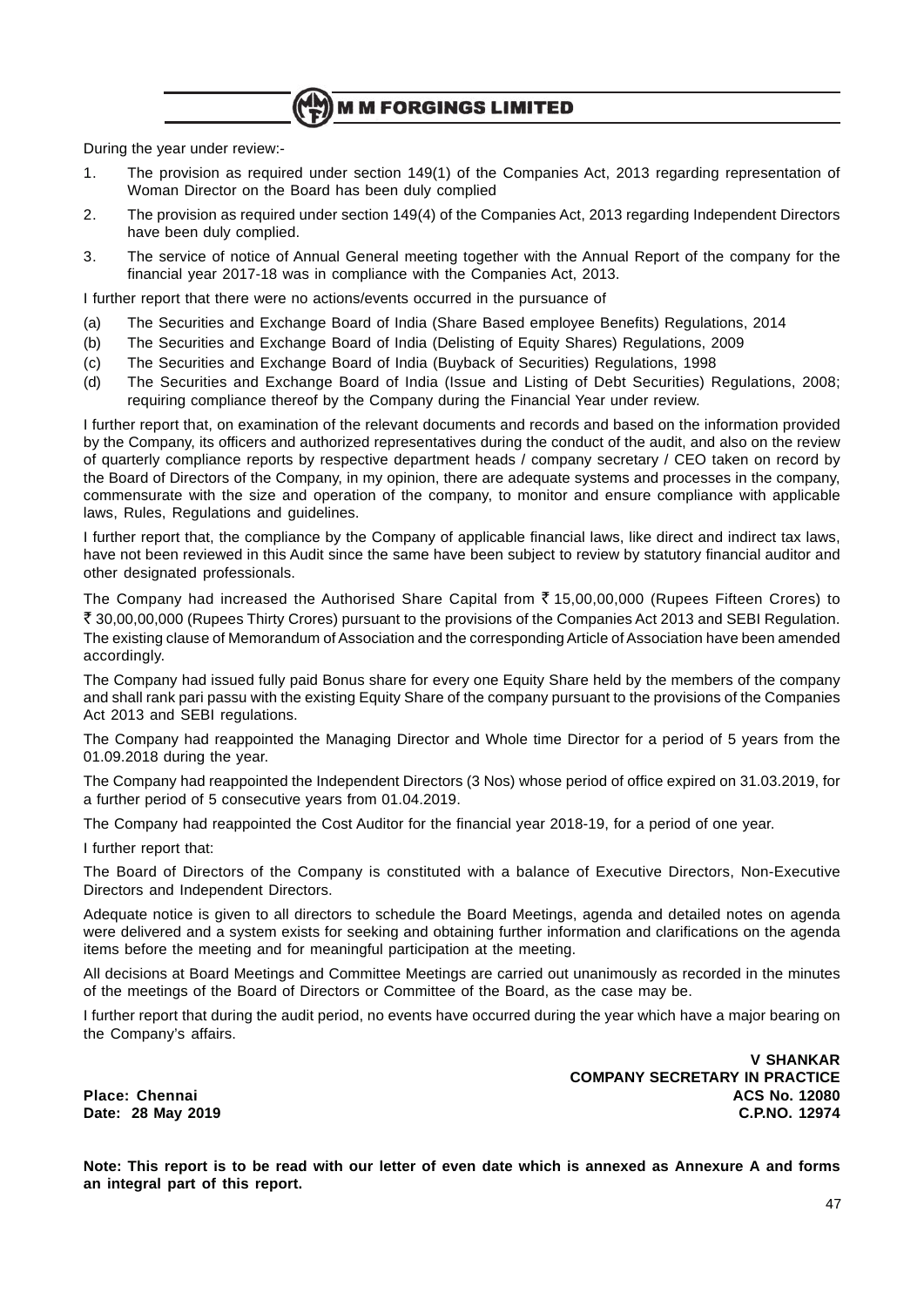

# **ANNEXURE-A**

**To,**

# **The Members M M FORGINGS LIMITED "SVK TOWER" A 24/25, THIRU VI KA INDUSTRIAL ESTATE, GUINDY, CHENNAI-600032**

- 1. Maintenance of secretarial records is the responsibility of the management of the Company. My responsibility is to express an opinion on these secretarial records based on my audit.
- 2. I have followed the audit practices and processes as were appropriate to obtain reasonable assurance about the correctness of the contents of the secretarial records. The verification was done on the random test basis to ensure that correct facts are reflected in secretarial records. I believe that the processes and practices followed provide a reasonable basis for my opinion.
- 3. I have not verified the correctness and appropriateness of financial records and Books of Accounts of the Company.
- 4. Where ever required, I have obtained the Management representation about the compliance of laws, rules and regulations and happening of events etc.
- 5. The compliance of the provisions of Corporate and other applicable laws, rules, regulations, standards is the responsibility of management. My examination was limited to the verification of procedures on random test basis.
- 6. The Secretarial Audit report is neither an assurance as to the future viability of the company nor of the efficacy or effectiveness with which the management has conducted the affairs of the Company.

**V SHANKAR COMPANY SECRETARY IN PRACTICE Place: Chennai ACS No. 12080 Date: 28 May 2019 C.P.NO. 12974**

# **CERTIFICATE OF NON-DISQUALIFICATION OF DIRECTORS**

**(pursuant to Regulation 34(3) and Schedule V Para C clause (10)(i) of the SEBI (Listing Obligations and Disclosure Requirements) Regulations, 2015)**

# **To,**

**The Members of** M M FORGINGS LIMITED "SVK TOWER" A 24/ 25, Thiru Vi Ka Industrial Estate, Guindy, Chennai-600032

I have examined the relevant registers, records, forms, returns and disclosures received from the Directors of M M Forgings Limited having CINL51102TN1946PLC001473 and having registered office at "SVK Tower" A24/25, Thiru Vi Ka Industrial Estate, Guindy, Chennai-600032 (hereinafter referred to as 'the Company'), produced before me by the Company for the purpose of issuing this Certificate, in accordance with Regulation 34(3) read with Schedule V Para-C Sub clause 10(i) of the Securities Exchange Board of India (Listing Obligations and Disclosure Requirements) Regulations, 2015.

In my opinion and to the best of my information and according to the verifications (including Directors Identification Number (DIN) status at the portal www.mca.gov.in) as considered necessary and explanations furnished to me by the Company & its officers, I hereby certify that none of the Directors on the Board of the Company as stated below for the Financial Year ending on 31<sup>st</sup> March, 2019 have been debarred or disqualified from being appointed or continuing as Directors of companies by the Securities and Exchange Board of India, Ministry of Corporate Affairs, -Not applicableor any such other Statutory Authority except -Not applicable- who has been debarred/ disqualified by Not applicable.

| ี Sr. No. | <b>Name of Director</b> | DIN | Date of appointment in Company |
|-----------|-------------------------|-----|--------------------------------|
| <b>NA</b> | ΝA                      | ΝA  | ΝA                             |

Ensuring the eligibility of for the appointment / continuity of every Director on the Board is the responsibility of the management of the Company. My responsibility is to express an opinion on these based on my verification. This certificate is neither an assurance as to the future viability of the Company nor of the efficiency or effectiveness with which the management has conducted the affairs of the Company.

**V SHANKAR COMPANY SECRETARY IN PRACTICE Place: Chennai ACS No. 12080 Date: 28. May 2019 C.P.NO. 12974**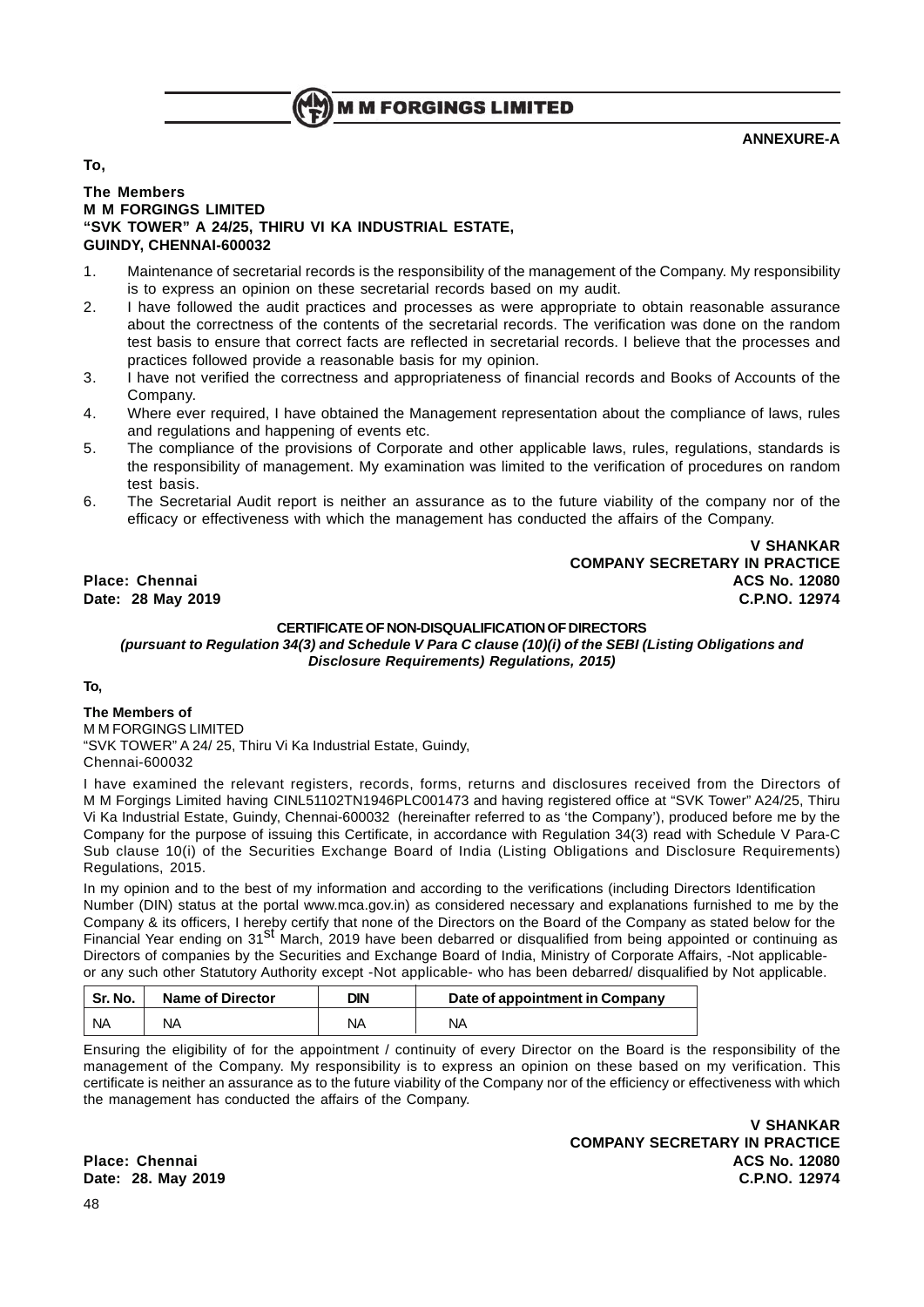

# **INDEPENDENT AUDITOR'S REPORT**

# To the Members of **M M FORGINGS LIMITED**

# **Report on the IND AS Financial Statements**

We have audited the accompanying Standalone Ind AS Financial statements of M/s. M M Forgings Limited ("the Company"), which comprises the Balance Sheet as at March 31, 2019, the Statement of Profit and Loss (including other comprehensive income) the statement of changes in equity and Cash Flow Statement for the year then ended and a summary of significant accounting policies and other explanatory information.

### **Management's Responsibility for the Standalone Financial Statements**

Board of Directors of the Company is responsible for the matters stated in section 134(5) of The Companies Act, 2013, (The Act) with respect to the preparation of these standalone financial statements that give a true and fair view of the financial position, financial performance including other comprehensive income and cash flows and changes in equity of the Company in accordance with the accounting principles generally accepted in India, including the Indian Accounting Standards (Ind AS) prescribed under section 133 of the Act, read with relevant rules issued thereunder.

This responsibility also includes the maintenance of adequate accounting records in accordance with the provisions of the Act for safeguarding the assets of the company and for preventing and detecting frauds and other irregularities, selection and application of appropriate accounting policies, making judgments and estimates that are reasonable and prudent, and design and implementation and maintenance of adequate internal financial controls, that were operating effectively for ensuring the accuracy and completeness of the accounting records, relevant to the preparation and presentation of the financial statements that give a true and fair view and are free from material misstatement, whether due to fraud or error.

## **Auditor's Responsibility**

Our responsibility is to express an opinion on these standalone financial statements based on our audit.

In conducting our audit, we have taken into account the provisions of the Act, the accounting and auditing standards and matters which are required to be included in the Auditor's report under the provisions of the Act and rules made there under and the Order issued under Section 143(11) of the Act.

We conducted our audit of the standalone financial statements in accordance with the Standards on Auditing specified under section 143(10) of the Act and other applicable authoritative pronouncements issued by The Institute of Chartered Accountants of India. Those standards require that we comply with ethical requirements and plan and perform the Audit to obtain reasonable assurance about whether the standalone financial statements are free from material misstatement.

An audit involves performing procedures to obtain audit evidence about the amounts and the disclosures in the standalone financial statements. The procedures selected depend on the auditor's judgment, including the assessment of the risks of material misstatement of the standalone financial statements, whether due to fraud or error. In making those risk assessments, the auditor considers internal financial control relevant to the Company's preparation of the standalone financial statements that give a true and fair view in order to design audit procedures that are appropriate in the circumstances. An audit also includes evaluating the appropriateness of accounting policies used and the reasonableness of the accounting estimates made by the Company's Directors, as well as evaluating the overall presentation of the financial statements.

We believe that the audit evidence obtained by us is sufficient and appropriate to provide a basis for our audit opinion on the standalone financial statements.

### **Opinion**

In our opinion and to the best of our information and according to the explanations given to us, the aforesaid standalone financial statements give the information required by the Act in the manner so required and give a true and fair view in conformity with the accounting principles generally accepted in India of the financial position of the company as at 31st March 2019 and its **PROFIT** and cash flows for the year ended on that date.

## **Report on Other Legal and Regulatory Requirements**

- 1. As required by the Companies (Auditor's Report) Order, 2016 ("the Order") issued by the Central Government in terms of sub-section 11 of section 143 of the Act , we give in the Annexure A a statement on the matters specified in paragraphs 3 and 4 of the said Order.
- 2. As required by section 143(3) of the Act, we report that:
	- 1. We have sought and obtained all the information and explanations which to the best of our knowledge and belief were necessary for the purposes of our audit;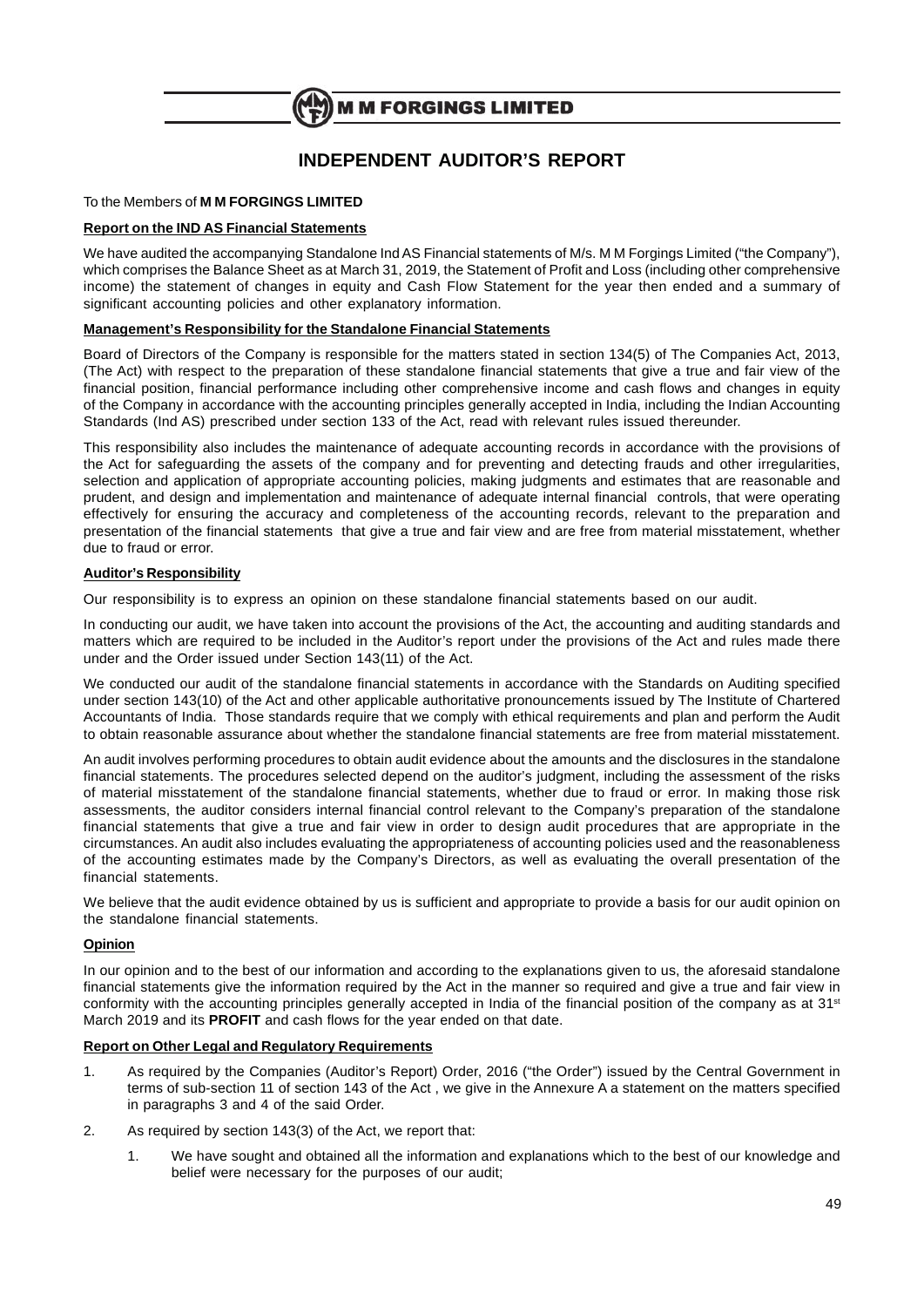# **M M FORGINGS LIMITED**

- 2. In our opinion, proper books of account as required by law have been kept by the Company so far as it appears from our examination of those books;
- 3. The Balance Sheet, Statement of Profit and Loss, and Cash Flow Statement dealt with by this Report are in agreement with the books of account;
- 4. In our opinion, the aforesaid standalone financial statements comply with the Indian Accounting Standards specified under section 133 of the Act read with relevant rule issued thereunder.
- 5. On the basis of written representations received from the Directors as on March 31 2019, and taken on record by the Board of Directors, none of the Directors is disqualified as on March 31, 2019, from being appointed as a Director in terms of section 164(2) of the Act.
- 6. With respect to the adequacy of the internal financial controls over the financial reporting of the Company and the operating effectiveness of such controls, refer to our separate report in Annexure B. Our report expresses an unmodified opinion on the adequacy and operating effectiveness of the Company's internal financial controls over financial reporting.
- 7. With respect to the other matters to be included in the Auditor's Report in accordance with Rule 11 of The Companies (Audit and Auditors) Rules 2014, in our opinion and to the best of our information and according to the explanations given to us :
	- 1. The Company does not have any pending litigation which would impact its financial position.
	- 2. The Company does not have any long term contract including derivative contract for which there were any material foreseeable losses.
	- 3. There has been no delay in transferring the amounts, required to be transferred, to the investor education and protection fund.
	- 4. The reporting on disclosure relating to Specified Bank Notes is not applicable to the Company for the year Ended 31.03.2019.

For G R N K & Co Chartered Accountants FRN: 016847S

Place : Tiruchirapalli Phase in the property of the property of the property of the property of the property of the property of the property of the property of the property of the property of the property of the property o Date : 28 May 2019 Membership No. 215577

# **ANNEXURE A TO THE AUDITOR'S REPORT**

The Annexure referred to in the Independent Auditor's Report to the members of the Company on the Financial Statements for the Year Ended 31.03.2019:

### We report that

- 1. 1. The Company has maintained proper records showing full particulars, including quantitative details and situation of fixed assets;
	- 2. As explained to us, all the assets have not been physically verified by the management during the year but there is a regular program of verification to cover all the items of fixed assets in a phased manner, which, in our opinion, is reasonable, considering the size and the verification having regard to the size of the company and the nature of its assets. Pursuant to the program, certain fixed assets were physically verified by the management during the year. No material discrepancies have been noticed on such physical verification.
	- 3. According to the information and explanations furnished to us, the records examined by us and based on the examination of the conveyance deeds provided to us, we report that the Title Deeds, comprising of all the immovable properties of the land and building which are freehold, are held in the name of the company as at the Balance Sheet date. Based on the above, we also report that all the assets of the Company are freehold and the Company has not acquired any asset on Lease. Also, all the assets are held for the use of the Company only and none of the assets are held for use by others.
- 2. The inventories have been physically verified by the management during the year at reasonable intervals, except materials lying with third parties, where confirmations are obtained. In our opinion, the frequency of verification is reasonable. The discrepancies noticed on verification between the physical stocks and the book records were not material.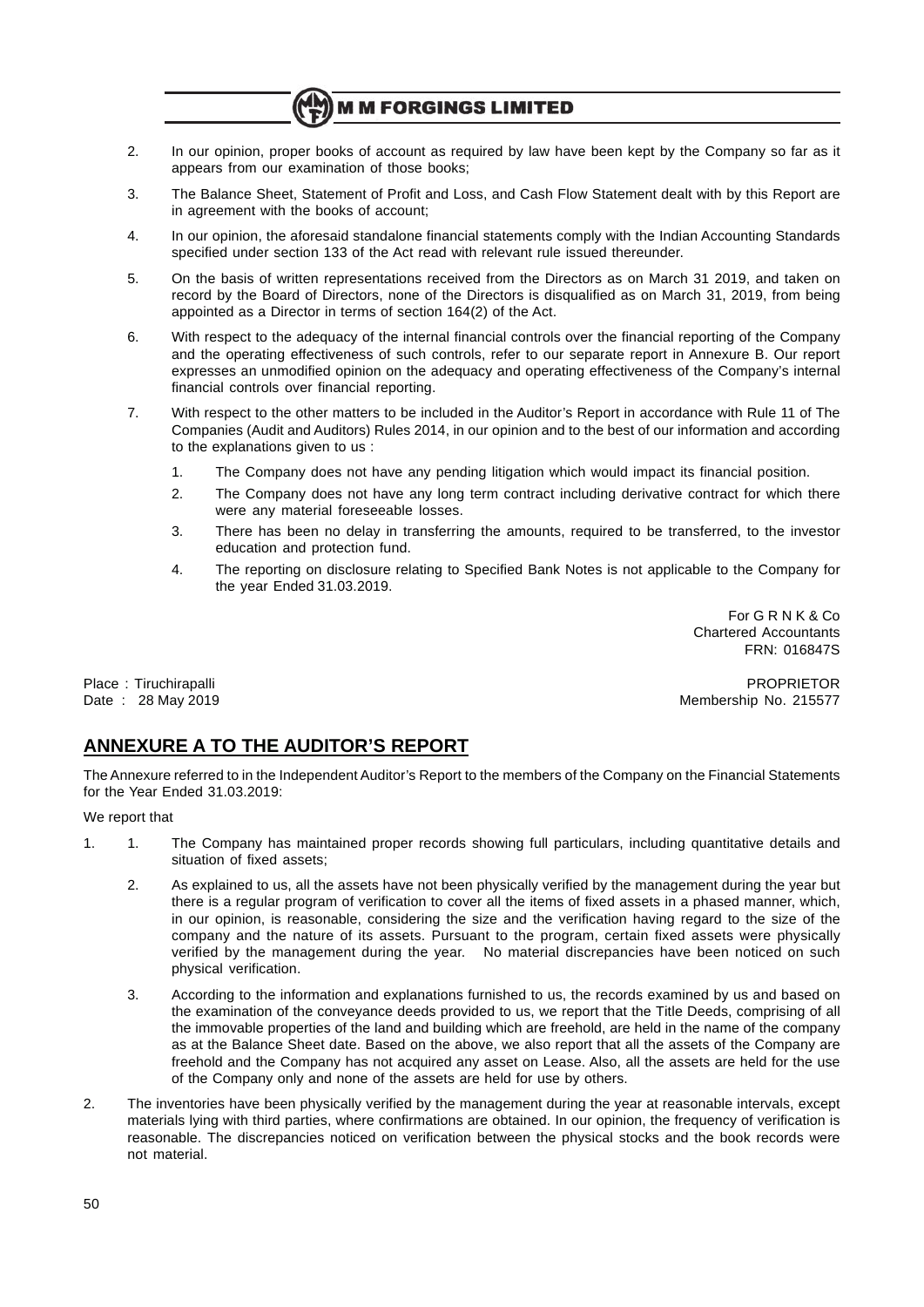# **M M FORGINGS LIMITED**

- 3. According to the information and explanations furnished to us, apart from the Loan of  $\bar{\zeta}$  8,404.96 Lakhs to M/s. DVS Industries Private Limited, subsidiary of the Company, the Company has neither granted nor taken any loans to and from companies, firms or other parties covered in the Register, maintained under Section 189 of the Companies Act, 2013. In respect of the loan to such subsidiary company:-
	- 1. The terms and conditions of the grant of such loan is, in our opinion, not prejudicial to the interest of the Company;
	- 2. The repayment of the said loan is yet to commence as per the schedule stipulated for the repayment;
	- 3. There is no overdue amount remaining outstanding as on the date of the balance sheet.
- 4. In our opinion and according to the information and explanations furnished to us, the Company has complied with the Provisions of Sections 185 and 186 of the Act in respect of grant of loans and making investments. The Company has not given any Guarantees and securities falling under section 185/186 of the Act.
- 5. During the year, the Company has not accepted any deposits from the public or from the members. The Company does not have any Deposits on the date of the balance sheet. The Company does not have any unclaimed deposits on the date of the balance sheet. Therefore, the provisions of Clause 3 (v) of the Order are not applicable to the Company.
- 6. The maintenance of Cost Records under section 148(1) of The Act has not been specified by The Central Government for the Business activities carried on by the Company. Thus, reporting under Clause 3 (v) of the Order is not applicable to the Company.
- 7. 1. According to the records of the Company, the Company is regular in depositing with appropriate authorities undisputed statutory dues including Provident Fund, Employees State Insurance, Income Tax, GST, Sales Tax, Value Added Tax, Wealth Tax, Customs Duty, Excise Duty, Service Tax, Cess and other material statutory dues applicable to it.
	- 2. There were no undisputed amounts payable in respect of any of the above statutory dues.
	- 3. There are no taxes under Tamil Nadu VAT Act which are under dispute.
- 8. Based on our audit procedure and on the information and explanation given by the management, we are of the opinion that the company has not defaulted in repayment of its dues to Financial Institutions, Banks and debenture holders.
- 9. The Company has not raised any money by way of initial public offer or other public offer. The Company has availed the following term loans / Working Capital facilities from Banks:

| Net Long Term Borrowings |  |  |  |  | ₹ 24,484.47 lakhs |  |  |
|--------------------------|--|--|--|--|-------------------|--|--|
|                          |  |  |  |  |                   |  |  |

Net Short Term Borrowings / Current Assets  $\bar{z}$  6,170.42 lakhs

Based on our audit, we report that the proceeds of the term loan / working capital loan have been utilized for the purpose for which they were borrowed – namely creation of fixed assets of the Company as applicable. The total investment in fixed assets / current assets for the year is at  $\bar{\tau}$  28,917.41 lakhs as against term loan availed of ` 24,484.47 lakhs.

Further, as against Working Capital Borrowings of  $\bar{\tau}$  6,170.42 lakhs during the Year, the application for Short Term uses is at  $\bar{\tau}$  10,153.04 lakhs.

- 10. To the best of our knowledge and based on the audit procedures performed and information and explanations given by the management, we report that no fraud by the Company or no material fraud on the Company by its officers or employees has been noticed or reported during the year.
- 11. Based on the audit procedures performed and information and explanations given by the management, we report that the Company has paid / provided for Managerial Remuneration in accordance with the requisite approvals mandated by the provisions of Section 197 read with Schedule V to the Act.
- 12. The Company is not a Nidhi Company. Accordingly, para 3 (xii) of the Order is not applicable to the Company.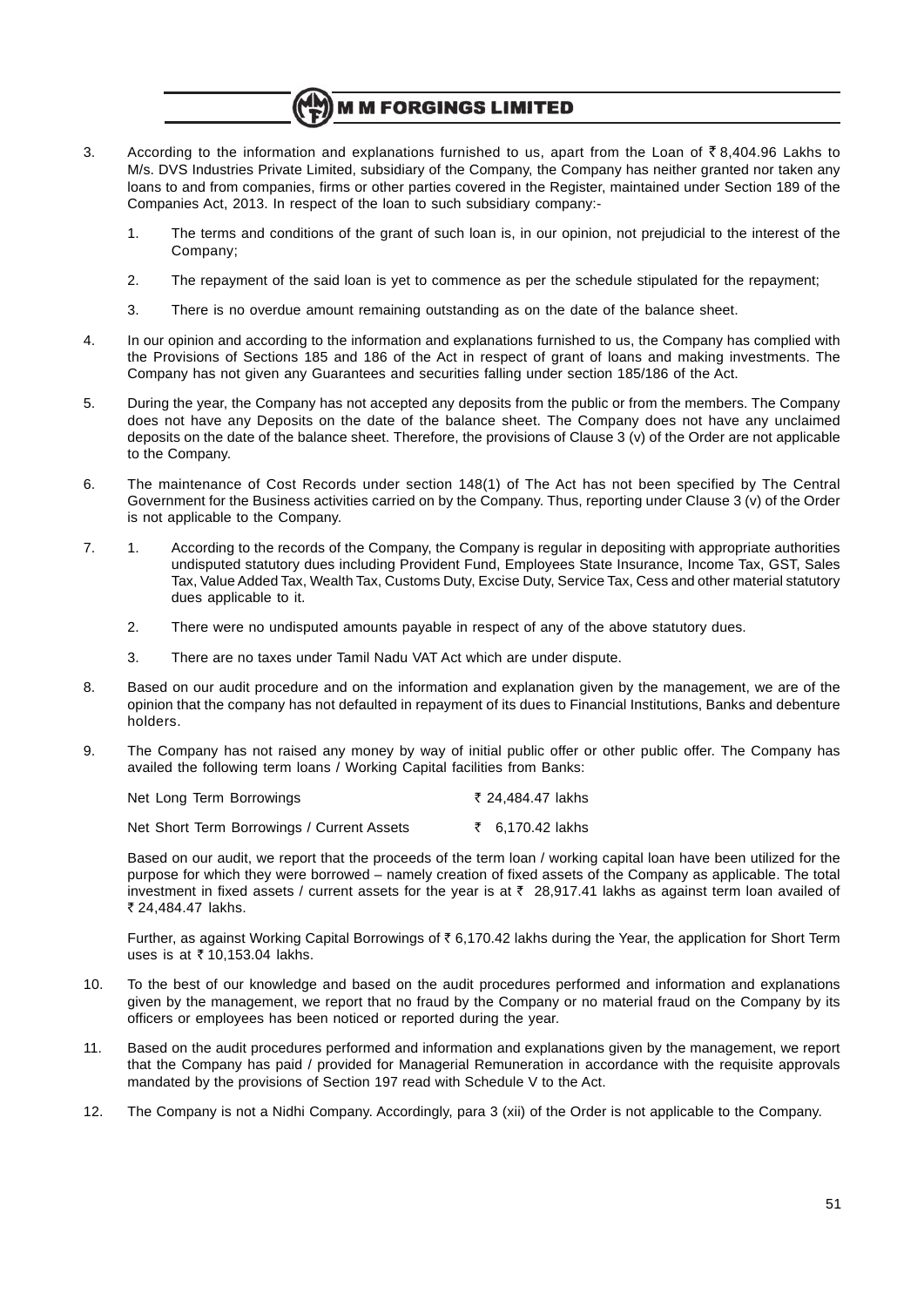

- 13. Based on the audit procedures performed and information and explanations given by the management, all the transactions with the related parties are in compliance with Sections 177/188 of the Act were applicable and details of such transactions are duly reported in the standalone financial statements as required by the applicable accounting standards.
- 14. During the year, the Company has not made any preferential allotment or private placement of shares or fully / partly convertible debentures during the year. Hence, reporting under Clause 3 (xiv) of the Order is not applicable to the Company.
- 15. Based on the audit procedures performed and information and explanations given by the management The Company has not entered in to any non cash transactions with Directors or persons connected with him and hence, the provisions of section 192 of the Act are not applicable to the Company.
- 16. No registration is required under Section 45 IA of The Reserve Bank of India Act.

For G R N K & Co Chartered Accountants FRN: 016847S

Place : Tiruchirapalli Phace : Tiruchirapalli PROPRIETOR Date : 28 May 2019 Membership No. 215577

# **Annexure B to the Auditors' Report**

Report on the internal financial controls under Clause (i) of Sub – section 3 of Section 143 of the Act.

We have audited the internal financial controls over financial reporting of M M Forgings Ltd ('the Company') as of  $31<sup>st</sup>$ March 2019 in conjunction with our audit of the standalone Ind AS financial statements of the company for the year ended on that date.

# **Management's Responsibility for Internal Financial Controls**

The Company's Management is responsible for establishing and maintaining internal financial controls based on the internal control over financial reporting criteria established by the Company considering the essential components of internal control stated in the Guidance Note on Audit of Internal financial controls over financial reporting issued by the Institute of Chartered Accountants of India ('ICAI'). These responsibilities include the design, implementation and maintenance of adequate internal financial controls that were operating effectively for ensuring the orderly and efficient conduct of its business, including adherence to the Company's policies, the safeguarding of its assets, the prevention and detection of frauds and errors, the accuracy and completeness of the timely preparation of reliable financial information, as required under the Act.

# **Auditor's Responsibility**

Our responsibility is to express an opinion on the Company's internal financial controls over financial reporting based on our audit. We conducted our audit in accordance with the Guidance Note on Audit of internal financial controls over financial reporting ('the Guidance Note') and the standards on Auditing, issued by ICAI and deemed to be prescribed under Section 143(10) of the Act, to the extent applicable to an audit of internal financial controls, both applicable to an audit of Internal financial controls and, both issued by the Institute of Chartered Accountants of India. Those standards and the guidance note require that we comply with ethical requirements and plan and perform the audit to obtain reasonable assurance about whether adequate internal financial controls over financial reporting was established and maintained and if such controls operated effectively in all material respects.

Our audit involves performing procedures to obtain audit evidence about the adequacy of the internal financial controls system over financial reporting and their operating effectiveness. Our audit of internal financial controls over financial reporting included obtaining an understanding of internal financial controls over financial reporting, assessing the risk that a material weakness exists, and testing and evaluating the design and operating effectiveness of internal control based on the assessed risk. The procedures selected depend on the auditor's judgement, including the assessment of the risks of material misstatement of the standalone Ind AS financial statements, whether due to fraud or error.

We believe that the audit evidence we have obtained is sufficient and appropriate to provide a basis for our audit opinion on the Company's internal financial control systems over financial reporting.

# **Meaning of internal financial controls over financial reporting**

A company's internal financial control over financial reporting is a process designed to provide reasonable assurance regarding the reliability of financial reporting and the preparation of financial statements for external purposes in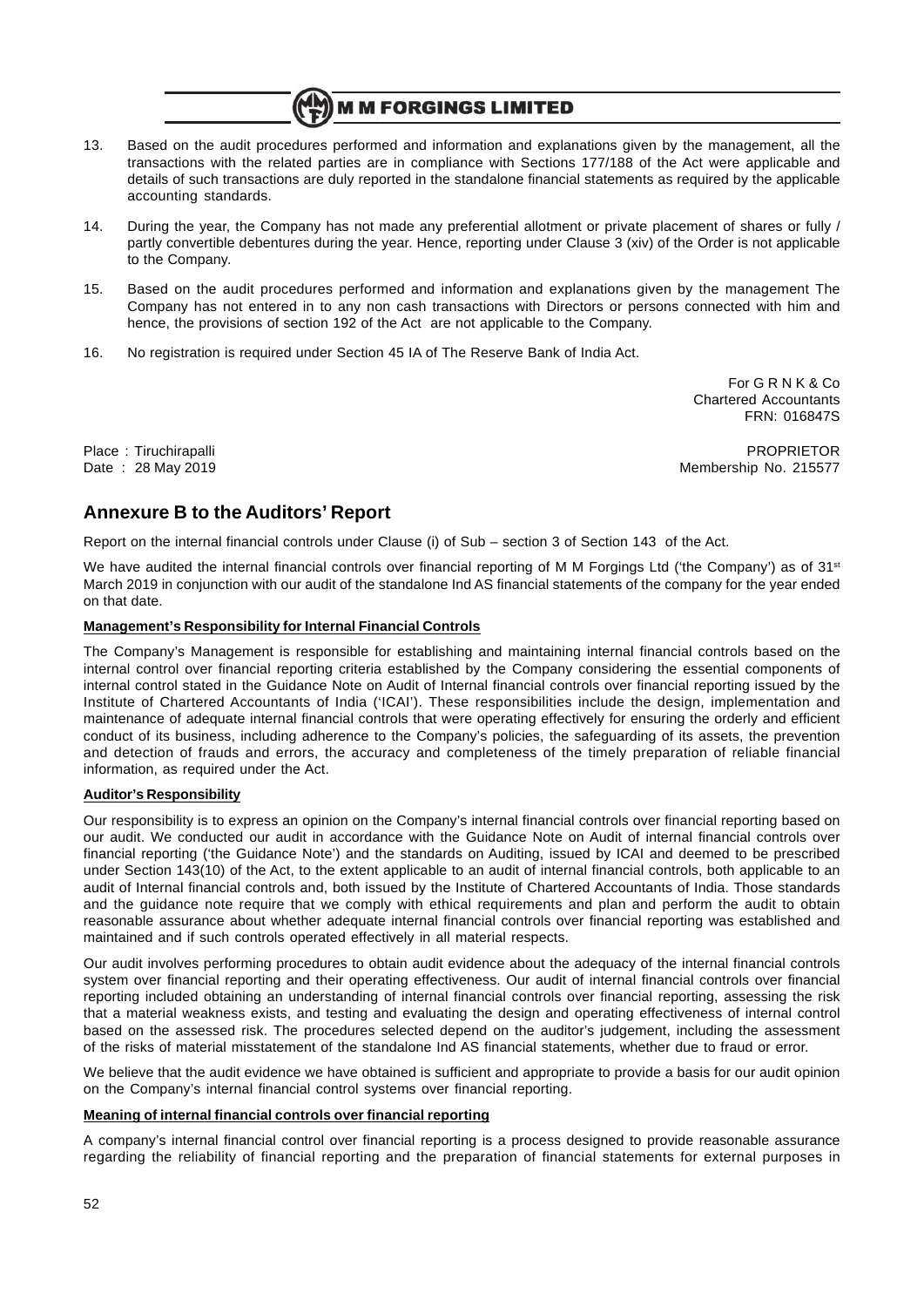

accordance with generally accepted accounting principles. A company's internal financial control over financial reporting includes those policies and procedures that :

- 1. pertain to the maintenance of records that, in reasonable detail, accurately and fairly reflect the transactions and dispositions of the assets of the company;
- 2. provide reasonable assurance that transactions are recorded as necessary to permit preparation of financial statements in accordance with generally accepted accounting principles and that receipts and expenditures of the company are being made only in accordance with authorizations of the management and Directors of the company; and
- 3. provide reasonable assurance regarding prevention or timely direction of unauthorized acquisition, use, or disposition of the company's assets that could have a material effect on the financial statements.

### **Inherent Limitations of internal financial controls over financial reporting**

Because of the inherent limitations of internal financial controls over financial reporting, including the possibility of collusion or improper management override of controls, material mis-statements due to error or fraud may occur and not be detected. Also, projections of any evaluation of the internal financial controls over financial reporting to future periods are subject to the risk that the internal financial control over financial reporting may become inadequate because of changes in conditions, or that the degree of compliance with the policies or procedures may deteriorate.

### **Opinion**

In our opinion, the Company has, in all material respects, an adequate internal financial control system over financial reporting and such internal financial controls over financial reporting were operating effectively as at 31 March 2019, based on the internal control over financial reporting criteria established by the Company considering the essential components of internal control stated in the Guidance Note on Audit of Internal Financial Controls over Financial Reporting issued by the Institute of Chartered Accountants of India.

> For G R N K & Co Chartered Accountants FRN: 016847S

Place : Tiruchirapalli Phace : The PROPRIETOR Place : The PROPRIETOR PROPRIETOR Date : 28 May 2019 Membership No. 215577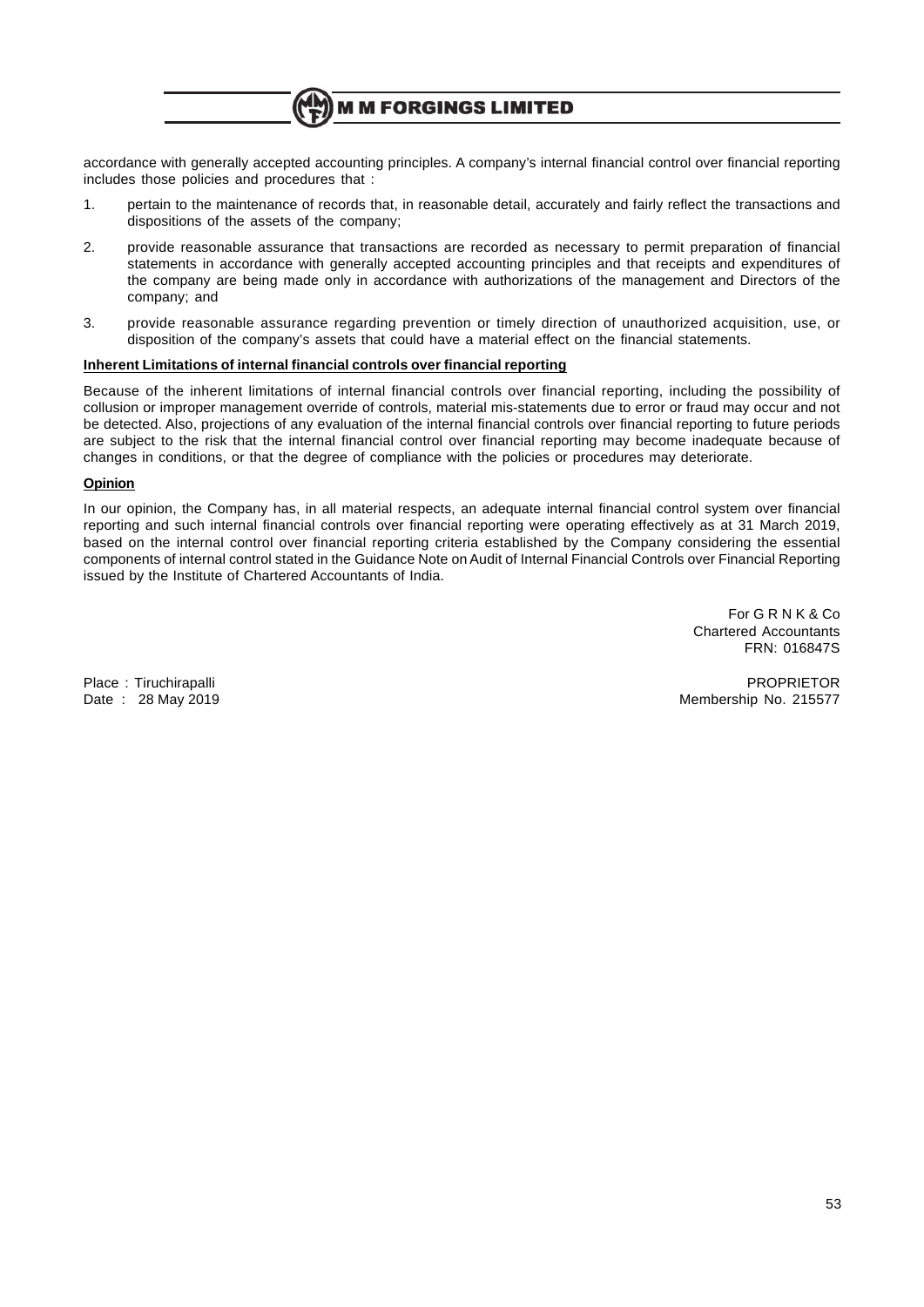**M M FORGINGS LIMITED** 

# Balance Sheet as at 31st March, 2019

 $($   $\bar{z}$  in lakhs)

|   |                |                                | Note No. | As at March 2019 | As at March 2018 |
|---|----------------|--------------------------------|----------|------------------|------------------|
| A |                | <b>EQUITY AND LIABILITIES</b>  |          |                  |                  |
|   | $\mathbf{1}$   | <b>Shareholders' funds</b>     |          |                  |                  |
|   | 1.1            | Share capital                  | 3        | 2,414.08         | 1,207.04         |
|   | 1.2            | Reserves and surplus           | 4        | 41,210.66        | 35,700.59        |
|   |                |                                |          | 43,624.74        | 36,907.63        |
|   | $\overline{2}$ | <b>Non-current liabilities</b> |          |                  |                  |
|   | 2.1            | Long-term borrowings           | 5        | 39,628.75        | 16,826.50        |
|   | 2.2            | Deferred tax liabilities (net) |          | 1,864.21         | 1,342.18         |
|   | 2.3            | Other long-term liabilities    | 6        | 1,878.31         | 346.10           |
|   |                |                                |          | 43,371.27        | 18,514.78        |
|   | 3              | <b>Current liabilities</b>     |          |                  |                  |
|   | 3.1            | Short-term borrowings          | 7        | 23,429.06        | 17,258.64        |
|   | 3.2            | Trade payables                 | 8        | 4,770.61         | 6,160.80         |
|   | 3.3            | Other current liabilities      | 9        | 5,770.35         | 4,088.13         |
|   | 3.4            | Short-term provisions          | 10       | 708.97           | 701.43           |
|   |                |                                |          | 34,678.99        | 28,209.00        |
|   | <b>TOTAL</b>   |                                |          | 121,675.00       | 83,631.41        |
| в | <b>ASSETS</b>  |                                |          |                  |                  |
|   | 1              | <b>Non-current Assets</b>      |          |                  |                  |
|   | 1.1            | <b>Fixed Assets</b>            |          |                  |                  |
|   |                | 1.1.1 Tangible Assets          | 11       | 58,805.73        | 36,512.15        |
|   |                | 1.1.2 Capital work-in-progress |          | 3,919.31         | 2,736.65         |
|   |                |                                |          | 62,725.04        | 39,248.80        |
|   | 1.2            | Non-current investments        | 12       | 488.44           | 430.22           |
|   | 1.3            | Long-term loans and advances   | 13       | 9,581.76         | 5,208.71         |
|   | 1.4            | Other non-current assets       | 14       | 1,097.85         | 1,114.82         |
|   |                |                                |          | 11,168.05        | 6,753.75         |
|   | $\overline{2}$ | <b>Current Assets</b>          |          |                  |                  |
|   | 2.1            | Inventories                    | 15       | 18,750.18        | 12,525.65        |
|   | 2.2            | Trade receivables              | 16       | 7,925.29         | 5,656.83         |
|   | 2.3            | Cash and cash equivalents      | 17       | 17,112.06        | 16,354.12        |
|   |                | 2.3.1 Restricted Bank Accounts |          | 43.86            | 43.76            |
|   | 2.4            | Short-term loans and advances  | 18       | 3,886.90         | 3,040.97         |
|   | 2.5            | Other current assets           | 19       | 63.62            | 7.53             |
|   |                |                                |          | 47,781.91        | 37,628.86        |
|   |                |                                |          | 121,675.00       | 83,631.41        |

**See accompanying notes forming part of the financial statements**

In terms of our Report of even date

**G. R. Naresh Kumar Kavitha Vijay J.Sumathi** Proprietor Company Secretary<br>
Membership no. 215577 (DIN : 01047261) Membership no. 215577

Place : Chennai **R.Venkatakrishnan** Date : 28 May 2019 Chief Financial Officer

**For GRNK & Co. Vidyashankar Krishnan V.Vaidyanathan** Chartered Accountants **Chairman of this Meeting -** Director Director<br>
FRN 016847S - Conairman and Managing Director (DIN: 00081792) Vice Chairman and Managing Director (DIN : 00081441)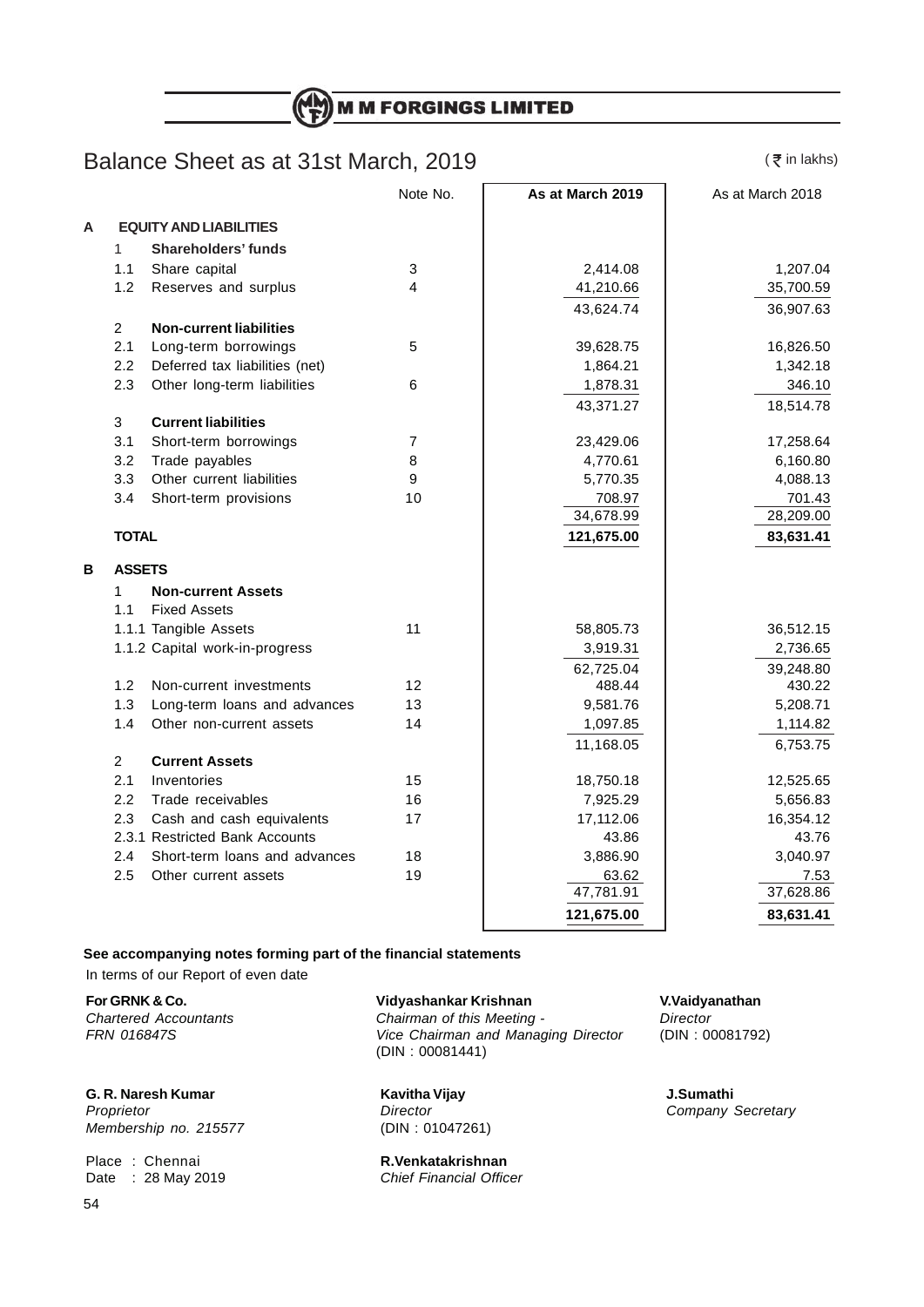(H) **M M FORGINGS LIMITED** 

# Profit and Loss account for the year ended 31st March, 2019

 $($   $\bar{z}$  in lakhs)

|   |                |                                                                                 | Note No. | For the year ended<br>31 March 2019 | For the year ended<br>31 March 2018 |
|---|----------------|---------------------------------------------------------------------------------|----------|-------------------------------------|-------------------------------------|
| A |                | <b>CONTINUING OPERATIONS</b>                                                    |          |                                     |                                     |
|   | 1              | Revenue from operations Net of GST                                              | 20       | 90,392.20                           | 62,061.72                           |
|   | $\overline{c}$ | Other income                                                                    | 21       | 1,584.30                            | 1,212.07                            |
|   | 3              | Total revenue (1+2)                                                             |          | 91,976.50                           | 63,273.79                           |
|   | 4              | <b>Expenses</b>                                                                 |          |                                     |                                     |
|   | 4.1            | Cost of materials consumed                                                      | 22       | 44,289.72                           | 28,556.92                           |
|   | 4.2            | Changes in inventories of Finished Goods /<br>Work-In-Process                   | 23       | (3,406.75)                          | (2,761.29)                          |
|   | 4.3            | Employee benefits expense                                                       | 24       | 8,749.35                            | 6,528.17                            |
|   | 4.4            | Finance costs                                                                   | 25       | 2,613.96                            | 1,265.02                            |
|   | 4.5            | Depreciation and amortisation Expenses                                          | 11.3     | 5,441.17                            | 4,199.80                            |
|   | 4.6            | Other expenses                                                                  | 26       | 23,434.95                           | 17,293.81                           |
|   |                | <b>Total expenses</b>                                                           |          | 81,122.40                           | 55,082.43                           |
|   | 5              | Profit / (Loss) before exceptional and extraordinary<br>items and tax $(3 - 4)$ |          | 10,854.10                           | 8,191.36                            |
|   | 6              | <b>Exceptional items</b>                                                        |          |                                     |                                     |
|   |                | Profit on Sale of Business Asset                                                |          |                                     |                                     |
|   |                | Profit on Sale of Other Assets                                                  |          | 2.41                                | 17.21                               |
|   | 7              | Profit / (Loss) before extraordinary items and tax $(5 + 6)$                    |          | 10,856.51                           | 8,208.57                            |
|   | 8              | <b>Extraordinary items</b>                                                      |          |                                     |                                     |
|   | 9              | Profit / (Loss) before tax $(7 + 8)$                                            |          | 10,856.51                           | 8,208.57                            |
|   | 10             | Tax expense:                                                                    |          |                                     |                                     |
|   | 10.1           | Current tax expense for current year                                            |          | 2,100.00                            | 1,500.00                            |
|   | 10.2           | Tax expense relating to prior years                                             |          | 92.49                               |                                     |
|   | 10.3           | Net current tax expense                                                         |          | 2,192.49                            | 1,500.00                            |
|   | 10.4<br>10.5   | Mat Credit adjusted<br>Deferred tax Liability /(Asset)                          |          | 6.95<br>522.03                      | 181.19                              |
|   |                |                                                                                 |          |                                     | (323.35)                            |
|   |                |                                                                                 |          | 2,721.47                            | 1,357.84                            |
|   | 11             | Profit / (Loss) from continuing operations $(9 + 10)$                           |          | 8,135.04                            | 6,850.73                            |
| В |                | <b>DISCONTINUING OPERATIONS</b>                                                 |          |                                     |                                     |
|   | 12             | Profit / (Loss) from discontinuing operations                                   |          |                                     |                                     |
| C |                | <b>TOTAL OPERATIONS</b>                                                         |          | 8,135.04                            | 6,850.73                            |
|   | 13             | Profit / (Loss) for the year (11 $\pm$ 12)                                      |          | 8,135.04                            | 6,850.73                            |
|   | 14             | Earnings per share (of Rs. 10 /- each):                                         |          |                                     |                                     |
|   | 14.1           | Basic                                                                           |          |                                     |                                     |
|   |                | 14.1.1 Continuing operations                                                    |          | 33.70                               | 56.76                               |
|   |                | 14.1.2 Total operations<br>14.2 Diluted                                         |          | 33.70                               | 56.76                               |
|   |                | 14.2.1 Continuing operations                                                    |          | 33.70                               | 56.76                               |
|   |                | 14.2.2 Total operations                                                         |          | 33.70                               | 56.76                               |
|   |                | See accompanying notes forming part of the financial statements                 |          |                                     |                                     |
|   |                | In terms of our Report of even date                                             |          |                                     |                                     |

**G. R. Naresh Kumar C. R. Naresh Kumathi**<br> *Proprietor* **Company** *Director Director Company S* Membership no. 215577

Date :  $28$  May  $2019$ 

**For GRNK & Co. Vidyashankar Krishnan V.Vaidyanathan** Chartered Accountants **Chairman of this Meeting -** Director FRN 016847S **Vice Chairman and Managing Director** (DIN : 00081792) (DIN : 00081441)

Director Company Secretary<br>
(DIN: 01047261)

Place : Chennai **R.Venkatakrishnan**<br>
Date : 28 May 2019 **R.Venkatakrishnan**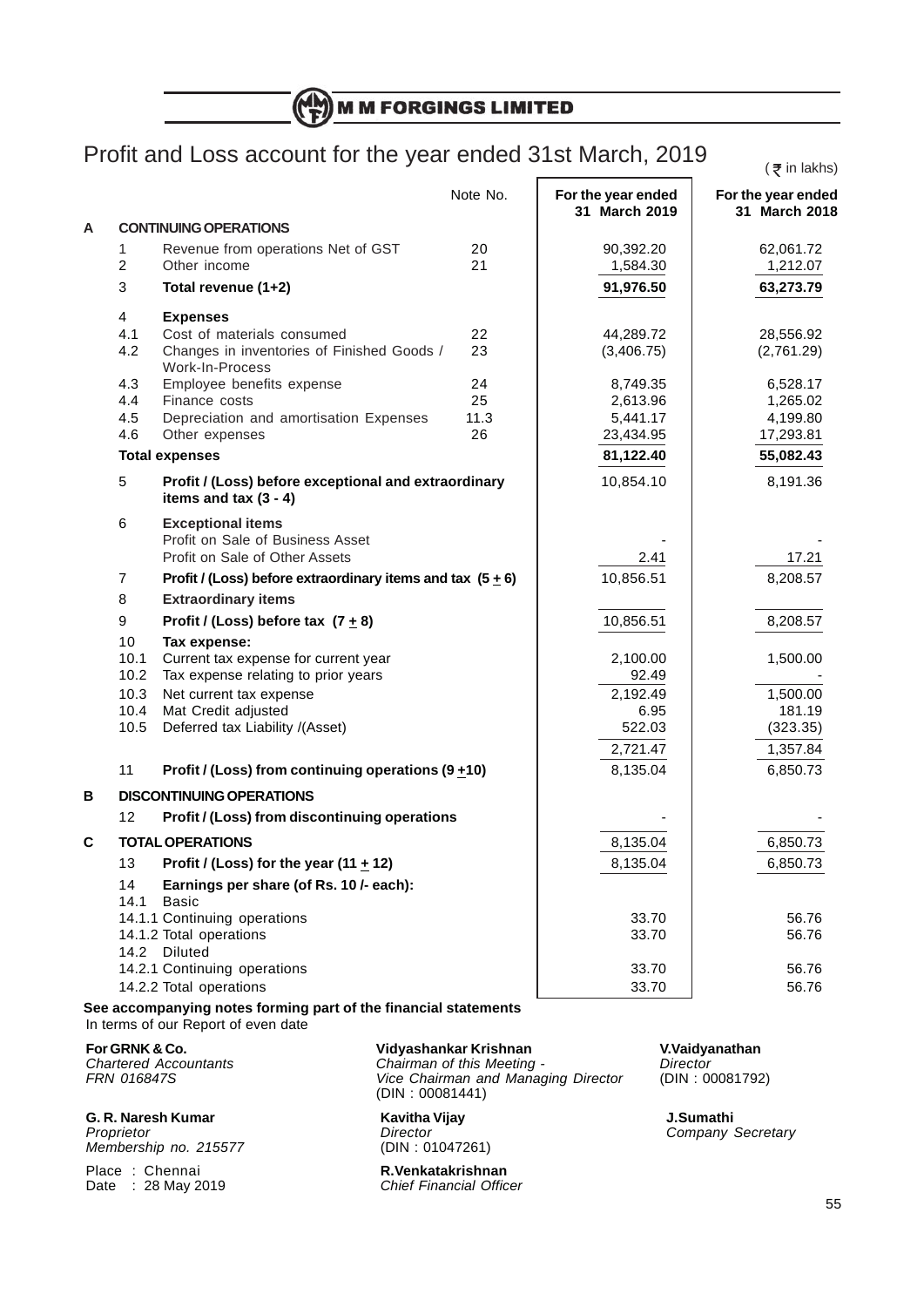

### **Notes forming part of the financial statements**

### **1 Corporate information**

The Company is engaged in the manufacture of Steel Forgings. The plants for manufacture are located at Singampunari Pasumpon Muthuramalingam District, Viralimalai Pudukkottai District and Karanithangal Village-Kanchipuram District, The company has its Wind Farm at Panakudi Village-Tirunelveli District and at Meenakshipuram, Theni District. The company has its Solar site at Bommakkotai, Virudhunagar District. The company has a roof top solar plant at its Viralimalai unit all within the state of Tamil Nadu.

## **2 Significant accounting policies followed by the company:-**

# **2.1 Basis of accounting and preparation of financial statements**

The financial statements of the Company have been prepared in accordance with the Generally Accepted Accounting Principles in India (Indian GAAP) to comply with the Accounting Standards notified under the Companies (Accounting Standards) Rules, 2006 (as amended) and the relevant provisions of the Act. The financial statements have been prepared on accrual basis under the historical cost convention. The accounting policies adopted in the preparation of the financial statements are consistent with those followed in the previous year. Sales does not include GST.

# **2.2 Use of estimates**

The preparation of the financial statements in conformity with Indian GAAP requires the Management to make estimates and assumptions considered in the reported amounts of assets and liabilities (including contingent liabilities) and the reported income and expenses during the year. The Management believes that the estimates used in preparation of the financial statements are prudent and reasonable. Future results could differ due to these estimates and the differences between the actual results and the estimates are recognised in the periods in which the results are known / materialise.

# **2.3 Inventories**

Inventories are valued at the lower of cost and the net realisable value after providing for obsolescence and other losses, where considered necessary. Work-in-progress and finished goods include appropriate proportion of overheads .

# **2.4 Cash and cash equivalents (for purposes of Cash Flow Statement)**

Cash comprises cash on hand and demand deposits with banks. Cash equivalents are short-term balances (with an original maturity of three months or less from the date of acquisition), highly liquid investments that are readily convertible into known amounts of cash and which are subject to insignificant risk of changes in value.

### **2.5 Cash flow statement**

Cash flows are reported using the indirect method, whereby profit / (loss) before extraordinary items and tax is adjusted for the effects of transactions of non-cash nature and any deferrals or accruals of past or future cash receipts or payments. The cash flows from operating, investing and financing activities of the Company are segregated based on the available information.

## **2.6 Depreciation and amortisation**

Depreciation has been provided on straight-line method as per the rates prescribed in Schedule II to the Companies Act, 2013 and accelerated depreciation is provided, wherever necessary.

Property, Plant and Equipment represent a significant proportion of the asset base of the Company. The charge in respect of periodic depreciation is derived after determining an estimate of an asset's expected useful life and the expected residual value at the end of its life. The useful life and the residual value of the assets are determined by the management at the time the asset is acquired and reviewed periodically, including at each financial year end. The expected life is based on historic experience with similar assets as well as anticipation of future events, which may impact their life such as changes in technology.

Property, Plant And Equipment are stated at Cost Less accumulated Depreciation and impairment, if any. Costs directly attributable to acquisition are capitalised until the Property, Plant and Equipment are put to use. The Company depreciates Property, Plant and Equipment over their estimated useful life using Straight Line Method. The estimated useful life of assets are as follows:

| <b>Building</b>            | 30 Years |
|----------------------------|----------|
| <b>Plant And Machinery</b> | 15 Years |
| Office Equipment           | 5 Years  |
| <b>Computer Equipments</b> | 5 Years  |
| Furnirure and fittings     | 10 Years |
| Vehicles                   | 5 Years  |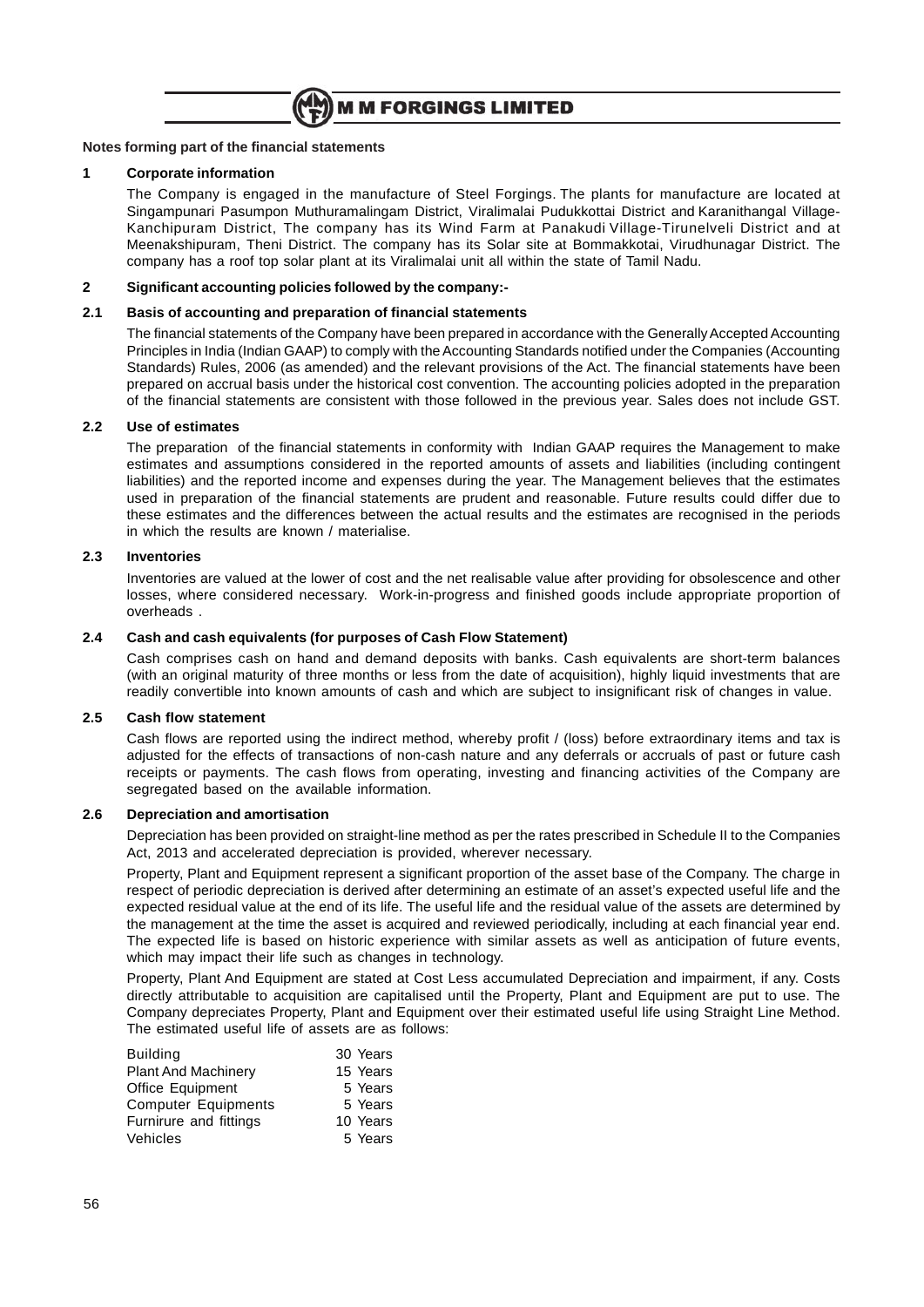

### **Note 2 Significant accounting policies (contd.)**

Based on technical evaluation, the Management believes that the useful life as given above represents the period over which the Management expects to use these assets. Hence, the useful life for these assets is different from the useful life as prescribed under Part C of Schedule II to The Companies Act, 2013. Depreciation method, useful life and residual values are reviewed periodically, including at each financial year end.

Advances paid towards the acquisition of Property, Plant and Equipment outstanding at each Balance Sheet Date is classified as Capital Advances under Other Non Current assets and the cost of assets not put to use before such date are disclosed under Capital Work in Progress. Subsequent expenditures relating to Property, Plant And Equipment are capitalised only when it is possible that future economic benefits associated with these will flow to the Company and the cost of the item can be measured reliably. Repairs and Maintenance Costs are recognised in Net Profit in the Statement of Profit And Loss when incurred. The cost and related accumulated Depreciation are eliminated from the Financial Statements upon sale or retirement of the Asset and the resultant gains or losses are recognised in the Statement of Profit and Loss. Assets to be disposed off are reported at the lower of the carrying value or the fair value less cost to sell.

## **2.7 Revenue recognition**

Sales are recognised, net of returns and trade discounts, on transfer of significant risks and rewards of ownership to the buyer. Sales does not include GST.

### **2.8 Other income**

Interest income is accounted on accrual basis. Dividend income is accounted for when the right to receive it is established.

### **2.9 Tangible fixed assets**

Fixed assets are carried at cost less accumulated depreciation and impairment losses, if any. The cost of fixed assets includes all expenses incurred in connection with the acquisition of qualifying fixed assets up to the date the asset is ready for its intended use. Exchange differences arising on restatement / settlement of long-term foreign currency borrowings relating to acquisition of depreciable fixed assets are adjusted to the cost of the respective assets and depreciated over the remaining useful life of such assets.

#### Capital work-in-progress:

Projects under which assets are not ready for their intended use and other capital work-in-progress are carried at cost, comprising direct cost, related incidental expenses and attributable interest.

### **2.10 Foreign currency transactions and translations**

#### Initial recognition

Transactions in foreign currencies entered into by the Company and its integral foreign operations are accounted at the exchange rates prevailing on the date of the transaction or at rates that closely approximate the rate at the date of the transaction.

### Measurement of foreign currency monetary items at the Balance Sheet date

The loss, if any, in the case of Foreign currency monetary items (other than derivative contracts) of the Company and its net investment in non-integral foreign operations outstanding at the Balance Sheet Date are considered / restated at the year-end rates. However, gains if any, are not cosidered.

#### Treatment of exchange differences

Exchange differences arising on settlement / restatement of short-term foreign currency monetary assets and liabilities of the Company and its integral foreign operations are recognised as income or expense in the Statement of Profit and Loss.The exchange differences arising on restatement / settlement of long-term foreign currency monetary items are capitalised as part of the depreciable fixed assets to which the monetary item relates and depreciated over the remaining useful life of such assets. The amount capitalised in the current year is at ₹ 3,71,28,800 (Last Year ₹ 2,64,26,647).

## Accounting of forward contracts

Premium / discount on forward exchange contracts, which are not intended for trading or speculation purposes, are amortised over the period of the contracts.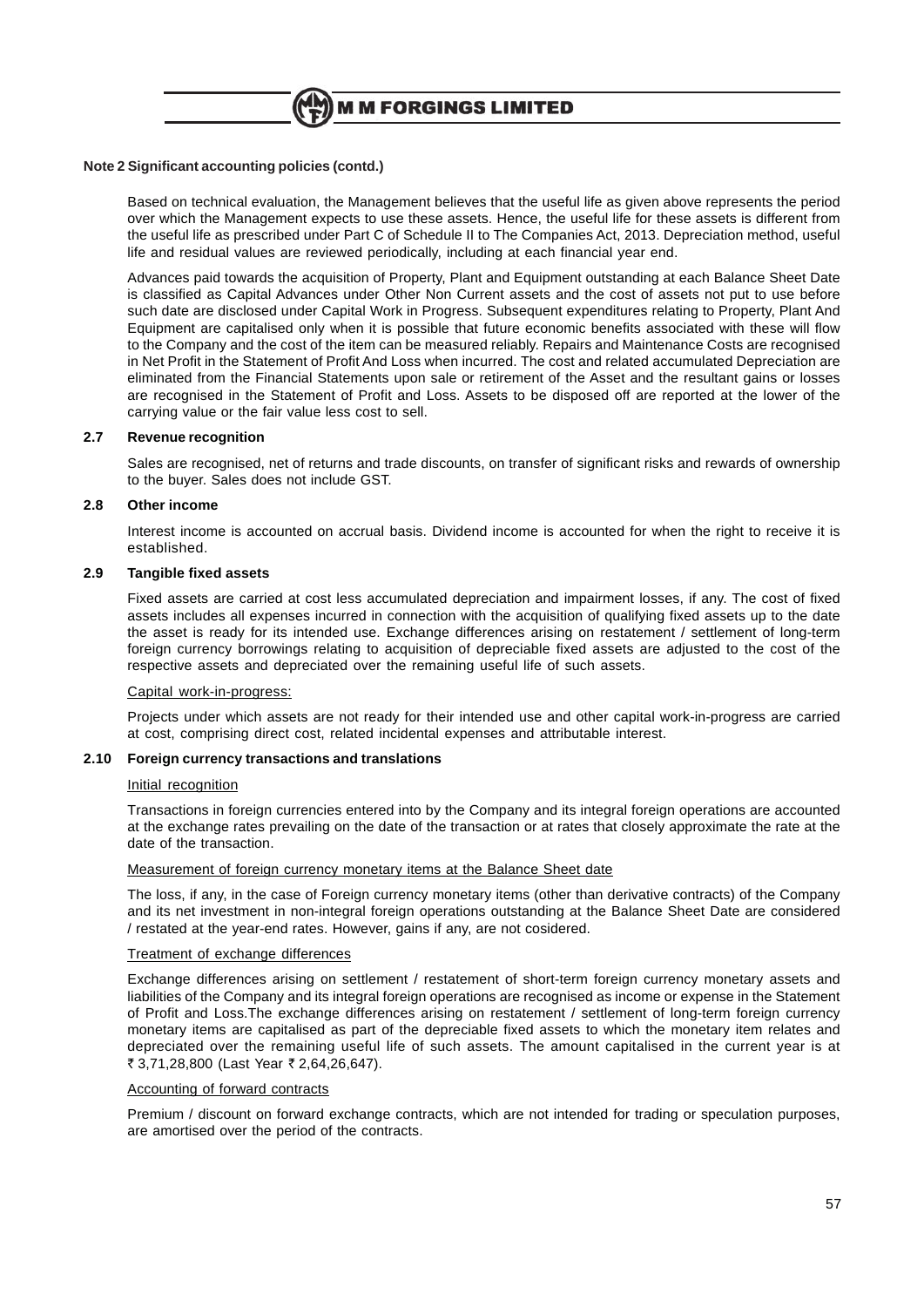### **Note 2 Significant accounting policies (contd.)**

### **2.11 Investments**

Long-term investments (excluding investment properties), are carried individually at cost, less provision for diminution, other than temporary, in the value of such investments.

### **2.12 Employee benefits**

Employee benefits include provident fund, superannuation fund, gratuity fund and compensated absences,

### Defined contribution plans

The Company's contribution to provident fund and superannuation fund are considered as defined contribution plans and are charged as an expense as they fall due based on the amount of contribution required to be made.

#### Defined benefit plans

For defined benefit plans in the form of gratuity fund / Super Annuation fund, the same are covered under Group Gratuity Scheme of LIC and Super Annuation Fund with LIC.

### Short-term employee benefits

The undiscounted amount of short-term employee benefits expected to be paid in exchange for the services rendered by employees are recognised during the year when the employees render the service. These benefits include performance incentive and compensated absences which are expected to occur within twelve months after the end of the period in which the employee renders the related service.

### **2.13 Borrowing costs**

Borrowing costs include interest, amortisation of ancillary costs incurred and exchange differences arising from foreign currency borrowings to the extent they are regarded as an adjustment to the interest cost. Costs in connection with the borrowing of funds to the extent not directly related to the acquisition of qualifying assets are charged to the Statement of Profit and Loss over the tenure of the loan. Borrowing costs, allocated to and utilised for qualifying assets, pertaining to the period from commencement of activities relating to construction / development of the qualifying asset upto the date of capitalisation of such asset is added to the cost of the assets.

### **2.14 Segment reporting**

The Company is engaged in only one segment - Manufacture and machining of Steel Forgings.

#### **2.15 Earnings per share**

Basic earnings per share is computed by dividing the profit / (loss) after tax (including the post tax effect of extraordinary items, if any) by the weighted average number of equity shares outstanding during the year. Diluted earnings per share is computed by dividing the profit / (loss) after tax (including the post tax effect of extraordinary items, if any) as adjusted for dividend, interest and other charges to expense or income relating to the dilutive potential equity shares, by the weighted average number of equity shares considered for deriving basic earnings per share and the weighted average number of equity shares which could have been issued on the conversion of all dilutive potential equity shares.

### **216 Taxes on income**

Current tax is the amount of tax payable on the taxable income for the year as determined in accordance with the provisions of the Income Tax Act, 1961. Minimum Alternate Tax (MAT) paid in accordance with the tax laws, which gives future economic benefits in the form of adjustment to future income tax liability, is considered as an asset if there is convincing evidence that the Company will pay normal income tax. Accordingly, MAT is recognised as an asset in the Balance Sheet when it is probable that future economic benefit associated with it will flow to the Company.Deferred tax is recognised on timing differences, being the differences between the taxable income and the accounting income that originate in one period and are capable of reversal in one or more subsequent periods. Deferred tax is measured using the tax rates and the tax laws enacted or substantially enacted as at the reporting date. Deferred tax liabilities are recognised for all timing differences. Deferred tax assets in respect of unabsorbed depreciation and carry forward of losses are recognised only if there is virtual certainty that there will be sufficient future taxable income available to realise such assets. Deferred tax assets are recognised for timing differences of other items only to the extent that reasonable certainty exists that sufficient future taxable income will be available against which these can be realised. Deferred tax assets and liabilities are offset if such items relate to taxes on income levied by the same governing tax laws and the Company has a legally enforceable right for such set off. Deferred tax assets are reviewed at each Balance Sheet Date for their realisability.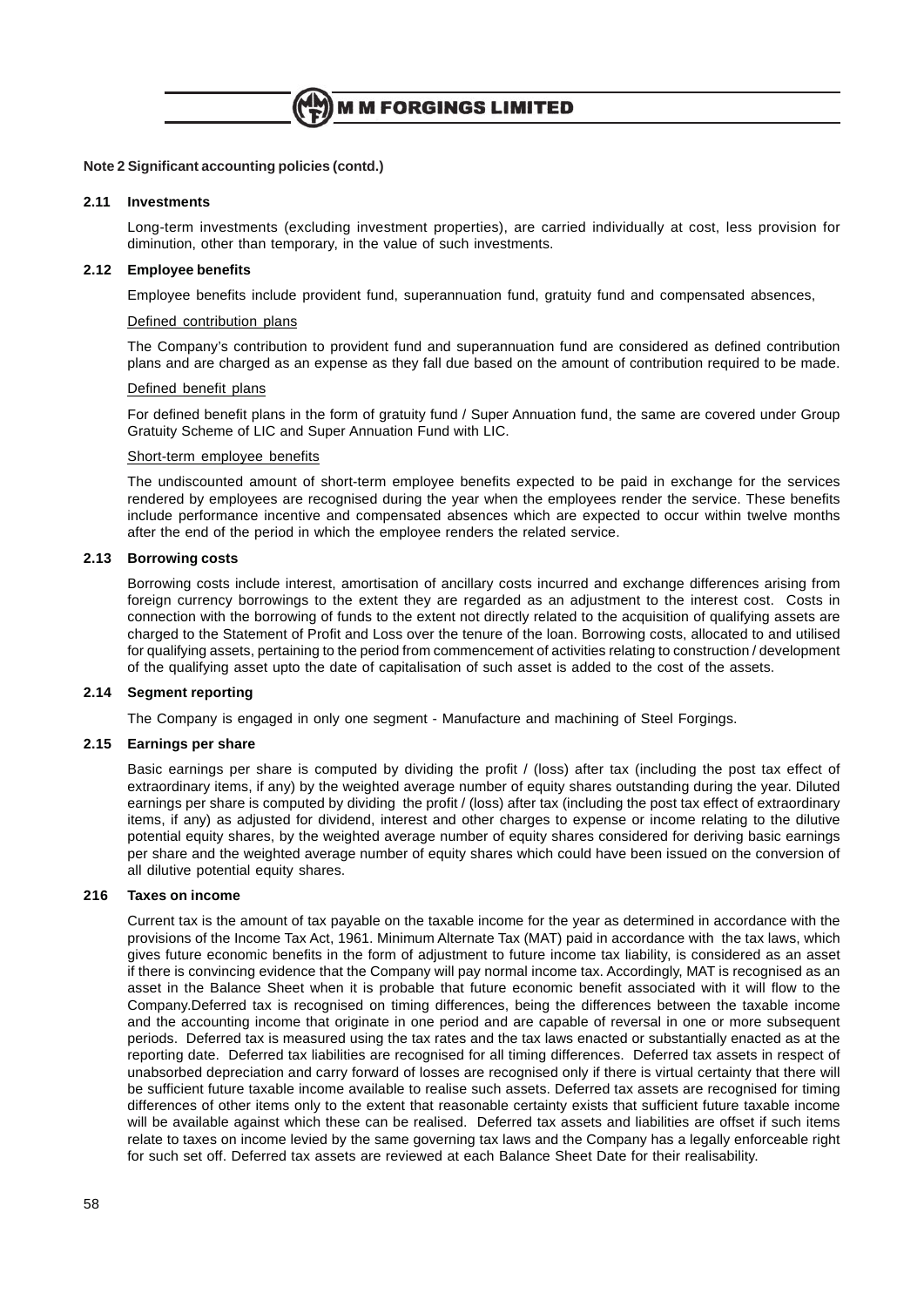

## **Note 2 Significant accounting policies (contd.)**

Current and deferred tax relating to items directly recognised in equity are recognised in equity and not in the statement of Profit and Loss.

## **2.18 Research and development expenses**

Revenue expenditure pertaining to research is charged to the Statement of Profit and Loss. Development costs of products are also charged to the Statement of Profit and Loss unless a product's technological feasibility has been established, in which case such expenditure is capitalised. Fixed assets utilised for research and development are capitalised and depreciated in accordance with the policies stated for Tangible Fixed Assets and Intangible Assets.

# **2.19 Impairment of assets**

The carrying values of assets / cash generating units at each Balance Sheet Date are reviewed for impairment. If any indication of impairment exists, the recoverable amount of such assets is estimated and impairment is recognised, if the carrying amount of these assets exceeds their recoverable amount. The recoverable amount is the greater of the net selling price and their value in use. Value in use is arrived at by discounting the future cash flows to their present value based on an appropriate discount factor. When there is indication that an impairment loss recognised for an asset in earlier accounting periods no longer exists or may have decreased, such reversal of impairment loss is recognised in the Statement of Profit and Loss, except in case of revalued assets.

# **2.20 Provisions and contingencies**

A provision is recognised when the Company has a present obligation as a result of past events and it is probable that an outflow of resources will be required to settle the obligation in respect of which a reliable estimate can be made. Provisions (excluding retirement benefits) are not discounted to their present value and are determined based on the best estimate required to settle the obligation at the Balance Sheet date. These are reviewed at each Balance Sheet date and adjusted to reflect the current best estimates. Contingent liabilities are disclosed in the Notes.

### **2.21 Insurance claims**

Insurance claims are accounted for on the basis of claims admitted / expected to be admitted and to the extent that there is no uncertainty in receiving the claims.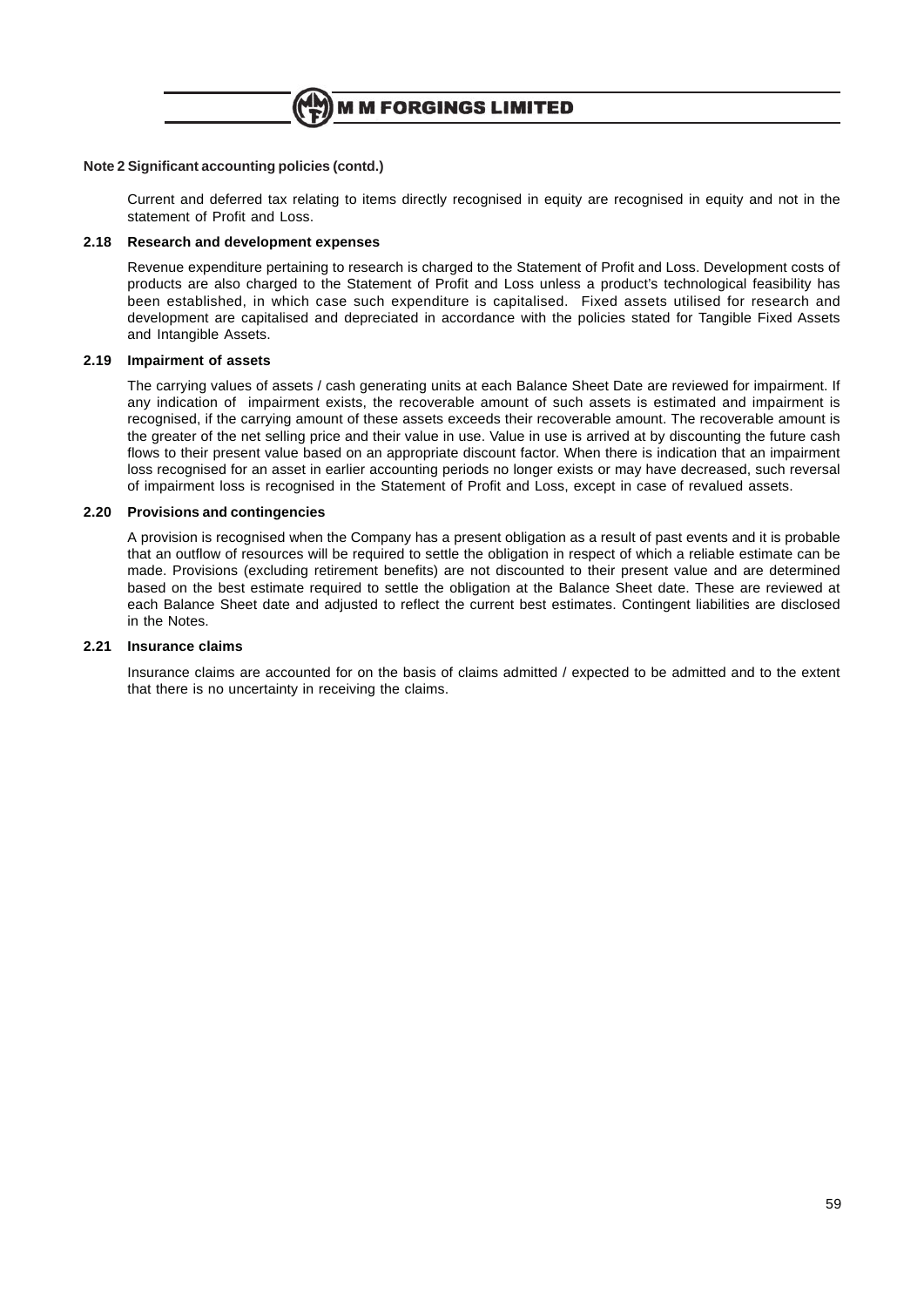

# **Notes forming part of the financial statements**

**Note 3 Share capital**

|     |                                                          |                     | As at 31 March 2019 | As at 31 March 2018 |            |
|-----|----------------------------------------------------------|---------------------|---------------------|---------------------|------------|
|     | <b>Particulars</b>                                       | Number of<br>shares | ₹ in Lakhs          | Number of<br>shares | ₹ in Lakhs |
| 3.1 | Authorised                                               |                     |                     |                     |            |
|     | Equity shares of ₹10 each with voting rights             | 30,000,000          | 3.000.00            | 15.000.000          | 1,500.00   |
| 3.2 | Issued                                                   |                     |                     |                     |            |
|     | Equity shares of $\bar{\tau}$ 10 each with voting rights | 24.145.600          | 2.414.56            | 12.072.800          | 1.207.28   |
| 3.3 | Subscribed and fully paid up                             |                     |                     |                     |            |
|     | Equity shares of $\bar{\tau}$ 10 each with voting rights | 24,140,800          | 241.408.00          | 12.070.400          | 120,704.00 |

(1) Reconciliation of the number of shares and amount outstanding at the beginning and at the end of the reporting period:

| <b>Particulars</b>               | Opening<br><b>Balance</b> | <b>Buy back</b> | <b>Other</b><br>changes<br>(Bonus<br>Shares) | <b>Closing</b><br><b>Balance</b> |
|----------------------------------|---------------------------|-----------------|----------------------------------------------|----------------------------------|
| Equity shares with voting rights |                           |                 |                                              |                                  |
| Year ended 31 March, 2019        |                           |                 |                                              |                                  |
| - Number of shares               | 12,070,400                |                 | $-12,070,400$                                | 24,140,800                       |
| - Amount ₹ in lakhs              | 2,414.08                  |                 | $\overline{\phantom{0}}$                     | 1,207.04                         |
| Year ended 31 March, 2018        |                           |                 |                                              |                                  |
| - Number of shares               | 12,070,400                |                 | $\overline{\phantom{a}}$                     | 12,070,400                       |
| - Amount ₹ in lakhs              | 1,207.04                  |                 | ۰                                            | 1,207.04                         |

(2) Details of shares held by each shareholder holding more than 5% shares:

|                                        | As at 31 March 2019      | As at 31 March 2018                        |                             |                                            |
|----------------------------------------|--------------------------|--------------------------------------------|-----------------------------|--------------------------------------------|
| <b>Class of Shares</b>                 | Number of<br>shares held | % holding<br>in that<br>class of<br>shares | Number of<br>shares<br>held | % holding<br>in that<br>class of<br>shares |
| Equity shares with voting rights       |                          |                                            |                             |                                            |
| Synmax Consultants and Trading Pvt Ltd | 5,796,000                | 24.01%                                     | 2.898.000                   | 24.01%                                     |
| Vidyashankar Krishnan                  | 2,720,240                | 11.27%                                     | 1.360.120                   | 11.27%                                     |
| Venkatramanan Krishnan                 | 2,584,960                | 10.71%                                     | 1.292.480                   | 10.71%                                     |

(3) Aggregate number and class of shares allotted as fully paid up pursuant to contract(s) without payment being received in cash, bonus shares and shares bought back for the period of 5 years immediately preceding the Balance Sheet date.

| <b>Particulars</b>                                                       | Aggregate number of<br>shares                   |          |  |  |
|--------------------------------------------------------------------------|-------------------------------------------------|----------|--|--|
|                                                                          | <b>As at 31</b><br><b>March 2019 March 2018</b> | As at 31 |  |  |
| Equity shares with voting rights<br>Fully paid up by way of bonus shares | 24,140,800 12,070,400<br>-                      |          |  |  |

(4) Details of shares pledged : NIL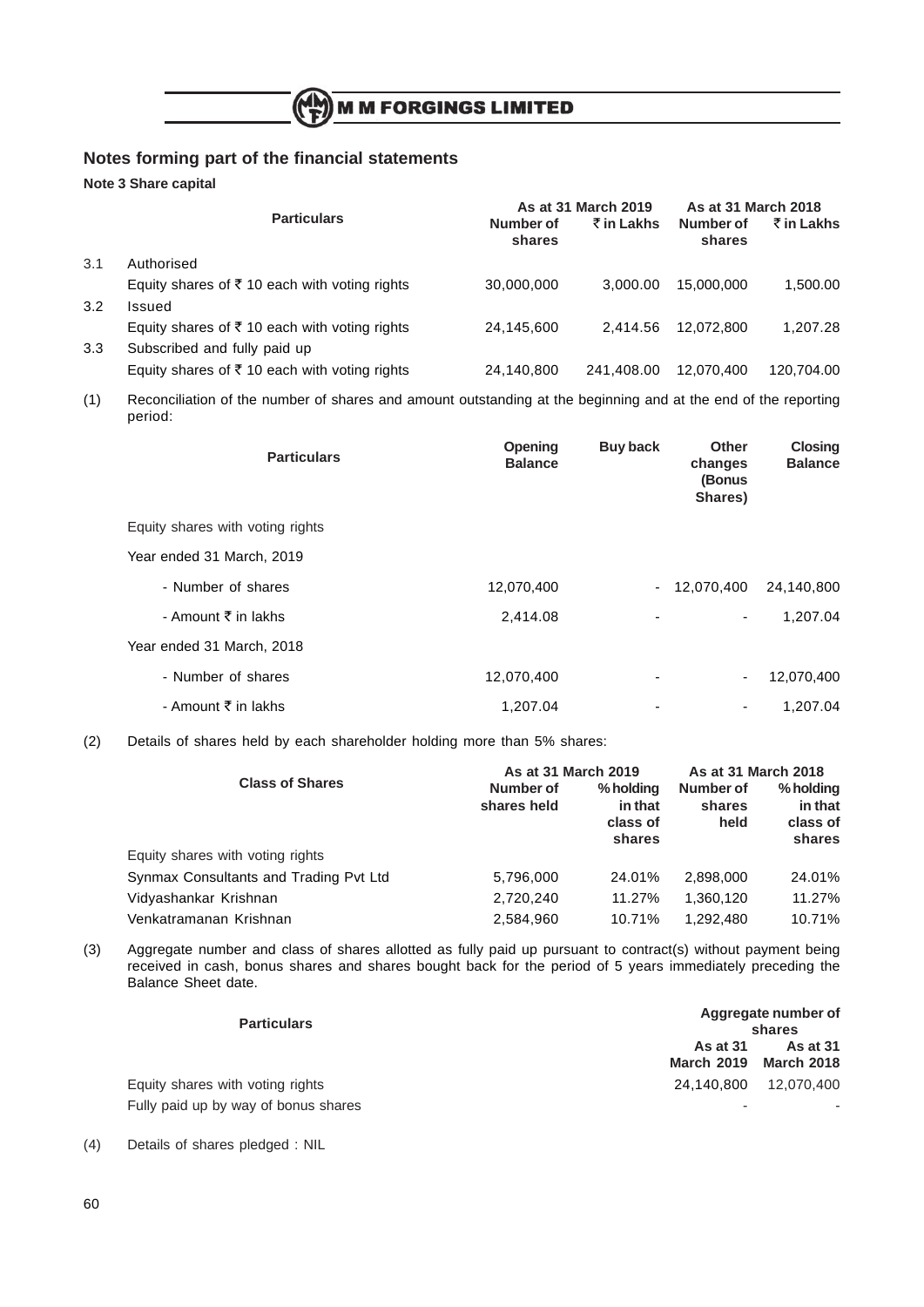$\binom{(\mathsf{M}\mathsf{M})}{\mathsf{F}}$ M M FORGINGS LIMITED

|     | <b>Note 4 Reserves and surplus</b>                                            |                                      | ₹ in Lakhs                           |
|-----|-------------------------------------------------------------------------------|--------------------------------------|--------------------------------------|
|     | <b>Particulars</b>                                                            | <b>As at 31</b><br><b>March 2019</b> | <b>As at 31</b><br><b>March 2018</b> |
| 4.1 | Capital reserve                                                               |                                      |                                      |
|     | Opening balance                                                               | 4.60                                 | 4.60                                 |
|     | Add: Additions during the year                                                |                                      |                                      |
|     | Less: Utilised / transferred during the year                                  |                                      |                                      |
|     | Closing balance                                                               | 4.60                                 | 4.60                                 |
| 4.2 | Securities premium account                                                    |                                      |                                      |
|     | Opening balance                                                               | 305.00                               | 305.00                               |
|     | Closing balance                                                               | 305.00                               | 305.00                               |
| 4.3 | General reserve                                                               |                                      |                                      |
|     | Opening balance                                                               | 35,098.37                            | 29,698.37                            |
|     | Add: Transferred from surplus in Statement of Profit and Loss                 | 6,700.00                             | 5,400.00                             |
|     | Less: Utilised / transferred during the year for:                             |                                      |                                      |
|     | Interim Dividend / Dividend Tax                                               | 1,207.04                             |                                      |
|     | Closing balance                                                               | 40,591.33                            | 35,098.37                            |
| 4.4 | Surplus / (Deficit) in Statement of Profit and Loss                           |                                      |                                      |
|     | Opening balance                                                               | 292.62                               | 244.72                               |
|     | Add: Profit for the year                                                      | 8,135.04                             | 6,850.73                             |
|     | Less: Interim dividend                                                        | 708.97                               | 701.43                               |
|     | Dividends proposed to be distributed to equity shareholders Rs. 30 per share) | 603.52                               | 603.52                               |
|     | Tax on dividend                                                               | 105.45                               | 97.91                                |
|     | Transferred to: General Reserve                                               | 6,700.00                             | 5,400.00                             |
|     | Closing balance                                                               | 309.73                               | 292.62                               |
|     | <b>Total</b>                                                                  | 41,210.66                            | 35,700.59                            |
|     | Note 5 Long-term borrowings                                                   |                                      |                                      |
|     | Term Loans From Banks                                                         |                                      |                                      |
|     | Secured                                                                       | 39,628.75                            | 16,826.50                            |
|     | Unsecured                                                                     |                                      |                                      |
|     | Total                                                                         | 39,628.75                            | 16,826.50                            |

5.1 Details of terms of repayment for the other long-term borrowings and security provided in respect of the secured other long-term borrowings:

|      |                                    |                | ₹ in Lakhs          |                     | $\bar{z}$ in Lakhs |
|------|------------------------------------|----------------|---------------------|---------------------|--------------------|
|      |                                    |                | As at 31 March 2019 | As at 31 March 2018 |                    |
|      |                                    | <b>Secured</b> | <b>Unsecured</b>    | <b>Secured</b>      | <b>Unsecured</b>   |
|      | Term loans from banks:             |                |                     |                     |                    |
| Bank | Citi Bank                          | 1,187.66       |                     | 2,279.90            |                    |
|      | DBS - Loan                         | 8.163.42       |                     | 841.40              |                    |
|      | <b>SBI - Formely SBT</b>           | 3.925.86       |                     | 5.144.07            |                    |
|      | <b>SBI</b>                         | 2.078.40       |                     | 2,605.60            |                    |
|      | <b>HDFC &amp; Federal</b>          | 15,000.00      |                     | 10,000.00           |                    |
|      | <b>ICICI</b>                       | 15,000.00      |                     |                     |                    |
|      | Total - Term loans from banks      | 45.355.34      |                     | 20,870.97           |                    |
|      | Less: Amounts due within 12 Months | 5,726.59       |                     | 4,044.47            |                    |
|      | Total - Term loans from banks      | 39,628.75      |                     | 16.826.50           |                    |

5.2 Terms of Security / Repayment

All loans secured by the charge over Fixed Assets of the Company except the lands at Singampunari / Viralimalai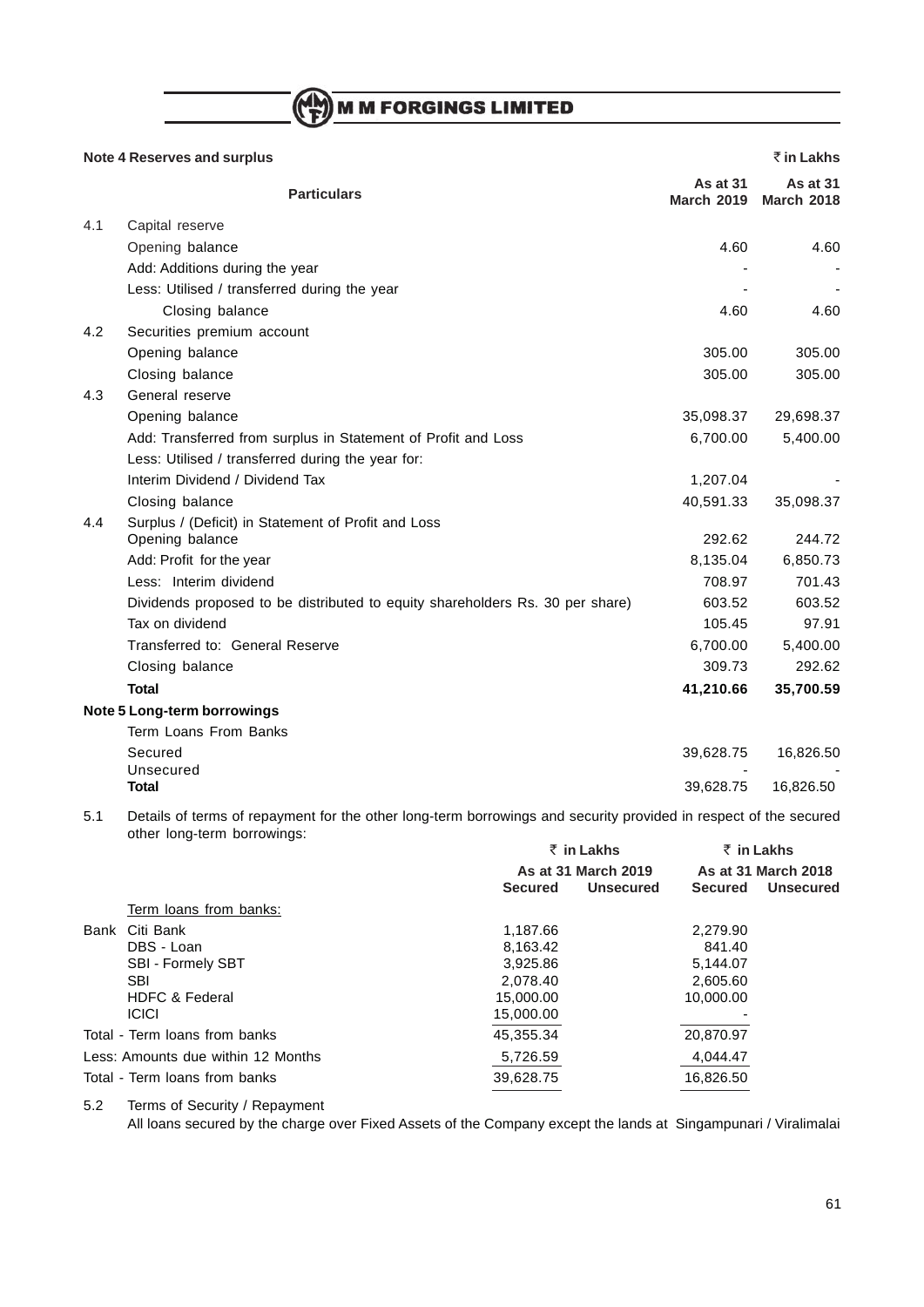|     |                                                                                                            |                    |            | M M FORGINGS LIMITED |                                         |                |                                         |
|-----|------------------------------------------------------------------------------------------------------------|--------------------|------------|----------------------|-----------------------------------------|----------------|-----------------------------------------|
|     |                                                                                                            |                    |            |                      | $\bar{z}$ in Lakhs                      |                | ₹ in Lakhs                              |
|     |                                                                                                            | <b>Particulars</b> |            | <b>Secured</b>       | As at 31 March 2019<br><b>Unsecured</b> | <b>Secured</b> | As at 31 March 2018<br><b>Unsecured</b> |
| 5.3 | Rate of Interest                                                                                           |                    |            |                      |                                         |                |                                         |
|     | Citi Bank                                                                                                  |                    |            | 3.62%                |                                         | 3.11%          |                                         |
|     | <b>DBS</b>                                                                                                 |                    |            | 4.87%                |                                         | 4.87%          |                                         |
|     | <b>SBI</b>                                                                                                 |                    |            | 4.12%                |                                         | 3.43%          |                                         |
|     | <b>HDFC</b>                                                                                                |                    |            | 2.66%                |                                         | 2.66%          |                                         |
|     | <b>ICICI</b>                                                                                               |                    |            | 9.50%                |                                         |                |                                         |
| 5.4 | Instalments Payable                                                                                        | Citi Bank          | <b>SBI</b> | <b>DBS</b>           | <b>HDFC</b>                             | <b>ICICI</b>   | <b>TOTAL</b>                            |
|     | 2019 - 2020                                                                                                | 1,187.66           | 2,078.40   | 147.53               | 1,375.00                                | 938.00         | 5,726.59                                |
|     | 2020 - 2021                                                                                                |                    | 2,078.40   | 1,037.19             | 2.188.00                                | 1,875.00       | 7,178.59                                |
|     | 2021 - 2022                                                                                                |                    | 1,847.46   | 1,484.25             | 2,250.00                                | 1,875.00       | 7,456.71                                |
|     | 2022 - 2023                                                                                                |                    |            | 1,484.25             | 2,938.00                                | 1,875.00       | 6,297.25                                |
|     | 2023 - 2024                                                                                                |                    |            | 1,484.25             | 3,000.00                                | 1,875.00       | 6,359.25                                |
|     | 2024 - 2025                                                                                                |                    | ۰          | 1,484.25             | 3,000.00                                | 1,875.00       | 6,359.25                                |
|     | 2025 - 2026                                                                                                |                    |            | 1,041.70             | 249.00                                  | 4,687.00       | 5,977.70                                |
|     | <b>TOTAL</b>                                                                                               | 1,187.66           | 6,004.26   | 8,163.42             | 15,000.00                               | 15,000.00      | 45,355.34                               |
|     | * Details of long-term borrowings guaranteed by some of the directors or others: NIL                       |                    |            |                      |                                         |                |                                         |
|     | * For the current maturities of long-term borrowings, refer items 9.1 and 9.2 - Other current liabilities. |                    |            |                      |                                         |                |                                         |
|     | * There is No default in the servicing / repayment of the loans.                                           |                    |            |                      |                                         |                |                                         |
|     | Note 6 Other long-term liabilities                                                                         |                    |            |                      |                                         |                |                                         |
|     |                                                                                                            |                    |            |                      |                                         |                | ₹ in Lakhs                              |

|              |                                                                                                                     |                                                  | As at 31<br><b>March 2019</b> | <b>As at 31</b><br><b>March 2018</b> |
|--------------|---------------------------------------------------------------------------------------------------------------------|--------------------------------------------------|-------------------------------|--------------------------------------|
| 6.1          | <b>Trade Payables</b>                                                                                               |                                                  |                               |                                      |
|              | Others than acceptances                                                                                             |                                                  |                               |                                      |
| 6.2          | Others Payables on Purchase of Fixed Assets                                                                         |                                                  | 1,740.31                      | 282.13                               |
|              | <b>Rental Advance Received</b>                                                                                      |                                                  | 105.62                        | 37.52                                |
|              | Advance from Customers                                                                                              |                                                  | 32.38                         | 26.45                                |
|              | Total                                                                                                               |                                                  | 1,878.31                      | 346.10                               |
|              | Note 7 Short-term borrowings                                                                                        |                                                  |                               |                                      |
| 7.1          | Loans repayable on demand from Banks                                                                                |                                                  |                               |                                      |
|              | Secured                                                                                                             |                                                  | 21,504.77                     | 17,258.64                            |
|              | Unsecured                                                                                                           |                                                  | 1,924.29                      |                                      |
|              | Total                                                                                                               |                                                  | 23,429.06                     | 17,258.64                            |
|              | Note: Details of security for the secured short-term borrowings:                                                    |                                                  |                               |                                      |
|              |                                                                                                                     | <b>Nature of Security</b>                        |                               |                                      |
|              | Loans repayable on demand from Banks                                                                                | Hypothecation of Inventory/<br><b>Book Debts</b> | 23,429.06                     | 17,258.64                            |
|              | Total - from banks                                                                                                  | Rate of Interest 6.96%                           | 23,429.06                     | 17,258.64                            |
|              | No Default in the Servicing of the facility availed.                                                                |                                                  |                               |                                      |
|              | Note 8 Trade payables                                                                                               |                                                  |                               |                                      |
|              | Trade Payables - Other than Acceptances                                                                             |                                                  | 4,770.61                      | 6,160.80                             |
|              | <b>Total</b>                                                                                                        |                                                  | 4,770.61                      | 6,160.80                             |
|              | <b>Note 9 Other current liabilities</b>                                                                             |                                                  |                               |                                      |
| 9.1          | Current maturities of long-term debt - Secured                                                                      |                                                  | 5,726.59                      | 4,044.47                             |
| 9.2          | Unpaid dividends                                                                                                    |                                                  | 43.76                         | 43.66                                |
|              | <b>Total</b>                                                                                                        |                                                  | 5,770.35                      | 4,088.13                             |
|              | Note: Current maturities of long-term debt (Refer Notes 5.1 and 5.4 - Long Term Borrowings for details of Securirty |                                                  |                               |                                      |
|              | <b>Note 10 Short Term Provisions</b>                                                                                |                                                  |                               |                                      |
| 10.1         | Provision for tax (net of advance tax)                                                                              |                                                  |                               |                                      |
|              | (As At 31 March 2019 - Advance Tax paid ₹ 2,12,500,000)                                                             |                                                  |                               |                                      |
|              | (As at 31 March, 2018 - Advance Tax paid ₹ 1,50,000,000)                                                            |                                                  |                               |                                      |
| 10.2         | Provision for proposed equity dividend                                                                              |                                                  | 603.52                        | 603.52                               |
| 10.3         | Provision for tax on proposed dividend                                                                              |                                                  | 105.45                        | 97.91                                |
| <b>Total</b> |                                                                                                                     |                                                  | 708.97                        | 701.43                               |
| 62           |                                                                                                                     |                                                  |                               |                                      |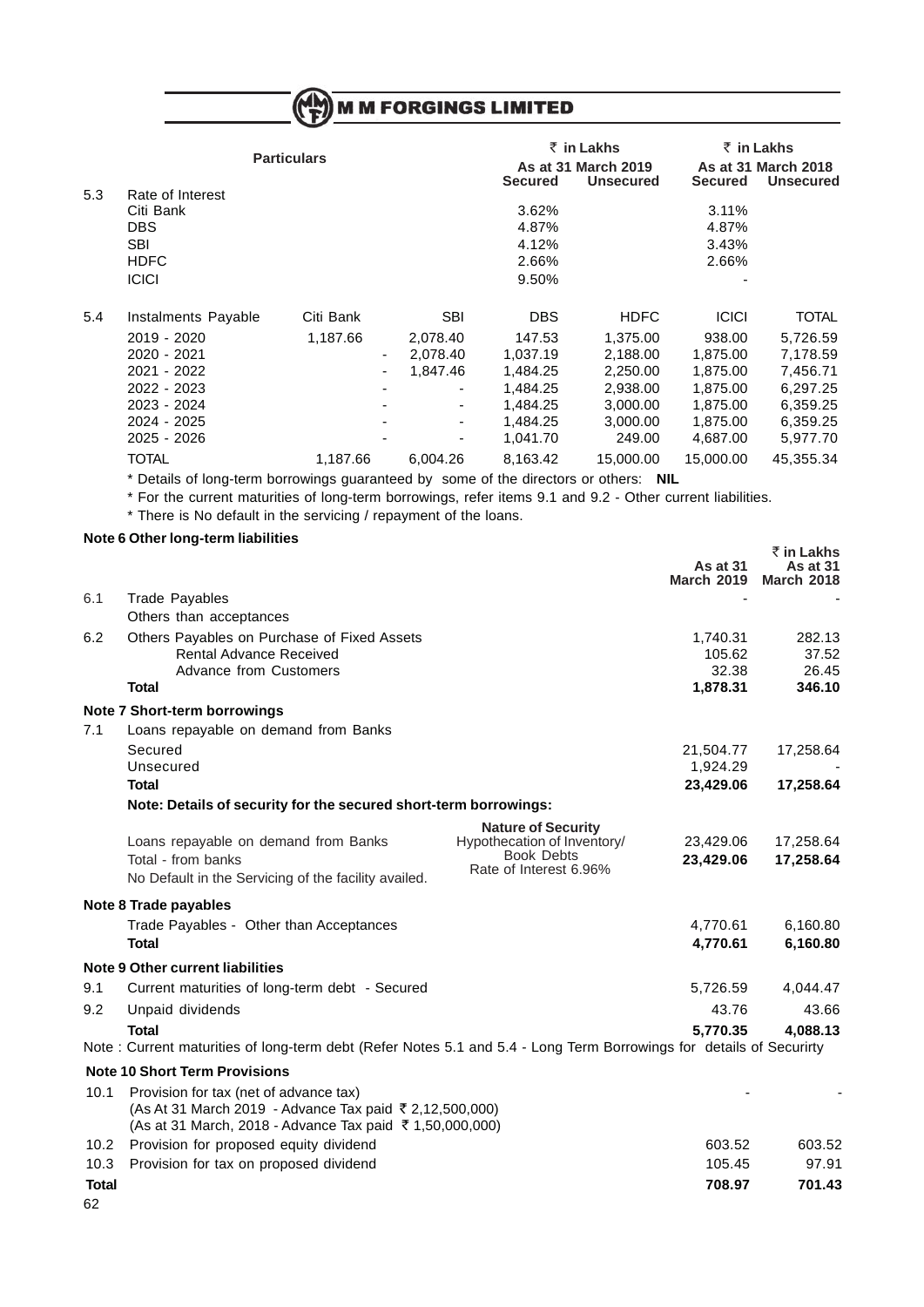

# **Notes forming part of the financial statements**

# **Note 11 Fixed Assets**

| 11.1 Tangible Assets          | <b>Gross block</b>                       |                  |                  |                                                                    |                                         |                      |                                              |  |
|-------------------------------|------------------------------------------|------------------|------------------|--------------------------------------------------------------------|-----------------------------------------|----------------------|----------------------------------------------|--|
|                               | <b>Balance</b><br>as at<br>1 April, 2018 | <b>Additions</b> | <b>Disposals</b> | <b>Effect of</b><br>foreign<br>currency<br>exchange<br>differences | <b>Borrowing</b><br>cost<br>capitalised | Other<br>adjustments | <b>Balance</b><br>as at<br>31 March,<br>2019 |  |
|                               | ₹ in Lakhs                               | ₹ in Lakhs       | ₹ in Lakhs       | $\overline{z}$ in Lakhs                                            | ₹ in Lakhs                              | ₹ in Lakhs           | ₹ in Lakhs                                   |  |
| 11.1.1<br>Land                | 3610.56                                  | 2560.24          |                  |                                                                    |                                         |                      | 6170.80                                      |  |
| 11.1.2 Buildings              | 9766.27                                  | 2062.17          |                  |                                                                    |                                         |                      | 11828.44                                     |  |
| 11.1.3 Plant and Equipment    | 59898.69                                 | 22447.45         |                  | 173.75                                                             | 241.27                                  |                      | 82761.16                                     |  |
| 11.1.4 Furniture and Fixtures | 202.23                                   | 1.18             |                  |                                                                    |                                         |                      | 203.41                                       |  |
| 11.1.5 Vehicles               | 513.60                                   | 82.40            | 18.37            |                                                                    |                                         |                      | 577.63                                       |  |
| 11.1.6 Office equipment       | 1504.63                                  | 166.29           |                  |                                                                    |                                         |                      | 1670.92                                      |  |
| Total                         | 75495.98                                 | 27319.73         | 18.37            | 173.75                                                             | 241.27                                  | 0.00                 | 103212.36                                    |  |
| <b>Previous year</b>          | 66791.41                                 | 8521.10          | 21.09            | 204.56                                                             | 0.00                                    | 0.00                 | 75495.98                                     |  |

**All the Assers are Free Hold and None of them are Lease Hold or held for others use.**

# **Note 11 Fixed Assets (contd.)**

| 11.2 Tangible Assets          |                                          | Accumulated depreciation and impairment                  | <b>Net Block</b>                       |                                 |                                              |                                              |                                             |
|-------------------------------|------------------------------------------|----------------------------------------------------------|----------------------------------------|---------------------------------|----------------------------------------------|----------------------------------------------|---------------------------------------------|
|                               | <b>Balance</b><br>as at<br>1 April, 2018 | Depreciation/<br>amortisation<br>expense for<br>the year | Eliminated on<br>disposal of<br>assets | <b>Other</b><br>adjust-<br>ment | <b>Balance</b><br>as at<br>31 March,<br>2019 | <b>Balance</b><br>as at<br>31 March,<br>2019 | <b>Balance</b><br>as at<br>1 April,<br>2018 |
|                               | ₹ in Lakhs                               | ₹in Lakhs                                                | ₹ in Lakhs                             | ₹ in Lakhs                      | $\bar{z}$ in Lakhs                           | ₹in Lakhs                                    | $\overline{z}$ in Lakhs                     |
| 111.1<br>Land                 | 0.00                                     | 0.00                                                     |                                        |                                 | 0.00                                         | 6170.80                                      | 3610.56                                     |
| 11.2.2 Buildings              | 1724.89                                  | 344.68                                                   |                                        |                                 | 2069.57                                      | 9758.87                                      | 8041.38                                     |
| 11.2.3 Plant and Equipment    | 35470.24                                 | 4732.10                                                  |                                        |                                 | 40202.34                                     | 42558.82                                     | 24428.45                                    |
| 11.2.4 Furniture and Fixtures | 170.49                                   | 22.39                                                    |                                        |                                 | 192.88                                       | 10.53                                        | 31.74                                       |
| 11.2.5 Vehicles               | 375.50                                   | 56.99                                                    | 18.37                                  |                                 | 414.12                                       | 163.51                                       | 138.10                                      |
| 11.2.6 Office equipment       | 1242.71                                  | 285.01                                                   |                                        |                                 | 1527.72                                      | 143.20                                       | 261.92                                      |
| Total                         | 38983.83                                 | 5441.17                                                  | 18.37                                  | 0.00                            | 44406.63                                     | 58805.73                                     | 36512.15                                    |
| Previous year                 | 34797.56                                 | 4199.80                                                  | 13.53                                  | 0.00                            | 38983.83                                     | 36512.15                                     | 31993.85                                    |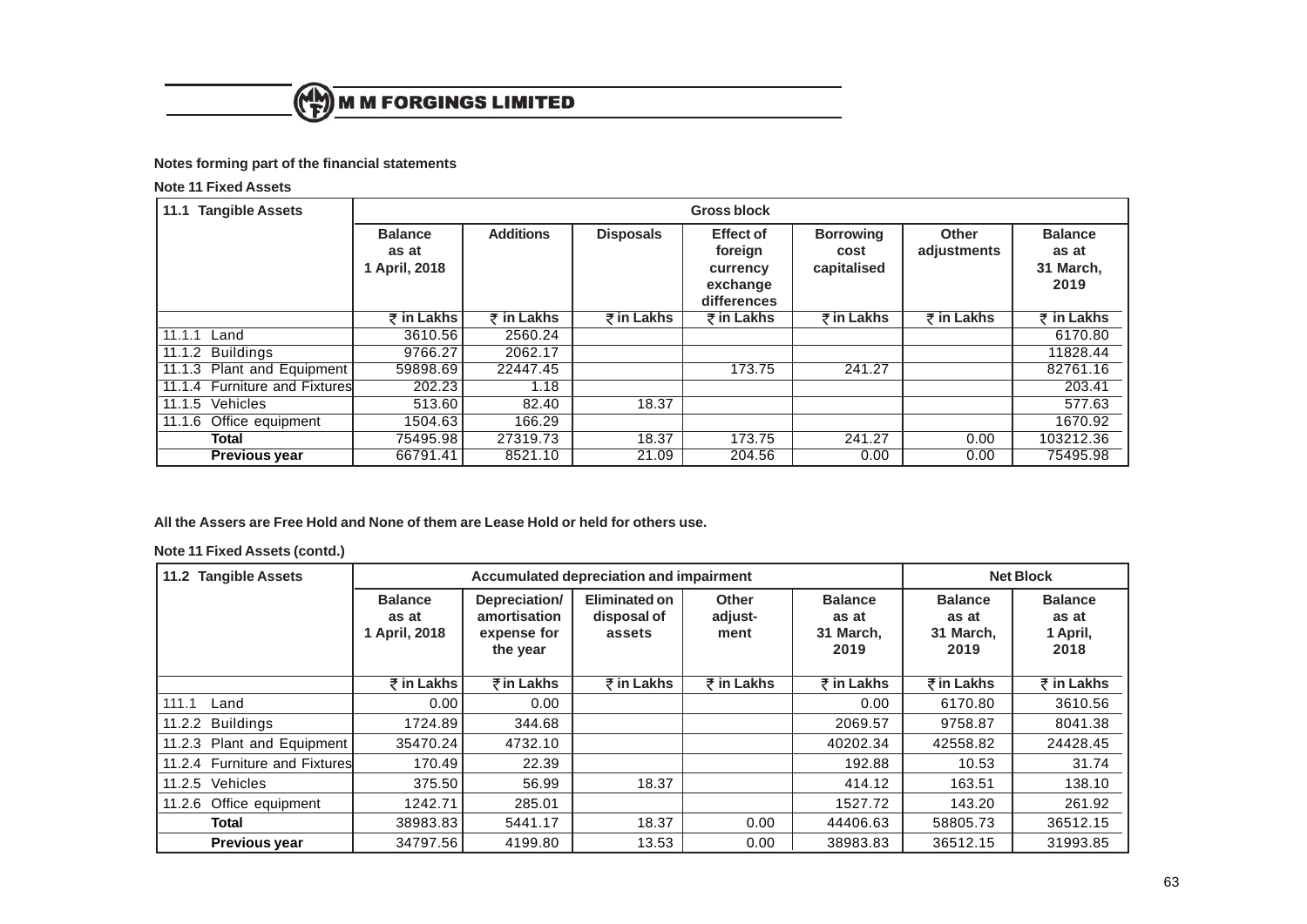

# **11.3 Depreciation and amortisation relating to continuing operations:**

| <b>Particulars</b>                                                               | 31 March, 2019<br>$\bar{\tau}$ in Lakhs | For the year ended For the year ended<br>31 March, 2018<br>₹ in Lakhs |
|----------------------------------------------------------------------------------|-----------------------------------------|-----------------------------------------------------------------------|
| Depreciation and amortisation for the year on tangible assets as per Note 12 A   | 5.441.17                                | 3,893.01                                                              |
| Depreciation and amortisation for the year on intangible assets as per Note 12 B | ٠                                       |                                                                       |
| Less: Utilised from revaluation reserve                                          | -                                       |                                                                       |
| Depreciation and amortisation relating to continuing operations                  | 5.441.17                                | 3,893.01                                                              |

### **Note 12 Non-current investments**

| <b>Particulars</b>                                                                                | As at 31 March, 2019     |                                    |                     | As at 31 March, 2018   |                                                       |                             |
|---------------------------------------------------------------------------------------------------|--------------------------|------------------------------------|---------------------|------------------------|-------------------------------------------------------|-----------------------------|
|                                                                                                   | Quoted #<br>रें in Lakhs | Unquoted#<br>$\bar{\tau}$ in Lakhs | Total<br>₹ in Lakhs | Quoted<br>रें in Lakhs | <b>Unquoted</b><br>$\bar{\bar{\mathcal{K}}}$ in Lakhs | Total<br>$\bar{z}$ in Lakhs |
| Investments (At cost):                                                                            |                          |                                    |                     |                        |                                                       |                             |
| Trade<br>12.1                                                                                     | <b>NIL</b>               | <b>NIL</b>                         | <b>NIL</b>          | <b>NIL</b>             | <b>NIL</b>                                            | <b>NIL</b>                  |
| Other investments<br>12.2                                                                         |                          |                                    |                     |                        |                                                       |                             |
| 12.2.1 Investment in equity instruments                                                           | 14.10                    | 474.34                             | 488.44              | 14.10                  | 416.12                                                | 430.22                      |
| - Fully Paid                                                                                      |                          |                                    |                     |                        |                                                       |                             |
| Total - Other investments (12.2)                                                                  | 14.10                    | 474.34                             | 488.44              | 14.10                  | 416.12                                                | 430.22                      |
| Less: Provision for diminution in value of investments                                            |                          |                                    | $\blacksquare$      |                        |                                                       | ۰                           |
| Total                                                                                             |                          |                                    | 488.44              |                        |                                                       | 430.22                      |
| Aggregate amount of quoted investments<br>Aggregate market value of listed and quoted investments |                          |                                    | 14.10<br>22.79      |                        |                                                       | 14.10<br>36.12              |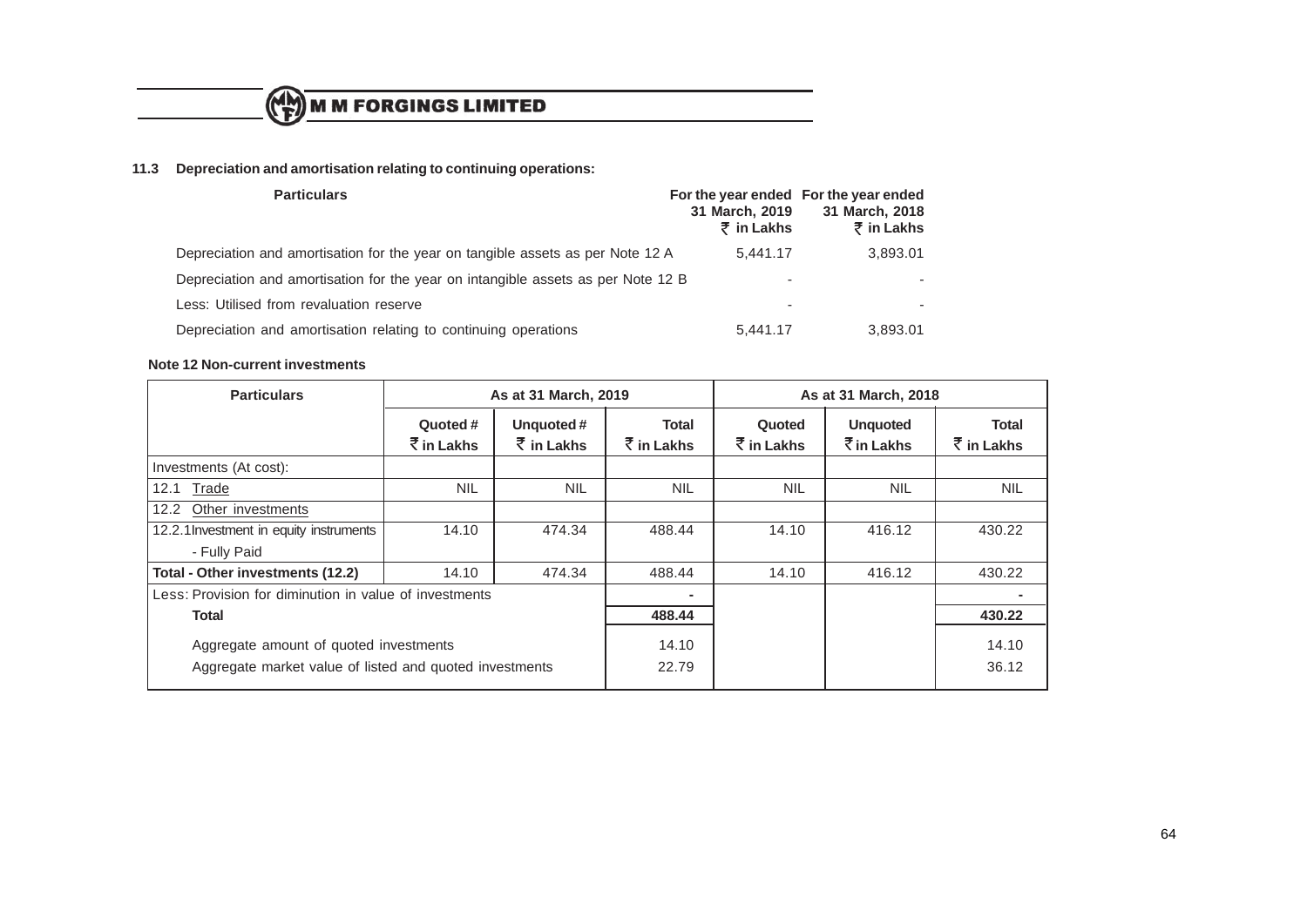$\binom{(\mathbf{A})}{\mathbf{F}}$  M M FORGINGS LIMITED

|                |                                                                                                                     |                               | ₹ in Lakhs                           |
|----------------|---------------------------------------------------------------------------------------------------------------------|-------------------------------|--------------------------------------|
|                | <b>Particulars</b>                                                                                                  | As at 31<br><b>March 2019</b> | <b>As at 31</b><br><b>March 2018</b> |
|                | Note 13 Long-term loans and advances                                                                                |                               |                                      |
| 13.1           | Security deposits                                                                                                   |                               |                                      |
|                | Secured, considered good                                                                                            |                               |                                      |
|                | Unsecured, considered good                                                                                          | 746.44                        | 297.36                               |
|                | Doubtful                                                                                                            |                               |                                      |
|                |                                                                                                                     | 746.44                        | 297.36                               |
|                | Less: Provision for doubtful deposits                                                                               |                               |                                      |
|                |                                                                                                                     | 746.44                        | 297.36                               |
| $13.2^{\circ}$ | Advance Income Tax                                                                                                  | 123.31                        | (31.01)                              |
| 13.3           | Mat Credit Available                                                                                                | 190.67                        | 197.62                               |
| 13.4           | Balances with government authorities                                                                                |                               |                                      |
|                | Unsecured, considered good                                                                                          |                               |                                      |
|                | 13.4.1 Advance Sales tax                                                                                            | 116.38                        | 116.38                               |
|                | 13.4.2 DVS Industries (P) Limited                                                                                   | 8,404.96<br>8,521.34          | 4,628.36<br>4,744.74                 |
| <b>Total</b>   |                                                                                                                     | 9,581.76                      | 5,208.71                             |
|                | Nata: Lang taung lagun nu diadinyang Maidiya fuan Dinastang Officers of the Occupance Financia which any Dinastania |                               |                                      |

Note: Long-term loans and advances - No dues from Directors, Officers of the Company, Firms in which any Director is a partner or any Private Limited Companies in which any Director is a Director

## **Note 14 Other non-current assets**

| Long Term Inventories<br>14.1               |           |           |
|---------------------------------------------|-----------|-----------|
| (At lower of cost and net realisable value) |           |           |
| 14.1.1 Raw materials                        | 253.26    | 192.09    |
| 14.1.2 Work-in-progress - Steel Forgings    | 73.40     | 41.35     |
| 14.1.3 Stores & Spares                      | 454.33    | 260.51    |
| 14.1.4 Consumable Tools                     | 104.25    | 67.88     |
|                                             | 885.24    | 561.83    |
| 14.2 Other Assets                           |           |           |
| 14.2.1 Sundry Debtors                       | 109.75    | 501.17    |
| 14.2.2 Advance to Suppliers                 | 102.86    | 51.82     |
|                                             | 212.61    | 552.99    |
| <b>Total</b>                                | 1,097.85  | 1,114.82  |
| <b>Note 15 Inventories</b>                  |           |           |
| (At lower of cost and net realisable value) |           |           |
| 15.1 Raw materials                          | 7,513.17  | 4,961.52  |
| 15.2 Work-in-progress - Steel Forgings      | 9,727.57  | 6,352.87  |
| 15.3 Stores and spares                      | 897.50    | 728.36    |
| 15.4 Consumable Tools                       | 611.93    | 482.89    |
| <b>Total</b>                                | 18,750.17 | 12,525.64 |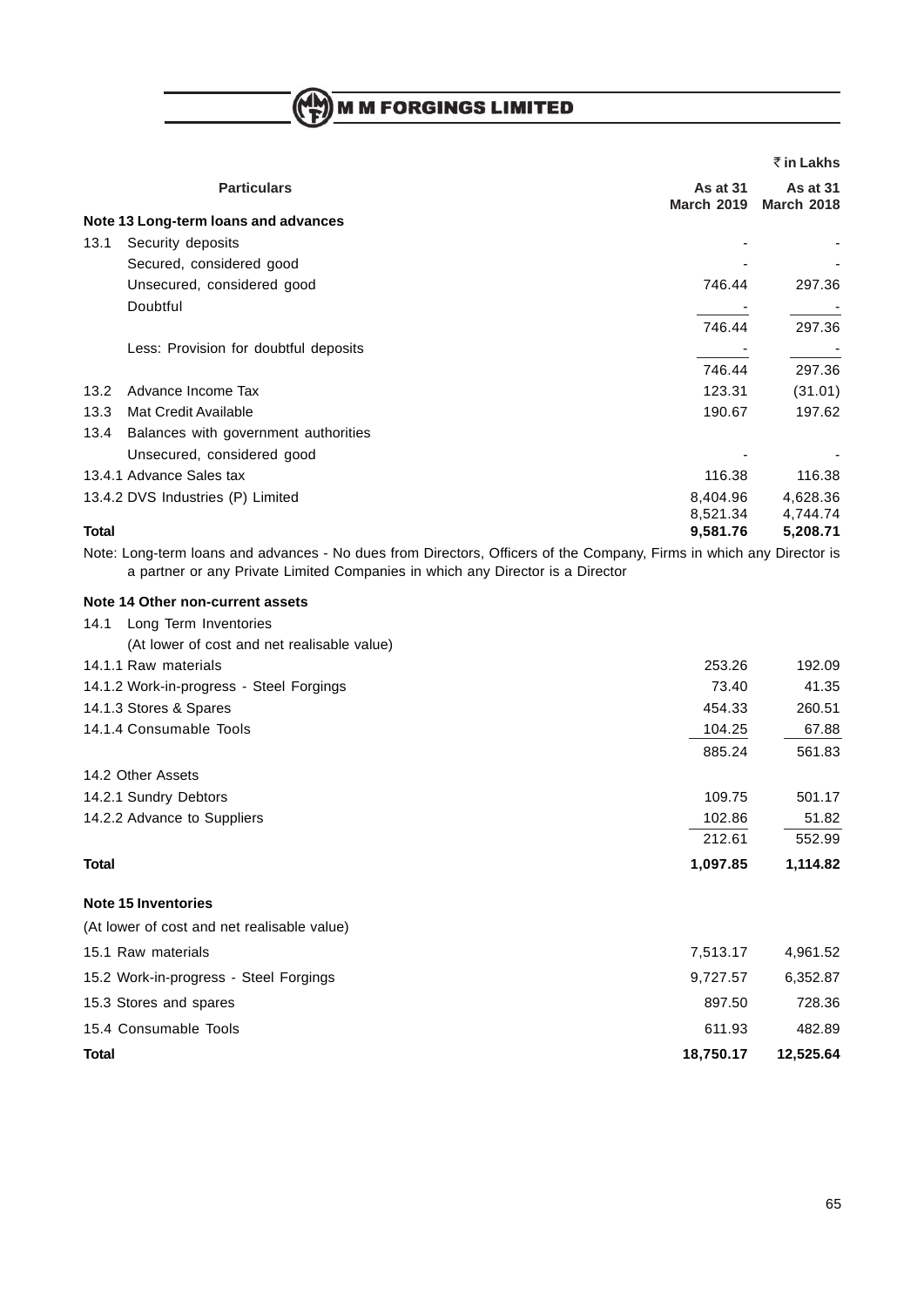$\binom{M_{\rm M}}{\rm F}$  M M FORGINGS LIMITED

|          |                                                                                                                                                                                               |                               | ₹ in Lakhs                           |
|----------|-----------------------------------------------------------------------------------------------------------------------------------------------------------------------------------------------|-------------------------------|--------------------------------------|
|          | <b>Particulars</b>                                                                                                                                                                            | As at 31<br><b>March 2019</b> | <b>As at 31</b><br><b>March 2018</b> |
|          | Note 16 Trade receivables                                                                                                                                                                     |                               |                                      |
|          | Trade receivables outstanding for a period exceeding six months from the date they were due for payment #                                                                                     |                               |                                      |
|          | Secured, considered good                                                                                                                                                                      |                               |                                      |
|          | Unsecured, considered good                                                                                                                                                                    | 7,925.29                      | 5,656.83                             |
| Doubtful |                                                                                                                                                                                               |                               |                                      |
|          |                                                                                                                                                                                               | 7,925.29                      | 5,656.83                             |
|          | Less: Provision for doubtful trade receivables                                                                                                                                                |                               |                                      |
| Total    |                                                                                                                                                                                               | 7,925.29                      | 5,656.83                             |
|          | Note: Trade Receivables - No dues from Directors, Officers of the Company, Firms in which any Director is a partner or<br>any Private Limited Companies in which any Director is a Director   |                               |                                      |
|          | Note 17 Cash and cash equivalents                                                                                                                                                             |                               |                                      |
| 17.1     | Cash on hand                                                                                                                                                                                  | 2.16                          | 2.03                                 |
| 17.2     | Cheques, drafts on hand                                                                                                                                                                       |                               |                                      |
| 17.3     | Investments in Liquid funds                                                                                                                                                                   | 16,088.86                     | 16,405.44                            |
| 17.4     | Balances with banks                                                                                                                                                                           |                               |                                      |
|          | 17.4.1 In current accounts                                                                                                                                                                    | 45.90                         | -28.59                               |
|          | 17.4.2 In deposit accounts (Refer Note below)                                                                                                                                                 | 1,019.00                      | 19.00                                |
| Total    |                                                                                                                                                                                               | 17,155.92                     | 16,397.88                            |
|          | Of the above, the balances that meet the definition of Cash and cash equivalents as per AS 3 - Cash Flow Statement is<br>₹ 12060.73 Lakhs. (As at 31st March 2018 ₹ 8800.30 Lakhs)            |                               |                                      |
|          | Note: Balances with banks include deposits amounting to ₹19.00 Lakhs as at 31st March 2019 which have an original<br>maturity of more than 12 months. (As at 31st March 2018- ₹ 102.94 Lakhs) |                               |                                      |
|          | Note 18 Short-term loans and advances                                                                                                                                                         |                               |                                      |
| 18.1     | Loans and advances to employees                                                                                                                                                               |                               |                                      |
|          | Secured, considered good                                                                                                                                                                      |                               |                                      |
|          | Unsecured, considered good                                                                                                                                                                    | 195.71                        | 163.04                               |
|          | Doubtful                                                                                                                                                                                      |                               |                                      |
|          |                                                                                                                                                                                               | 195.71                        | 163.04                               |
|          | Less: Provision for doubtful loans and advances                                                                                                                                               |                               |                                      |
|          |                                                                                                                                                                                               | 195.71                        | 163.04                               |
| 18.2     | Prepaid expenses - Unsecured, considered good                                                                                                                                                 | 139.16                        | 69.76                                |
| 18.3     | Balances with government authorities - Unsecured, considered good                                                                                                                             |                               |                                      |
|          | 18.3.1 GST credit receivable                                                                                                                                                                  | 3,539.51                      | 2,786.80                             |
| 18.4     | Others                                                                                                                                                                                        |                               |                                      |
|          | Secured, considered good                                                                                                                                                                      |                               |                                      |
|          | Unsecured, considered good                                                                                                                                                                    | 12.52                         | 21.37                                |
|          | Doubtful                                                                                                                                                                                      |                               |                                      |
|          |                                                                                                                                                                                               | 12.52                         | 21.37                                |
|          | Less: Provision for other doubtful loans and advances                                                                                                                                         |                               |                                      |
|          |                                                                                                                                                                                               | 12.52                         | 21.37                                |

Note: Short-term loans and advances - No amount is due from any Directors, Other Officers of the Company, Firms in which any Director is a partner, Private Companies in which any Director is a Director

**Total 3,886.90 3,040.97**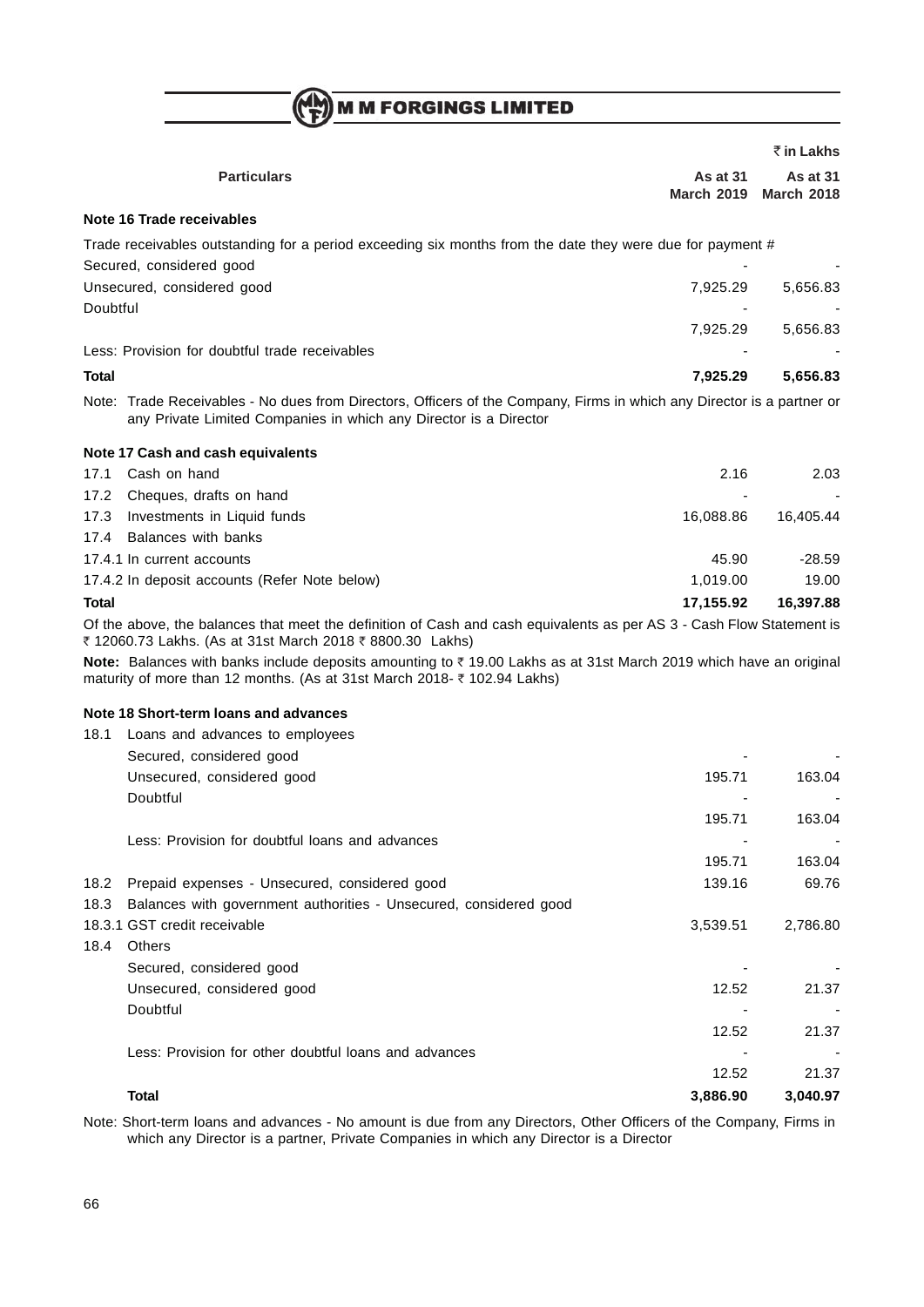M M FORGINGS LIMITED

|       |                                                                                                                                                  |                               | ₹ in Lakhs                    |
|-------|--------------------------------------------------------------------------------------------------------------------------------------------------|-------------------------------|-------------------------------|
|       | <b>Particulars</b>                                                                                                                               | As at 31<br><b>March 2019</b> | As at 31<br><b>March 2018</b> |
|       | Note 19 Other current assets                                                                                                                     |                               |                               |
| 19.1  | <b>Others</b>                                                                                                                                    |                               |                               |
|       | 19.1.1 Insurance claims                                                                                                                          | 63.62                         | 7.53                          |
| Total |                                                                                                                                                  | 63.62                         | 7.53                          |
|       | Note 20 Revenue from operations                                                                                                                  |                               |                               |
| 20.1  | Sale of products                                                                                                                                 | 88,736.91                     | 60,091.09                     |
| 20.2  | Other operating revenues                                                                                                                         | 1,655.29                      | 1,970.63                      |
|       | Total                                                                                                                                            | 90,392.20                     | 62,061.72                     |
|       | 20.1.1 Sale of products comprises                                                                                                                |                               |                               |
|       | Manufactured goods<br><b>Steel Forgings</b>                                                                                                      |                               |                               |
|       |                                                                                                                                                  | 88,736.91                     | 60,091.09                     |
|       | <b>Total - Sale of products</b><br>20.2.1 Other operating revenues                                                                               | 88,736.91                     | 60,091.09                     |
|       |                                                                                                                                                  |                               |                               |
|       | <b>Power Generated</b>                                                                                                                           | 1,655.29<br>1,655.29          | 1,970.63                      |
|       | <b>Total - Other operating revenues</b><br>Note 21 Other income                                                                                  |                               | 1,970.63                      |
| 21.1  |                                                                                                                                                  | 750.94                        | 103.41                        |
| 21.2  | Interest income from Bank Deposits<br>Dividend income: from long-term investments                                                                | 770.45                        |                               |
| 21.3  | Miscellaneous Income                                                                                                                             | 62.91                         | 1,060.64<br>48.02             |
|       | <b>Total</b>                                                                                                                                     |                               | 1,212.07                      |
|       | Note 22 Cost of materials consumed                                                                                                               | 1,584.30                      |                               |
|       |                                                                                                                                                  |                               |                               |
|       | Opening stock                                                                                                                                    | 5,153.61                      | 1,922.42                      |
|       | Add: Purchases                                                                                                                                   | 46,902.54                     | 31,788.11                     |
|       |                                                                                                                                                  | 52,056.15                     | 33,710.53                     |
|       | Less: Closing stock<br><b>Cost of material consumed</b>                                                                                          | 7,766.43                      | 5,153.61                      |
|       |                                                                                                                                                  | 44,289.72                     | 28,556.92                     |
|       | Material consumed comprises: Raw material Steel Billets<br>Note 23 Changes in inventories of finished goods, work-in-progress and stock-in-trade |                               |                               |
|       | Inventories at the end of the year:                                                                                                              |                               |                               |
|       | Work-in-progress Forgings                                                                                                                        | 9,800.97                      | 6,394.22                      |
|       | Inventories at the beginning of the year:                                                                                                        |                               |                               |
|       | Work-in-progress Forgings                                                                                                                        | 6,394.22                      | 3,632.93                      |
|       | Net (increase) / decrease                                                                                                                        | (3,406.75)                    | (2,761.29)                    |
|       |                                                                                                                                                  |                               |                               |
|       | Note 24 Employee benefits expense                                                                                                                |                               |                               |
| 24.1  | Salaries and wages                                                                                                                               | 6,482.71                      | 4,758.87                      |
| 24.2  | Managerial Remuneration                                                                                                                          | 1,167.27                      | 885.37                        |
| 24.2  | Contributions to provident and other funds                                                                                                       | 367.77                        | 298.31                        |
| 24.3  | <b>Staff Gratuity</b>                                                                                                                            | 36.24                         | 17.14                         |
| 24.4  | Staff welfare expenses                                                                                                                           | 695.36                        | 568.48                        |
|       | <b>Total</b>                                                                                                                                     | 8,749.35                      | 6,528.17                      |
|       | <b>Note 25 Finance costs</b>                                                                                                                     |                               |                               |
|       | Interest expense on:borrowings                                                                                                                   | 2,613.96                      | 1,265.02                      |
|       | <b>Total</b>                                                                                                                                     | 2,613.96                      | 1,265.02                      |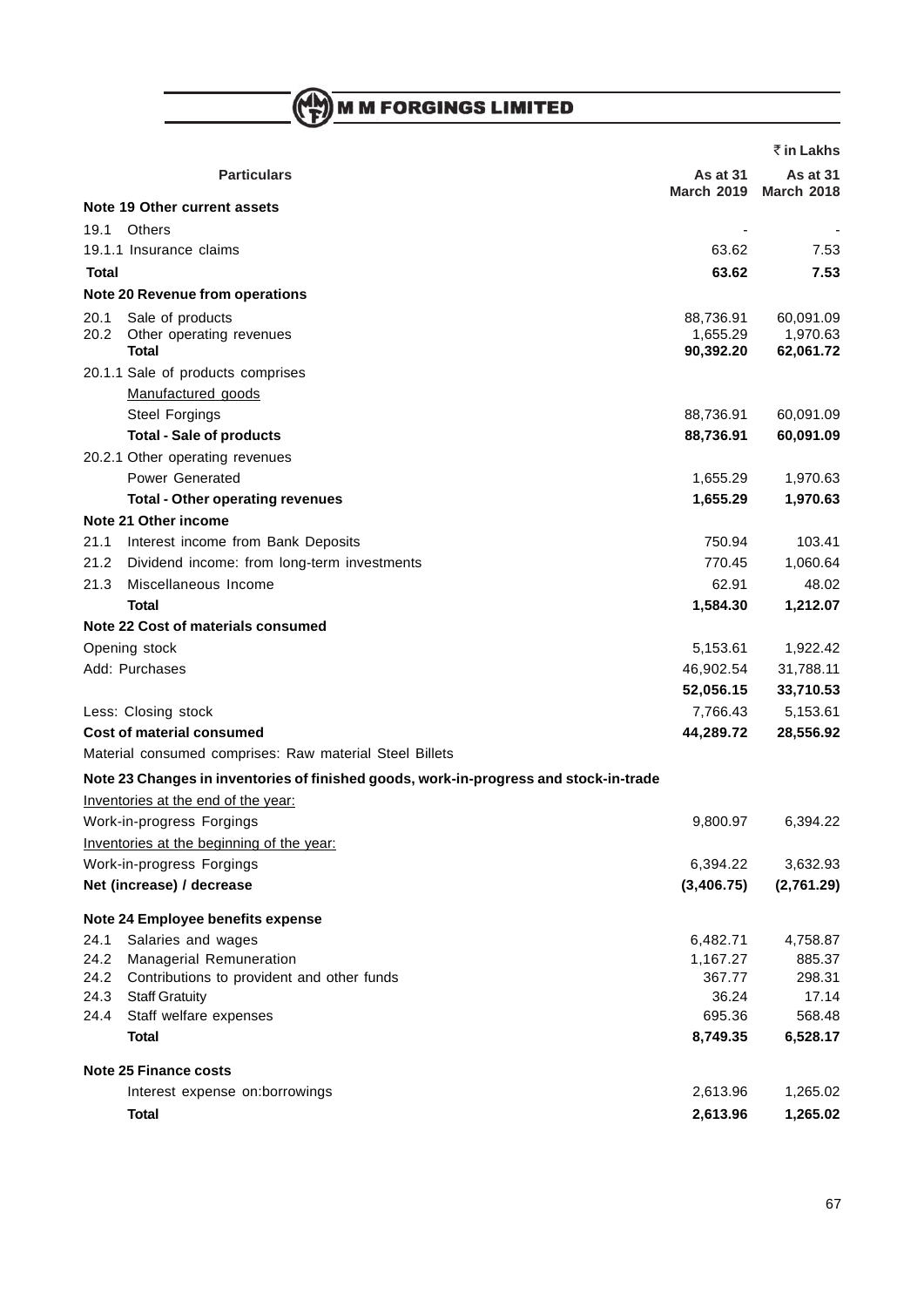**M M FORGINGS LIMITED** 

|        |                                                                                                                          |                               |                 |                                          | ₹ in Lakhs                           |
|--------|--------------------------------------------------------------------------------------------------------------------------|-------------------------------|-----------------|------------------------------------------|--------------------------------------|
|        | <b>Particulars</b>                                                                                                       | As at 31<br><b>March 2019</b> | <b>As at 31</b> | <b>As at 31</b><br>March 2019 March 2018 | <b>As at 31</b><br><b>March 2018</b> |
|        | Note 26 Other expenses                                                                                                   |                               |                 |                                          |                                      |
| 26.1   | Consumption of Stores                                                                                                    |                               | 2,323.39        |                                          | 1,612.99                             |
| 26.2   | Consumption of Tools                                                                                                     |                               | 2,500.27        |                                          | 1,536.57                             |
| 26.3   | Outside Labour                                                                                                           |                               | 1,206.79        |                                          | 920.85                               |
| 26.4   | Power and fuel                                                                                                           |                               | 7,973.70        |                                          | 5,887.64                             |
| 26.5   | Repairs and Maintenance                                                                                                  |                               |                 |                                          |                                      |
| 26.5.1 | <b>Buildings</b>                                                                                                         | 208.14                        |                 | 119.53                                   |                                      |
| 26.5.2 | Machinery                                                                                                                | 1,092.99                      |                 | 896.98                                   |                                      |
| 26.5.3 | <b>Machinery Spares</b>                                                                                                  | 1,585.97                      | 2,887.10        | 1,215.05                                 | 2,231.56                             |
| 26.6   | Selling Expenses                                                                                                         |                               | 1,175.49        |                                          | 818.10                               |
| 26.6   | <b>Export Expenses</b>                                                                                                   |                               |                 |                                          |                                      |
| 26.7.1 | Packing & Forwarding                                                                                                     | 836.44                        |                 | 761.51                                   |                                      |
| 26.7.2 | Freight                                                                                                                  | 1,009.17                      |                 | 977.27                                   |                                      |
| 26.7.3 | Commission                                                                                                               | 602.56                        |                 | 572.49                                   |                                      |
| 26.7.4 | <b>Warehousing Charges</b>                                                                                               | 501.91                        |                 | 566.02                                   |                                      |
| 26.7.5 | <b>Others</b>                                                                                                            | 143.92                        | 3,094.00        | 97.17                                    | 2,974.46                             |
| 26.8   | Loss on fixed assets sold / scrapped / written off                                                                       |                               |                 |                                          | 3.51                                 |
| 26.9   | Miscellaneous expenses                                                                                                   |                               | 2,274.21        |                                          | 1,308.13                             |
|        | Total                                                                                                                    |                               | 23,434.95       |                                          | 17,293.81                            |
|        | Miscellaneous expenses includes payment to auditors comprising of :                                                      |                               |                 |                                          |                                      |
|        | As auditors - statutory audit                                                                                            |                               | 14.66           |                                          | 13.63                                |
|        | For taxation matters                                                                                                     |                               | 1.35            |                                          | 1.35                                 |
|        | Reimbursement of Expenses / Service Tax                                                                                  |                               | 2.91            |                                          | 2.59                                 |
|        | <b>Total</b>                                                                                                             |                               | 18.92           |                                          | 17.57                                |
|        | Note 27 Additional information to the financial statements                                                               |                               |                 |                                          |                                      |
|        | <b>Particulars</b>                                                                                                       |                               |                 |                                          |                                      |
| 27.1   | Contingent liabilities and commitments (to the extent not provided for)                                                  |                               |                 |                                          |                                      |
| 27.1.1 | Contingent Liabilities - Foreign Bills Discounted with Bank                                                              |                               | 246.71          |                                          | 665.08                               |
|        | Note 28 Disclosures required under Section 22 of the Micro,<br><b>Small and Medium Enterprises Development Act, 2006</b> |                               | <b>NIL</b>      |                                          | <b>NIL</b>                           |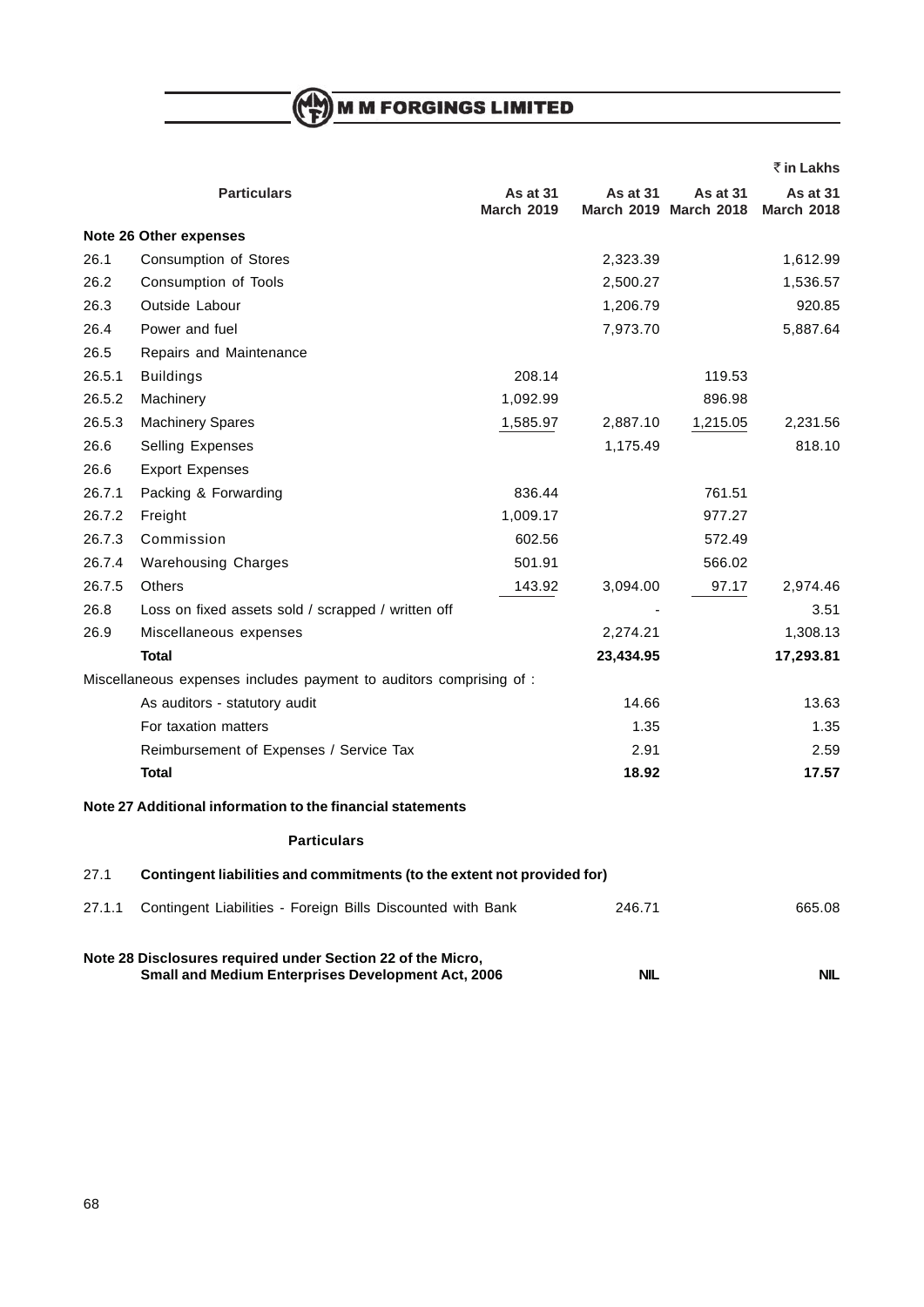

# **Note 29 Disclosure as per SEBI (LODR)**

Loans and advances in the nature of loans given to subsidiaries,

associates and others and investment in shares of the Company by such parties:  $\bar{\tau}$  46.28 crores 29.2 The Directors of the Company are Directors/Partners of the following concerns:

| <b>Other Directorship</b>                                                                                                                                                                                                                                                                           |                                                                                                                                                        | <b>Other Committee Memberships</b> |                                                  |          |
|-----------------------------------------------------------------------------------------------------------------------------------------------------------------------------------------------------------------------------------------------------------------------------------------------------|--------------------------------------------------------------------------------------------------------------------------------------------------------|------------------------------------|--------------------------------------------------|----------|
| Name of the Company                                                                                                                                                                                                                                                                                 | Position                                                                                                                                               | Name of the Company                | Committees                                       | Position |
| Shri N. Srinivasan<br>Anna Investments Private Ltd                                                                                                                                                                                                                                                  | Chairman                                                                                                                                               | The India Cements Ltd.             | <b>Stakeholders</b><br>Relationship<br>Committee | Member   |
| Coromandel Electric Co. Ltd<br>Coromandel Sugars Ltd<br>E.W.Stevens & Co. Private Ltd<br>EWS Finance & Invst Ltd<br>ICL Financial Services Ltd<br><b>ICL Securities Ltd</b><br>Prince Holdings (Madras) P Ltd<br>Rupa Holdings P Ltd<br>Thambi Investments Private Ltd<br>The India Cements Limited | Chairman<br>Chairman<br>Chairman<br>Chairman<br>Chairman<br>Chairman<br>Chairman<br>Chairman<br>Chairman<br>Vice<br>Chairman &<br>Managing<br>Director |                                    |                                                  |          |
| Shri V. Vaidyanathan<br>Medical Research Foundation-<br>Sankara Nethralaya<br>Vision Research Foundation                                                                                                                                                                                            | Board<br>Member<br><b>Board</b><br>Member                                                                                                              |                                    |                                                  |          |
| Shri A.Gopalakrishnan<br>Directorship in Other Companies                                                                                                                                                                                                                                            | <b>NIL</b>                                                                                                                                             |                                    |                                                  |          |
| <b>Smt Kavitha Vijay</b><br>Madhura Micro Finance Limited<br>Wolters Kluwer ELM Solutions (P) Ltd<br>A.V. Thoumas & Co Ltd<br>Unversal Legal                                                                                                                                                        | Director<br>Director<br>Director<br>Parter                                                                                                             |                                    |                                                  |          |
| Shri Vidyashankar Krishnan<br>Association of Indian Forging Industry<br>Synmax Consultants & Trading<br><b>Private Limited</b>                                                                                                                                                                      | Director                                                                                                                                               |                                    |                                                  |          |
| Baylife Medicare Private Ltd<br>Unique Technologies<br>Adi Sankara Trust<br>SSN College of Engineering                                                                                                                                                                                              | Director<br>Partner<br>Director<br>Director                                                                                                            |                                    |                                                  |          |
| Shri Venkatramanan Krishnan<br>Synmax Consultants & Trading<br>Private Limited<br>Sivasundar Private Limited<br>Baylife Medicare Private Ltd<br>Unique Technologies                                                                                                                                 | Director<br>Director<br>Director<br>Partner                                                                                                            |                                    |                                                  |          |
|                                                                                                                                                                                                                                                                                                     |                                                                                                                                                        |                                    |                                                  |          |

### **DETAILS OF PAYMENTS MADE TO RELATED PERSONS:**

| K. Vidyashankar   | ₹ 575,09,798 | Kavitha Vijay                                                               | ₹ 352.500   |
|-------------------|--------------|-----------------------------------------------------------------------------|-------------|
| K. Venkatramanan  | ₹ 57.467.437 | S. Subramanian                                                              | ₹ 3,588,100 |
| V. Vaidyanathan   | ₹460.000     | Advance to DVS Industries (P) Limited - Subsidiary $\bar{\tau}$ 377,660,429 |             |
| N. Srinivasan     | ₹795.000     | Universal Legal                                                             | ₹ 595,000   |
| A. Gopalakrishnan | ₹ 360.000    |                                                                             |             |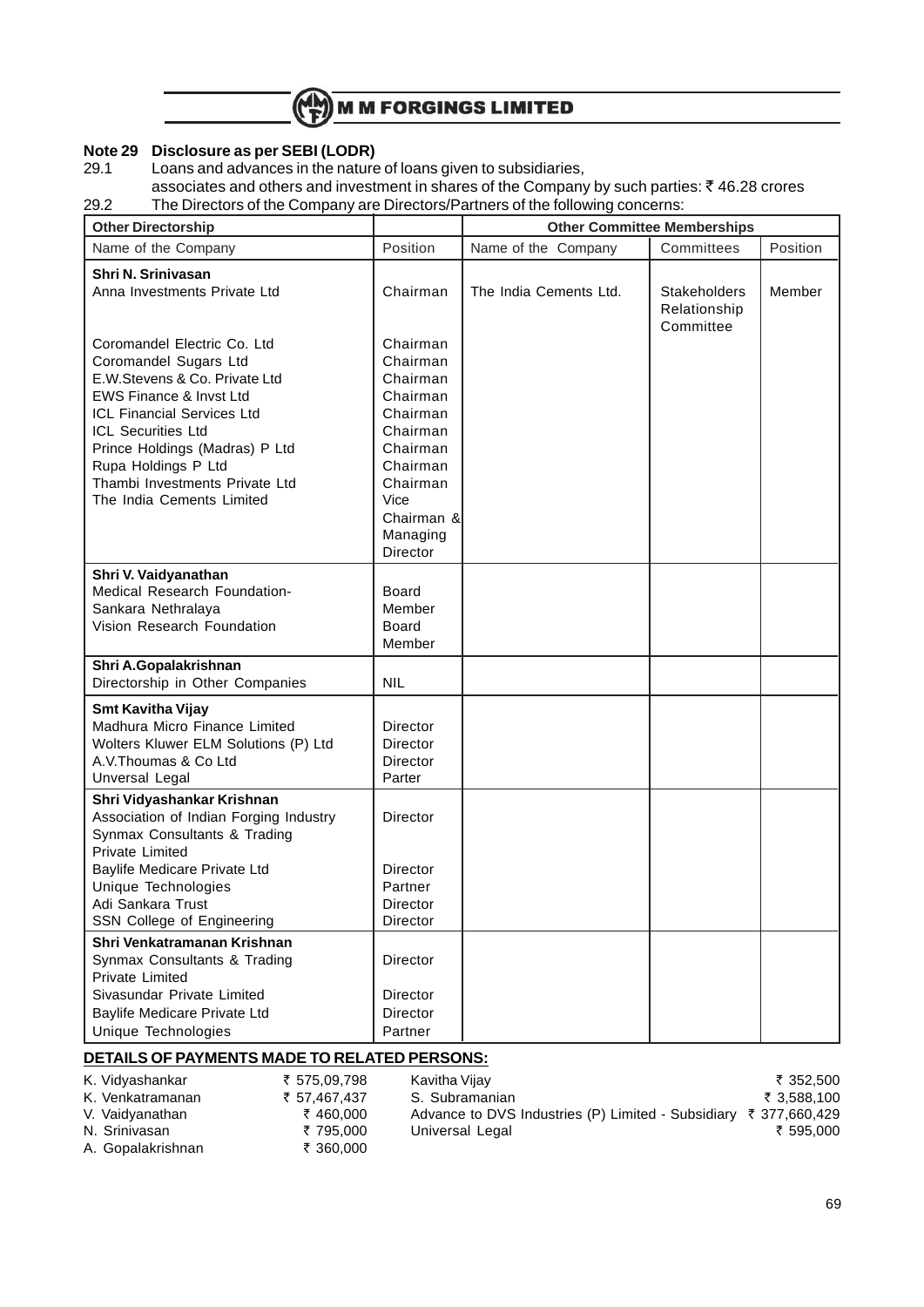## **MM FORGINGS LIMITED**

|      | <b>Particulars</b>                                                                                                               | As at 31<br><b>March 2019</b>             | <b>As at 31</b><br><b>March 2018</b>      |
|------|----------------------------------------------------------------------------------------------------------------------------------|-------------------------------------------|-------------------------------------------|
| 29.3 | The year-end foreign currency exposures that have<br>not been hedged by a derivative instrument or<br>otherwise are given below: | Receivable/<br>(Payable)                  | Receivable/<br>(Payable)                  |
|      | Receivable/ (Payable) in Foreign Currency                                                                                        | <b>NIL</b>                                | <b>NIL</b>                                |
|      |                                                                                                                                  | For the<br>year ended<br>31 March<br>2019 | For the<br>year ended<br>31 March<br>2018 |
| 29.4 | Value of imports calculated on CIF basis                                                                                         |                                           |                                           |
|      | Raw materials                                                                                                                    |                                           |                                           |
|      | Consumable Stores / Tools                                                                                                        | 65.60                                     | 51.29                                     |
|      | <b>Machinery Spares</b>                                                                                                          | 3.32                                      | 0.62                                      |
|      | Capital goods                                                                                                                    | 6,999.55                                  | 1,020.21                                  |

## 29.5 **Expenditure in foreign currency** Travelling 108.12 129.99 Export Expenses 740.54 1,558.36 Staff Training NIL 0.05

#### 29.6 **Details of consumption of imported and indigenous items**

|      |                                                                  |            | 31st Mar 2019 |            | 31st Mar 2018 |
|------|------------------------------------------------------------------|------------|---------------|------------|---------------|
|      | Imported                                                         | ₹ in Lakhs | $\%$          | ₹ in Lakhs | $\%$          |
|      | Raw materials                                                    |            | $0.00\%$      |            | $0.00\%$      |
|      | Consumable Stores / Tools                                        | 65.60      | 1.36%         | 51.29      | 1.63%         |
|      | <b>Machinery Spares</b>                                          | 3.32       | 0.21%         | 0.62       | 0.05%         |
|      |                                                                  | 68.92      |               | 51.91      |               |
|      | Indigenous                                                       |            |               |            |               |
|      | Raw materials                                                    | 44,289.72  | 100.00%       | 28,556.92  | 100.00%       |
|      | Consumable Stores / Tools                                        | 4,758.06   | 98.64%        | 3,098.27   | 98.37%        |
|      | <b>Machinery Spares</b>                                          | 1,582.65   | 99.79%        | 1,214.43   | 99.95%        |
|      |                                                                  | 50,630.43  |               | 32,869.62  |               |
| 29.7 | Earnings in foreign exchange                                     |            |               |            |               |
|      | Export of goods calculated on CIF basis                          |            |               | 44,114.63  | 34,546.26     |
|      | Note 30 Disclosures under Accounting Standards (contd.)          |            |               |            |               |
| 30.1 | Details of government grants                                     |            |               | Nil        | Nil           |
| 30.2 | Details of borrowing costs capitalised                           |            |               |            |               |
|      | Borrowing costs capitalised during the year                      |            |               |            |               |
|      | - as fixed assets / intangible assets / capital work-in-progress |            |               | 241.27     |               |
|      | - as inventory                                                   |            |               |            |               |

#### **30.3 - Claims against the Company not acknowledged as debts**

The Company has received claim from Commercial Taxes Department - Demanding a sum of  $\bar{\tau}$  196.64 lakhs, on the ground that forgings falls under automobile components.

The claim of the Company in this regard has been accepted vide orders passed on 29.03.2019 and the amount of  $\bar{\tau}$  116.38 lakhs paid by the Company is expected to be received shortly. Hence no provision is required in this regard. The Company has already paid a sum of  $\bar{\tau}$  116.38 lakhs against the same, which is treated as advance refundable

## **Note 31 Deferred Tax Liability**

Tax Effect of Items constituting the same:-

on difference between book balance and tax balance of Fixed Assets 1,864.21 1,864.21 1,342.18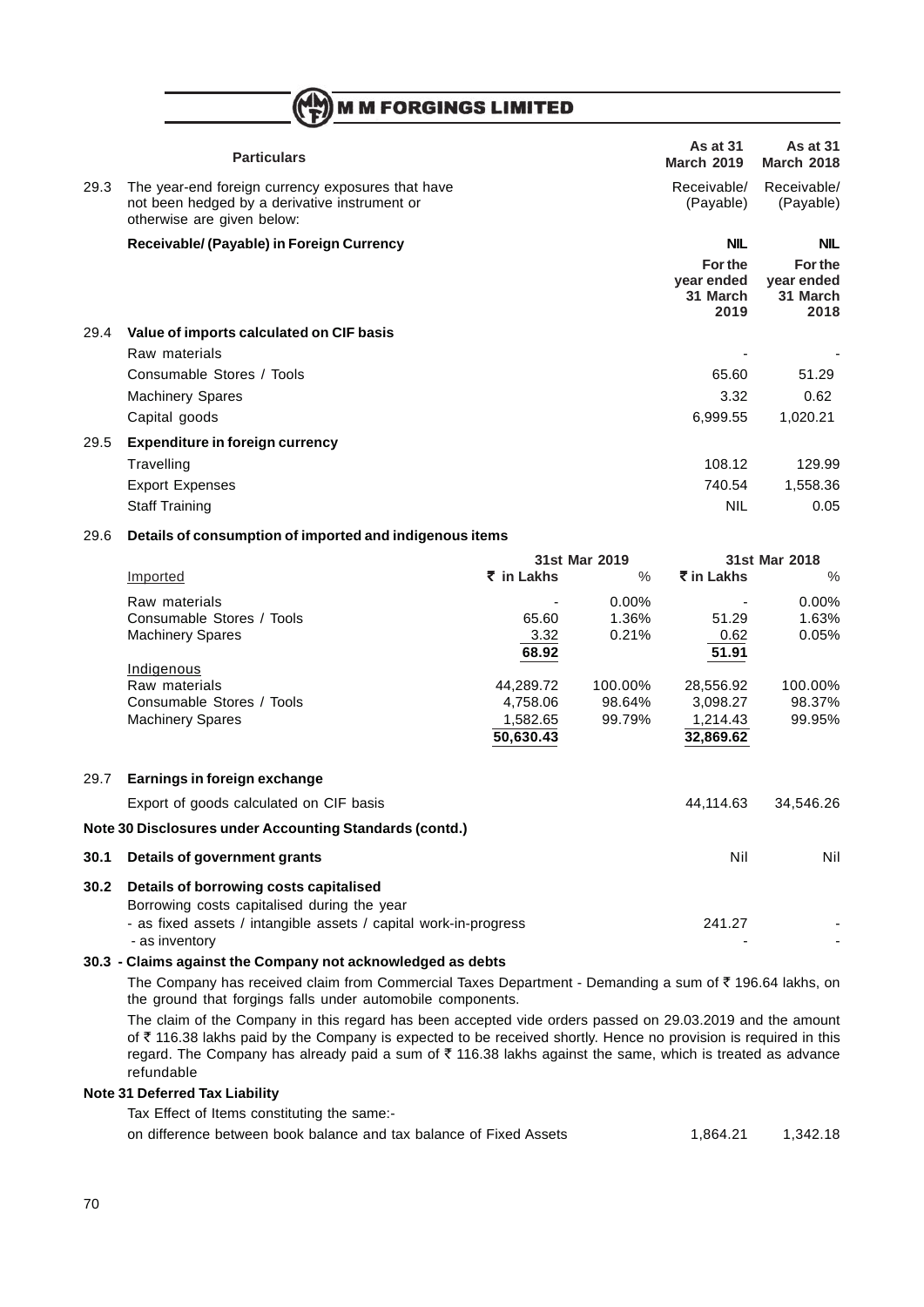# Cash Flow Statement for the year ended 31st March 2019

|    | <br>$\boldsymbol{J}$                                                                                |            | For the year ended<br>31 March 2019 |             | $($ ₹ in lakhs)<br>For the year ended<br>31 March 2018 |
|----|-----------------------------------------------------------------------------------------------------|------------|-------------------------------------|-------------|--------------------------------------------------------|
| Α  | <b>Cash Flow From Operating Activities</b>                                                          |            |                                     |             |                                                        |
|    | Net Profit / (Loss) before extraordinary items and tax                                              |            | 10,856.51                           |             | 8,208.59                                               |
|    | Adjustments for:                                                                                    |            |                                     |             |                                                        |
|    | Depreciation and amortisation                                                                       | 5,441.17   |                                     | 4,199.80    |                                                        |
|    | (Profit) / Loss on sale / write off of assets                                                       | (2.41)     |                                     | (13.70)     |                                                        |
|    | Finance costs                                                                                       | 2,613.96   |                                     | 1,265.02    |                                                        |
|    | Interest income                                                                                     | (750.94)   |                                     | (103.41)    |                                                        |
|    | Dividend income                                                                                     | (770.45)   |                                     | (1,060.64)  |                                                        |
|    |                                                                                                     |            | 6,531.33                            |             | 4,287.07                                               |
|    | Operating Profit / (Loss) before working capital changes<br>Changes in working capital:             |            | 17,387.84                           |             | 12,495.66                                              |
|    | Adjustments for (increase) / decrease in operating assets:                                          |            |                                     |             |                                                        |
|    | Inventories                                                                                         | (6,224.53) |                                     | (6, 258.18) |                                                        |
|    | Trade receivables                                                                                   | (2,268.46) |                                     | (3,932.36)  |                                                        |
|    | Short-term loans and advances                                                                       | (845.93)   |                                     | (876.68)    |                                                        |
|    | Long-term loans and advances                                                                        | (4,059.07) |                                     | (4, 175.73) |                                                        |
|    | Other current assets                                                                                | (56.08)    |                                     | 3.43        |                                                        |
|    | Other non-current assets                                                                            | 16.97      |                                     | 10.12       |                                                        |
|    | Adjustments for increase/(decrease) in operating liabilities                                        |            |                                     |             |                                                        |
|    | Trade payables                                                                                      | (1,390.19) |                                     | 3,553.25    |                                                        |
|    | Other current liabilities                                                                           | 1,682.22   |                                     | (28.18)     |                                                        |
|    | Other long-term liabilities                                                                         | 1,532.21   |                                     | (305.46)    |                                                        |
|    |                                                                                                     |            | (11, 612.86)                        |             | (12,009.79)                                            |
|    | Cash generated from operations                                                                      |            | 5,774.98                            |             | 485.87                                                 |
|    | Net income tax (paid) / refunds                                                                     |            | (2,513.43)                          |             | (1, 847.80)                                            |
|    | Net cash flow from / (used in) operating activities (A)                                             |            | 3,261.55                            |             | (1, 361.93)                                            |
|    |                                                                                                     |            |                                     |             |                                                        |
| В. | Cash flow from investing activities                                                                 |            |                                     |             |                                                        |
|    | Capital expenditure on fixed assets, including capital advances                                     |            | (28, 917.41)                        |             | (10,089.98)                                            |
|    | Proceeds from sale of fixed assets                                                                  |            | 2.41                                |             | 21.26                                                  |
|    | Long Term Investments                                                                               |            | (58.22)                             |             | (413.12)                                               |
|    | Interest received                                                                                   |            | 750.94                              |             | 103.41                                                 |
|    | Dividend received                                                                                   |            | 770.45                              |             | 1,060.64                                               |
|    | Net cash flow from / (used in) investing activities (B)                                             |            | (27, 451.83)                        |             | (9,317.79)                                             |
| C. | Cash flow from financing activities<br>Proceeds from long-term borrowings( Net)                     |            | 22,802.25                           |             | 5,985.71                                               |
|    | Repayment of long-term borrowings(Net)                                                              |            |                                     |             |                                                        |
|    | Net increase / (decrease) in working capital borrowings<br>Repayment of other short-term borrowings |            | 6,170.42                            |             | 9,814.15                                               |
|    | Finance cost                                                                                        |            | (2,613.96)                          |             | (1,265.02)                                             |
|    | Interim Dividend / Tax on Dividend                                                                  |            | (708.97)                            |             | (701.43)                                               |
|    | Dividends paid                                                                                      |            | (603.52)                            |             | (120.70)                                               |
|    | Tax on dividend                                                                                     |            | (97.91)                             |             | (19.58)                                                |
|    | Net cash flow from / (used in) financing activities (C)                                             |            | 24,948.31                           |             | 13,693.13                                              |
|    | Net increase/(decrease) in Cash and cash equivalents (A+B+C)                                        |            | 758.03                              |             | 3,013.41                                               |
|    | Cash and cash equivalents at the beginning of the year                                              |            | 16,397.88                           |             | 13,384.47                                              |
|    | Cash and cash equivalents at the end of the year                                                    |            | 17,155.92                           |             | 16,397.88                                              |
|    |                                                                                                     |            | 758.03                              |             | 3,013.41                                               |
|    |                                                                                                     |            |                                     |             |                                                        |
|    |                                                                                                     |            |                                     |             |                                                        |

In terms of our Report of even date

**G. R. Naresh Kumar C. R. Naresh Kumathi**<br> *Proprietor* **Company** *Director Director* **Company** *Company* Membership no. 215577

Place : Chennai **R.Venkatakrishnan** 71

#### **For GRNK & Co. Vidyashankar Krishnan V.Vaidyanathan**

Chartered Accountants **Chairman of this Meeting -** Director For GRNK & Co.<br>
Chartered Accountants Chairman of this Meeting - The Chairman and Managing Director (DIN : 00081792)<br>
FRN 016847S - Vice Chairman and Managing Director (DIN : 00081792) (DIN : 00081441)

Proprietor<br>Director Company Secretary<br>(DIN : 01047261)

Date : 28 May 2019 **Chief Financial Officer**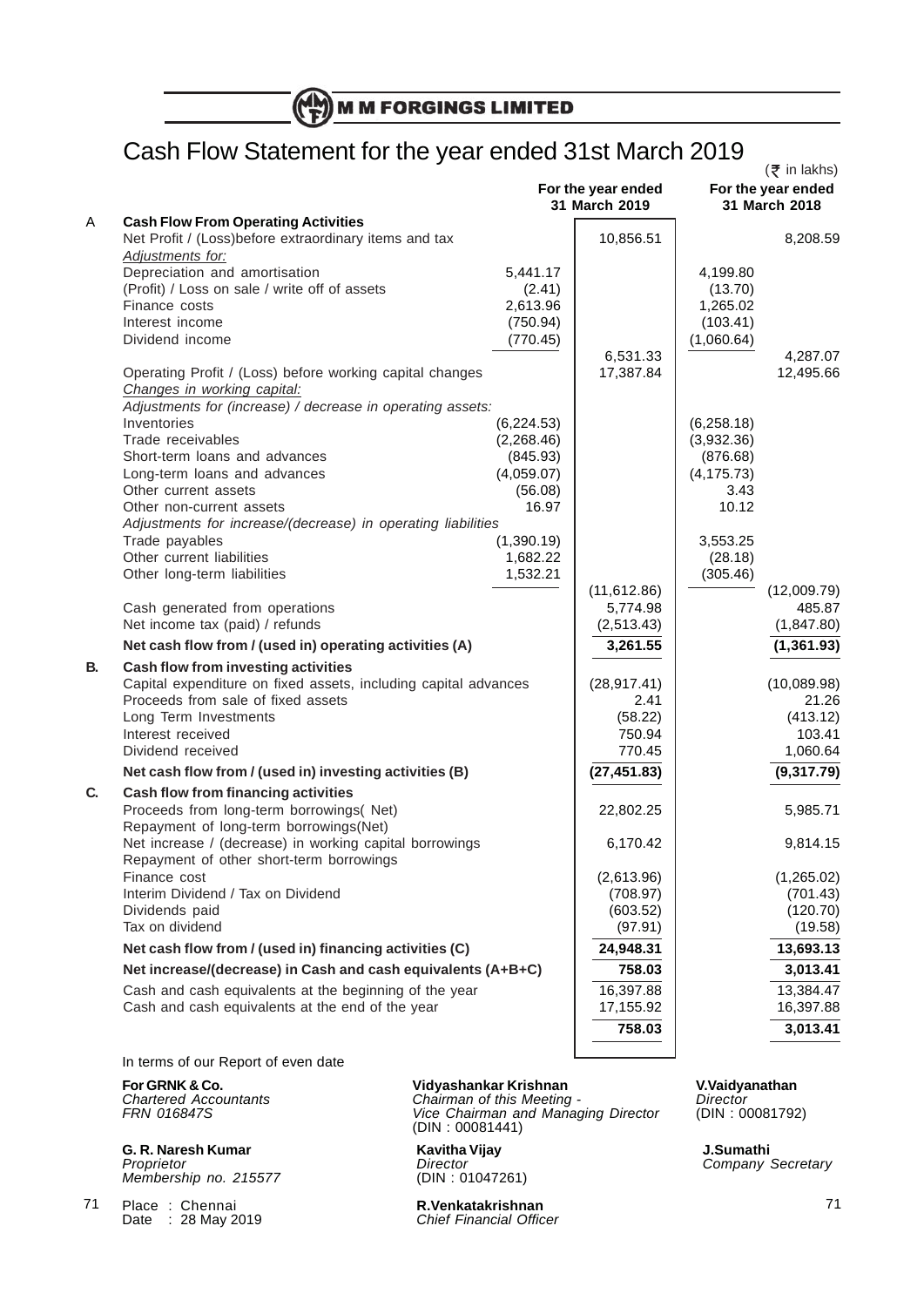# **ME M M FORGINGS LIMITED**

**Consolidated** 

Financial Statement 2018-19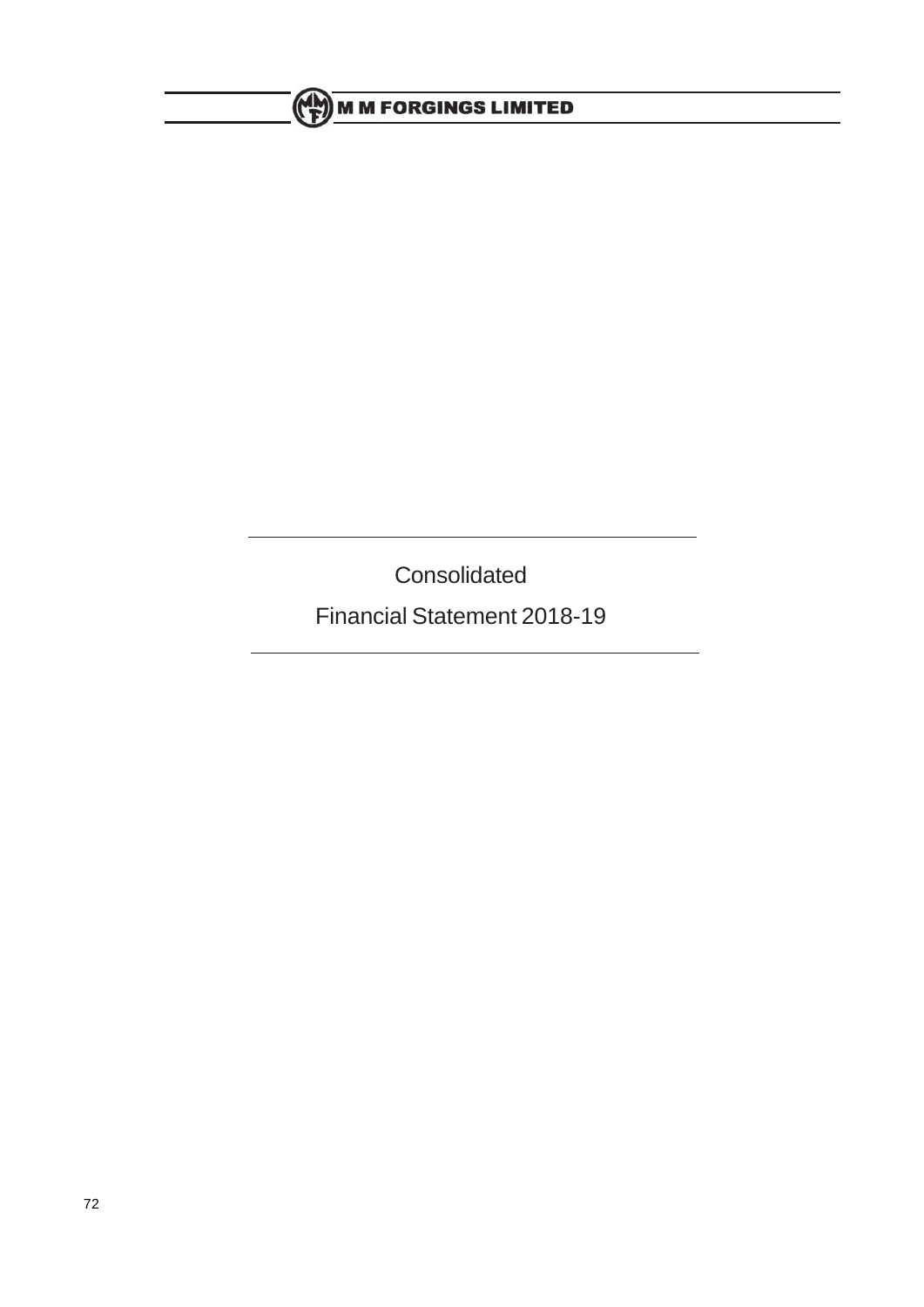

## **INDEPENDENT AUDITOR'S REPORT**

#### To the Members of **M M FORGINGS LIMITED**

#### **Report on the IND AS Financial Statements**

We have audited the accompanying Consolidated Ind AS Financial statements of M/S. M M Forgings Limited (hereinafter referred to as The Holding Company) and its subsidiary (The holding Company and its Subsidiary together referred to as "the Group"), which comprises the Consolidated Balance Sheet as at March 31, 2019, the Consolidated Statement of Profit and Loss (including other comprehensive income) the consolidated statement of changes in equity and the consolidated Cash Flow Statement for the year then ended and a summary of significant accounting policies and other explanatory information based on the relevant records (hereinafter referred to as "the Consolidated Ind AS Financial Statements").

#### **Management's Responsibility for the Consolidated Financial Statements**

The Holding Company's Board of Directors is responsible for the matters stated in section 134(5) of The Companies Act, 2013 (the Act) with respect to the preparation of these consolidated Ind AS financial statements that give a true and fair view of the consolidated financial position, consolidated financial performance including other comprehensive income and consolidated cash flows and changes in equity of the Group in accordance with the Accounting principles generally accepted in India, including the Indian Accounting Standards (Ind AS) prescribed under section 133 of the Act, read with relevant rules issued thereunder.

The Holding Company's Board of Directors is also responsible for ensuring accuracy of records including financial information considered necessary for the preparation of consolidated Ind As financial statements. The Board of Directors of the respective companies in The Group are responsible for maintenance of adequate adequate accounting records in accordance with the provisions of the Act for safeguarding the assets of the company and for preventing and detecting frauds and other irregularities, selection and application of appropriate accounting policies, making judgments and estimates that are reasonable and prudent, and design and implementation and maintenance of adequate internal financial controls, that were operating effectively for ensuring the accuracy and completeness of the accounting records, relevant to the preparation and presentation of the financial statements that give a true and fair view and are free from material misstatement, whether due to fraud or error, which has been used for the purpose of preparation of the consolidated Ind As financial statements by the Directors of the Holding Company.

#### **Auditor's Responsibility**

Our responsibility is to express an opinion on these consolidated financial statements based on our audit.

In conducting our Audit, We have taken into account the provisions of the Act, the accounting and auditing standards and matters which are required to be included in the Auditor's report under the provisions of the Act and rules made there under and the Order issued under Section 143 (11) of The Act.

We conducted our audit of the consolidated financial statements in accordance with the Standards on Auditing specified under section 143(10) of the Act and other applicable authoritative pronouncements issued by The Institute of Chartered Accountants of India. Those standards require that we comply with ethical requirements and plan and perform the Audit to obtain reasonable assurance about whether the consolidated financial statements are free from material misstatement.

An audit involves performing procedures to obtain audit evidence about the amounts and the disclosures in the consolidated financial statements. The procedures selected depend on the auditor's judgment, including the assessment of the risks of material misstatement of the consolidated financial statements, whether due to fraud or error. In making those risk assessments, the auditor considers internal financial control relevant to the Company's preparation of the consolidated financial statements that give a true and fair view in order to design audit procedures that are appropriate in the circumstances. An audit also includes evaluating the appropriateness of accounting policies used and the reasonableness of the accounting estimates made by the Company's Directors, as well as evaluating the over all presentation of the financial statements.

We believe that the audit evidence obtained by us is sufficient and appropriate to provide a basis for our audit opinion on the consolidated financial statements.

#### **Opinion**

In our opinion and to the best of our information and according to the explanations given to us, the aforesaid consolidated financial statements give the information required by the Act in the manner so required and give a true and fair view in conformity with the accounting principles generally accepted in India of the financial position of the company as at 31st March 2019 and its **PROFIT** and cash flows for the year ended on that date.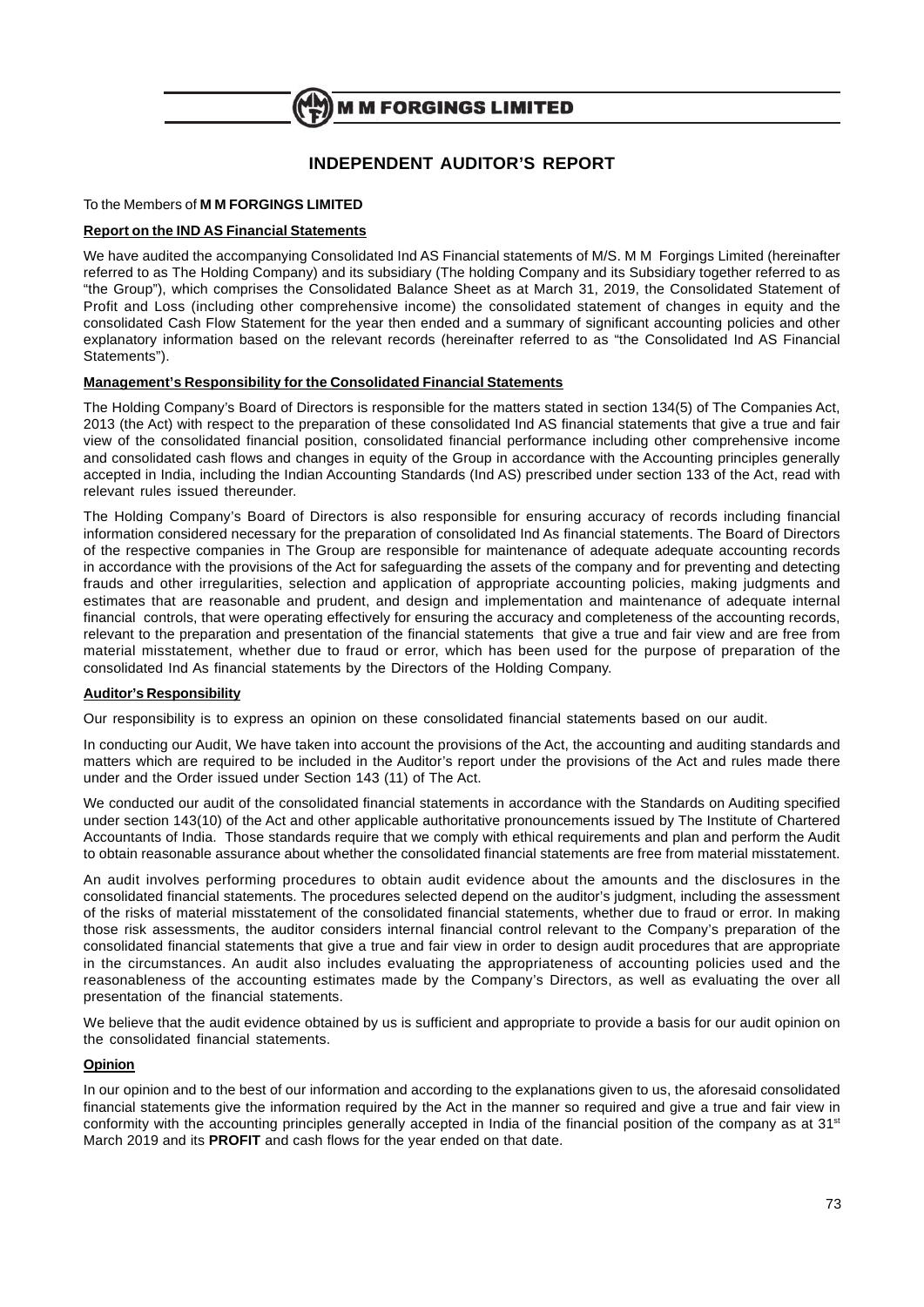

#### **Report on Other Legal and Regulatory Requirements**

- 1. As required by the Companies (Auditor's Report) Order, 2016 ("the Order") issued by the Central Government in terms of sub-section 11 of section 143 of the Act , we give in the Annexure A a statement on the matters specified in paragraphs 3 and 4 of the said Order.
- 2. As required by section 143(3) of the Act, we report that:
	- 1. We have sought and obtained all the information and explanations which to the best of our knowledge and belief were necessary for the purposes of our audit;
	- 2. In our opinion, proper books of account as required by law have been kept by the Company so far as it appears from our examination of those books;
	- 3. The Balance Sheet, Statement of Profit and Loss, and Cash Flow Statement dealt with by this Report are in agreement with the books of account;
	- 4. In our opinion, the aforesaid consolidated financial statements comply with the Indian Accounting Standards specified under section 133 of the Act read with relevant rule issued thereunder.
	- 5. On the basis of written representations received from the Directors as on March 31 2019, and taken on record by the Board of Directors, none of the Directors is disqualified as on March 31, 2019, from being appointed as a Director in terms of section 164(2) of the Act.
	- 6. With respect to the adequacy of the Internal Financial Controls over financial reporting of the Company and the Operating effectiveness of such controls, refer to our separate Report in Annexure B. Our report expresses an unmodified opinion on the adequacy and operating effectiveness of the Company's Internal Financial Controls over financial reporting.
	- 7. With respect to the other matters to be included in the Auditor's Report in accordance with Rule 11 of The Companies (Audit and Auditors) Rules 2014, in our opinion and to the best of our information and according to the explanations given to us :
		- 1. The Company does not have any pending litigation which would impact its financial position.
		- 2. The Company does not have any long term contract including derivative contract for which there were any material foreseeable losses.
		- 3. There has been no delay in transferring the amounts, required to be transferred, to the investor education and protection fund.

For G R N K & Co Chartered Accountants FRN: 016847S

Place : Tiruchirapalli PROPRIETOR Membership No. 215577

#### **ANNEXURE A TO THE AUDITOR'S REPORT**

The Annexure referred to in Independent Auditor's Report to the members of the Company on the Financial Statements for the Year Ended 31.03.2019:

#### We report that

- 1. 1. The Company has maintained proper records showing full particulars, including quantitative details and situation of fixed assets;
	- 2. As explained to us, all the assets have not been physically verified by the management during the year but there is a regular program of verification to cover all the items of Fixed Assets in a phased manner, which, in our opinion, is reasonable, considering the size and the verification having regard to the size of the company and the nature of its assets. Pursuant to the program, certain Fixed Assets were physically verified by the Management during the year. No material discrepancies have been noticed on such physical verification.
	- 3. According to the information and explanations furnished to us, the records examined by us and based on the examination of the conveyance deeds provided to us, we report that the Title Deeds, comprising of all the immoveable properties of the Land Buildings which are Freehold, are held in the name of the company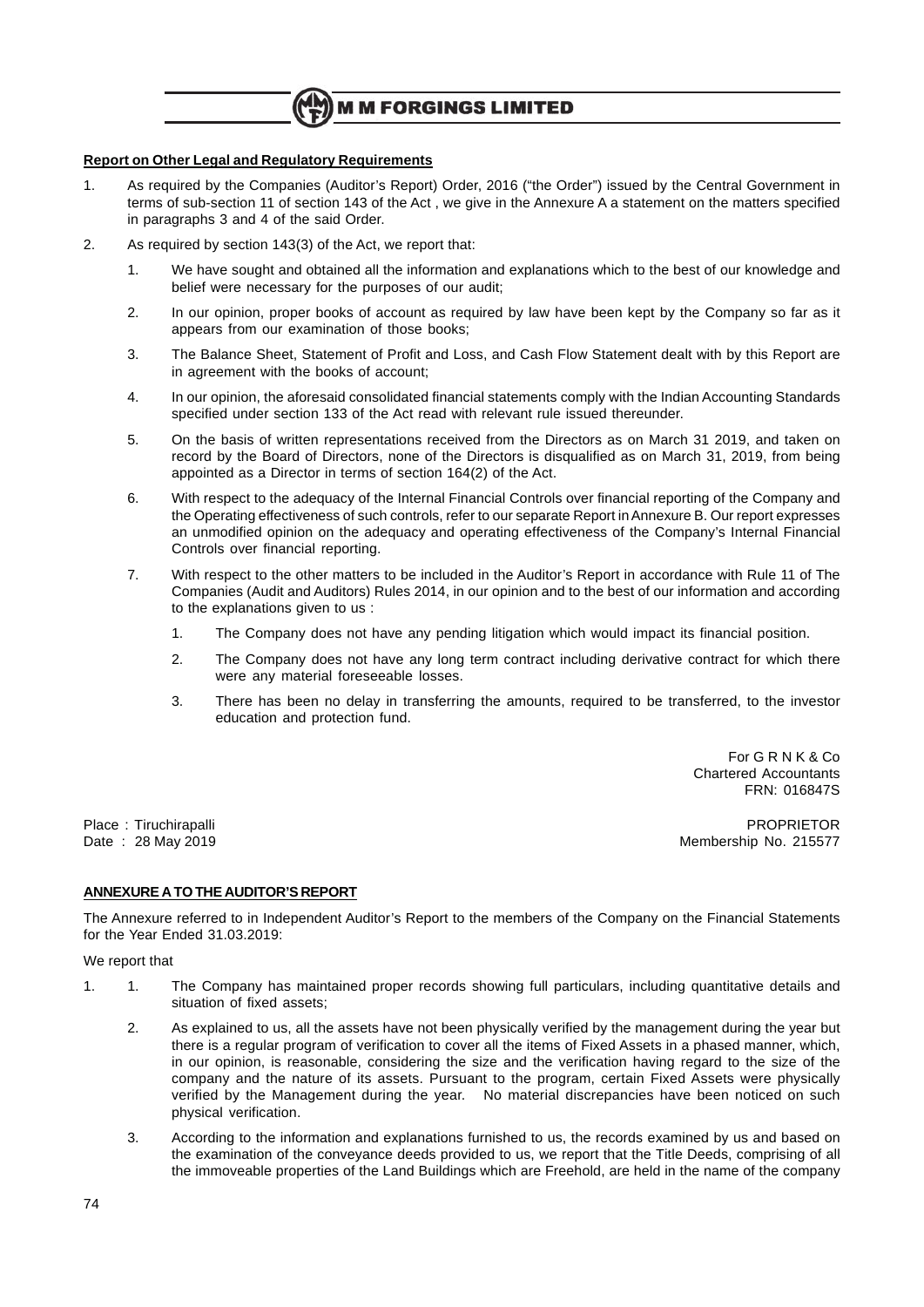as at the Balance Sheet date. Based on the above, we also report that all the assets of the Company are Freehold and the Company has not acquired any Asset on Lease. Also, all the assets are held for the use of the Company only and none of the assets are held for use by others.

2. The inventories have been physically verified by the management during the year at reasonable intervals, except materials lying with third parties, where confirmations are obtained. In our opinion, the frequency of verification is reasonable. The discrepancies noticed on verification between the physical stocks and the book records were not material.

**M M FORGINGS LIMITED** 

- 3. According to the information and explanations furnished to us, apart from the Loan of  $\bar{\tau}$  8,404.96 lakhs to M/S. DVS Industries Private Limited, subsidiary of the Company, the Company has neither granted nor taken any loans to and from companies, firms or other parties covered in the Register, maintained under Section 189 of the Companies Act, 2013. In respect of the loan to such subsidiary company:-
	- 1. The Terms and conditions of the grant of such loan is, in our opinion, not prejudicial to the interest of the Company;
	- 2. The repayment of the said loan is yet to commence as per the schedule stipulated for the repayment;
	- 3. There is no overdue amount remaining outstanding as on the date of the Balance Sheet.
- 4. In our opinion and according to the information and explanations furnished to us, the Company has complied with the Provisions of Sections 185 and 186 of The Act in respect of Grant of Loans and making investments. The Company has not given any Guarantees and securities falling under section 185 / 186 of The Companies Act 2013.
- 5. During the year, the Company has not accepted any Deposits from the Public or from the members. The Company does not have any Deposits on the date of the Balance Sheet. The Company does not have any Unclaimed Deposits on the date of the Balance Sheet. Therefore, the provisions of Clause 3 (v) of the Order are not applicable to the Company.
- 6. The maintenance of Cost Records under section 148 (1) of The Act has not been specified by The Central Government for the Business activities carried on by the Company. Thus, reporting under Clause 3 (vi) of the Order is not applicable to the Company.
- 7. 1. According to the records of the Company, the Company is regular in depositing with appropriate authorities undisputed statutory dues including Provident Fund, Employees State Insurance, Income Tax, GST, Sales Tax, Value Added Tax, Wealth Tax, Customs Duty, Excise Duty, Service Tax, Cess and other material statutory dues applicable to it.
	- 2. There were no undisputed amounts payable in respect of any of the above statutory dues.
	- 3. There are no taxes under Tamil Nadu VAT Act are which under dispute.
- 8. Based on our audit procedure and on the information and explanation given by the management, we are of the opinion that the company has not defaulted in repayment of its dues to Financial Institutions, Banks and debenture holders.
- 9. The Company has not raised any money by way of initial public offer or other public offer. The Company has availed the following term loans / Working Capital facilities from Banks:

| Net Long Term Borrowings                   | ₹ 24,484.47 lakhs |  |
|--------------------------------------------|-------------------|--|
| Net Short Term Borrowings / Current Assets | ₹ 6,170.42 lakhs  |  |

Based on our audit, we report that the proceeds of the Term Loan / Working Capital have been utilized for the purpose for which they were borrowed – namely creation of Fixed Assets of the Company. The total investment in Fixed Assets / Current Assets for the year is at  $\bar{z}$  28,917.41 lakhs as against Term Loan availed of  $\bar{z}$  24,484.47 Lakhs.

Further, as against Working Capital Borrowings of  $\bar{\tau}$  6,170.42 lakhs during the Year, the application for Short Term uses is at  $\bar{\tau}$  10.153.04 lakhs.

- 10. To the best of our knowledge and based on the audit procedures performed and information and explanations given by the management, we report that no fraud by the Company or no material fraud on the Company by its officers or employees has been noticed or reported during the year.
- 11. Based on the audit procedures performed and information and explanations given by the management, we report that the Company has paid / provided for Managerial Remuneration in accordance with the requisite approvals mandated by the provisions of Section 197 read with Schedule V to The Act.
- 12. The Company is not a Nidhi Company. Accordingly, para 3 (xii) of The Order is not applicable to the Company.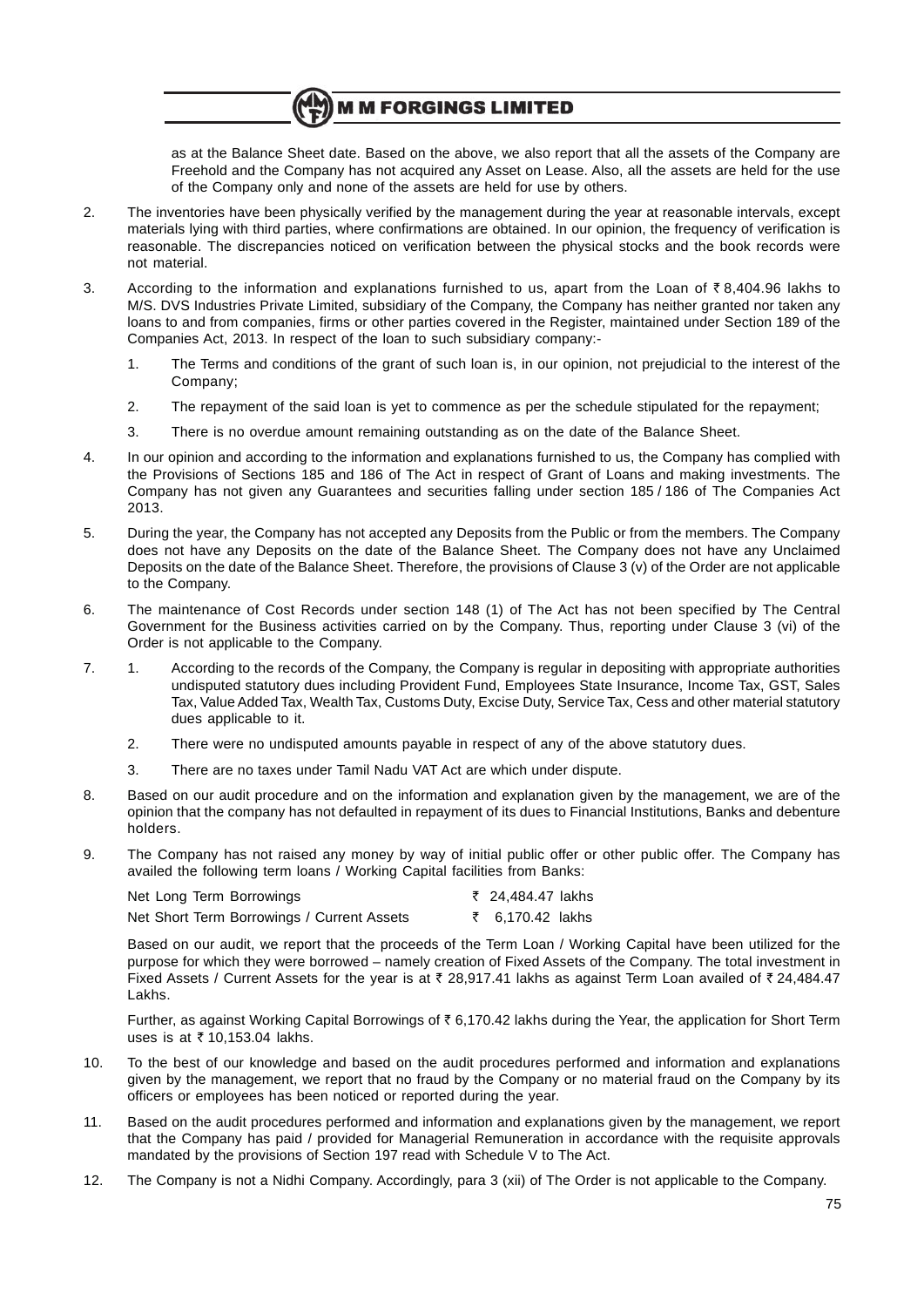## **M M FORGINGS LIMITED**

- 13. Based on the audit procedures performed and information and explanations given by the management, all the transactions with the related parties are in compliance with Sections 177 / 188 of the Act were applicable and details of such transactions are duly reported in the consolidated Financial Statements as required by the applicable Accounting Standards.
- 14. During the Year, The Company has not made any preferential allotment or private placement of shares or fully / partly convertible debentures during the year. Hence, reporting under Clause 3 (xiv) of the Order is not applicable to the Company.
- 15. Based on the audit procedures performed and information and explanations given by the management The Company has not entered in to any Non Cash Transactions with Directors or persons connected with him and hence, the provisions of section 192 of the Act are not applicable to the Company.
- 16. No registration is required under Section 45 IA of The Reserve Bank of India Act.

For G R N K & Co Chartered Accountants FRN: 016847S

Place : Tiruchirapalli PROPRIETOR Date : 28 May 2019 Membership No. 215577

## **Annexure B to the Auditors' Report**

Report on the Internal Financial Controls under Clause (i) of Sub – section 3 of Section 143 of the Companies Act, 2013 ('the Act')

We have audited the internal financial controls over financial reporting of M M Forgings Ltd ('the Company') as of 31 March 2019 in conjunction with our audit of the Consolidated Ind AS financial statements of the company for the year ended on that date.

#### **Management's Responsibility for Internal Financial Controls**

The Company's Management is responsible for establishing and maintaining internal financial controls based on the internal control over financial reporting criteria established by the Company considering the essential components of internal control stated in the Guidance Note on Audit of Internal Financial Controls over Financial Reporting issued by the Institute of Chartered Accountants of India ('ICAI'). These responsibilities include the design, implementation and maintenance of adequate internal financial controls that were operating effectively for ensuring the orderly and efficient conduct of its business, including adherence to the Company's policies, the safeguarding of its assets, the prevention and detection of frauds and errors, the accuracy and completeness of the timely preparation of reliable financial information, as required under the Companies Act, 2013.

#### **Auditor's Responsibility**

Our responsibility is to express an opinion on the Company's internal financial controls over financial reporting based on our audit. We conducted our audit in accordance with the Guidance Note on Audit of Internal Financial Controls over Financial Reporting ('the Guidance Note') and the standards on Auditing, issued by ICAI and deemed to be prescribed under Section 143(10) of the Companies Act, 2013, to the extent applicable to an audit of internal financial controls, both applicable to an audit of Internal Financial Controls and, both issued by the Institute of Chartered Accountants of India. Those Standards and the Guidance Note require that we comply with ethical requirements and plan and perform the audit to obtain reasonable assurance about whether adequate internal financial controls over financial reporting was established and maintained and if such controls operated effectively in all material respects.

Our audit involves performing procedures to obtain audit evidence about the adequacy of the internal financial controls system over financial reporting and their operating effectiveness. Our audit of internal financial controls over financial reporting included obtaining an understanding of internal financial controls over financial reporting, assessing the risk that a material weakness exists, and testing and evaluating the design and operating effectiveness of internal control based on the assessed risk. The procedures selected depend on the auditor's judgement, including the assessment of the risks of material misstatement of the consolidated Ind AS financial statements, whether due to fraud or error.

We believe that the audit evidence we have obtained is sufficient and appropriate to provide a basis for our audit opinion on the Company's internal financial control systems over financial reporting.

#### **Meaning of Internal Financial Controls over Financial Reporting**

A company's internal financial control over financial reporting is a process designed to provide reasonable assurance regarding the reliability of financial reporting and the preparation of financial statements for external purposes in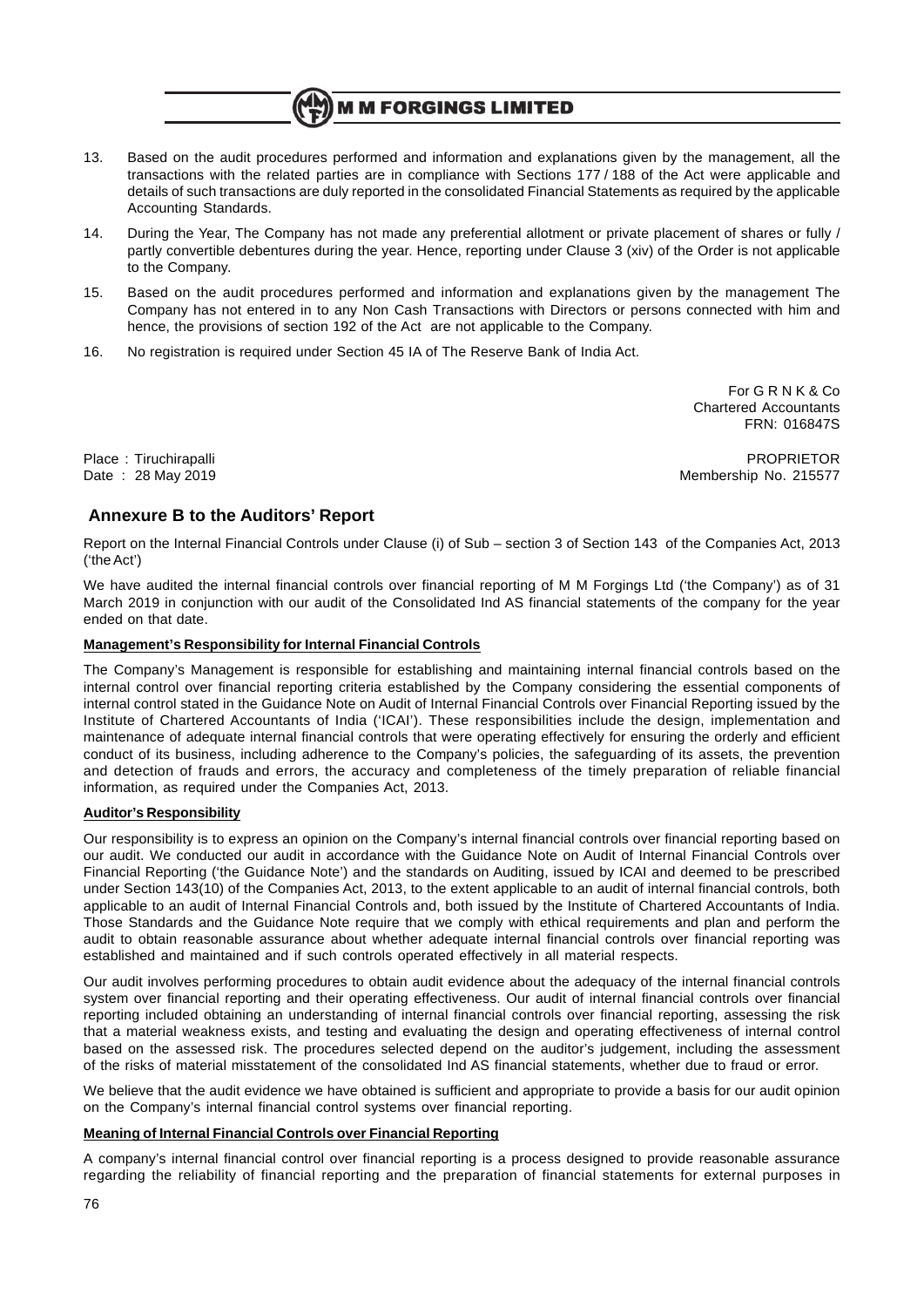

accordance with generally accepted accounting principles. A company's internal financial control over financial reporting includes those policies and procedures that :

- 1. pertain to the maintenance of records that, in reasonable detail, accurately and fairly reflect the transactions and dispositions of the assets of the company;
- 2. provide reasonable assurance that transactions are recorded as necessary to permit preparation of financial statements in accordance with generally accepted accounting principles and that receipts and expenditures of the company are being made only in accordance with authorizations of the management and Directors of the company; and
- 3. provide reasonable assurance regarding prevention or timely direction of unauthorized acquisition, use, or disposition of the company's assets that could have a material effect on the financial statements.

#### **Inherent Limitations of Internal Financial Controls over Financial Reporting**

Because of the inherent limitations of internal financial controls over financial reporting, including the possibility of collusion or improper management override of controls, material mis-statements due to error or fraud may occur and not be detected. Also, projections of any evaluation of the internal financial controls over financial reporting to future periods are subject to the risk that the internal financial control over financial reporting may become inadequate because of changes in conditions, or that the degree of compliance with the policies or procedures may deteriorate.

#### **Opinion**

In our opinion, the Company has, in all material respects, an adequate internal financial control system over financial reporting and such internal financial controls over financial reporting were operating effectively as at 31 March 2019, based on the internal control over financial reporting criteria established by the Company considering the essential components of internal control stated in the Guidance Note on Audit of Internal Financial Controls over Financial Reporting issued by the Institute of Chartered Accountants of India.

> For G R N K & Co Chartered Accountants FRN: 016847S

Place : Tiruchirapalli PROPRIETOR Date : 28 May 2019 Membership No. 215577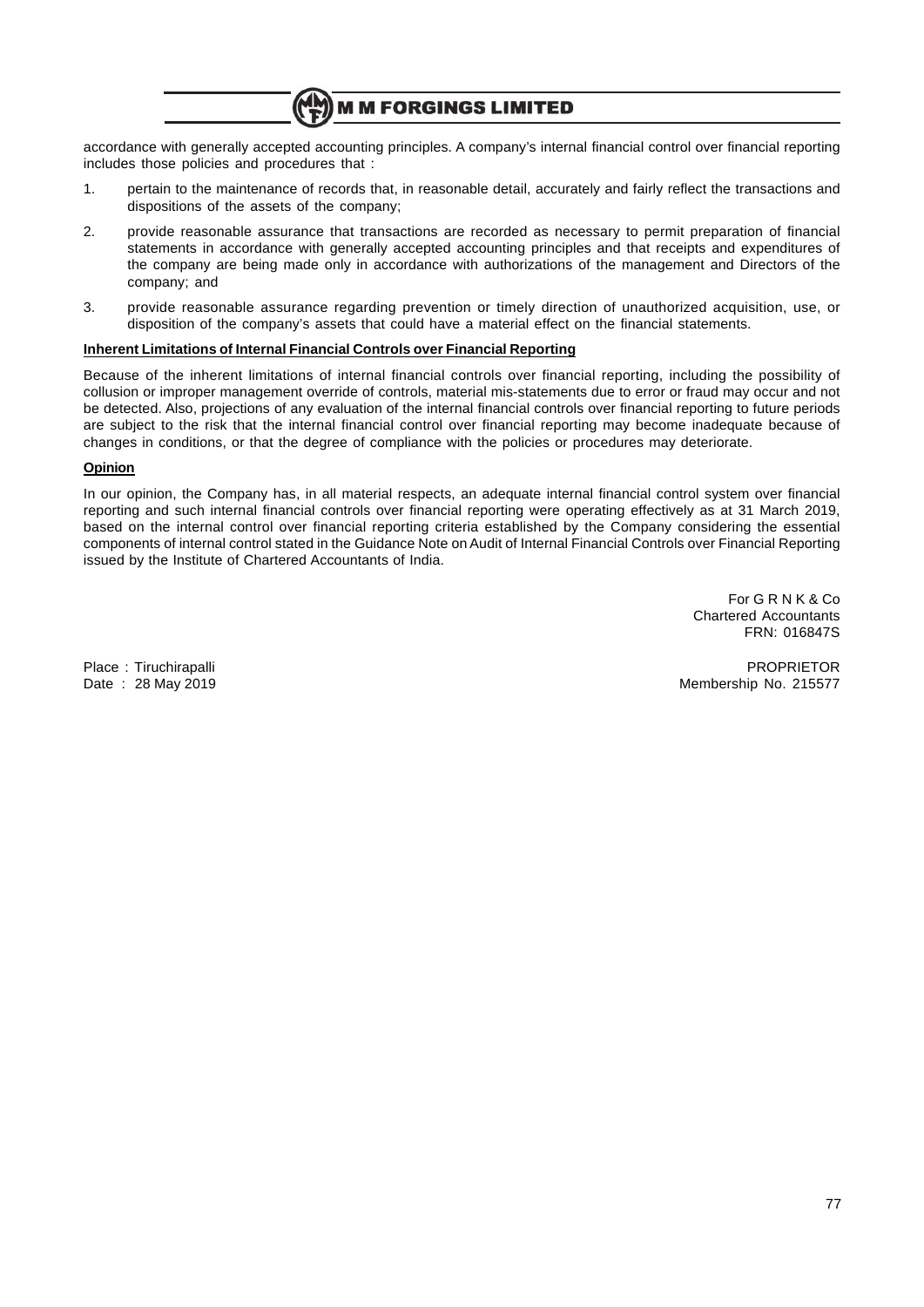**M M FORGINGS LIMITED** (H)

## Consolidated Balance Sheet as at 31st March, 2019

 $($   $\overline{\mathbf{x}}$  in lakhs)

|   |                |                                                  | Note No.       | As at March 2019 | As at March 2018 |
|---|----------------|--------------------------------------------------|----------------|------------------|------------------|
| A |                | <b>EQUITY AND LIABILITIES</b>                    |                |                  |                  |
|   | $\mathbf{1}$   | <b>Shareholders' funds</b>                       |                |                  |                  |
|   | 1.1            | Share capital                                    | 3              | 2,414.08         | 1,207.04         |
|   | 1.2            | Reserves and surplus                             | 4              | 40,312.12        | 35,053.05        |
|   |                |                                                  |                | 42,726.20        | 36,260.09        |
|   | $\overline{2}$ | <b>Non-current liabilities</b>                   |                |                  |                  |
|   | 2.1            | Long-term borrowings                             | 5              | 39,628.75        | 16,826.50        |
|   | 2.2            | Deferred tax liabilities (net)                   |                | 1,864.21         | 1,342.18         |
|   | 2.3            | Other long-term liabilities                      | 6              | 1,880.73         | 347.73           |
|   |                |                                                  |                | 43,373.69        | 18,516.41        |
|   | 3              | <b>Current liabilities</b>                       |                |                  |                  |
|   | 3.1            | Short-term borrowings                            | $\overline{7}$ | 23,474.88        | 17,589.73        |
|   | 3.2            | Trade payables                                   | 8              | 5,732.72         | 6,603.11         |
|   | 3.3            | Other current liabilities                        | 9              | 6,048.35         | 4,125.73         |
|   | 3.4            | Short-term provisions                            | 10             | 708.97           | 701.43           |
|   |                |                                                  |                | 35,964.92        | 29,020.00        |
|   | <b>TOTAL</b>   |                                                  |                | 122,064.81       | 83,796.50        |
|   |                |                                                  |                |                  |                  |
| в | <b>ASSETS</b>  |                                                  |                |                  |                  |
|   | 1<br>1.1       | <b>Non-current Assets</b><br><b>Fixed Assets</b> |                |                  |                  |
|   |                | 1.1.1 Tangible Assets                            | 11             | 65,117.99        | 40,585.06        |
|   |                | 1.1.2 Capital work-in-progress                   |                | 3,919.31         | 2,736.65         |
|   |                |                                                  |                | 69,037.30        | 43,321.71        |
|   | 1.2            | Non-current investments                          |                | 329.14           | 270.92           |
|   | 1.3            | Long-term loans and advances                     | 13             | 1,278.10         | 661.18           |
|   | 1.4            | Other non-current assets                         | 14             | 1,489.33         | 1,114.82         |
|   |                |                                                  |                | 3,096.57         | 2,046.92         |
|   | $\overline{2}$ | <b>Current Assets</b>                            |                |                  |                  |
|   | 2.1            | Inventories                                      | 15             | 19,469.23        | 12,691.99        |
|   | 2.2            | Trade receivables                                | 16             | 9,031.81         | 6,256.62         |
|   | 2.3            | Cash and cash equivalents                        | 17             | 17,163.79        | 16,385.74        |
|   |                | 2.3.1 Restricted Bank Accounts                   |                | 43.86            | 43.76            |
|   | 2.4            | Short-term loans and advances                    | 18             | 4,158.62         | 3,042.23         |
|   | 2.5            | Other current assets                             | 19             | 63.63            | 7.53             |
|   |                |                                                  |                | 49,930.94        | 38,427.87        |
|   |                |                                                  |                | 122,064.81       | 83,796.50        |
|   |                |                                                  |                |                  |                  |

## **See accompanying notes forming part of the financial statements**

In terms of our Report of even date

**For GRNK & Co. Vidyashankar Krishnan**<br>
Chartered Accountants **Chairman of this Meeting -** Director *Director*<br>
FRN 016847S **1992** Vice Chairman and Managing Director (DIN : 00081792) Chartered Accountants Chairman of this Meeting -<br>FRN 016847S<br>Vice Chairman and Manad

**G. R. Naresh Kumar Kavitha Vijay J.Sumathi** Membership no. 215577

Place : Chennai **R.Venkatakrishnan** Date : 28 May 2019 **Chief Financial Officer** 

**FRAM 120 STRA 2018 2019**<br>Vice Chairman and Managing Director (DIN : 00081441)

Company Secretary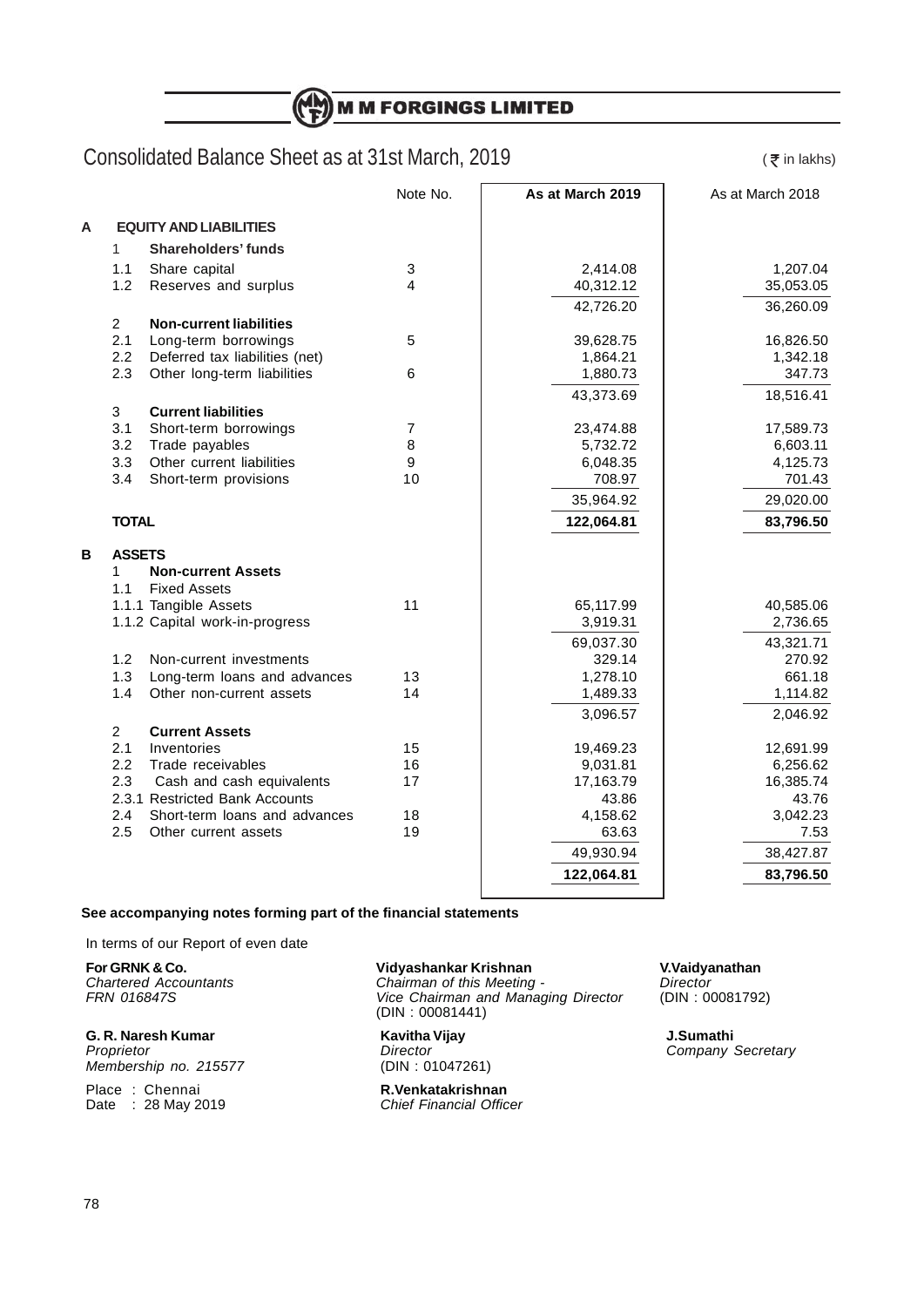(H) **M M FORGINGS LIMITED** 

# Consolidated Profit and Loss account for the year ended 31st March, 2019  $\frac{1}{\sqrt{\bar{\tau}}}$  in lakhs $\bar{\tau}$  in lakhs)

|   |                |                                                               | Note No. | For the year ended | For the year ended   |
|---|----------------|---------------------------------------------------------------|----------|--------------------|----------------------|
|   |                |                                                               |          | 31 March 2019      | 31 March 2018        |
| A |                | <b>CONTINUING OPERATIONS</b>                                  |          |                    |                      |
|   | 1              | Revenue from operations Net of GST                            | 20       | 93,411.51          | 63,865.83            |
|   | $\overline{2}$ | Other income                                                  | 21       | 1,585.95           | 1,214.45             |
|   | 3              | Total revenue (1+2)                                           |          | 94,997.46          | 65,080.28            |
|   | 4              | <b>Expenses</b>                                               |          |                    |                      |
|   | 4.1            | Cost of materials consumed                                    | 22       | 45,525.14          | 28,725.34            |
|   | 4.2            | Changes in inventories of Finished Goods /<br>Work-In-Process | 23       | (3,795.17)         | (2,634.96)           |
|   | 4.3            | Employee benefits expense                                     | 24       | 9,060.19           | 6,682.27             |
|   | 4.4            | Finance costs                                                 | 25       | 3,158.32           | 1,349.25             |
|   | 4.5            | Depreciation and amortisation Expenses                        | 11.3     | 5,807.39           | 4,643.97             |
|   | 4.6            | Other expenses                                                | 26       | 24,638.49          | 18,094.74            |
|   |                | <b>Total expenses</b>                                         |          | 84,394.36          | 56,860.61            |
|   | 5              | Profit / (Loss) before exceptional and extraordinary          |          |                    |                      |
|   |                | items and tax $(3 - 4)$                                       |          | 10,603.10          | 8,219.67             |
|   | 6              | <b>Exceptional items</b>                                      |          |                    | $-819.42$            |
|   |                | Profit on Sale of Business Asset                              |          |                    |                      |
|   |                | Profit on Sale of Other Assets                                |          | 2.41               | 17.21                |
|   | 7              | Profit / (Loss) before extraordinary items and tax $(5 + 6)$  |          | 10,605.51          | 7,417.46             |
|   | 8              | <b>Extraordinary items</b>                                    |          |                    |                      |
|   | 9              | Profit / (Loss) before tax $(7 + 8)$                          |          | 10,605.51          | 7,417.46             |
|   | 10             | Tax expense:                                                  |          |                    |                      |
|   | 10.1           | Current tax expense for current year                          |          | 2,100.00           | 1,500.00             |
|   | 10.2           | Tax expense relating to prior years                           |          | 92.49              |                      |
|   | 10.3           | Net current tax expense                                       |          | 2,192.49           | 1,500.00             |
|   | 10.4           | Mat Credit adjusted                                           |          | 6.95               | 181.19               |
|   | 10.5           | Deferred tax Liability /(Asset)                               |          | 522.03<br>2,721.47 | (323.35)<br>1,357.84 |
|   | 11             | Profit / (Loss) from continuing operations (9 $\pm$ 10)       |          | 7,884.04           | 6,059.62             |
| в |                | <b>DISCONTINUING OPERATIONS</b>                               |          |                    |                      |
|   | 12             | Profit / (Loss) from discontinuing operations                 |          |                    |                      |
| C |                | <b>TOTAL OPERATIONS</b>                                       |          | 7,884.04           | 6,059.62             |
|   | 13             | Profit / (Loss) for the year (11 $\pm$ 12)                    |          | 7,884.04           | 6,059.62             |
|   | 14             | Earnings per share (of Rs. 10 /- each):                       |          |                    |                      |
|   | 14.1           | Basic                                                         |          |                    |                      |
|   |                | 14.1.1 Continuing operations                                  |          | 32.66              | 50.20                |
|   |                | 14.1.2 Total operations<br>14.2 Diluted                       |          | 32.66              | 50.20                |
|   |                | 14.2.1 Continuing operations                                  |          | 32.66              | 50.20                |
|   |                | 14.2.2 Total operations                                       |          | 32.66              | 50.20                |
|   |                |                                                               |          |                    |                      |

### **See accompanying notes forming part of the financial statements**

In terms of our Report of even date

Membership no. 215577

Place : Chennai **R.Venkatakrishnan** Date : 28 May 2019 **Chief Financial Officer** 

**For GRNK & Co. Vidyashankar Krishnan**<br>
Chartered Accountants **Chairman of this Meeting -** Director **Director** Chartered Accountants **Chairman of this Meeting -** Director **Chairman Chairman of this Meeting -** Director **Chairman** and Managing Director (DIN : 00081792) Vice Chairman and Managing Director (DIN : 00081441)

**G. R. Naresh Kumar C. R. Naresh Kumathi**<br> *Proprietor* **Company** *Director Director* **Company** *S* Director Company Secretary<br>
(DIN: 01047261)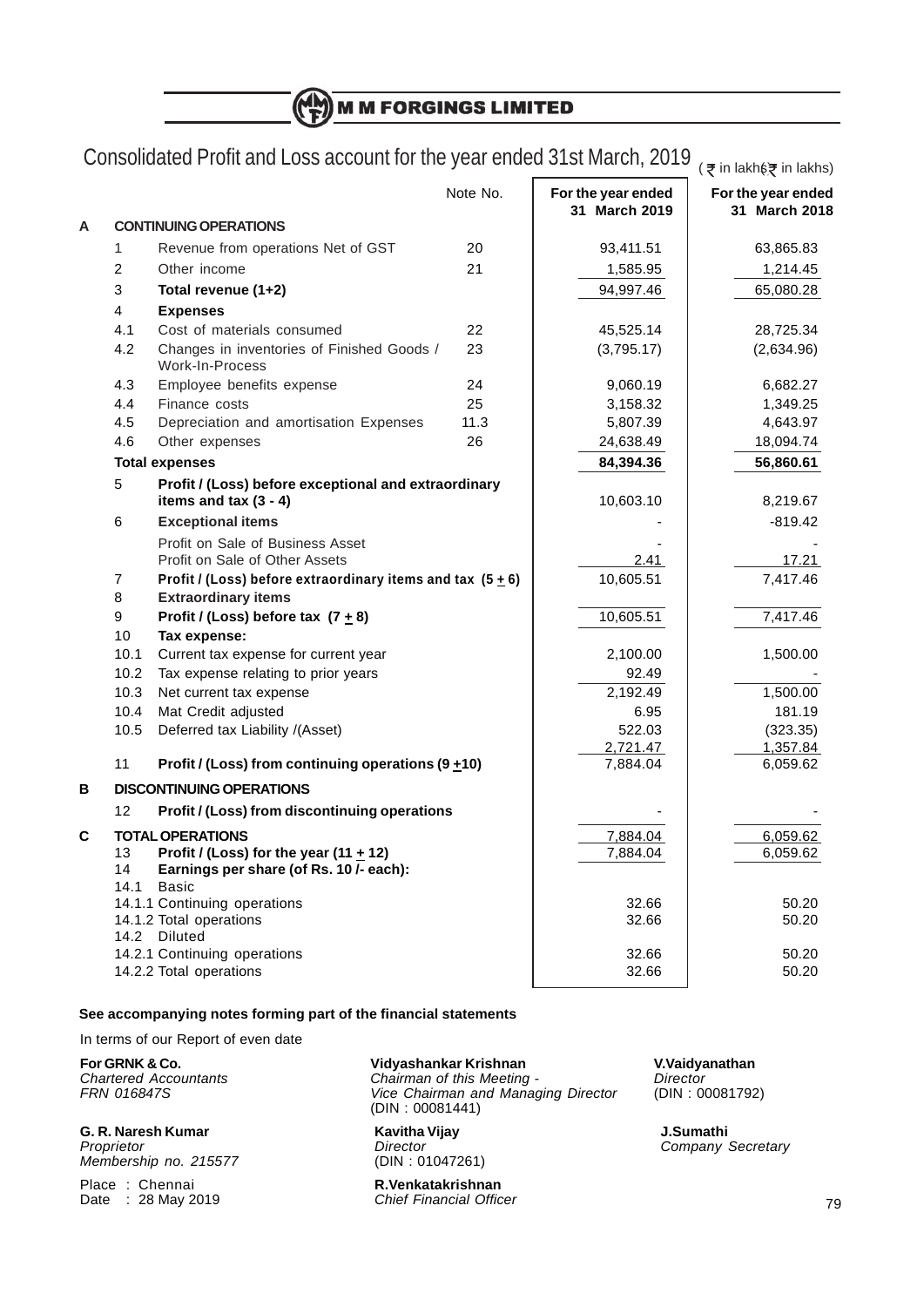

#### **1 Corporate information**

The Company is engaged in the manufacture of Steel Forgings. The plants for manufacture are located at Singampunari Pasumpon Muthuramalingam District, Viralimalai Pudukkottai District and Karanithangal Village-Kanchipuram District, The company has its Wind Farm at Panakudi Village-Tirunelveli District and at Meenakshipuram, Theni District. The company has its Solar site at Bommakkotai, Virudhunagar District. The company has a roof top solar plant at its Viralimalai unit all within the state of Tamil Nadu.

## **2 Significant accounting policies followed by the company:-**

#### **2.1 Basis of accounting and preparation of financial statements**

The financial statements of the Company have been prepared in accordance with the Generally Accepted Accounting Principles in India (Indian GAAP) to comply with the Accounting Standards notified under the Companies (Accounting Standards) Rules, 2006 (as amended) and the relevant provisions of the Act. The financial statements have been prepared on accrual basis under the historical cost convention. The accounting policies adopted in the preparation of the financial statements are consistent with those followed in the previous year. Sales does not include GST.

#### **2.2 Use of estimates**

The preparation of the financial statements in conformity with Indian GAAP requires the Management to make estimates and assumptions considered in the reported amounts of assets and liabilities (including contingent liabilities) and the reported income and expenses during the year. The Management believes that the estimates used in preparation of the financial statements are prudent and reasonable. Future results could differ due to these estimates and the differences between the actual results and the estimates are recognised in the periods in which the results are known / materialise.

#### **2.3 Inventories**

Inventories are valued at the lower of cost and the net realisable value after providing for obsolescence and other losses, where considered necessary. Work-in-progress and finished goods include appropriate proportion of overheads .

#### **2.4 Cash and cash equivalents (for purposes of Cash Flow Statement)**

Cash comprises cash on hand and demand deposits with banks. Cash equivalents are short-term balances (with an original maturity of three months or less from the date of acquisition), highly liquid investments that are readily convertible into known amounts of cash and which are subject to insignificant risk of changes in value.

#### **2.5 Cash flow statement**

Cash flows are reported using the indirect method, whereby profit / (loss) before extraordinary items and tax is adjusted for the effects of transactions of non-cash nature and any deferrals or accruals of past or future cash receipts or payments. The cash flows from operating, investing and financing activities of the Company are segregated based on the available information.

#### **2.6 Depreciation and amortisation**

Depreciation has been provided on straight-line method as per the rates prescribed in Schedule II to the Companies Act, 2013 and accelerated depreciation is provided, wherever necessary.

Property, Plant and Equipment represent a significant proportion of the asset base of the Company. The charge in respect of periodic depreciation is derived after determining an estimate of an asset's expected useful life and the expected residual value at the end of its life. The useful life and the residual value of the assets are determined by the management at the time the asset is acquired and reviewed periodically, including at each financial year end. The expected life is based on historic experience with similar assets as well as anticipation of future events, which may impact their life such as changes in technology.

Property, Plant And Equipment are stated at Cost Less accumulated Depreciation and impairment, if any. Costs directly attributable to acquisition are capitalised until the Property, Plant and Equipment are put to use. The Company depreciates Property, Plant and Equipment over their estimated useful life using Straight Line Method. The estimated useful life of assets are as follows:

| <b>Building</b>            | 30 Years |
|----------------------------|----------|
| <b>Plant And Machinery</b> | 15 Years |
| <b>Office Equipment</b>    | 5 Years  |
| <b>Computer Equipments</b> | 5 Years  |
| Furnirure and fittings     | 10 Years |
| Vehicles                   | 5 Years  |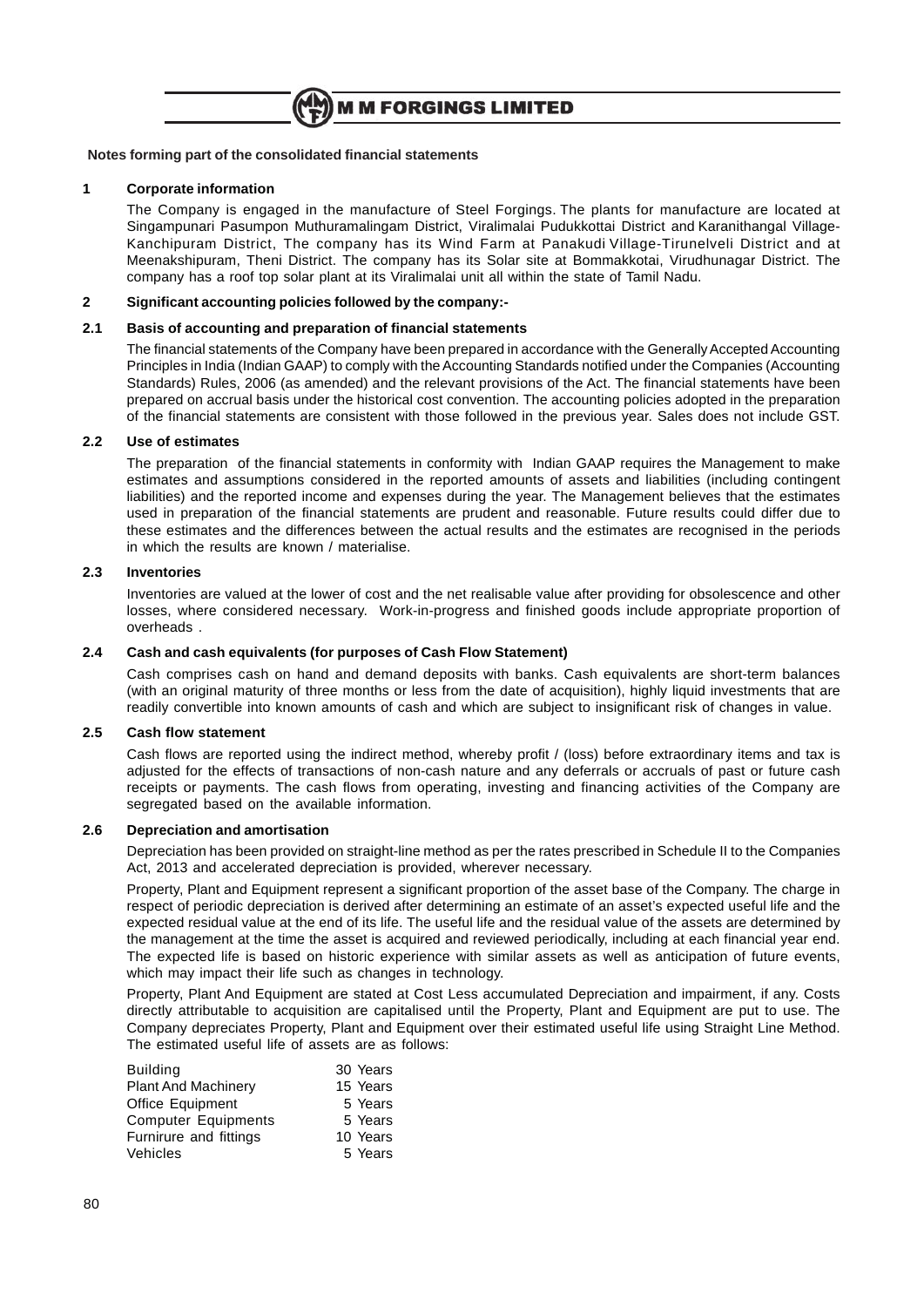

Based on technical evaluation, the Management believes that the useful life as given above represents the period over which the Management expects to use these assets. Hence, the useful life for these assets is different from the useful life as prescribed under Part C of Schedule II to The Companies Act, 2013. Depreciation method, useful life and residul values are reviewed periodically, including at each financial year end.

Advances paid towards the acquisition of Property, Plant and Equipment outstanding at each Balance Sheet Date is classified as Capital Advances under Other Non Current assets and the cost of assets not put to use before such date are disclosed under Capital Work in Progress. Subsequent expenditures relating to Property, Plant And Equipment are capitalised only when it is possible that future economic benefits associated with these will flow to the Company and the cost of the item can be measured reliably. Repairs and Maintenance Costs are recognised in Net Profit in the Statement of Profit And Loss when incurred. The cost and related accumulated Depreciation are eliminated from the Financial Statements upon sale or retirement of the Asset and the resultant gains or losses are recognised in the Statement of Profit and Loss. Assets to be disposed off are reported at the lower of the carrying value or the fair value less cost to sell.

#### **2.7 Revenue recognition**

Sales are recognised, net of returns and trade discounts, on transfer of significant risks and rewards of ownership to the buyer. Sales does not include GST.

#### **2.8 Other income**

Interest income is accounted on accrual basis. Dividend income is accounted for when the right to receive it is established.

#### **2.9 Tangible fixed assets**

Fixed assets are carried at cost less accumulated depreciation and impairment losses, if any. The cost of fixed assets includes all expenses incurred in connection with the acquisition of qualifying fixed assets up to the date the asset is ready for its intended use. Exchange differences arising on restatement / settlement of long-term foreign currency borrowings relating to acquisition of depreciable fixed assets are adjusted to the cost of the respective assets and depreciated over the remaining useful life of such assets.

#### Capital work-in-progress:

Projects under which assets are not ready for their intended use and other capital work-in-progress are carried at cost, comprising direct cost, related incidental expenses and attributable interest.

#### **2.10 Foreign currency transactions and translations**

#### Initial recognition

Transactions in foreign currencies entered into by the Company and its integral foreign operations are accounted at the exchange rates prevailing on the date of the transaction or at rates that closely approximate the rate at the date of the transaction.

#### Measurement of foreign currency monetary items at the Balance Sheet date

The loss, if any, in the case of Foreign currency monetary items (other than derivative contracts) of the Company and its net investment in non-integral foreign operations outstanding at the Balance Sheet Date are considered / restated at the year-end rates. However, gains if any, are not cosidered.

#### Treatment of exchange differences

Exchange differences arising on settlement / restatement of short-term foreign currency monetary assets and liabilities of the Company and its integral foreign operations are recognised as income or expense in the Statement of Profit and Loss.The exchange differences arising on restatement / settlement of long-term foreign currency monetary items are capitalised as part of the depreciable fixed assets to which the monetary item relates and depreciated over the remaining useful life of such assets. The amount capitalised in the current year is at ₹ 3,71,28,800 (Last Year ₹ 2,64,26,647).

#### Accounting of forward contracts

Premium / discount on forward exchange contracts, which are not intended for trading or speculation purposes, are amortised over the period of the contracts.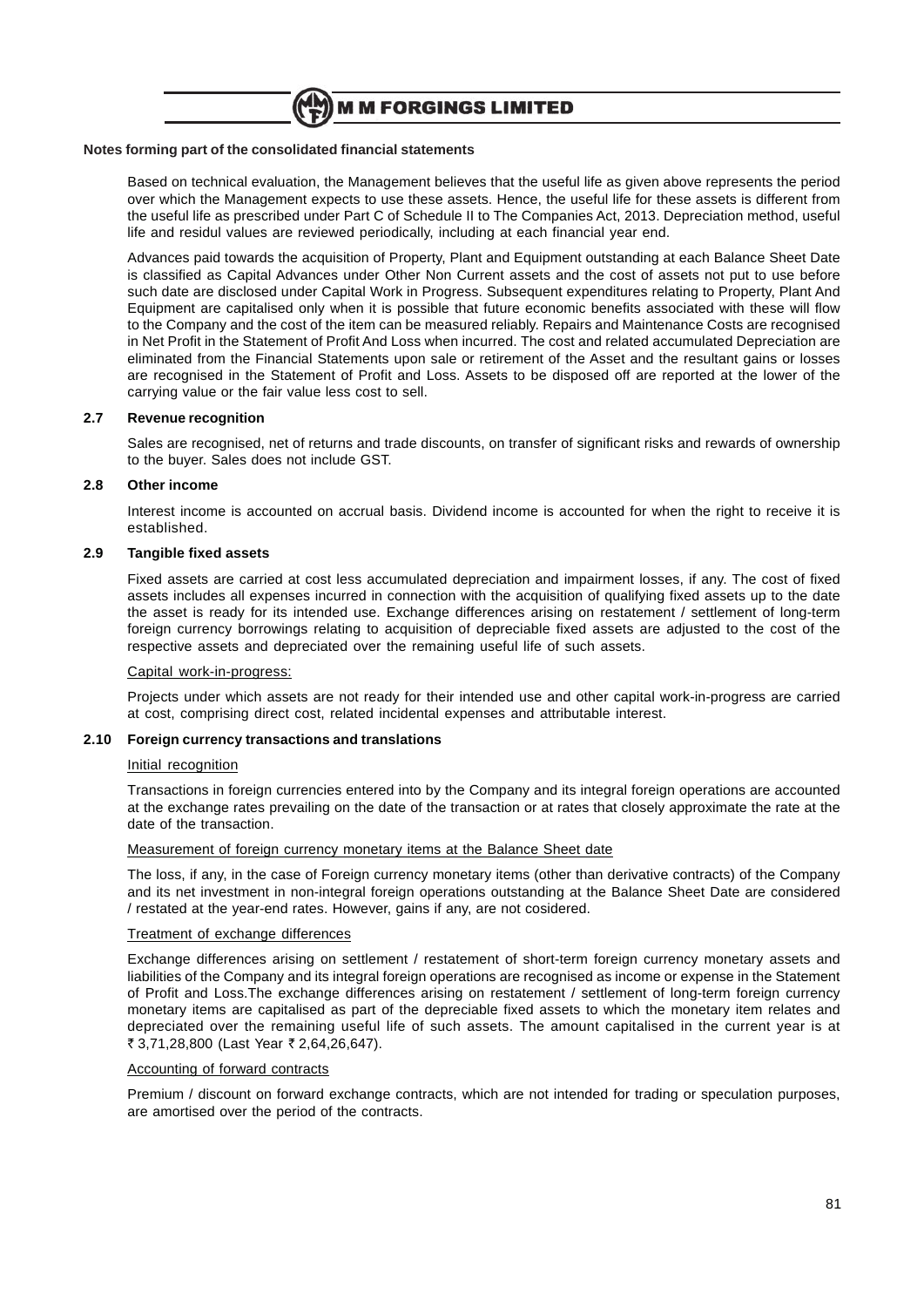

#### **2.11 Investments**

Long-term investments (excluding investment properties), are carried individually at cost, less provision for diminution, other than temporary, in the value of such investments.

#### **2.12 Employee benefits**

Employee benefits include provident fund, superannuation fund, gratuity fund and compensated absences,

#### Defined contribution plans

The Company's contribution to provident fund and superannuation fund are considered as defined contribution plans and are charged as an expense as they fall due based on the amount of contribution required to be made.

#### Defined benefit plans

For defined benefit plans in the form of gratuity fund / Super Annuation fund, the same are covered under Group Gratuity Scheme of LIC and Super Annuation Fund with LIC..

#### Short-term employee benefits

The undiscounted amount of short-term employee benefits expected to be paid in exchange for the services rendered by employees are recognised during the year when the employees render the service. These benefits include performance incentive and compensated absences which are expected to occur within twelve months after the end of the period in which the employee renders the related service.

#### **2.13 Borrowing costs**

Borrowing costs include interest, amortisation of ancillary costs incurred and exchange differences arising from foreign currency borrowings to the extent they are regarded as an adjustment to the interest cost. Costs in connection with the borrowing of funds to the extent not directly related to the acquisition of qualifying assets are charged to the Statement of Profit and Loss over the tenure of the loan. Borrowing costs, allocated to and utilised for qualifying assets, pertaining to the period from commencement of activities relating to construction / development of the qualifying asset upto the date of capitalisation of such asset is added to the cost of the assets.

### **2.14 Segment reporting**

The Company is engaged in only one segment - Manufacture and machining of Steel Forgings.

#### **2.15 Earnings per share**

Basic earnings per share is computed by dividing the profit / (loss) after tax (including the post tax effect of extraordinary items, if any) by the weighted average number of equity shares outstanding during the year. Diluted earnings per share is computed by dividing the profit / (loss) after tax (including the post tax effect of extraordinary items, if any) as adjusted for dividend, interest and other charges to expense or income relating to the dilutive potential equity shares, by the weighted average number of equity shares considered for deriving basic earnings per share and the weighted average number of equity shares which could have been issued on the conversion of all dilutive potential equity shares.

#### **216 Taxes on income**

Current tax is the amount of tax payable on the taxable income for the year as determined in accordance with the provisions of the Income Tax Act, 1961. Minimum Alternate Tax (MAT) paid in accordance with the tax laws, which gives future economic benefits in the form of adjustment to future income tax liability, is considered as an asset if there is convincing evidence that the Company will pay normal income tax. Accordingly, MAT is recognised as an asset in the Balance Sheet when it is probable that future economic benefit associated with it will flow to the Company.Deferred tax is recognised on timing differences, being the differences between the taxable income and the accounting income that originate in one period and are capable of reversal in one or more subsequent periods. Deferred tax is measured using the tax rates and the tax laws enacted or substantially enacted as at the reporting date. Deferred tax liabilities are recognised for all timing differences. Deferred tax assets in respect of unabsorbed depreciation and carry forward of losses are recognised only if there is virtual certainty that there will be sufficient future taxable income available to realise such assets. Deferred tax assets are recognised for timing differences of other items only to the extent that reasonable certainty exists that sufficient future taxable income will be available against which these can be realised. Deferred tax assets and liabilities are offset if such items relate to taxes on income levied by the same governing tax laws and the Company has a legally enforceable right for such set off. Deferred tax assets are reviewed at each Balance Sheet Date for their realisability.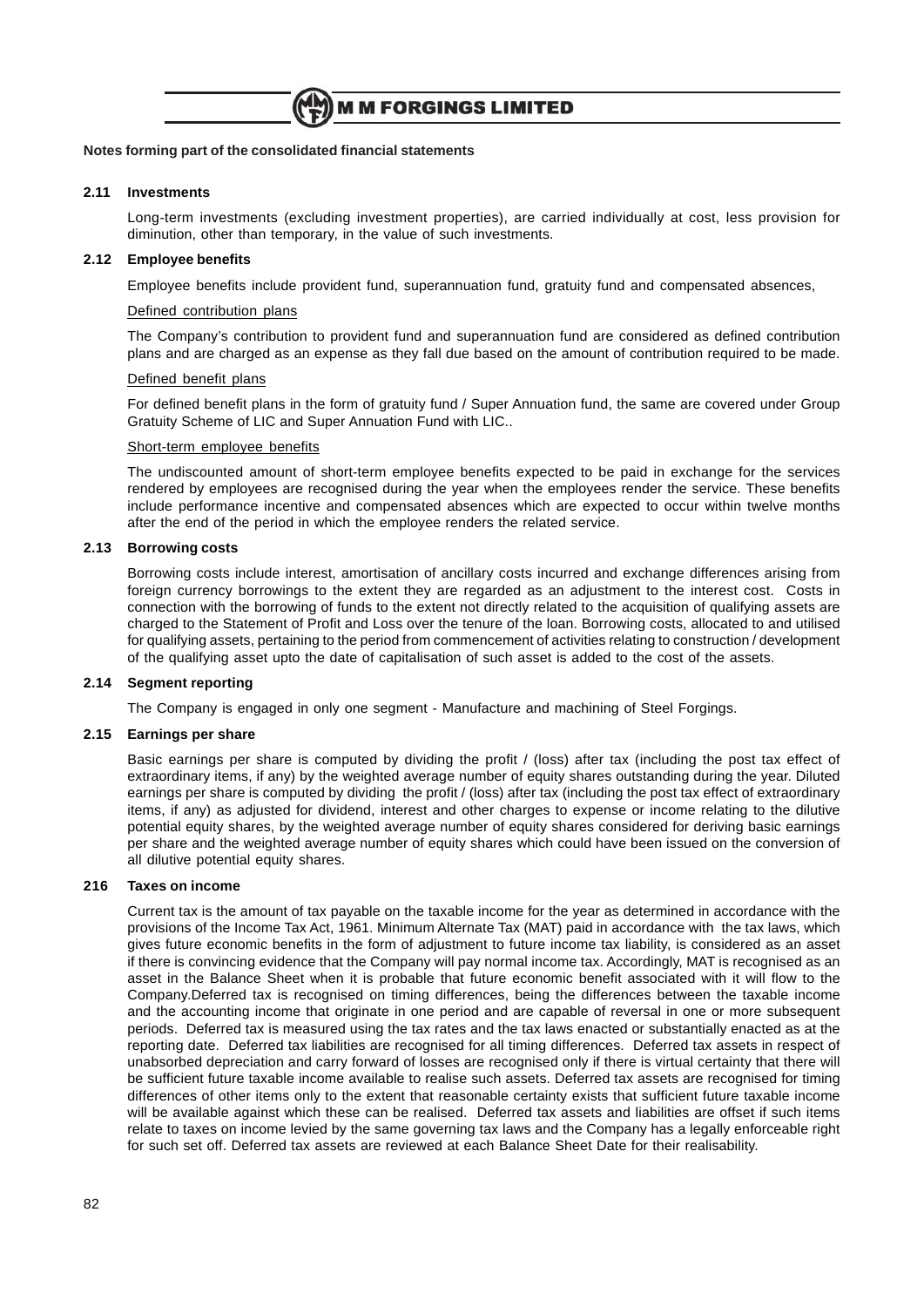

Current and deferred tax relating to items directly recognised in equity are recognised in equity and not in the statement of Profit and Loss.

#### **2.18 Research and development expenses**

Revenue expenditure pertaining to research is charged to the Statement of Profit and Loss. Development costs of products are also charged to the Statement of Profit and Loss unless a product's technological feasibility has been established, in which case such expenditure is capitalised. Fixed assets utilised for research and development are capitalised and depreciated in accordance with the policies stated for Tangible Fixed Assets and Intangible Assets.

#### **2.19 Impairment of assets**

The carrying values of assets / cash generating units at each Balance Sheet Date are reviewed for impairment. If any indication of impairment exists, the recoverable amount of such assets is estimated and impairment is recognised, if the carrying amount of these assets exceeds their recoverable amount. The recoverable amount is the greater of the net selling price and their value in use. Value in use is arrived at by discounting the future cash flows to their present value based on an appropriate discount factor. When there is indication that an impairment loss recognised for an asset in earlier accounting periods no longer exists or may have decreased, such reversal of impairment loss is recognised in the Statement of Profit and Loss, except in case of revalued assets.

#### **2.20 Provisions and contingencies**

A provision is recognised when the Company has a present obligation as a result of past events and it is probable that an outflow of resources will be required to settle the obligation in respect of which a reliable estimate can be made. Provisions (excluding retirement benefits) are not discounted to their present value and are determined based on the best estimate required to settle the obligation at the Balance Sheet date. These are reviewed at each Balance Sheet date and adjusted to reflect the current best estimates. Contingent liabilities are disclosed in the Notes.

#### **2.21 Insurance claims**

Insurance claims are accounted for on the basis of claims admitted / expected to be admitted and to the extent that there is no uncertainty in receiving the claims.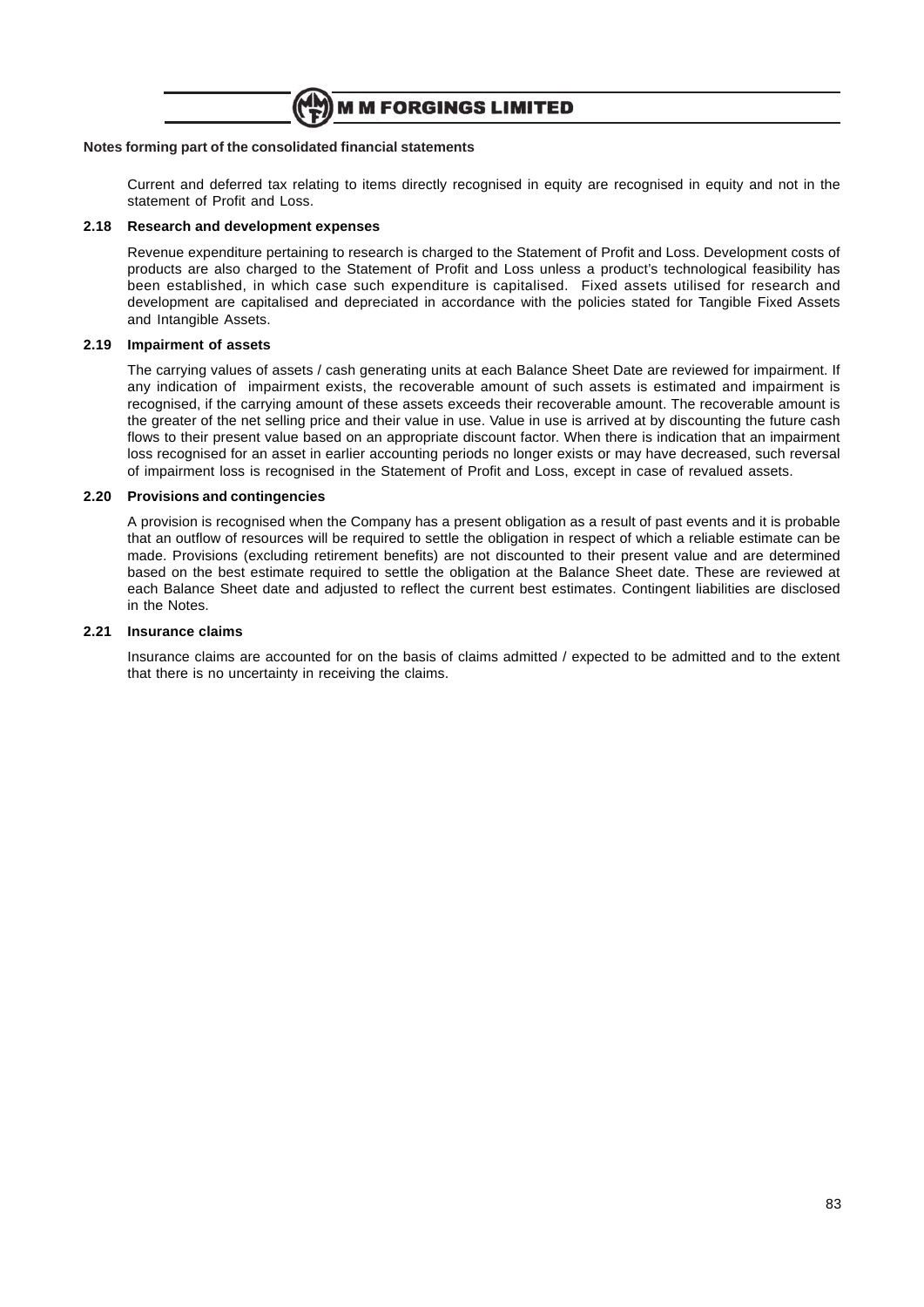#### **Note 3 Share capital**

|     |                                                          |                     | As at 31 March 2019 | As at 31 March 2018 |            |
|-----|----------------------------------------------------------|---------------------|---------------------|---------------------|------------|
|     | <b>Particulars</b>                                       | Number of<br>shares | ₹ in Lakhs          | Number of<br>shares | ₹ in Lakhs |
| 3.1 | Authorised                                               |                     |                     |                     |            |
|     | Equity shares of $\bar{\tau}$ 10 each with voting rights | 30,000,000          | 3.000.00            | 15,000,000          | 1,500.00   |
| 3.2 | Issued                                                   |                     |                     |                     |            |
|     | Equity shares of ₹10 each with voting rights             | 24,145,600          | 2.414.56            | 12.072.800          | 1.207.28   |
| 3.3 | Subscribed and fully paid up                             |                     |                     |                     |            |
|     | Equity shares of ₹10 each with voting rights             | 24,140,800          | 2.414.08            | 12.070.400          | 1,207.04   |
|     |                                                          |                     |                     |                     |            |

(1) Reconciliation of the number of shares and amount outstanding at the beginning and at the end of the reporting period:

| <b>Particulars</b>               | Opening<br><b>Balance</b> | <b>Buy back</b> | Other<br>changes<br>(Bonus<br>Shares) | <b>Closing</b><br><b>Balance</b> |
|----------------------------------|---------------------------|-----------------|---------------------------------------|----------------------------------|
| Equity shares with voting rights |                           |                 |                                       |                                  |
| Year ended 31 March, 2019        |                           |                 |                                       |                                  |
| - Number of shares               | 12,070,400                |                 | $-12,070,400$                         | 24,140,800                       |
| - Amount ₹ in lakhs              | 1,207.04                  | ۰               | 1,207.04                              | 2,414.08                         |
| Year ended 31 March, 2018        |                           |                 |                                       |                                  |
| - Number of shares               | 12,070,400                | ٠               | $\overline{\phantom{0}}$              | 12,070,400                       |
| - Amount ₹ in lakhs              | 1,207.04                  | ٠               | ۰                                     | 1.207.04                         |

(2) Details of shares held by each shareholder holding more than 5% shares:

|                                        | As at 31 March 2019      | As at 31 March 2018                        |                             |                                            |
|----------------------------------------|--------------------------|--------------------------------------------|-----------------------------|--------------------------------------------|
| <b>Class of Shares</b>                 | Number of<br>shares held | % holding<br>in that<br>class of<br>shares | Number of<br>shares<br>held | % holding<br>in that<br>class of<br>shares |
| Equity shares with voting rights       |                          |                                            |                             |                                            |
| Synmax Consultants and Trading Pvt Ltd | 5,796,000                | 24.01%                                     | 2,898,000                   | 24.01%                                     |
| Vidyashankar Krishnan                  | 2,720,240                | 11.27%                                     | 1.360.120                   | 11.27%                                     |
| Venkatramanan Krishnan                 | 2,584,960                | 10.71%                                     | 1.292.480                   | 10.71%                                     |

(3) Aggregate number and class of shares allotted as fully paid up pursuant to contract(s) without payment being received in cash, bonus shares and shares bought back for the period of 5 years immediately preceding the Balance Sheet date.

| <b>Particulars</b>                   | Aggregate number of<br>shares        |                                      |  |  |  |
|--------------------------------------|--------------------------------------|--------------------------------------|--|--|--|
|                                      | <b>As at 31</b><br><b>March 2019</b> | <b>As at 31</b><br><b>March 2018</b> |  |  |  |
| Equity shares with voting rights     | 24.140.800                           | 12,070,400                           |  |  |  |
| Fully paid up by way of bonus shares | ٠                                    |                                      |  |  |  |

(4) Details of shares pledged : NIL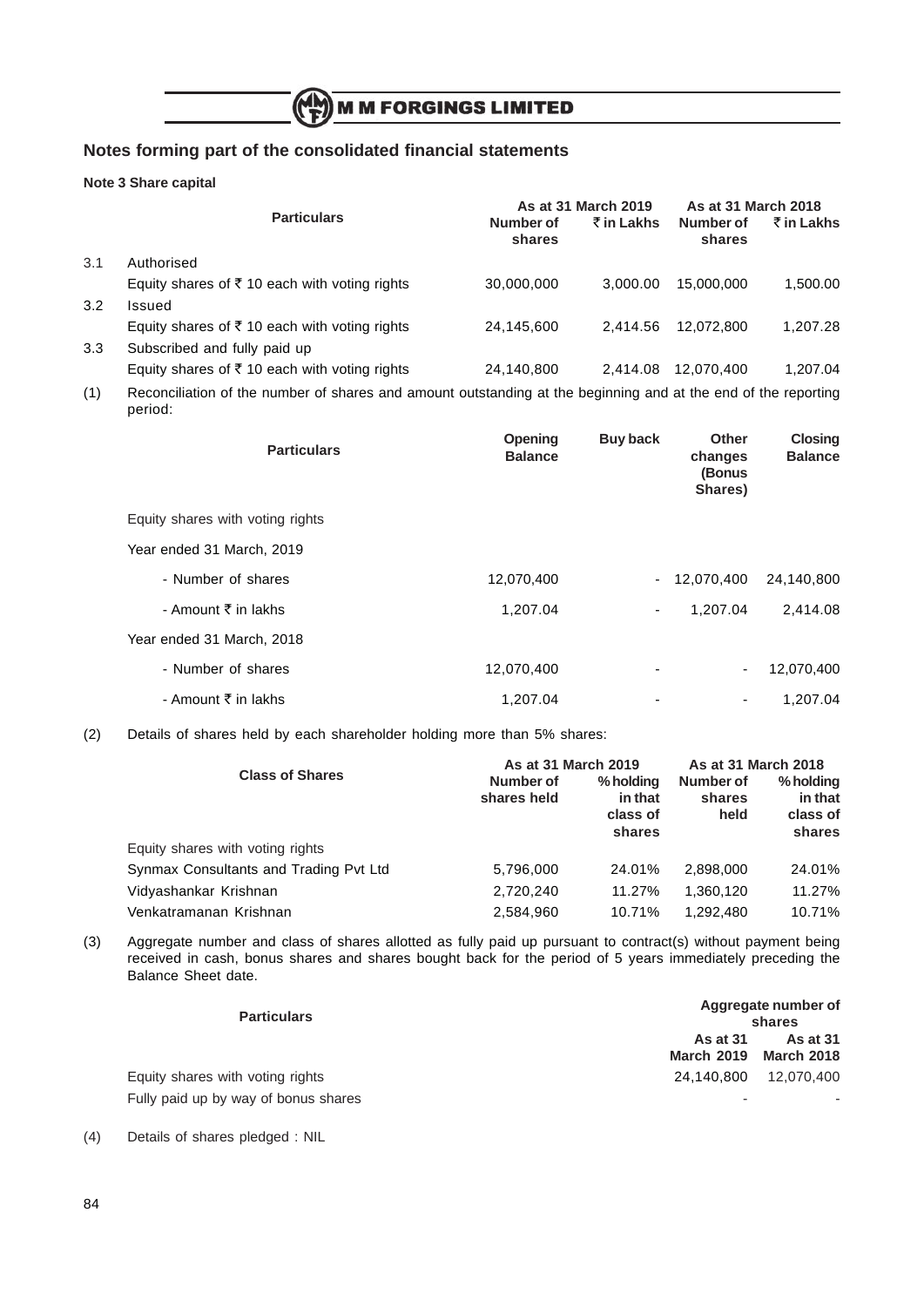## (N) M M FORGINGS LIMITED

## **Notes forming part of the consolidated financial statements**

|     | <b>Note 4 Reserves and surplus</b>                                                  |                               | ₹ in Lakhs                           |
|-----|-------------------------------------------------------------------------------------|-------------------------------|--------------------------------------|
|     | <b>Particulars</b>                                                                  | As at 31<br><b>March 2019</b> | <b>As at 31</b><br><b>March 2018</b> |
| 4.1 | Capital reserve                                                                     |                               |                                      |
|     | Opening balance                                                                     | 4.60                          | 4.60                                 |
|     | Add: Additions during the year                                                      |                               |                                      |
|     | Less: Utilised / transferred during the year                                        |                               |                                      |
|     | Closing balance                                                                     | 4.60                          | 4.60                                 |
| 4.2 | Securities premium account                                                          |                               |                                      |
|     | Opening balance                                                                     | 324.40                        | 324.40                               |
|     | Closing balance                                                                     | 324.40                        | 324.40                               |
| 4.3 | General reserve                                                                     |                               |                                      |
|     | Opening balance                                                                     | 35,599.09                     | 30,199.09                            |
|     | Add: Transferred from surplus in Statement of Profit and Loss                       | 6,700.00                      | 5,400.00                             |
|     | Less: Utilised / transferred during the year for:                                   |                               |                                      |
|     | Interim Dividend / Dividend Tax                                                     | 1,207.04                      |                                      |
|     | Closing balance                                                                     | 41,092.05                     | 35,599.09                            |
| 4.4 | Surplus / (Deficit) in Statement of Profit and Loss                                 |                               |                                      |
|     | Opening balance                                                                     | (875.04)                      | (131.83)                             |
|     | Add: Profit for the year                                                            | 7,884.04                      | 6,059.62                             |
|     | Less: Interim dividend                                                              | 708.97                        | 701.43                               |
|     | Less: Dividends proposed to be distributed to equity shareholders Rs. 30 per share) | 603.52                        | 603.52                               |
|     | Tax on dividend                                                                     | 105.45                        | 97.91                                |
|     | Transferred to: General Reserve                                                     | 6,700.00                      | 5,400.00                             |
|     | Closing balance                                                                     | (1, 108.93)                   | (875.04)                             |
|     | <b>Total</b>                                                                        | 40,312.12                     | 35,053.05                            |
|     | Note 5 Long-term borrowings                                                         |                               |                                      |
|     | Term Loans From Banks                                                               |                               |                                      |
|     | Secured                                                                             | 39,906.75                     | 16,864.10                            |
|     | Unsecured                                                                           |                               |                                      |
|     | Total                                                                               | 39,906.75                     | 16,864.10                            |

5.1 Details of terms of repayment for the other long-term borrowings and security provided in respect of the secured other long-term borrowings:

|                                    | ₹ in Lakhs<br>As at 31 March 2019 |                  | $\bar{z}$ in Lakhs<br>As at 31 March 2018 |                  |
|------------------------------------|-----------------------------------|------------------|-------------------------------------------|------------------|
|                                    |                                   |                  |                                           |                  |
|                                    | <b>Secured</b>                    | <b>Unsecured</b> | <b>Secured</b>                            | <b>Unsecured</b> |
| Term loans from banks:             |                                   |                  |                                           |                  |
| Citi Bank<br>Bank                  | 1.187.66                          |                  | 2.279.90                                  |                  |
| DBS - Loan                         | 8,163.42                          |                  | 841.40                                    |                  |
| <b>SBI - Formely SBT</b>           | 3,925.86                          |                  | 5,144.07                                  |                  |
| <b>SBI</b>                         | 2.078.40                          |                  | 2.605.60                                  |                  |
| <b>HDFC</b> and Federal            | 15,000.00                         |                  | 10,000.00                                 |                  |
| <b>ICICI</b>                       | 15,000.00                         |                  |                                           |                  |
| Total - Term loans from banks      | 45,355.34                         |                  | 20,870.97                                 |                  |
| Less: Amounts due within 12 Months | 5,726.59                          |                  | 4.044.47                                  |                  |
| Total - Term loans from banks      | 39,628.75                         |                  | 16,826.50                                 |                  |
|                                    |                                   |                  |                                           |                  |

5.2 Terms of Security / Repayment

All loans secured by the charge over Fixed Assets of the Company except the lands at Singampunari / Viralimalai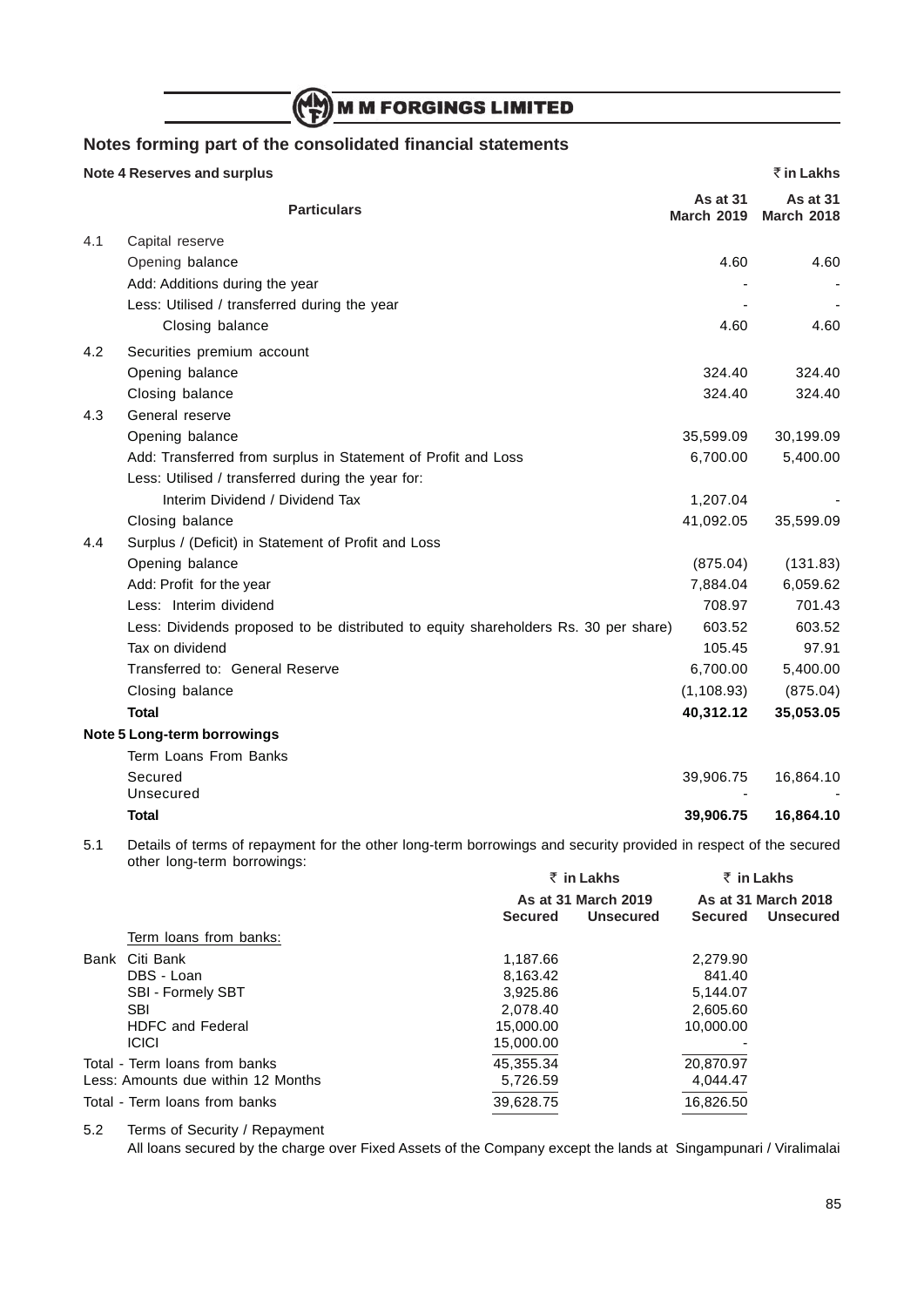|     |                                                                                                                              |                       | <b>M M FORGINGS LIMITED</b>                         |                                                                                              |                                                                                               |                                                                                                |                                                                                                  |  |
|-----|------------------------------------------------------------------------------------------------------------------------------|-----------------------|-----------------------------------------------------|----------------------------------------------------------------------------------------------|-----------------------------------------------------------------------------------------------|------------------------------------------------------------------------------------------------|--------------------------------------------------------------------------------------------------|--|
|     | Notes forming part of the consolidated financial statements<br>₹ in Lakhs<br>₹ in Lakhs<br><b>Particulars</b>                |                       |                                                     |                                                                                              |                                                                                               |                                                                                                |                                                                                                  |  |
|     |                                                                                                                              |                       |                                                     | <b>Secured</b>                                                                               | As at 31 March 2019<br><b>Unsecured</b>                                                       | <b>Secured</b>                                                                                 | As at 31 March 2018<br><b>Unsecured</b>                                                          |  |
| 5.3 | Rate of Interest<br>Citi Bank<br><b>DBS</b><br><b>SBI</b><br><b>HDFC</b><br><b>ICICI</b>                                     |                       |                                                     | 3.62%<br>4.87%<br>4.12%<br>2.66%<br>9.50%                                                    |                                                                                               | 3.11%<br>4.87%<br>3.43%<br>2.66%                                                               |                                                                                                  |  |
| 5.4 | Instalments Payable<br>2019 - 2020<br>2020 - 2021<br>2021 - 2022<br>2022 - 2023<br>2023 - 2024<br>2024 - 2025<br>2025 - 2026 | Citi Bank<br>1,187.66 | <b>SBI</b><br>2,078.40<br>2,078.40<br>1,847.46<br>۰ | <b>DBS</b><br>147.53<br>1,037.19<br>1,484.25<br>1,484.25<br>1,484.25<br>1,484.25<br>1,041.70 | <b>HDFC</b><br>1,375.00<br>2,188.00<br>2,250.00<br>2,938.00<br>3,000.00<br>3,000.00<br>249.00 | <b>ICICI</b><br>938.00<br>1,875.00<br>1,875.00<br>1,875.00<br>1,875.00<br>1,875.00<br>4,687.00 | <b>TOTAL</b><br>5,726.59<br>7,178.59<br>7,456.71<br>6,297.25<br>6,359.25<br>6,359.25<br>5,977.70 |  |
|     | <b>TOTAL</b>                                                                                                                 | 1,187.66              | 6,004.26                                            | 8,163.42                                                                                     | 15,000.00                                                                                     | 15,000.00                                                                                      | 45,355.34                                                                                        |  |

\* Details of long-term borrowings guaranteed by some of the directors or others: **NIL**

\* For the current maturities of long-term borrowings, refer items 9.1 and 9.2 - Other current liabilities.

\* There is No default in the servicing / repayment of the loans.

## **Note 6 Other long-term liabilities**

|      | Note 6 Other long-term habilities                                                                                   |                                             | As at 31          | ₹ in Lakhs<br><b>As at 31</b> |
|------|---------------------------------------------------------------------------------------------------------------------|---------------------------------------------|-------------------|-------------------------------|
|      |                                                                                                                     |                                             | <b>March 2019</b> | <b>March 2018</b>             |
| 6.1  | <b>Trade Payables</b>                                                                                               |                                             |                   |                               |
| 6.2  | <b>Others</b>                                                                                                       |                                             |                   |                               |
|      | Payables on Purchase of Fixed Assets                                                                                |                                             | 1,740.31          | 282.13                        |
|      | <b>Rental Advance Received</b>                                                                                      |                                             | 105.62            | 37.52                         |
|      | <b>Advance from Customers</b>                                                                                       |                                             | 34.80             | 28.08                         |
|      | <b>Total</b>                                                                                                        |                                             | 1,880.73          | 347.73                        |
|      | Note 7 Short-term borrowings                                                                                        |                                             |                   |                               |
| 7.1  | Loans repayable on demand from Banks                                                                                |                                             |                   |                               |
|      | Secured                                                                                                             |                                             | 21,550.59         | 17,589.73                     |
|      | Unsecured                                                                                                           |                                             | 1,924.29          |                               |
|      | <b>Total</b>                                                                                                        |                                             | 23,474.88         | 17,589.73                     |
|      | Note: Details of security for the secured short-term borrowings:                                                    |                                             |                   |                               |
|      |                                                                                                                     | <b>Nature of Security</b>                   |                   |                               |
|      | Loans repayable on demand from Banks                                                                                | Hypothecation of Inventory/                 | 23,429.06         | 17,258.64                     |
|      | Total - from banks                                                                                                  | <b>Book Debts</b><br>Rate of Interest 6.96% | 23,429.06         | 17,258.64                     |
|      | No Default in the Servicing of the facility availed.                                                                |                                             |                   |                               |
|      | Note 8 Trade payables                                                                                               |                                             |                   |                               |
|      | Trade Payables - Other than Acceptances                                                                             |                                             | 5,732.72          | 6,603.11                      |
|      | <b>Total</b>                                                                                                        |                                             | 5,732.72          | 6,603.11                      |
|      | <b>Note 9 Other current liabilities</b>                                                                             |                                             |                   |                               |
| 9.1  | Current maturities of long-term debt - Secured                                                                      |                                             | 6,004.59          | 4,082.07                      |
| 9.2  | Unpaid dividends                                                                                                    |                                             | 43.76             | 43.66                         |
|      | <b>Total</b>                                                                                                        |                                             | 6,048.35          | 4,125.73                      |
|      | Note: Current maturities of long-term debt (Refer Notes 5.1 and 5.4 - Long Term Borrowings for details of Securirty |                                             |                   |                               |
|      | <b>Note 10 Short Term Provisions</b>                                                                                |                                             |                   |                               |
| 10.1 | Provision for tax (net of advance tax)                                                                              |                                             |                   |                               |
|      | (As At 31 March 2019 - Advance Tax paid ₹ 2,12,500,000)                                                             |                                             |                   |                               |
|      | (As at 31 March, 2018 - Advance Tax paid ₹ 1,50,000,000)                                                            |                                             |                   |                               |

| 86           |                                                                             |        |        |
|--------------|-----------------------------------------------------------------------------|--------|--------|
| <b>Total</b> |                                                                             | 708.97 | 701.43 |
|              | 10.3 Provision for tax on proposed dividend                                 | 105.45 | 97.91  |
|              | 10.2 Provision for proposed equity dividend                                 | 603.52 | 603.52 |
|              | $(AB)$ at 3 Fividibit, 2010 - Auvallue Tax paiu $\rightarrow$ 1,30,000,000) |        |        |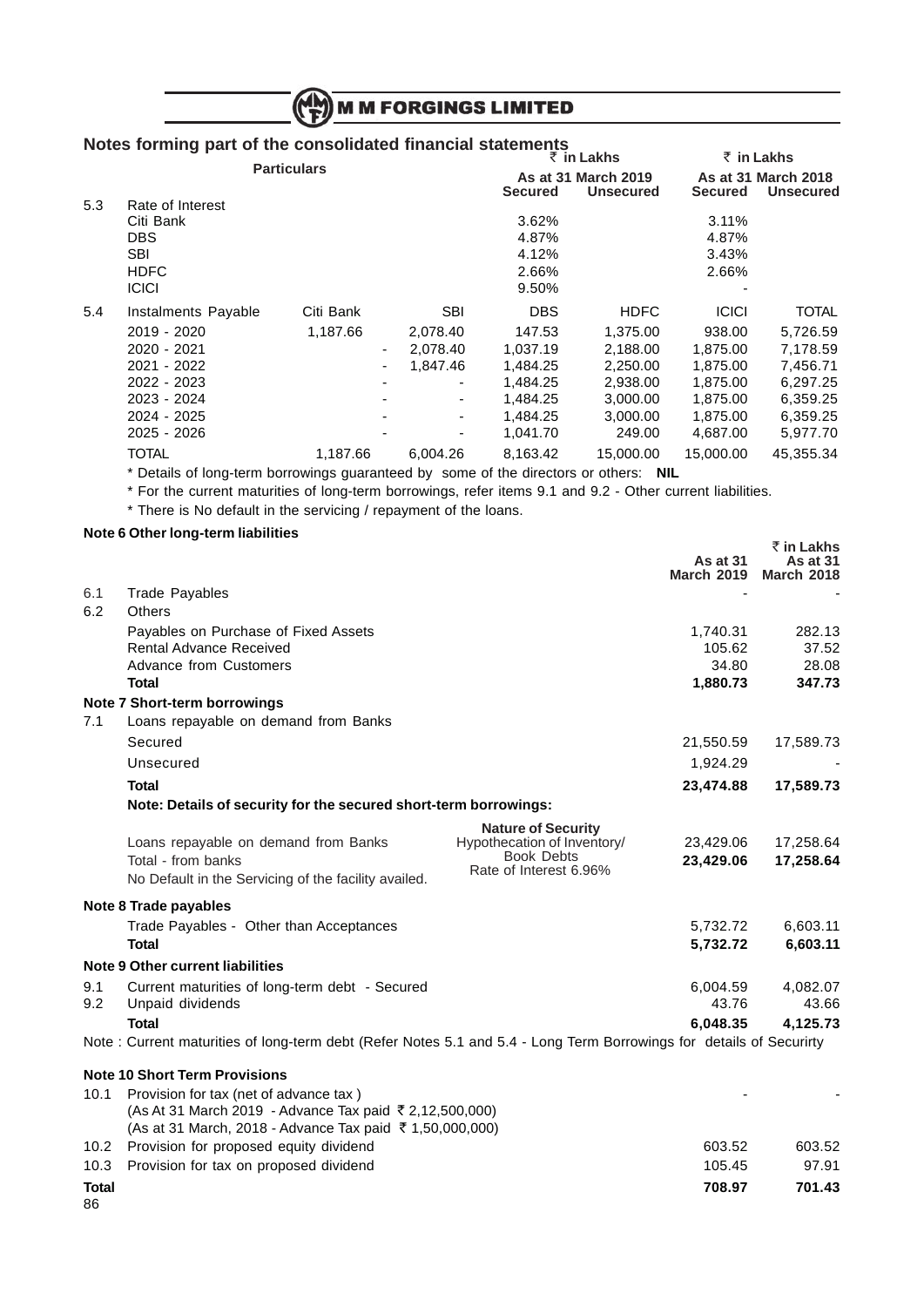

**Note 11 Fixed Assets**

| <b>Tangible Assets</b><br>11.1 |                                          |                                   |                             | <b>Gross block</b>                                                 |                                         |                             |                                              |
|--------------------------------|------------------------------------------|-----------------------------------|-----------------------------|--------------------------------------------------------------------|-----------------------------------------|-----------------------------|----------------------------------------------|
|                                | <b>Balance</b><br>as at<br>1 April, 2018 | <b>Additions</b>                  | <b>Disposals</b>            | <b>Effect of</b><br>foreign<br>currency<br>exchange<br>differences | <b>Borrowing</b><br>cost<br>capitalised | <b>Other</b><br>adjustments | <b>Balance</b><br>as at<br>31 March,<br>2019 |
|                                | $\overline{\xi}$ in Lakhs                | $\overline{\mathcal{K}}$ in Lakhs | $\overline{\zeta}$ in Lakhs | $\overline{\xi}$ in Lakhs                                          | $\overline{\xi}$ in Lakhs               | $\overline{\zeta}$ in Lakhs | $\overline{\mathcal{F}}$ in Lakhs            |
| 11.1.1<br>Land                 | 3881.03                                  | 2560.24                           | 0.00                        | 0.00                                                               | 0.00                                    | 0.00                        | 6441.27                                      |
| <b>Buildings</b><br>11.1.2     | 10524.51                                 | 2145.81                           | 0.00                        | 0.00                                                               | 0.00                                    | 0.00                        | 12670.32                                     |
| 11.1.3 Plant and Equipment     | 65908.64                                 | 24920.59                          | 0.00                        | 173.75                                                             | 241.27                                  | 0.00                        | 91244.25                                     |
| 11.1.4 Furniture and Fixtures  | 255.51                                   | 3.72                              | 0.00                        | 0.00                                                               | 0.00                                    | 0.00                        | 259.23                                       |
| 11.1.5 Vehicles                | 698.09                                   | 117.28                            | 18.37                       | 0.00                                                               | 0.00                                    | 0.00                        | 797.00                                       |
| 11.1.6 Office equipment        | 1619.69                                  | 177.66                            | 0.00                        | 0.00                                                               | 0.00                                    | 0.00                        | 1797.35                                      |
| Total                          | 82887.47                                 | 29925.30                          | 18.37                       | 173.75                                                             | 241.27                                  | 0.00                        | 113209.42                                    |
| <b>Previous year</b>           | 74921.79                                 | 8703.99                           | 942.87                      | 204.56                                                             | 0.00                                    | 0.00                        | 82887.47                                     |

**All the Assers are Free Hold and None of them are Lease Hold or held for others use.**

**Note 11 Fixed Assets (contd.)**

| 11.2 Tangible Assets          |                                          |                                                          | Accumulated depreciation and impairment |                                 |                                              | <b>Net Block</b>                             |                                             |
|-------------------------------|------------------------------------------|----------------------------------------------------------|-----------------------------------------|---------------------------------|----------------------------------------------|----------------------------------------------|---------------------------------------------|
|                               | <b>Balance</b><br>as at<br>1 April, 2018 | Depreciation/<br>amortisation<br>expense for<br>the year | Eliminated on<br>disposal of<br>assets  | <b>Other</b><br>adjust-<br>ment | <b>Balance</b><br>as at<br>31 March,<br>2019 | <b>Balance</b><br>as at<br>31 March,<br>2019 | <b>Balance</b><br>as at<br>1 April,<br>2018 |
|                               | ₹ in Lakhs                               | $\bar{z}$ in Lakhs                                       | ₹ in Lakhs                              | ₹ in Lakhs                      | ₹ in Lakhs                                   | ₹ in Lakhs                                   | $\overline{z}$ in Lakhs                     |
| 111.1<br>Land                 | 0.00                                     | 0.00                                                     | 0.00                                    | 0.00                            | 0.00                                         | 6441.27                                      | 3881.03                                     |
| <b>Buildings</b><br>11.2.2    | 1918.07                                  | 370.76                                                   | 0.00                                    | 0.00                            | 2288.83                                      | 10381.49                                     | 8606.44                                     |
| 11.2.3 Plant and Equipment    | 38297.59                                 | 5029.53                                                  | 0.00                                    | 0.00                            | 43327.12                                     | 47917.13                                     | 27611.05                                    |
| 11.2.4 Furniture and Fixtures | 218.96                                   | 25.85                                                    | 0.00                                    | 0.00                            | 244.81                                       | 14.42                                        | 36.55                                       |
| 11.2.5<br>Vehicles            | 504.47                                   | 75.18                                                    | 18.37                                   | 15.24                           | 576.52                                       | 220.48                                       | 193.62                                      |
| Office equipment<br>11.2.6    | 1363.32                                  | 291.56                                                   | 0.00                                    | $-0.73$                         | 1654.15                                      | 143.20                                       | 256.37                                      |
| Total                         | 42302.41                                 | 5792.88                                                  | 18.37                                   | 14.51                           | 48091.43                                     | 65117.99                                     | 40585.06                                    |
| <b>Previous year</b>          | 37686.45                                 | 4643.97                                                  | 28.01                                   | 0.00                            | 42302.41                                     | 36512.15                                     | 31993.85                                    |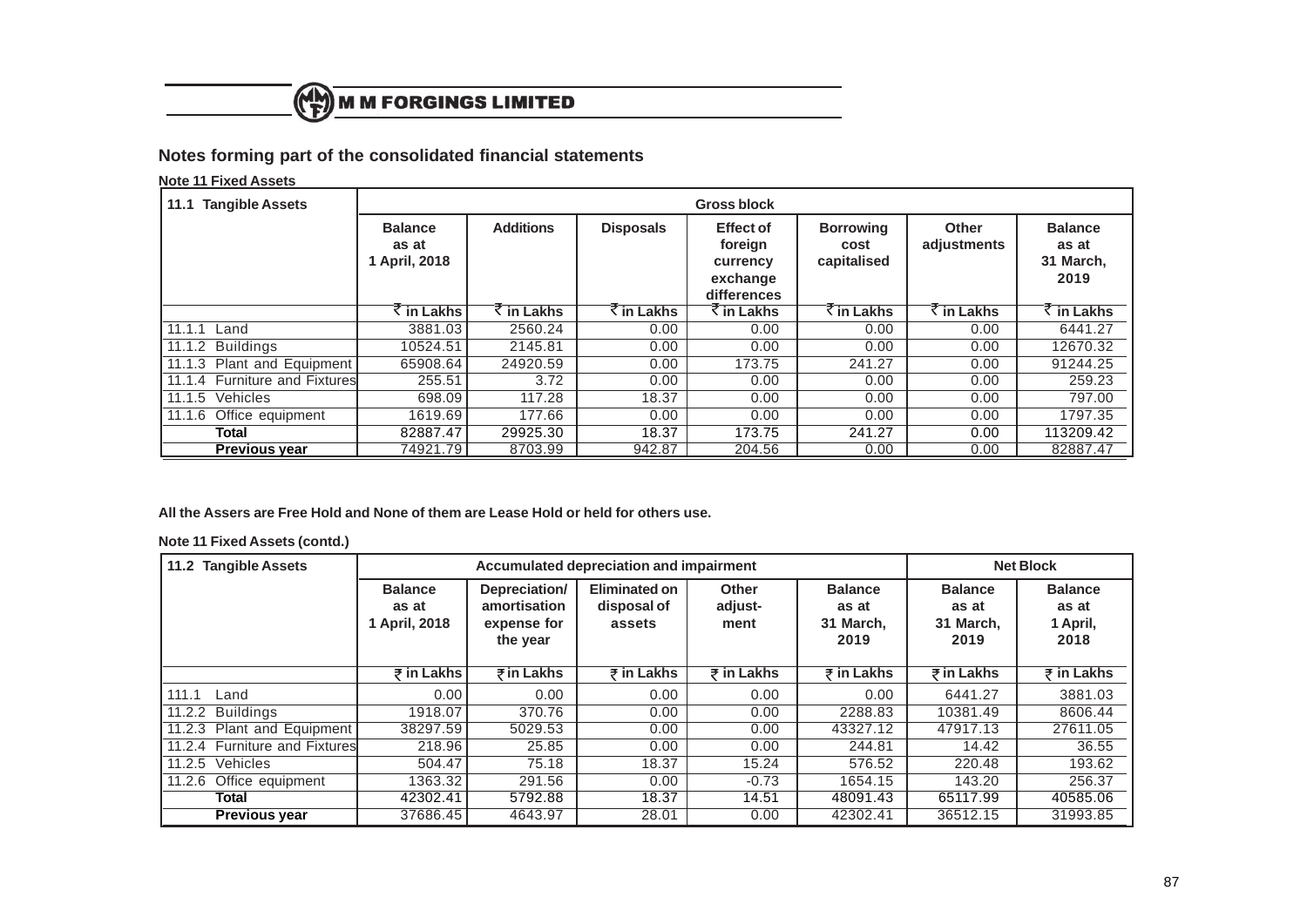

## **11.3 Depreciation and amortisation relating to continuing operations:**

| <b>Particulars</b>                                                               | 31 March, 2019<br>$\bar{z}$ in Lakhs | For the year ended For the year ended<br>31 March, 2018<br>₹ in Lakhs |  |
|----------------------------------------------------------------------------------|--------------------------------------|-----------------------------------------------------------------------|--|
| Depreciation and amortisation for the year on tangible assets as per Note 12 A   | 5.792.88                             | 4,643.97                                                              |  |
| Depreciation and amortisation for the year on intangible assets as per Note 12 B |                                      |                                                                       |  |
| Less: Utilised from revaluation reserve                                          | ۰                                    |                                                                       |  |
| Depreciation and amortisation relating to continuing operations                  | 5.792.88                             | 4,643.97                                                              |  |

#### **Note 12 Non-current investments**

| <b>Particulars</b>                                                                                | As at 31 March, 2019                           |                                           |                                                    |                                              |                                                       | As at 31 March, 2018                         |  |
|---------------------------------------------------------------------------------------------------|------------------------------------------------|-------------------------------------------|----------------------------------------------------|----------------------------------------------|-------------------------------------------------------|----------------------------------------------|--|
|                                                                                                   | Quoted #<br>$\bar{\bar{\mathcal{K}}}$ in Lakhs | Unquoted#<br>$\bar{\bar{\zeta}}$ in Lakhs | <b>Total</b><br>$\bar{\bar{\mathcal{K}}}$ in Lakhs | Quoted<br>$\bar{\bar{\mathcal{K}}}$ in Lakhs | <b>Unquoted</b><br>$\bar{\bar{\mathcal{K}}}$ in Lakhs | <b>Total</b><br>$\bar{\bar{\zeta}}$ in Lakhs |  |
| Investments (At cost):                                                                            |                                                |                                           |                                                    |                                              |                                                       |                                              |  |
| Trade<br>12.1                                                                                     | <b>NIL</b>                                     | <b>NIL</b>                                | <b>NIL</b>                                         | <b>NIL</b>                                   | <b>NIL</b>                                            | <b>NIL</b>                                   |  |
| 12.2<br>Other investments                                                                         |                                                |                                           |                                                    |                                              |                                                       |                                              |  |
| 12.2.1 Investment in equity instruments                                                           | 14.10                                          | 24.34                                     | 38.44                                              | 14.10                                        | 2.50                                                  | 16.60                                        |  |
| - Fully Paid                                                                                      |                                                |                                           |                                                    |                                              |                                                       |                                              |  |
| Total - Other investments (12.2)                                                                  | 14.10                                          | 24.34                                     | 38.44                                              | 14.10                                        | 2.50                                                  | 16.60                                        |  |
| Less: Provision for diminution in value of investments                                            |                                                |                                           |                                                    |                                              |                                                       | ۰                                            |  |
| Total                                                                                             |                                                | 38.44                                     |                                                    |                                              | 16.60                                                 |                                              |  |
| Aggregate amount of quoted investments<br>Aggregate market value of listed and quoted investments |                                                |                                           | 14.10<br>22.79                                     |                                              |                                                       | 14.10<br>21.62                               |  |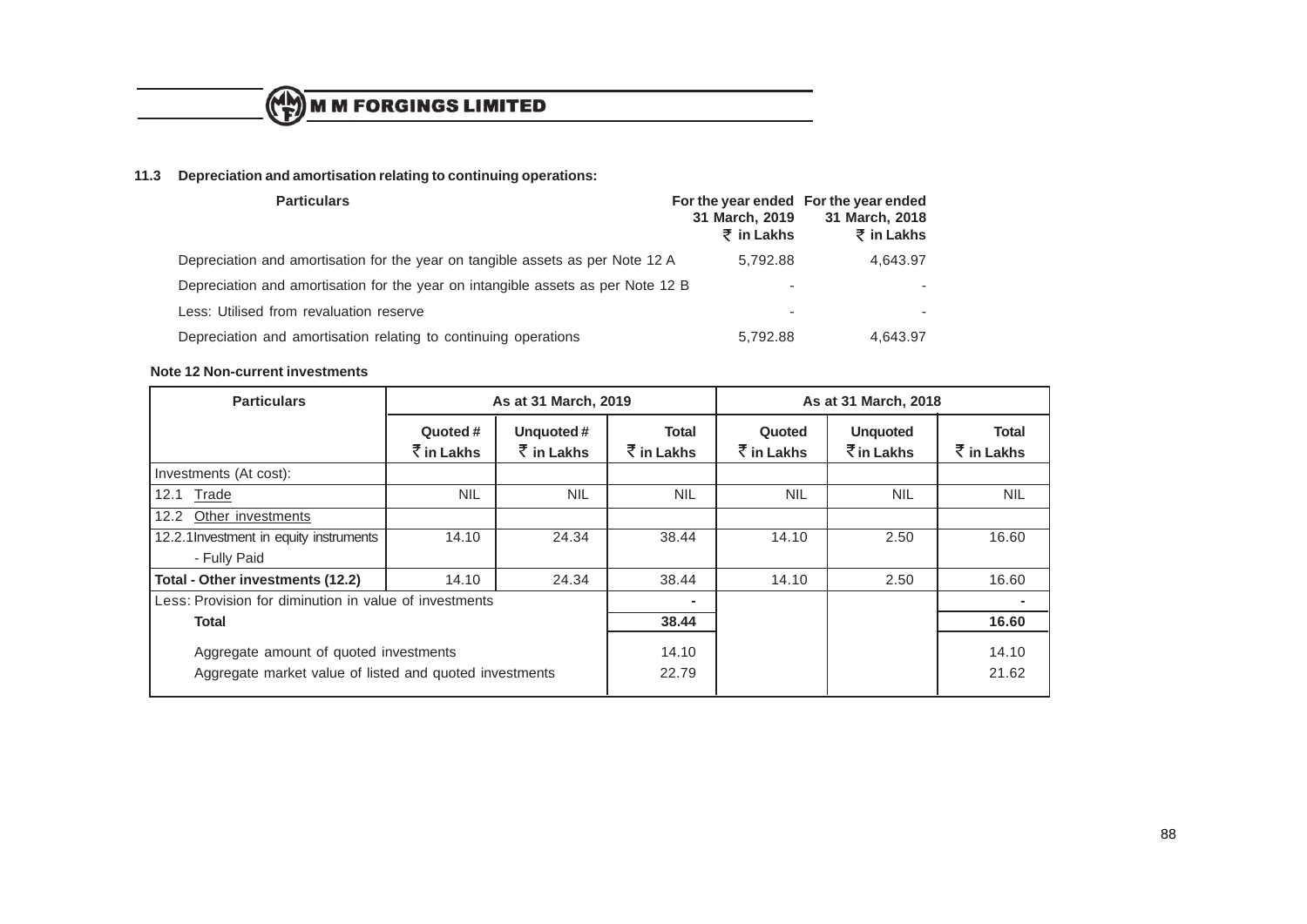|              | ((۳۳)) M M FORGINGS LIMITED                                 |                               |                               |
|--------------|-------------------------------------------------------------|-------------------------------|-------------------------------|
|              | Notes forming part of the consolidated financial statements |                               | ₹ in Lakhs                    |
|              | <b>Particulars</b>                                          | As at 31<br><b>March 2019</b> | As at 31<br><b>March 2018</b> |
|              | Note 13 Long-term loans and advances                        |                               |                               |
| 13.1         | Security deposits                                           |                               |                               |
|              | Secured, considered good                                    |                               |                               |
|              | Unsecured, considered good                                  | 772.86                        | 323.75                        |
|              | Doubtful                                                    |                               |                               |
|              |                                                             | 772.86                        | 323.75                        |
|              | Less: Provision for doubtful deposits                       |                               |                               |
|              |                                                             | 772.86                        | 323.75                        |
| 13.2         | Advance Income Tax                                          | 178.29                        | 3.53                          |
| 13.3         | Mat Credit Available                                        | 210.57                        | 217.52                        |
| 13.4         | Balances with government authorities                        |                               |                               |
|              | Unsecured, considered good                                  |                               |                               |
|              | 13.4.1 Advance Sales tax                                    | 116.38                        | 116.38                        |
|              |                                                             | 116.38                        | 116.38                        |
| <b>Total</b> |                                                             | 1,278.10                      | 661.18                        |

 $\mathbb{Z}$ 

Note: Long-term loans and advances - No dues from Directors, Officers of the Company, Firms in which any Director is a partner or any Private Limited Companies in which any Director is a Director

### **Note 14 Other non-current assets**

| Long Term Inventories<br>14.1               |           |          |
|---------------------------------------------|-----------|----------|
| (At lower of cost and net realisable value) |           |          |
| 14.1.1 Raw materials                        | 253.26    | 192.09   |
| 14.1.2 Work-in-progress - Steel Forgings    | 73.40     | 41.35    |
| 14.1.3 Stores & Spares                      | 454.33    | 260.51   |
| 14.1.4 Consumable Tools                     | 104.25    | 67.88    |
| <b>Total</b>                                | 885.24    | 561.83   |
| 14.2 Other Assets                           |           |          |
| 14.2.1 Sundry Debtors                       | 109.75    | 501.17   |
| 14.2.2 Advance to Suppliers                 | 494.34    | 51.82    |
|                                             | 604.09    | 552.99   |
| <b>Total</b>                                | 1,489.33  | 1,114.82 |
| Note 15 Inventories                         |           |          |
| (At lower of cost and net realisable value) |           |          |
| 15.1<br>Raw materials                       | 7,676.93  | 4,961.52 |
| 15.2 Work-in-progress - Steel Forgings      | 10,282.34 | 6,519.22 |

15.3 Stores and spares 897.99 728.36 15.4 Consumable Tools 611.97 482.89 **Total 19,469.23 12,691.99**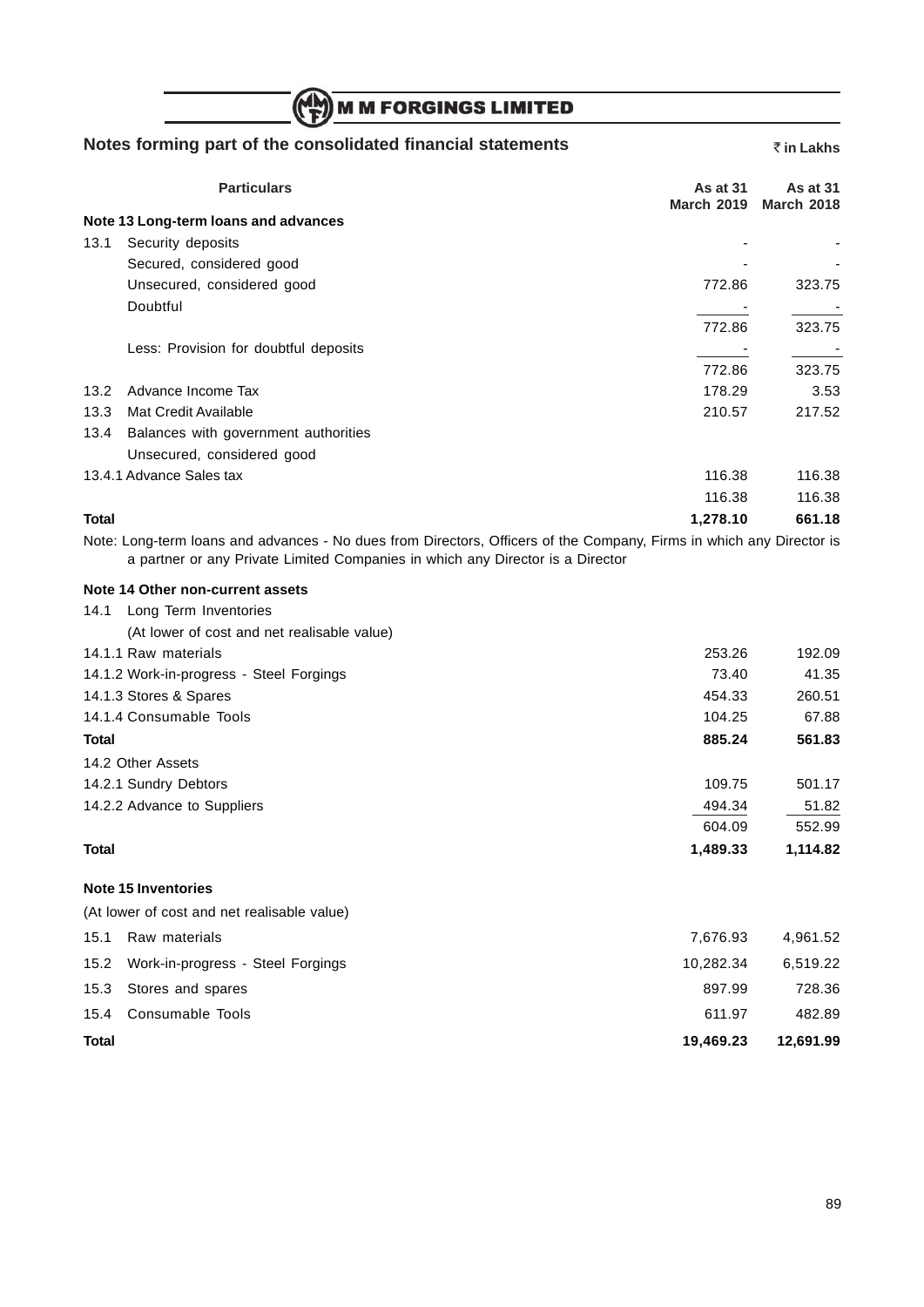## (N) M M FORGINGS LIMITED

## **Notes forming part of the consolidated financial statements**

|              |                                                                                                                                                                                              |                               | ₹ in Lakhs                    |
|--------------|----------------------------------------------------------------------------------------------------------------------------------------------------------------------------------------------|-------------------------------|-------------------------------|
|              | <b>Particulars</b>                                                                                                                                                                           | As at 31<br><b>March 2019</b> | As at 31<br><b>March 2018</b> |
|              | Note 16 Trade receivables                                                                                                                                                                    |                               |                               |
|              | Trade receivables outstanding for a period exceeding six months from the date they were due for payment #<br>Secured, considered good                                                        |                               |                               |
|              | Unsecured, considered good                                                                                                                                                                   | 9,031.81                      | 6,256.62                      |
| Doubtful     |                                                                                                                                                                                              |                               |                               |
|              |                                                                                                                                                                                              | 9,031.81                      | 6,256.62                      |
|              | Less: Provision for doubtful trade receivables                                                                                                                                               |                               |                               |
| <b>Total</b> |                                                                                                                                                                                              | 9,031.81                      | 6,256.62                      |
|              | Note: Trade Receivables - No dues from Directors, Officers of the Company, Firms in which any Director is a partner or<br>any Private Limited Companies in which any Director is a Director  |                               |                               |
|              | Note 17 Cash and cash equivalents                                                                                                                                                            |                               |                               |
| 17.1         | Cash on hand                                                                                                                                                                                 | 49.76                         | 33.64                         |
| 17.2         | Cheques, drafts on hand                                                                                                                                                                      |                               |                               |
| 17.3         | Investments in Liquid funds                                                                                                                                                                  | 16,088.86                     | 16,405.44                     |
| 17.4         | <b>Balances with banks</b>                                                                                                                                                                   |                               |                               |
|              | 17.4.1 In current accounts                                                                                                                                                                   | 6.17                          | (72.34)                       |
|              | 17.4.2 In deposit accounts (Refer Note below)                                                                                                                                                | 1,019.00                      | 19.00                         |
| <b>Total</b> |                                                                                                                                                                                              | 17,163.79                     | 16,385.74                     |
|              | Of the above, the balances that meet the definition of Cash and cash equivalents as per AS 3 - Cash Flow Statement is<br>₹12060.73 Lakhs. (As at 31st March 2018 ₹8800.30 Lakhs)             |                               |                               |
|              | Note: Balances with banks include deposits amounting to ₹19.00 Lakhs as at 31st March 2019 which have an original<br>maturity of more than 12 months. (As at 31st March 2018- ₹102.94 Lakhs) |                               |                               |
|              | Note 18 Short-term loans and advances                                                                                                                                                        |                               |                               |
| 18.1         | Loans and advances to employees                                                                                                                                                              |                               |                               |
|              | Secured, considered good                                                                                                                                                                     |                               |                               |
|              | Unsecured, considered good                                                                                                                                                                   | 196.58                        | 163.04                        |
|              | Doubtful                                                                                                                                                                                     | 196.58                        | 163.04                        |
|              | Less: Provision for doubtful loans and advances                                                                                                                                              |                               |                               |
|              |                                                                                                                                                                                              | 196.58                        | 163.04                        |
| 18.2         | Prepaid expenses - Unsecured, considered good                                                                                                                                                | 139.16                        | 69.76                         |
| 18.3         | Balances with government authorities - Unsecured, considered good                                                                                                                            |                               |                               |
|              | 18.3.1 GST credit receivable                                                                                                                                                                 | 3,804.37                      | 2,787.68                      |
| 18.4         | Others                                                                                                                                                                                       |                               |                               |
|              | Secured, considered good                                                                                                                                                                     |                               |                               |
|              | Unsecured, considered good                                                                                                                                                                   | 18.51                         | 21.75                         |
|              | Doubtful                                                                                                                                                                                     |                               |                               |
|              |                                                                                                                                                                                              | 18.51                         | 21.75                         |
|              | Less: Provision for other doubtful loans and advances                                                                                                                                        | 18.51                         | 21.75                         |
|              | <b>Total</b>                                                                                                                                                                                 | 4,158.62                      | 3,042.23                      |

Note: Short-term loans and advances - No amount is due from any Directors, Other Officers of the Company, Firms in which any Director is a partner, Private Companies in which any Director is a Director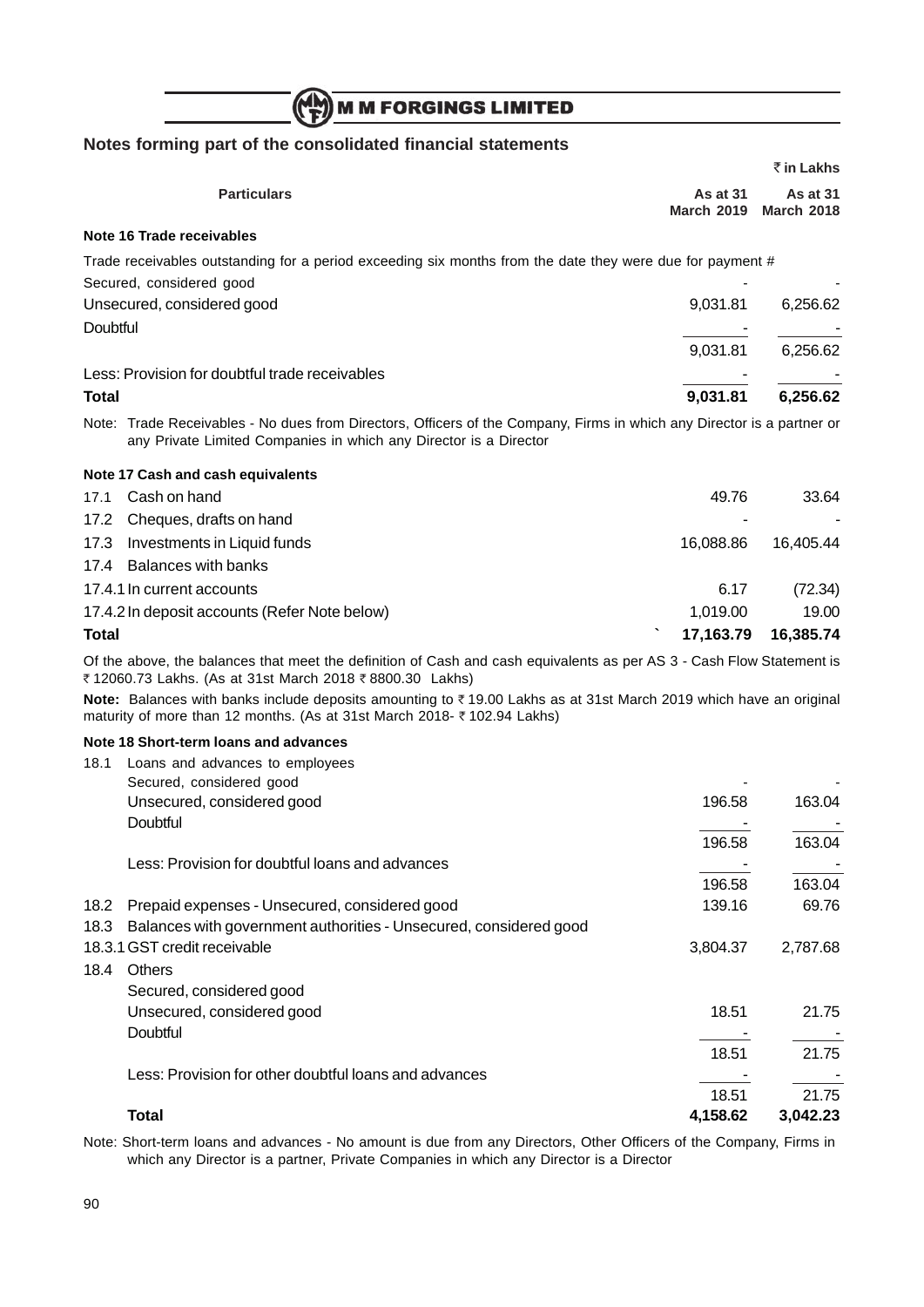|              | <b>M M FORGINGS LIMITED</b>                                                           |                        |                        |
|--------------|---------------------------------------------------------------------------------------|------------------------|------------------------|
|              | Notes forming part of the consolidated financial statements                           |                        | ₹ in Lakhs             |
|              | <b>Particulars</b>                                                                    | <b>As at 31</b>        | <b>As at 31</b>        |
|              | Note 19 Other current assets                                                          | <b>March 2019</b>      | <b>March 2018</b>      |
| 19.1         | <b>Others</b>                                                                         |                        |                        |
|              | 19.1.1 Insurance claims                                                               | 63.63                  | 7.53                   |
| <b>Total</b> |                                                                                       | 63.63                  | 7.53                   |
|              | Note 20 Revenue from operations                                                       |                        |                        |
| 20.1         | Sale of products                                                                      | 91,756.22              | 61,895.20              |
| 20.2         | Other operating revenues                                                              | 1,655.29               | 1,970.63               |
|              | Total                                                                                 | 93,411.51              | 63,865.83              |
|              | 20.1.1 Sale of products comprises                                                     |                        |                        |
|              | Manufactured goods                                                                    |                        |                        |
|              | <b>Steel Forgings</b>                                                                 | 91,756.22              | 61,895.20              |
|              | <b>Total - Sale of products</b>                                                       | 91,756.22              | 61,895.20              |
|              | 20.2.1 Other operating revenues                                                       |                        |                        |
|              | <b>Power Generated</b>                                                                | 1,655.29               | 1,970.63               |
|              | <b>Total - Other operating revenues</b>                                               | 1,655.29               | 1,970.63               |
|              | Note 21 Other income                                                                  |                        |                        |
| 21.1         | Interest income from Bank Deposits                                                    | 750.94                 | 105.17                 |
| 21.2         | Dividend income: from long-term investments                                           | 770.45                 | 1,060.64               |
| 21.3         | Miscellaneous Income                                                                  | 64.56                  | 48.64                  |
|              | <b>Total</b>                                                                          | 1,585.95               | 1,214.45               |
|              | Note 22 Cost of materials consumed                                                    |                        |                        |
|              | Opening stock                                                                         | 5,153.61               | 2,007.41               |
|              | Add: Purchases                                                                        | 48,301.72              | 31,871.54              |
|              |                                                                                       | 53,455.33              | 21,035.50              |
|              | Less: Closing stock                                                                   | 7,930.19               | 5,153.61               |
|              | Cost of material consumed                                                             | 45,525.14              | 15,881.89              |
|              | Material consumed comprises: Raw material Steel Billets                               |                        |                        |
|              | Note 23 Changes in inventories of finished goods, work-in-progress and stock-in-trade |                        |                        |
|              | Inventories at the end of the year:                                                   |                        |                        |
|              | Work-in-progress Forgings                                                             | 10,355.74              | 6,686.90               |
|              | Inventories at the beginning of the year:                                             |                        |                        |
|              | Work-in-progress Forgings<br>Net (increase) / decrease                                | 6,560.57<br>(3,795.17) | 3,799.28<br>(2,887.62) |
|              | Note 24 Employee benefits expense                                                     |                        |                        |
| 24.1         | Salaries and wages                                                                    | 6,771.84               | 4,898.92               |
| 24.2         | Managerial Remuneration                                                               | 1,167.27               | 885.37                 |
| 24.2         | Contributions to provident and other funds                                            | 369.36                 | 303.15                 |
| 24.3         | <b>Staff Gratuity</b>                                                                 | 36.24                  | 17.14                  |
| 24.4         | Staff welfare expenses                                                                | 715.48                 | 577.69                 |
|              | <b>Total</b>                                                                          | 9,060.19               | 6,682.27               |
|              |                                                                                       |                        |                        |
|              | Note 25 Finance costs                                                                 |                        |                        |
|              | Interest expense on: Borrowings                                                       | 3,158.32               | 1,349.25               |
|              | <b>Total</b>                                                                          | 3,158.32               | 1,349.25               |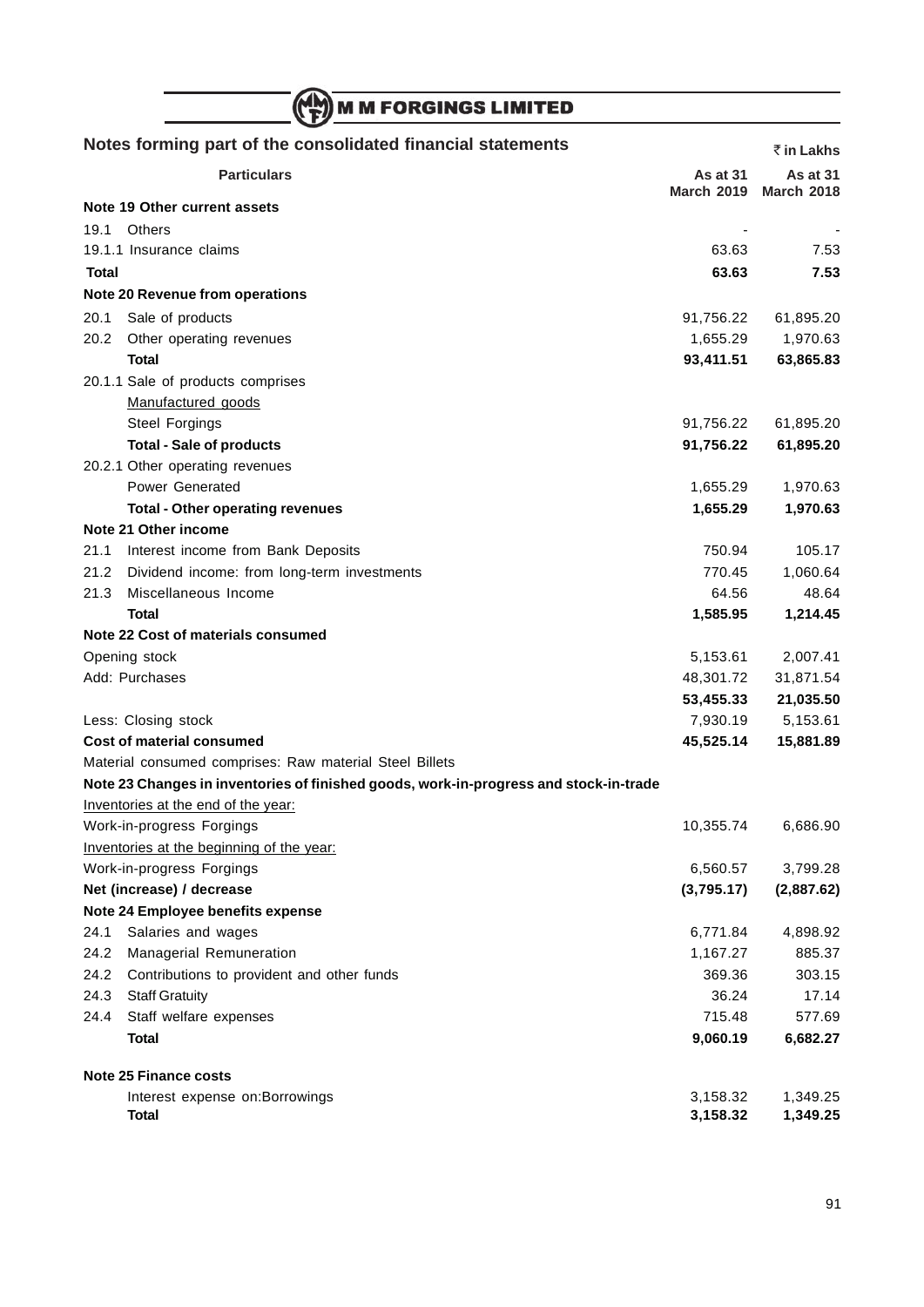# (MM) M M FORGINGS LIMITED

## **Notes forming part of the consolidated financial statements**

|        |                                                                                                                   |                               |                 |                                   | ₹ in Lakhs                    |
|--------|-------------------------------------------------------------------------------------------------------------------|-------------------------------|-----------------|-----------------------------------|-------------------------------|
|        | <b>Particulars</b>                                                                                                | As at 31<br><b>March 2019</b> | <b>As at 31</b> | As at 31<br>March 2019 March 2018 | As at 31<br><b>March 2018</b> |
|        | <b>Note 26 Other expenses</b>                                                                                     |                               |                 |                                   |                               |
| 26.1   | Consumption of Stores                                                                                             |                               | 2,398.56        |                                   | 1,775.92                      |
| 26.2   | Consumption of Tools                                                                                              |                               | 2,718.19        |                                   | 1,578.74                      |
| 26.3   | Outside Labour                                                                                                    |                               | 1,543.18        |                                   | 1,087.42                      |
| 26.4   | Power and fuel                                                                                                    |                               | 8,185.48        |                                   | 6,032.06                      |
| 26.5   | Repairs and Maintenance                                                                                           |                               |                 |                                   |                               |
| 26.5.1 | <b>Buildings</b>                                                                                                  | 221.77                        |                 | 153.98                            |                               |
| 26.5.2 | Machinery                                                                                                         | 1,227.94                      |                 | 952.51                            |                               |
| 26.5.3 | <b>Machinery Spares</b>                                                                                           | 1,628.55                      | 3,078.26        | 1,228.79                          | 2,335.28                      |
| 26.6   | Selling Expenses                                                                                                  |                               | 1,228.18        |                                   | 847.36                        |
| 26.6   | <b>Export Expenses</b>                                                                                            |                               |                 |                                   |                               |
| 26.7.1 | Packing & Forwarding                                                                                              | 836.44                        |                 | 761.51                            |                               |
| 26.7.2 | Freight                                                                                                           | 1,009.17                      |                 | 977.27                            |                               |
| 26.7.3 | Commission                                                                                                        | 602.56                        |                 | 572.49                            |                               |
| 26.7.4 | <b>Warehousing Charges</b>                                                                                        | 501.91                        |                 | 566.02                            |                               |
| 26.7.5 | <b>Others</b>                                                                                                     | 143.92                        | 3,094.00        | 97.17                             | 2,974.46                      |
| 26.8   | Loss on fixed assets sold / scrapped / written off                                                                |                               | 0.00            |                                   | 3.51                          |
| 26.9   | Miscellaneous expenses                                                                                            |                               | 2,392.64        |                                   | 1,459.99                      |
|        | <b>Total</b>                                                                                                      |                               | 24,638.49       |                                   | 18,094.74                     |
|        | Miscellaneous expenses includes payment to auditors comprising of :                                               |                               |                 |                                   |                               |
|        | As auditors - statutory audit                                                                                     |                               | 19.01           |                                   | 13.63                         |
|        | For taxation matters                                                                                              |                               | 1.35            |                                   | 1.35                          |
|        | Reimbursement of Expenses / Service Tax                                                                           |                               | 2.91            |                                   | 2.59                          |
|        | <b>Total</b>                                                                                                      |                               | 23.27           |                                   | 17.57                         |
|        | Note 27 Additional information to the financial statements                                                        |                               |                 |                                   |                               |
|        | <b>Particulars</b>                                                                                                |                               |                 |                                   |                               |
| 27.1   | Contingent liabilities and commitments (to the extent not provided for)                                           |                               |                 |                                   |                               |
| 27.1.1 | Contingent Liabilities - Foreign Bills Discounted with Bank                                                       |                               | 246.71          |                                   | 665.08                        |
|        | Note 28 Disclosures required under Section 22 of the Micro,<br>Small and Medium Enterprises Development Act, 2006 |                               | <b>NIL</b>      |                                   | <b>NIL</b>                    |

**Note 29.1 and 29.2 refer standalone**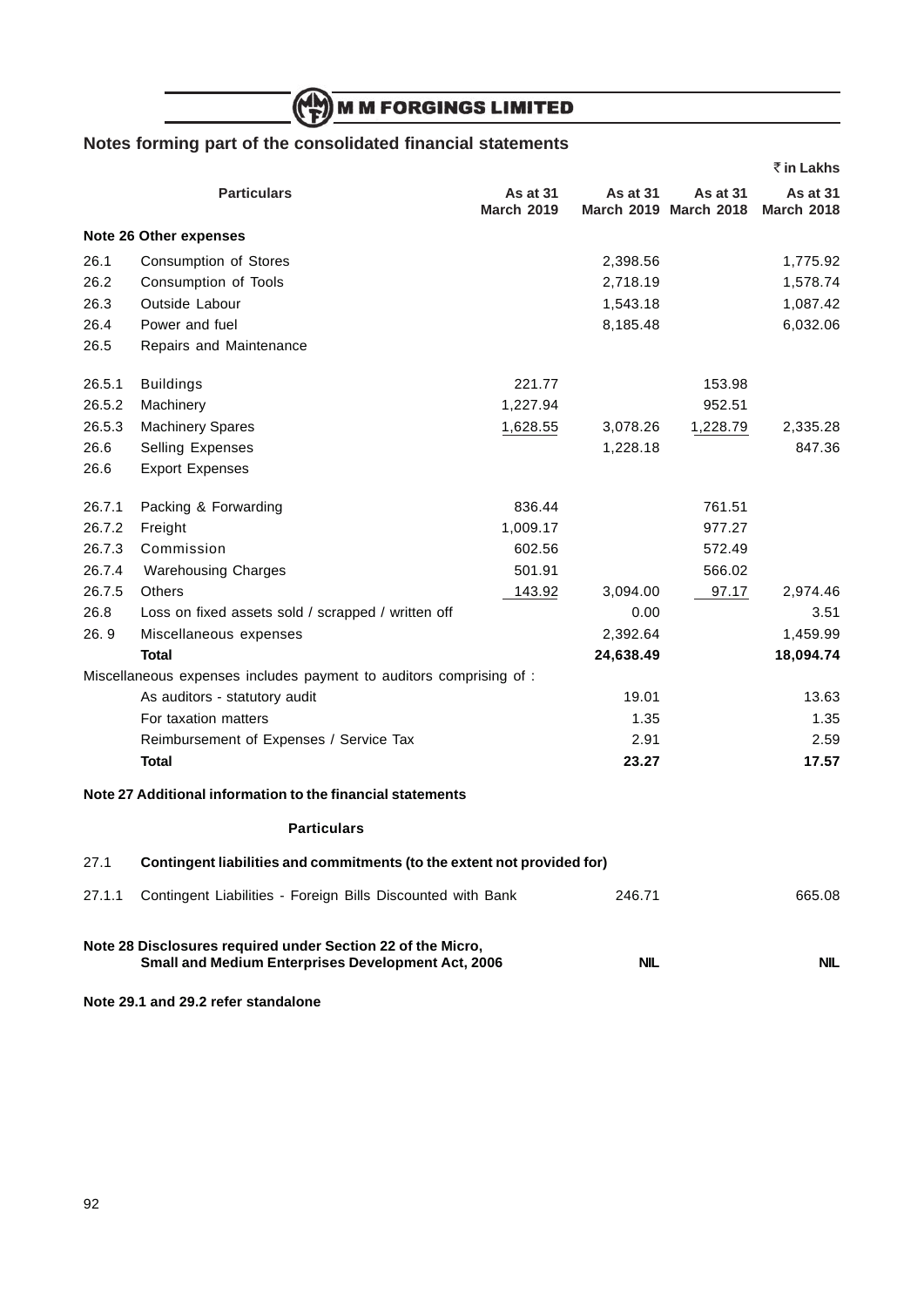## **M M FORGINGS LIMITED**

## **Notes forming part of the consolidated financial statements**

|      | <b>Particulars</b>                                                                                                               | <b>As at 31</b><br><b>March 2019</b>      | <b>As at 31</b><br><b>March 2018</b>      |
|------|----------------------------------------------------------------------------------------------------------------------------------|-------------------------------------------|-------------------------------------------|
| 29.3 | The year-end foreign currency exposures that have<br>not been hedged by a derivative instrument or<br>otherwise are given below: | Receivable/<br>(Payable)                  | Receivable/<br>(Payable)                  |
|      | Receivable/ (Payable) in Foreign Currency                                                                                        | <b>NIL</b>                                | <b>NIL</b>                                |
|      |                                                                                                                                  | For the<br>year ended<br>31 March<br>2019 | For the<br>year ended<br>31 March<br>2018 |
| 29.4 | Value of imports calculated on CIF basis                                                                                         |                                           |                                           |
|      | Raw materials                                                                                                                    |                                           |                                           |
|      | Consumable Stores / Tools                                                                                                        | 65.60                                     | 51.29                                     |
|      | <b>Machinery Spares</b>                                                                                                          | 3.32                                      | 0.62                                      |
|      | Capital goods                                                                                                                    | 6,999.55                                  | 1,020.21                                  |
| 29.5 | <b>Expenditure in foreign currency</b>                                                                                           |                                           |                                           |
|      | Travelling                                                                                                                       | 108.12                                    | 129.99                                    |
|      | <b>Export Expenses</b>                                                                                                           | 740.54                                    | 1,558.36                                  |
|      | Staff Taining                                                                                                                    |                                           | 0.05                                      |
|      |                                                                                                                                  |                                           |                                           |

#### 29.6 **Details of consumption of imported and indigenous items**

|      |                                                                  | 31st Mar 2019 |          | 31st Mar 2018 |           |
|------|------------------------------------------------------------------|---------------|----------|---------------|-----------|
|      | Imported                                                         | ₹ in Lakhs    | $\%$     | ₹ in Lakhs    | $\%$      |
|      | Raw materials                                                    |               | $0.00\%$ |               | $0.00\%$  |
|      | Consumable Stores / Tools                                        | 65.60         | 1.28%    | 51.29         | 1.53%     |
|      | <b>Machinery Spares</b>                                          | 3.32          | 0.20%    | 0.62          | 0.05%     |
|      |                                                                  | 68.92         |          | 51.91         |           |
|      | Indigenous                                                       |               |          |               |           |
|      | Raw materials                                                    | 45,525.14     | 100.00%  | 28,725.34     | 100.00%   |
|      | Consumable Stores / Tools                                        | 5,051.15      | 98.72%   | 3,303.37      | 98.47%    |
|      | <b>Machinery Spares</b>                                          | 1,625.23      | 99.80%   | 1,228.17      | 99.95%    |
|      |                                                                  | 52,201.52     |          | 33,256.88     |           |
| 29.7 | Earnings in foreign exchange                                     |               |          |               |           |
|      | Export of goods calculated on CIF basis                          |               |          | 44,114.63     | 34,546.26 |
|      | Note 30 Disclosures under Accounting Standards (contd.)          |               |          |               |           |
| 30.1 | Details of government grants                                     |               |          | Nil           | Nil       |
| 30.2 | Details of borrowing costs capitalised                           |               |          |               |           |
|      | Borrowing costs capitalised during the year                      |               |          |               |           |
|      | - as fixed assets / intangible assets / capital work-in-progress |               |          |               |           |
|      |                                                                  |               |          |               |           |
|      | - as inventory                                                   |               |          |               |           |

#### **30.3 - Claims against the Company not acknowledged as debts**

The Company has received claim from Commercial Taxes Department - Demanding a sum of  $\bar{\tau}$  196.64 lakhs, on the ground that forgings falls under automobile components.

In matters of similar nature, Sales Tax Appellate Tribunal has already deleted the demand by the department. Hence no provision is required in this regard. The Company has already paid a sum of  $\bar{\tau}$  116.38 lakhs against the same, which is treated as advance refundable

#### **Note 31 Deferred Tax Liability**

Tax Effect of Items constituting the same:-

on difference between book balance and tax balance of Fixed Assets 1,864.21 1,342.18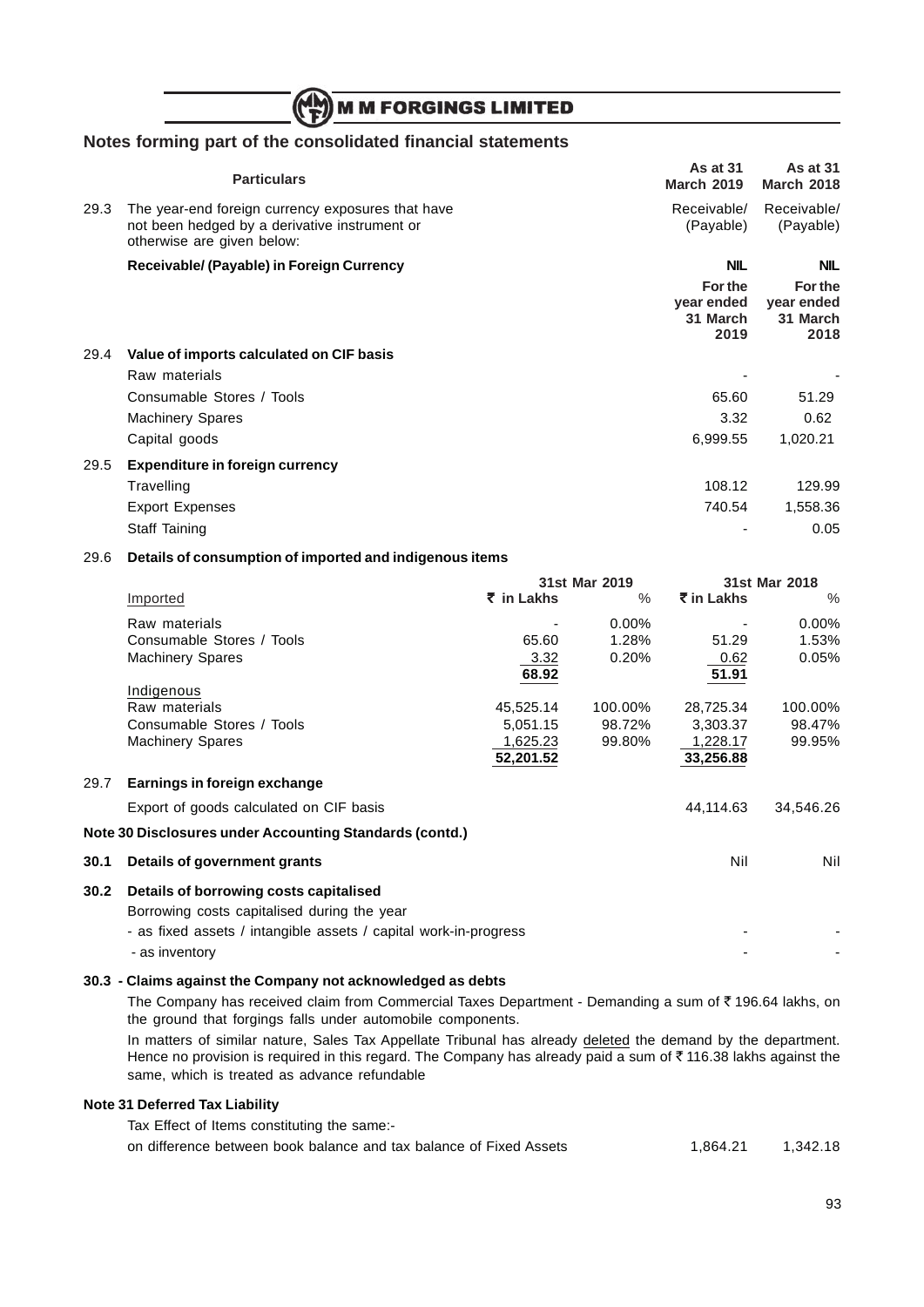| Consolidated Cash Flow Statement for the year ended 31st March 2018                                  |                           |                                     |                        | $($ ₹ in lakhs)                     |
|------------------------------------------------------------------------------------------------------|---------------------------|-------------------------------------|------------------------|-------------------------------------|
|                                                                                                      |                           | For the year ended<br>31 March 2019 |                        | For the year ended<br>31 March 2018 |
| <b>Cash Flow From Operating Activities</b><br>Net Profit / (Loss) before extraordinary items and tax |                           | 10,605.51                           |                        |                                     |
| Adjustments for:                                                                                     |                           |                                     |                        | 7,417.49                            |
| Depreciation and amortisation<br>(Profit) / Loss on sale / write off of assets                       | 5,807.39<br>(2.41)        |                                     | 4,643.97<br>(13.70)    |                                     |
| Finance costs                                                                                        | 3,158.32                  |                                     | 1,349.25               |                                     |
| Interest income                                                                                      | (750.94)                  |                                     | (105.17)               |                                     |
| Dividend income                                                                                      | (770.45)                  |                                     | (1,060.64)             |                                     |
|                                                                                                      |                           | 7,441.91                            |                        | 4,813.71                            |
| Operating Profit / (Loss) before working capital changes<br>Changes in working capital:              |                           | 18,047.42                           |                        | 12,231.20                           |
| Adjustments for (increase) / decrease in operating assets:                                           |                           |                                     |                        |                                     |
| Inventories                                                                                          | (6,777.24)                |                                     | (5,754.68)             |                                     |
| Trade receivables<br>Short-term loans and advances                                                   | (2,775.20)<br>(1, 116.40) |                                     | (4,204.68)<br>(837.09) |                                     |
| Long-term loans and advances                                                                         | (228.06)                  |                                     | (4,077.20)             |                                     |
| Other current assets                                                                                 | (56.08)                   |                                     | 3.43                   |                                     |
| Other non-current assets                                                                             | (374.51)                  |                                     | 21.71                  |                                     |
| Adjustments for increase/(decrease) in operating liabilities                                         |                           |                                     |                        |                                     |
| Trade payables                                                                                       | (870.39)                  |                                     | 3,451.67               |                                     |
| Other current liabilities                                                                            | 1,682.22<br>1,533.00      |                                     | (2,829.05)             |                                     |
| Other long-term liabilities                                                                          |                           | (8,982.66)                          | (303.83)               | (14, 529.72)                        |
| Cash generated from operations                                                                       |                           | 9,064.76                            |                        | (2, 298.52)                         |
| Net income tax (paid) / refunds                                                                      |                           | 2,588.31                            |                        | 1,902.24                            |
| Net cash flow from / (used in) operating activities (A)                                              |                           | 6,476.45                            |                        | (4, 200.76)                         |
| Cash flow from investing activities                                                                  |                           |                                     |                        |                                     |
| Capital expenditure on fixed assets, including capital advances                                      |                           | (31,522.96)                         |                        | (10, 259.39)                        |
| Proceeds from sale of fixed assets<br>Long Term Investments                                          |                           | 2.41                                |                        | 928.56                              |
| Interest received                                                                                    |                           | (58.22)<br>750.94                   |                        | (413.12)<br>105.17                  |
| Dividend received                                                                                    |                           | 770.45                              |                        | 1,060.64                            |
| Bank Deposit having original matuiry over three months                                               |                           | 0.00                                |                        | 0.00                                |
| Net cash flow from / (used in) investing activities (B)                                              |                           | (30, 057.38)                        |                        | (8,578.14)                          |
| Cash flow from financing activities                                                                  |                           |                                     |                        |                                     |
| Proceeds from long-term borrowings( Net)                                                             |                           | 23,042.65                           |                        | 4,478.72                            |
| Repayment of long-term borrowings(Net)                                                               |                           | 0.00                                |                        | 0.00                                |
| Net increase / (decrease) in working capital borrowings                                              |                           | 5,885.15                            |                        | 8,888.77                            |
| Repayment of other short-term borrowings<br>Finance cost                                             |                           | 0.00<br>(3, 158.32)                 |                        | 0.00<br>(1,349.25)                  |
| Interim Dividend / Tax on Dividend                                                                   |                           | (708.97)                            |                        | (701.43)                            |
| Dividends paid                                                                                       |                           | (603.52)                            |                        | (120.70)                            |
| Tax on dividend                                                                                      |                           | (97.91)                             |                        | (19.58)                             |
| Net cash flow from / (used in) financing activities (C)                                              |                           | 24,359.08                           |                        | 11,176.53                           |
| Net increase/(decrease) in Cash and cash equivalents (A+B+C)                                         |                           | 778.15                              |                        | 3,025.99                            |
| Cash and cash equivalents at the beginning of the year                                               |                           | 16,429.49                           |                        | 13,403.50                           |
| Cash and cash equivalents at the end of the year                                                     |                           | 17,207.65                           |                        | 16,429.49                           |
|                                                                                                      |                           | 778.15                              |                        | 3,025.99                            |

**G. R. Naresh Kumar Kavitha Vijay J.Sumathi** Proprietor **Director** Company Secretary Director Company Secretary Membership no. 215577 (DIN : 01047261)

94 Place : Chennai<br>Date : 28 May 2019

**For GRNK & Co. Vidyashankar Krishnan V.Vaidyanathan**

Chartered Accountants **Chairman of this Meeting -** Director FRN 016847S **Vice Chairman and Managing Director** (DIN : 00081792) (DIN : 00081441)

R.Venkatakrishnan<br>Chief Financial Officer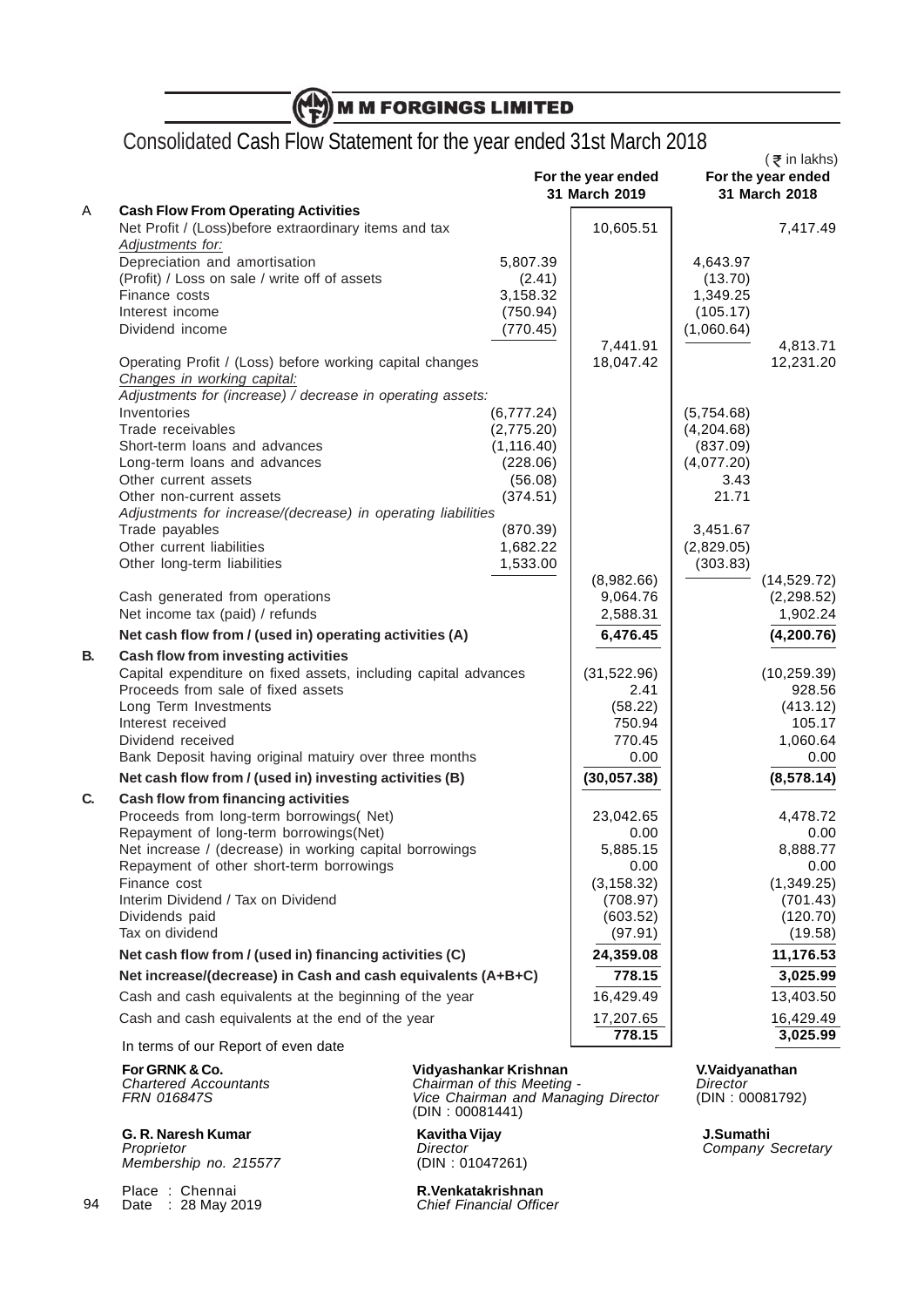## $\binom{M_{\rm M}}{\rm F}$  M M FORGINGS LIMITED

### **Annexure**

## **Form AOC-1**

## **Statement containing salient features of the financial statement of Subsidiary**

## **Part "A": Subsidiary**

 $($   $\overline{\xi}$  in lakhs)

| 1               | SI.No                                               | 1                                |
|-----------------|-----------------------------------------------------|----------------------------------|
| $\overline{2}$  | Name of the subsidiary                              | D V S INDUSTRIES PRIVATE LIMITED |
| 3               | Reporting period for the subsidiary concerned,      |                                  |
|                 | if different from the holding company's             | N.A.                             |
|                 | reporting period.                                   |                                  |
| 4               | Reporting currency and Exchange rate as on          |                                  |
|                 | the last date of the relevant Financial year in the |                                  |
|                 | case of foreign subsidiaries.                       | N.A.                             |
| 5               | Share capital                                       | 159.30                           |
| 6               | Reserves and surplus                                | (898.54)                         |
| 7               | <b>Total assets</b>                                 | 8,624.58                         |
| 8               | <b>Total Liabilities</b>                            | 9,693.31                         |
| 9               | Investments                                         | <b>NIL</b>                       |
| 10              | Tumover                                             | 3,019.31                         |
| 11              | Profit before taxation                              | (251.00)                         |
| 12 <sup>°</sup> | Provision for taxation                              | <b>NIL</b>                       |
| 13              | Profit after taxation                               | (251.00)                         |
| 14              | Proposed Dividend                                   | <b>NIL</b>                       |
| 15              | % of Shareholding                                   | 100%                             |

#### Note

- 1. Names of subsidiaries which are yet to commence operations: NIL
- 2. Names of subsidiaries which have been liquidated or sold during the year: NIL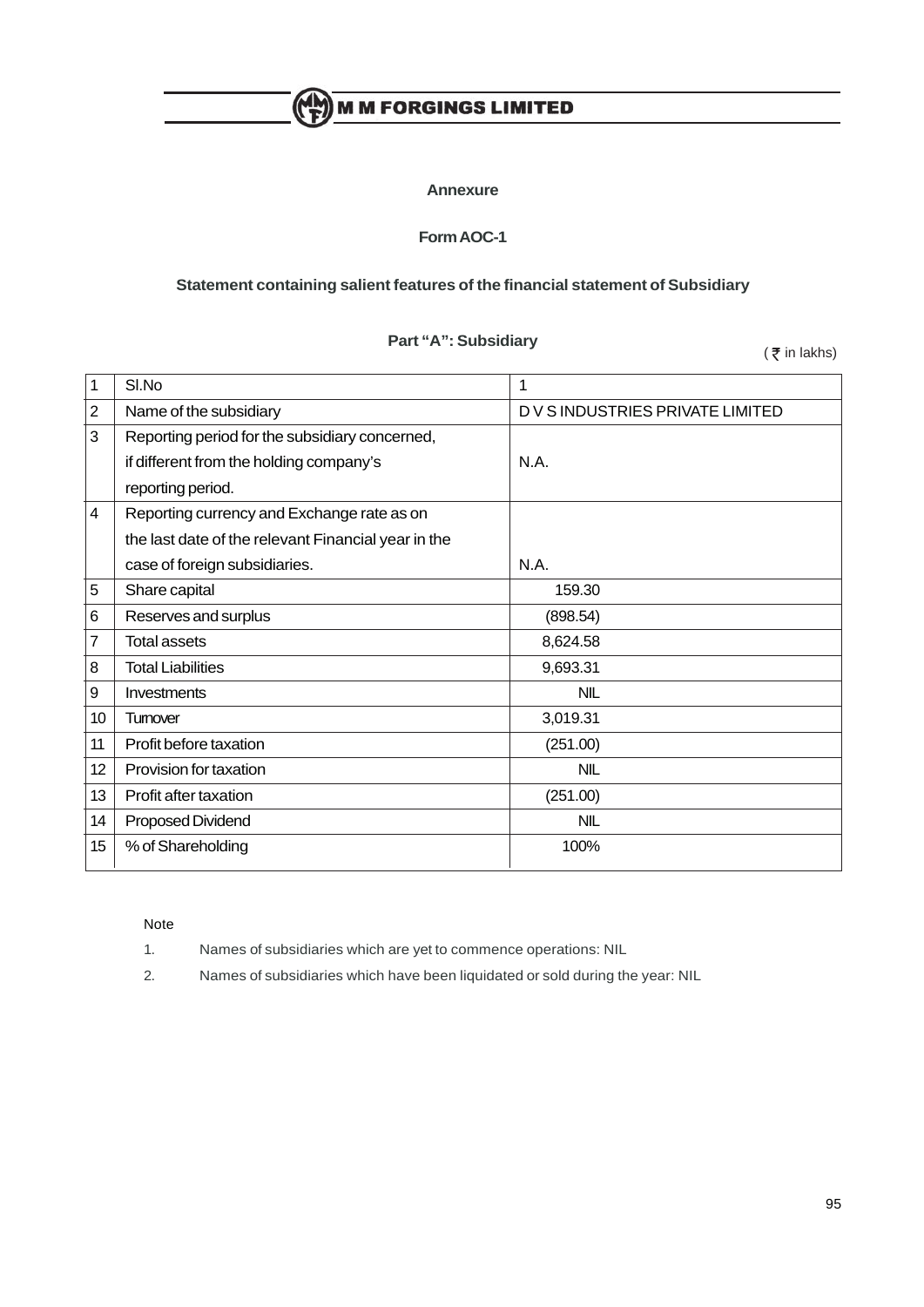**M M FORGINGS LIMITED** 

## **Part B Associates and Joint Ventures**

Statement pursuant to Section 129(3) of the Companies Act, 2013 related to Associate Companies and Joint Ventures – **NOT APPLICABLE**

|    | Name of Associates or Joint Ventures                         | Name1 | Name <sub>2</sub> | Name <sub>3</sub> |
|----|--------------------------------------------------------------|-------|-------------------|-------------------|
| 1. | Latest audited Balance Sheet Date                            |       |                   |                   |
| 2. | Date on which the Associate or Joint Venture was             |       |                   |                   |
|    | associate or acquired                                        |       |                   |                   |
| 3  | Shares of Associate or Joint Ventures held by                |       |                   |                   |
|    | the company on the year end                                  |       |                   |                   |
|    | No.                                                          |       |                   |                   |
|    | Amount of Investment in Associates or Joint Venture          |       |                   |                   |
|    | Extent of Holding (in percentage)                            |       |                   |                   |
| 4. | Descriptionofhowthereissignificantinfluence                  |       |                   |                   |
| 5. | Reason why the associate/joint venture is not consolidated   |       |                   |                   |
| 6. | Net worth attributable to shareholding as per latest audited |       |                   |                   |
|    | <b>Balance Sheet</b>                                         |       |                   |                   |
| 7. | Profit or Loss for the year                                  |       |                   |                   |
|    | i. Considered in Consolidation                               |       |                   |                   |
|    | ii. Not Considered in Consolidation                          |       |                   |                   |
|    |                                                              |       |                   |                   |

1. Names of associates or joint ventures which are yet to commence operations.

2. Names of associates or joint ventures which have been liquidated or sold during the year.

In terms of our Report of even date

**For GRNK & Co. Vidyashankar Krishnan**<br>
Chartered Accountants **Chairman of this Meeting - Director Director**<br>
FRN 016847S **Vice Chairman and Managing Director** (DIN: 00081792 Chartered Accountants **Chairman of this Meeting -** Director

**G. R. Naresh Kumar Kavitha Vijay J.Sumathi** Membership no. 215577

Place : Chennai **R.Venkatakrishnan** Date : 28 May 2019 **Chief Financial Officer** 

FRN 016847S **Vice Chairman and Managing Director** (DIN : 00081792) (DIN : 00081441)

Company Secretary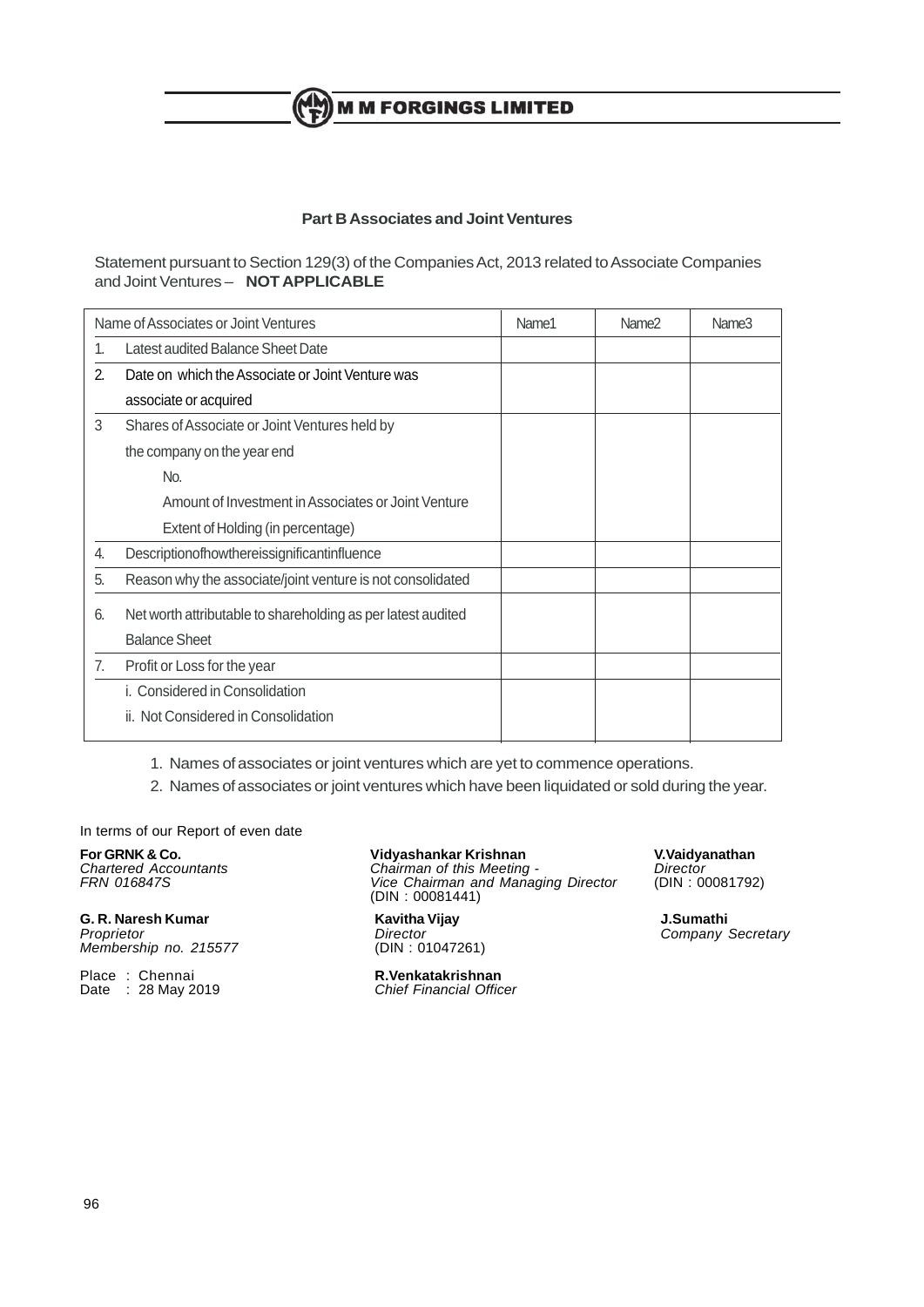

## **Form No. MGT-11**

**Proxy form**

[Pursuant to section 105(6) of the Companies Act, 2013 and rule 19(3) of the Companies (Management and Administration) Rules, 2014]

CIN: L51102TN1946PLC001473

Name of the company: M M FORGINGS LIMITED

Registered office:'SVK Towers', 8th Floor, A 25, Industrial Estate, Guindy, Chennai - 600032

| Name(s) of Member(s) including joint holders,<br>if any (in Block Letter(s)                                      |  |
|------------------------------------------------------------------------------------------------------------------|--|
| Registered Address of the Sole/<br>2<br><b>First named Member</b>                                                |  |
| 3<br>Registered Folio No. / DPID No. / Client ID No.<br>(* Applicable to investors holding shares in demat form) |  |
| No. of Shares held                                                                                               |  |

I/We, being the member (s) of …………. shares of the above named company, hereby appoint

| 2.            |  |  |
|---------------|--|--|
|               |  |  |
|               |  |  |
| $\mathcal{R}$ |  |  |
|               |  |  |
|               |  |  |

As my/our proxy to attend and vote (on a poll) for me/us and on my/our behalf at the Annual general meeting of the company, to be held at Music Academy (Mini Hall) Old No. 306, New No. 168, T.T.K. Road, Royapettah, Chennai 600014 on Thursday, 29 August 2019 at 11.30 A.M. and at any adjournment thereof in respect of all the resolutions as are indicated below:

| SL. No. | <b>RESOLUTIONS</b>                                                                                                                                                           |     |         |
|---------|------------------------------------------------------------------------------------------------------------------------------------------------------------------------------|-----|---------|
|         | <b>Ordinary Business / Ordinary Resolution</b>                                                                                                                               | For | Against |
|         | For adoption of Audited Financial Statements for the year<br>31 March 2019                                                                                                   |     |         |
| 2.      | To appoint a director in place of Shri. Vidyashankar Krishnan, (holding<br>DIN No.00081441) who retires by rotation and being eligible offers<br>himself for re-appointment. |     |         |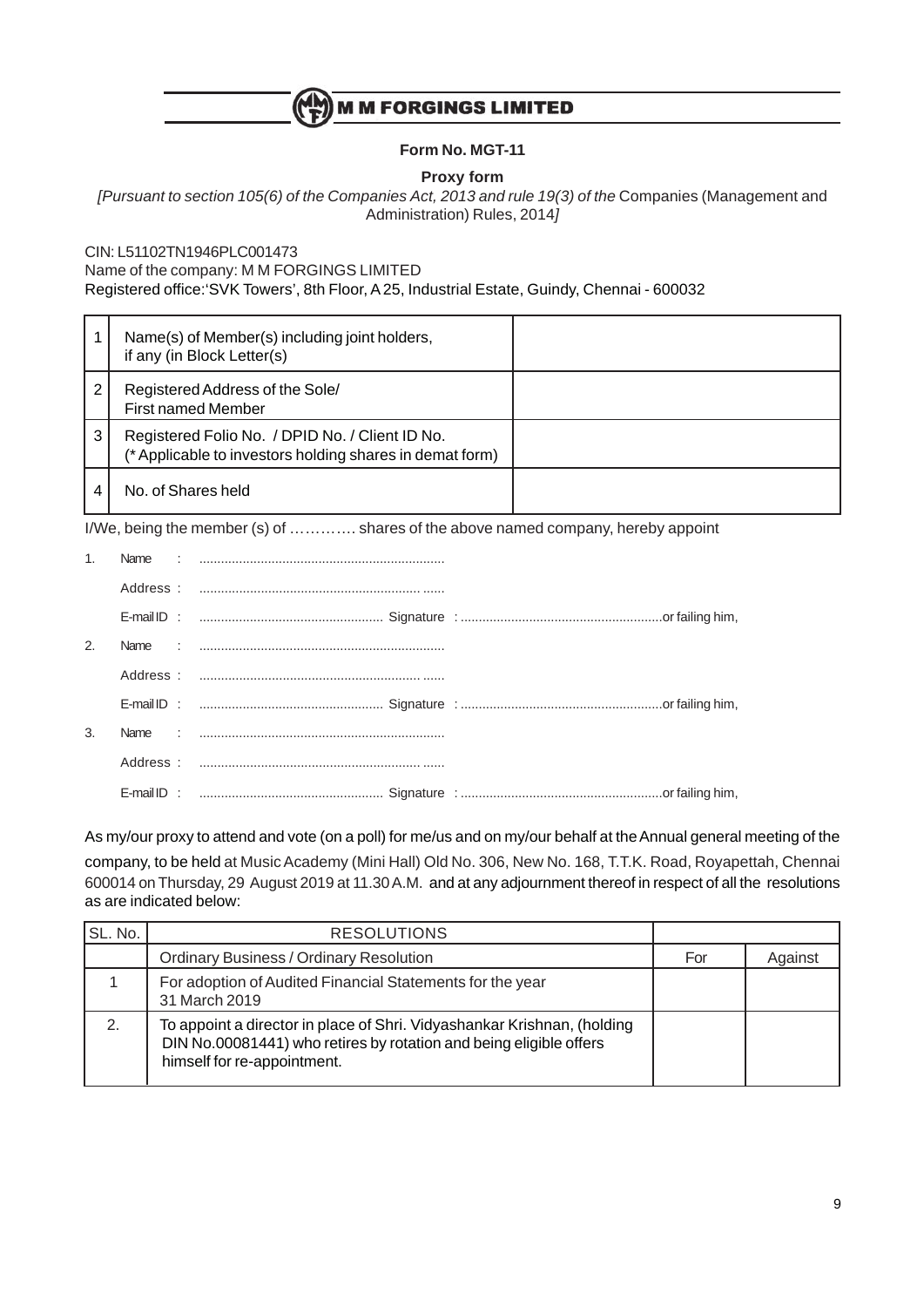| ISL. No. | <b>RESOLUTIONS</b>                                                                    |     |         |
|----------|---------------------------------------------------------------------------------------|-----|---------|
|          |                                                                                       | For | Against |
|          | <b>Special Business</b>                                                               |     |         |
| 3.       | Special Resolution: Reappointment of Smt. Kavitha Vijay as an<br>Independent Director |     |         |
| 4.       | Ordinary Resolution: Ratification of Remuneration Paid to the<br>Cost Auditor         |     |         |

Signed this

Signature of shareholder

Affix 1/- Revenue **Stamp** 

Signature of Proxy holder(s)

**Note: This form of proxy in order to be effective should be duly completed and deposited at the Registered Office of the Company, not less than 48 hours before the commencement of the Meeting.**

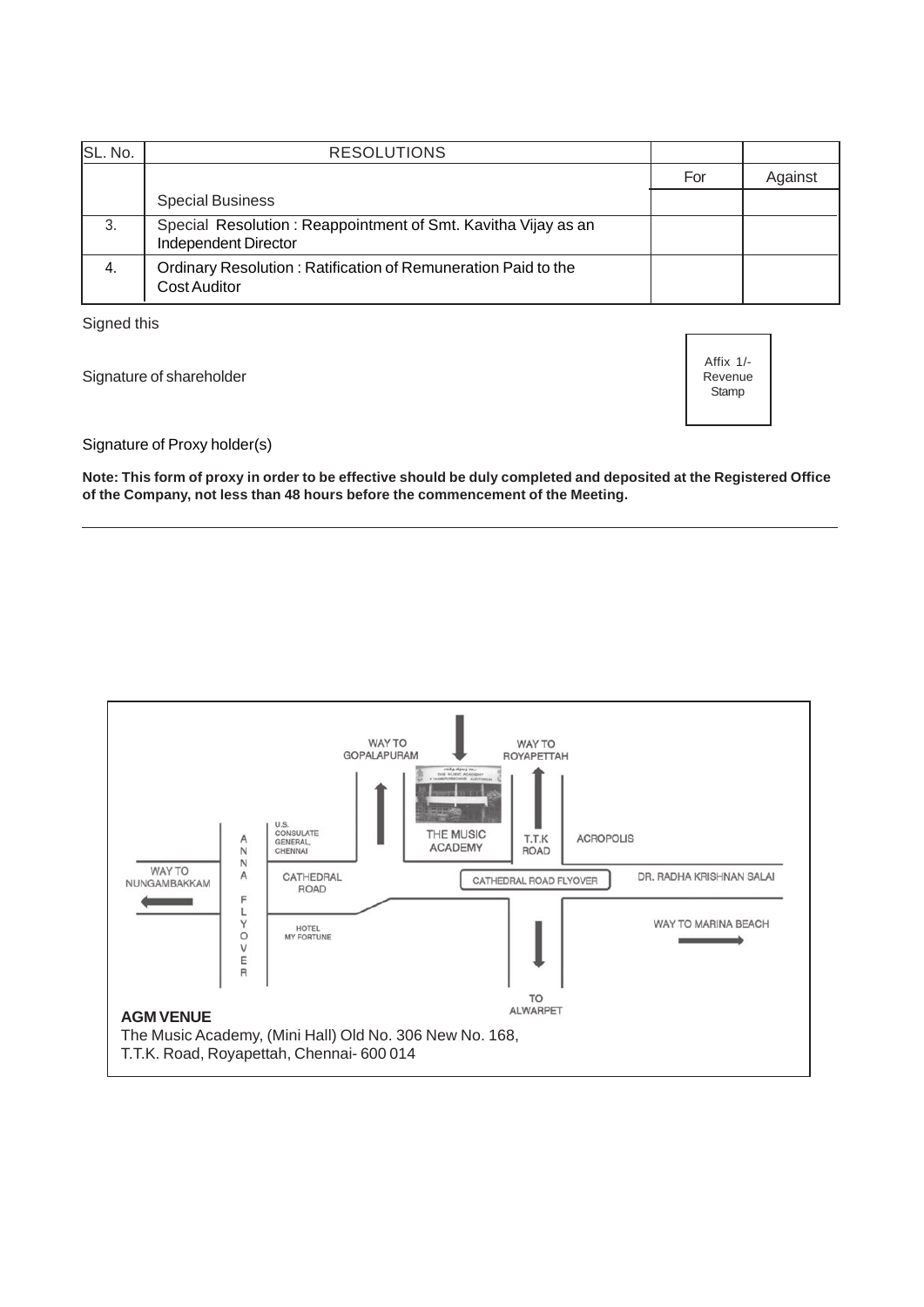| <b>MM FORGINGS LIMITED</b>                                                                                                                                                                                                                                                                                                                                         |                                                                                                                     |  |  |
|--------------------------------------------------------------------------------------------------------------------------------------------------------------------------------------------------------------------------------------------------------------------------------------------------------------------------------------------------------------------|---------------------------------------------------------------------------------------------------------------------|--|--|
| <b>Cameo Corporate Services Limited</b><br>Unit: M M Forgings limited<br>"Subramaniam Building, Fifth Floor,<br>No. 1, Club House Road, Chennai - 600002<br>Dear Sirs,<br>Kindly take on record my address for your future communications.<br><u> 1989 - Jan James James James James James James James James James James James James James James James James J</u> | <b>Change of Address (physical shares)</b><br>Place:<br>Date:<br>Folio No (s)<br>(To be filled by the Shareholders) |  |  |
| To handover at the entrance of the Meeting Hall<br>(To be filled in if the Proxy attends instead of the Member)                                                                                                                                                                                                                                                    | <b>Attendance Slip</b>                                                                                              |  |  |

I, hereby record my presence at the 73<sup>rd</sup> Annual General Meeting of M M Forgings Limited at Music Academy (Mini Hall) Old No. 306, New No. 168, T.T.K. Road, Royapettah, Chennai 600014 on Thursday, 29 August 2019 at 11.30 A.M.

> \_\_\_\_\_\_\_\_\_\_\_\_\_\_\_\_\_\_\_\_\_\_\_\_\_\_\_\_ Member's / Proxy Signature

Note: Members are requested to bring their copies of the Annual Report to the meeting, since further copies will not be available.

## **E-VOTING PARTICULARS**

| <b>EVSN</b><br>(Electronic Voting Sequence Number) | <b>USER ID</b>        | <b>Existing Password*</b>                              |
|----------------------------------------------------|-----------------------|--------------------------------------------------------|
| 190621003                                          | Folio No. / Client ID | <b>PAN Number / Bank Account No /</b><br>Date of Birth |

\*voting facility will be available during the following voting period:

| <b>Commencement of e-voting</b>      | End of e-voting                        |
|--------------------------------------|----------------------------------------|
| Monday, 26 August 2019 at 10.00 a.m. | Wednesday, 28 August 2019 at 5.00 p.m. |